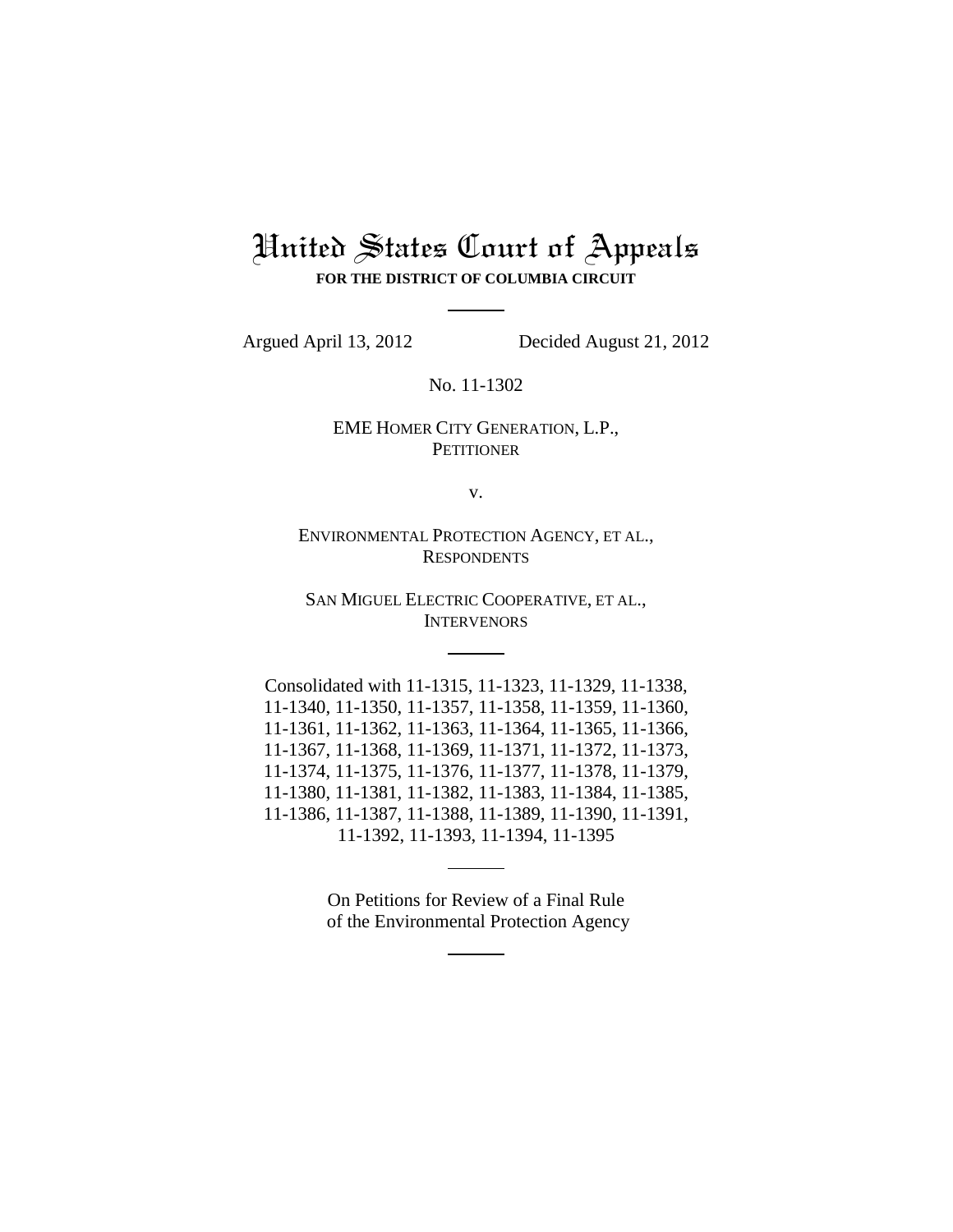*Bill Davis*, Assistant Solicitor General, Office of the Attorney General for the State of Texas, argued the cause for Governmental Petitioners. With him on the briefs were *Greg Abbott*, Attorney General, *Jonathan F. Mitchell*, Solicitor General, *Jon Niermann*, Chief, Environmental Protection Division, *Luther J. Strange, III*, Attorney General, Office of the Attorney General for the State of Alabama, *Leslie Sue Ritts*, *Pamela Jo Bondi*, Attorney General, Office of the Attorney General for the State of Florida, *Jonathan A. Glogau*, Chief, Complex Litigation, *Samuel S. Olens*, Attorney General, Office of the Attorney General for the State of Georgia, *John E. Hennelly* and *Diane L. DeShazo*, Senior Assistant Attorneys General, *Thomas M. Fisher*, Solicitor General, Office of the Attorney General for the State of Indiana, *Valerie Marie Tachtiris*, Deputy Assistant Attorney General, *Jeffrey A. Chanay*, Deputy Attorney General, Office of the Attorney General for the State of Kansas, *Henry V. Nickel*, *George P. Sibley, III*, *James D. "Buddy" Caldwell*, Attorney General, Office of the Attorney General for the State of Louisiana, *Megan K. Terrell*, Chief, Environmental Section, *Herman Robinson*, *Jackie Marie Scott Marve*, *Deidra L. Johnson*, *Kathy M. Wright*, *Donald James Trahan*, *David Richard Taggart*, *Jeffrey Winston Price*, *John Joseph Bursch*, Solicitor General, Office of the Attorney General for the State of Michigan, *Neil David Gordon*, Assistant Attorney General, *Sean Peter Manning*, Chief, Environmental, Natural Resources, and Agriculture Division, *Harold Edward Pizzetta, III*, Special Attorney, Office of the Attorney General for the State of Mississippi, *Jon Cumberland Bruning*, Attorney General, Office of the Attorney General for the State of Nebraska, *Katherine J. Spohn*, Special Counsel, *Dale T. Vitale*, *Gregg H. Bachmann*, and *Chris Kim*, Assistant Attorneys General, Office of the Attorney General for the State of Ohio, *Thomas Bates*, Chief, Public Protection Unit, Office of the Attorney General for the State of Oklahoma,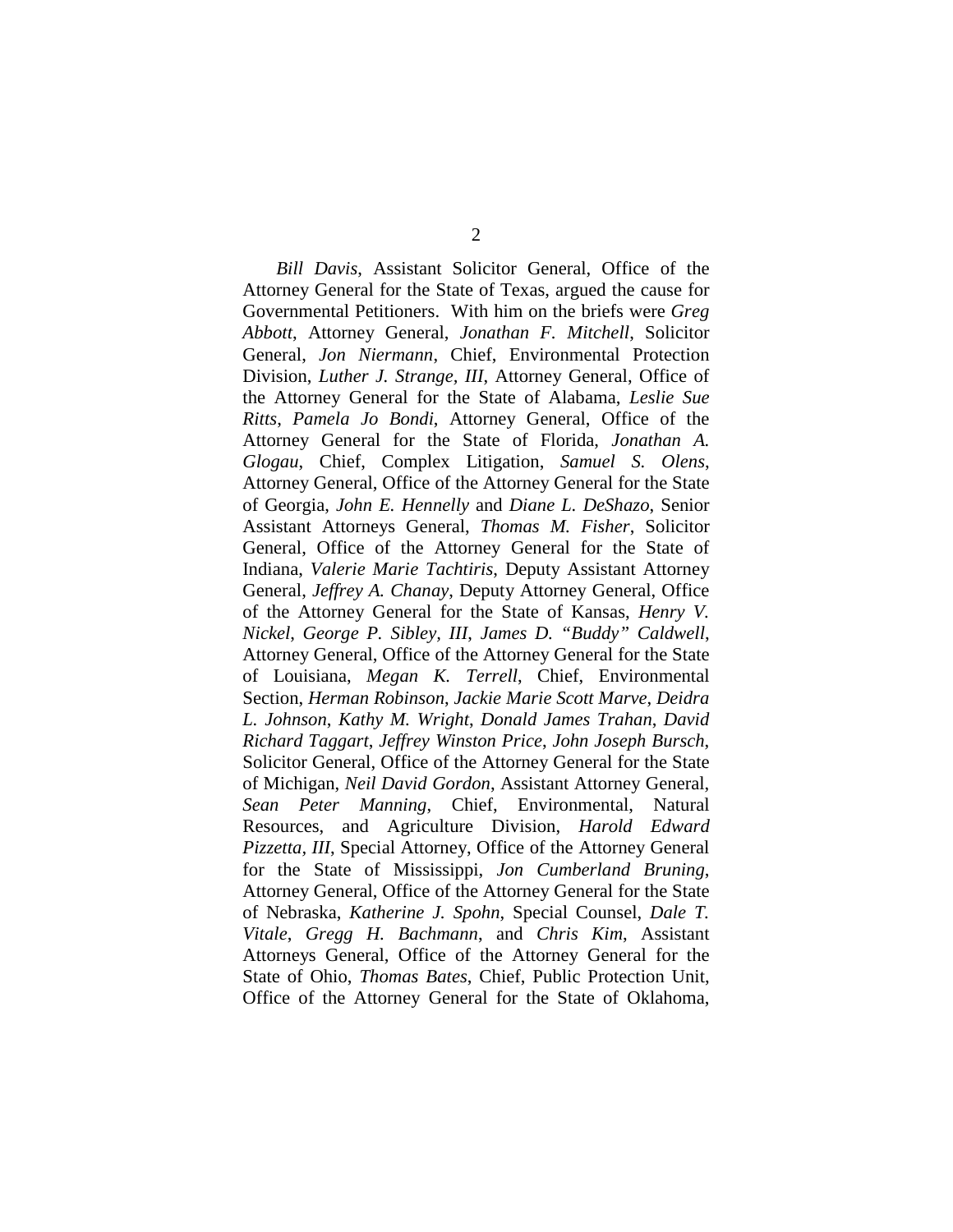*Patrick Wyrick*, Solicitor General, *P. Clayton Eubanks*, Assistant Attorney General, *Alan Wilson*, Attorney General, Office of the Attorney General for the State of South Carolina, *James Emory Smith, Jr.*, Assistant Deputy Attorney General, *Kenneth T. Cuccinelli, II*, Attorney General, Office of the Attorney General for the Commonwealth of Virginia, *E. Duncan Getchell, Jr.*, Solicitor General, and *Thomas James Dawson*, Assistant Attorney General, Wisconsin Department of Justice.

*Peter D. Keisler* argued the cause for Non-Governmental Petitioners. With him on the briefs were *Roger R. Martella, Jr*., *C. Frederick Beckner III*, *Timothy K. Webster*, *F. William Brownell*, *Gregory G. Garre*, *Claudia M. O'Brien*, *Lori Alvino McGill*, *Jessica E. Phillips*, *Katherine I. Twomey*, *Stacey VanBelleghem*, *Janet J. Henry*, *Steven G. McKinney*, *Terese T. Wyly*, *William M. Bumpers*, *Joshua B. Frank*, *Megan H. Berge*, *P. Stephen Gidiere, III*, *Richard Alonso*, *Jeffrey R. Holmstead*, *Gary C. Rikard*, *Robert J. Alessi*, *Chuck D'Wayne Barlow*, *Peter P. Garam*, *Kyra Marie Fleming*, *Richard G. Stoll*, *Brian H. Potts*, *Julia L. German*, *Robert A. Manning*, *Joseph A. Brown*, *Mohammad O. Jazil*, *Eric J*. *Murdock*, *Andrea Bear Field*, *Norman W. Fichthorn*, *E*. *Carter Chandler Clements*, *James S. Alves*, *Gary V. Perko*, *William L. Wehrum, Jr.*, *David M. Flannery*, *Gale Lea Rubrecht*, *Maureen N. Harbourt*, *Tokesha M. Collins*, *Bart E. Cassidy*, *Katherine L. Vaccaro*, *Diana A. Silva*, *William F. Lane*, *Jordan Hemaidan*, *Todd Palmer*, *Douglas E. Cloud*, *David Meezan*, *Christopher Max Zygmont*, *Matthew J. Splitek*, *Gary M. Broadbent*, *Michael O. McKown*, *Terry Russell Yellig*, *Dennis Lane*, *Karl R. Moor*, *Margaret Claiborne Campbell*, *Byron W. Kirkpatrick*, *Hahnah Williams*, *Peter S. Glaser*, *Tameka M. Collier*, *Grant F. Crandall*, *Arthur Traynor, III*, *Eugene M. Trisko*, *Jeffrey L.*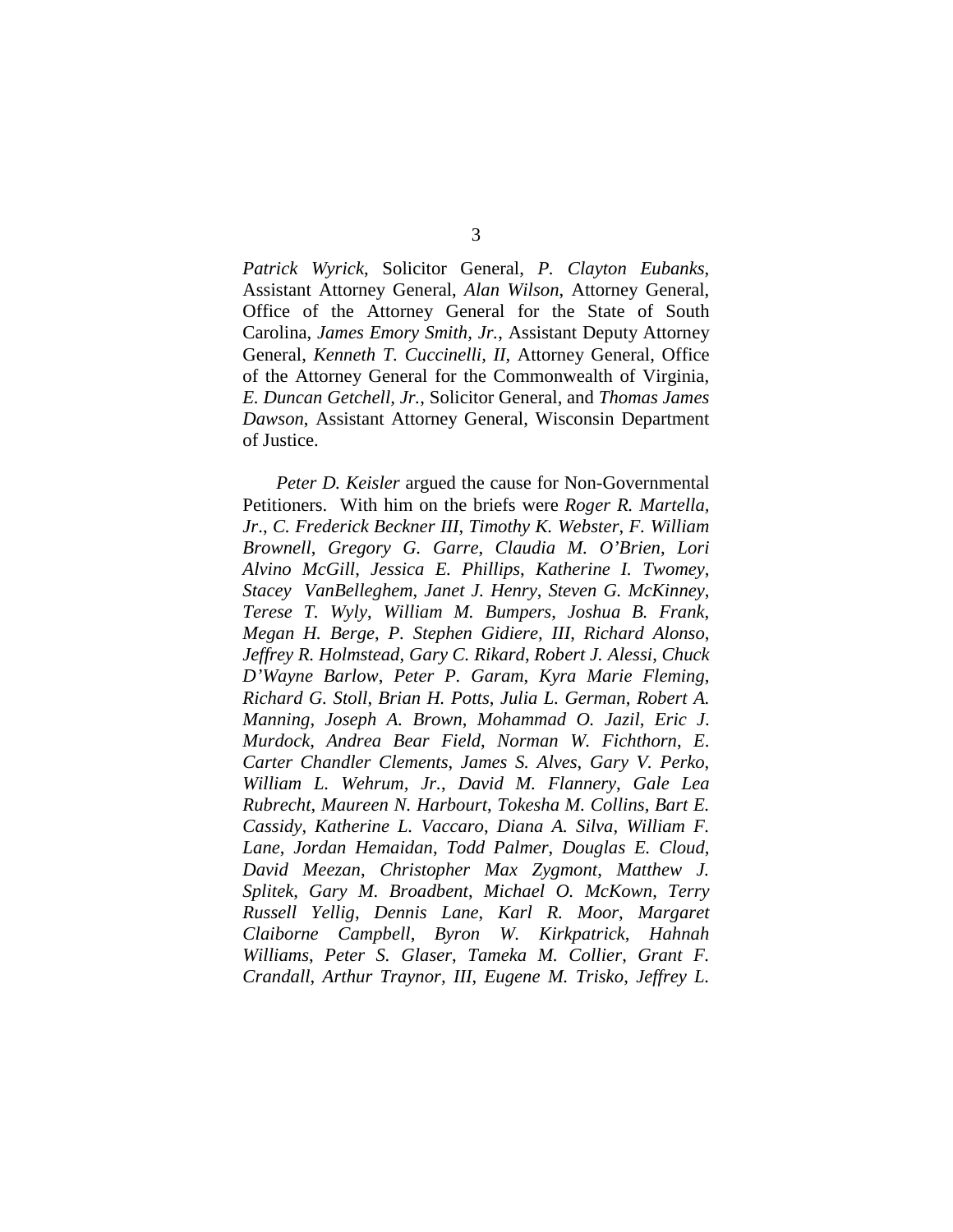## *Landsman*, *Vincent M. Mele*, *Elizabeth P. Papez*, *John M. Holloway III*, *Elizabeth C. Williamson*, and *Ann M. Seha*.

*Michael J. Nasi*, *Shannon L. Goessling*, and *Douglas A. Henderson* were on the brief for intervenor San Miguel Electric Cooperative and *amici* Industrial Energy Consumers of America, et al., in support of petitioners. *Robert M. Cohan* entered an appearance.

*Norman L. Rave, Jr.*, *David S. Gualtieri*, and *Jon M. Lipshultz*, Attorneys, U.S. Department of Justice, argued the causes for respondent. With them on the briefs were *Jessica O'Donnell*, *Sonja Rodman*, and *Stephanie Hogan*, Attorneys.

*Simon Heller*, Assistant Solicitor General, Office of the Attorney General for the State of New York, argued the cause for State/City Respondent-Intervenors. With him on the brief were *Eric T. Schneiderman*, Attorney General, *Barbara D. Underwood*, Solicitor General, *Andrew G. Frank* and *Michael J. Myers*, Assistant Attorneys General, *Benna R. Solomon*, *James B. Dougherty*, *Joseph R. Biden, III*, Attorney General, Office of the Attorney General for the State of Delaware, *Valerie M. Satterfield*, Deputy Attorney General, *Douglas F. Gansler*, Attorney General, Office of the Attorney General for the State of Maryland, *Mary E. Raivel*, Assistant Attorney General, *Peter F. Kilmartin*, Attorney General, Office of the Attorney General for the State of Rhode Island, *Gregory S. Schultz*, Special Assistant Attorney General, *Martha Coakley*, Attorney General, Office of the Attorney General for the Commonwealth of Massachusetts, *Frederick D. Augenstern*, Assistant Attorney General, *Scott J. Schwarz*, *William H. Sorrell*, Attorney General, Office of the Attorney General for the State of Vermont, *Thea J. Schwartz*, Assistant Attorney General, *Lisa Madigan*, Attorney General, Office of the Attorney General for the State of Illinois, *Gerald T. Karr*,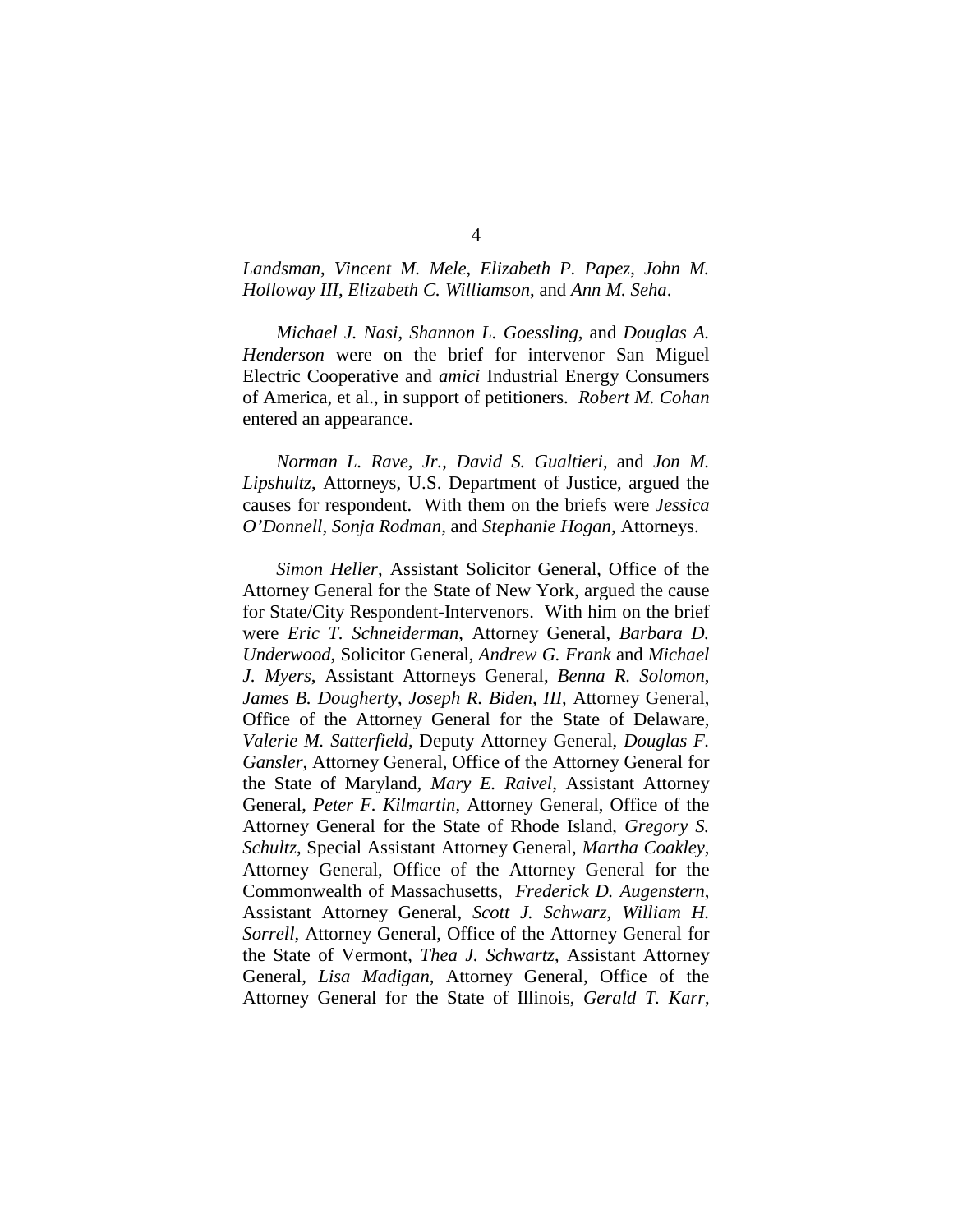Assistant Attorney General, *Irvin B. Nathan*, Attorney General, Office of the Attorney General for the District of Columbia, *Amy E. McDonnell*, Deputy General Counsel, *George Jepsen*, Attorney General, Office of the Attorney General for the State of Connecticut, *Kimberly P. Massicotte*, *Scott N. Koschwitz*, and *Matthew I. Levine*, Assistant Attorneys General, *William R. Phelan, Jr.*, *Roy Cooper*, Attorney General, Office of the Attorney General for the State of North Carolina, *James C. Gulick*, Senior Deputy Attorney General, *Marc Bernstein* and *J. Allen Jernigan*, Special Deputies Attorney General, and *Christopher King*. *William J. Moore, III* entered an appearance.

*Brendan K. Collins* argued the cause for Industry Respondent-Intervenors. With him on the brief were *Robert B. McKinstry, Jr.* and *James W. Rubin*.

*Sean H. Donahue* argued the cause for Public Health Respondent-Intervenors. With him on the brief were *David T. Lifland*, *Vickie L. Patton*, *George Hays*, *Josh Stebbins*, *John Walke*, and *David Marshall*. *Ann Brewster Weeks* entered an appearance.

Before: ROGERS, GRIFFITH, and KAVANAUGH, *Circuit Judges*.

Opinion for the Court filed by *Circuit Judge* KAVANAUGH, with whom *Circuit Judge* GRIFFITH joins.

Dissenting opinion filed by *Circuit Judge* ROGERS.

KAVANAUGH, *Circuit Judge*: Some emissions of air pollutants affect air quality in the States where the pollutants are emitted. Some emissions of air pollutants travel across State boundaries and affect air quality in downwind States.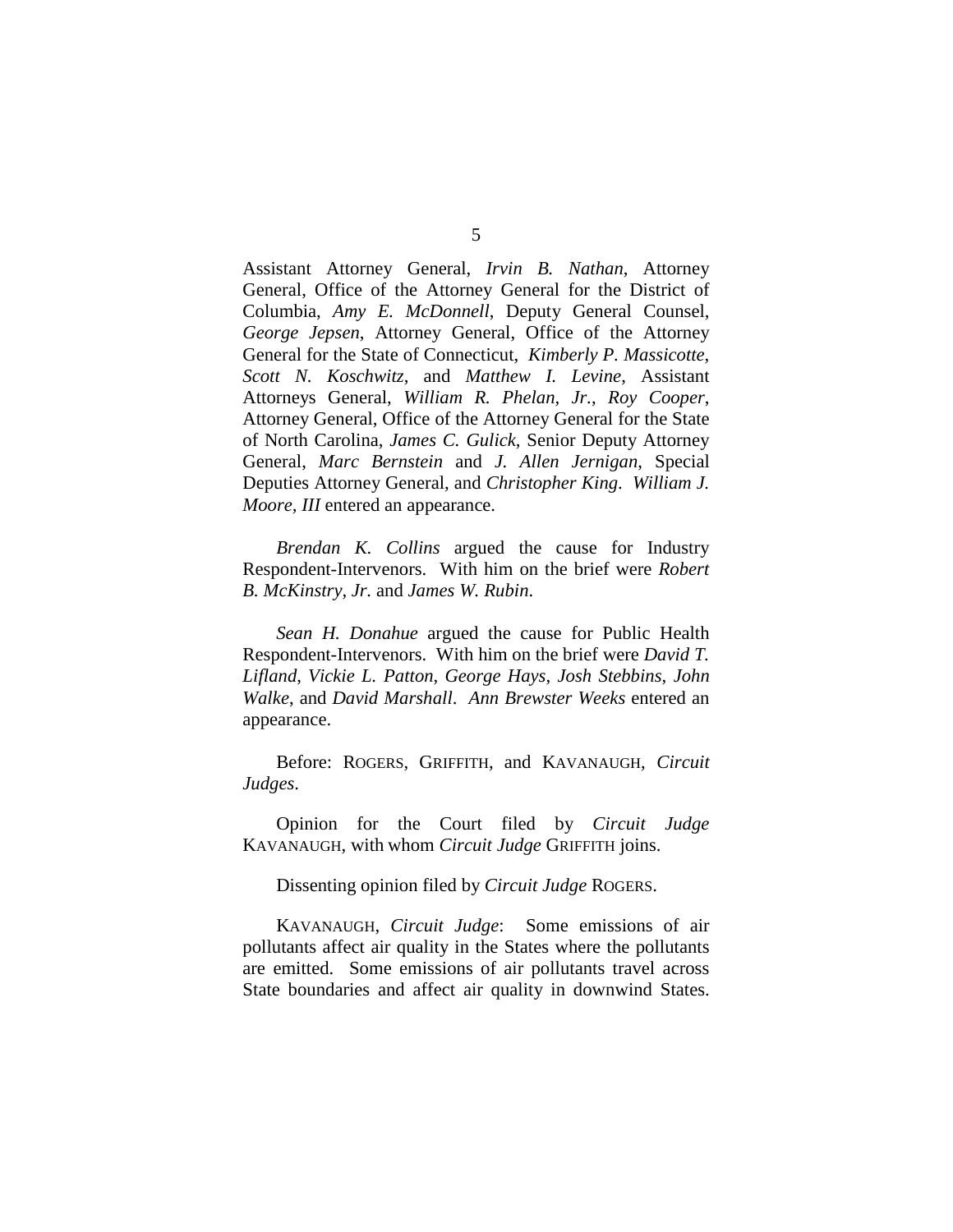To deal with that complex regulatory challenge, Congress did not authorize EPA to simply adopt limits on emissions as EPA deemed reasonable. Rather, Congress set up a federalism-based system of air pollution control. Under this cooperative federalism approach, both the Federal Government and the States play significant roles. The Federal Government sets air quality standards for pollutants. The States have the primary responsibility for determining how to meet those standards and regulating sources within their borders.

In addition, and of primary relevance here, upwind States must prevent sources within their borders from emitting federally determined "amounts" of pollution that travel across State lines and "contribute significantly" to a downwind State's "nonattainment" of federal air quality standards. That requirement is sometimes called the "good neighbor" provision.

In August 2011, to implement the statutory good neighbor requirement, EPA promulgated the rule at issue in this case, the Transport Rule, also known as the Cross-State Air Pollution Rule. The Transport Rule defines emissions reduction responsibilities for 28 upwind States based on those States' contributions to downwind States' air quality problems. The Rule limits emissions from upwind States' coal- and natural gas-fired power plants, among other sources. Those power plants generate the majority of electricity used in the United States, but they also emit pollutants that affect air quality. The Transport Rule targets two of those pollutants, sulfur dioxide  $(SO_2)$  and nitrogen oxides  $(NO_x)$ .

Various States, local governments, industry groups, and labor organizations have petitioned for review of the Transport Rule. Although the facts here are complicated, the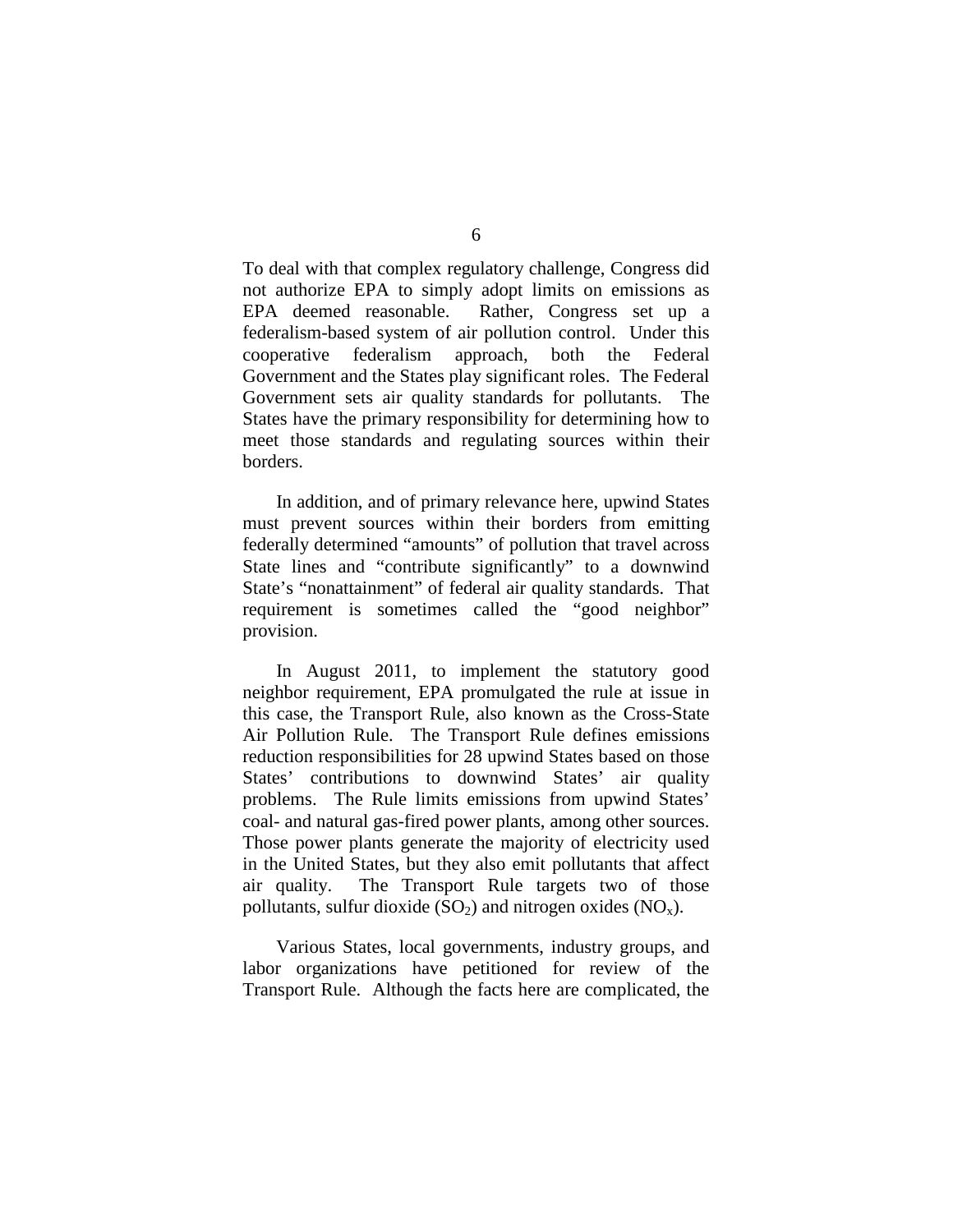legal principles that govern this case are straightforward: Absent a claim of constitutional authority (and there is none here), executive agencies may exercise only the authority conferred by statute, and agencies may not transgress statutory limits on that authority.

Here, EPA's Transport Rule exceeds the agency's statutory authority in two independent respects. *First*, the statutory text grants EPA authority to require upwind States to reduce only their own significant contributions to a downwind State's nonattainment. But under the Transport Rule, upwind States may be required to reduce emissions by more than their own significant contributions to a downwind State's nonattainment. EPA has used the good neighbor provision to impose massive emissions reduction requirements on upwind States without regard to the limits imposed by the statutory text. Whatever its merits as a policy matter, EPA's Transport Rule violates the statute. *Second*, the Clean Air Act affords States the initial opportunity to implement reductions required by EPA under the good neighbor provision. But here, when EPA quantified States' good neighbor obligations, it did not allow the States the initial opportunity to implement the required reductions with respect to sources within their borders. Instead, EPA quantified States' good neighbor obligations and *simultaneously* set forth EPA-designed Federal Implementation Plans, or FIPs, to implement those obligations at the State level. By doing so, EPA departed from its consistent prior approach to implementing the good neighbor provision and violated the Act.

For each of those two independent reasons, EPA's Transport Rule violates federal law. Therefore, the Rule must be vacated.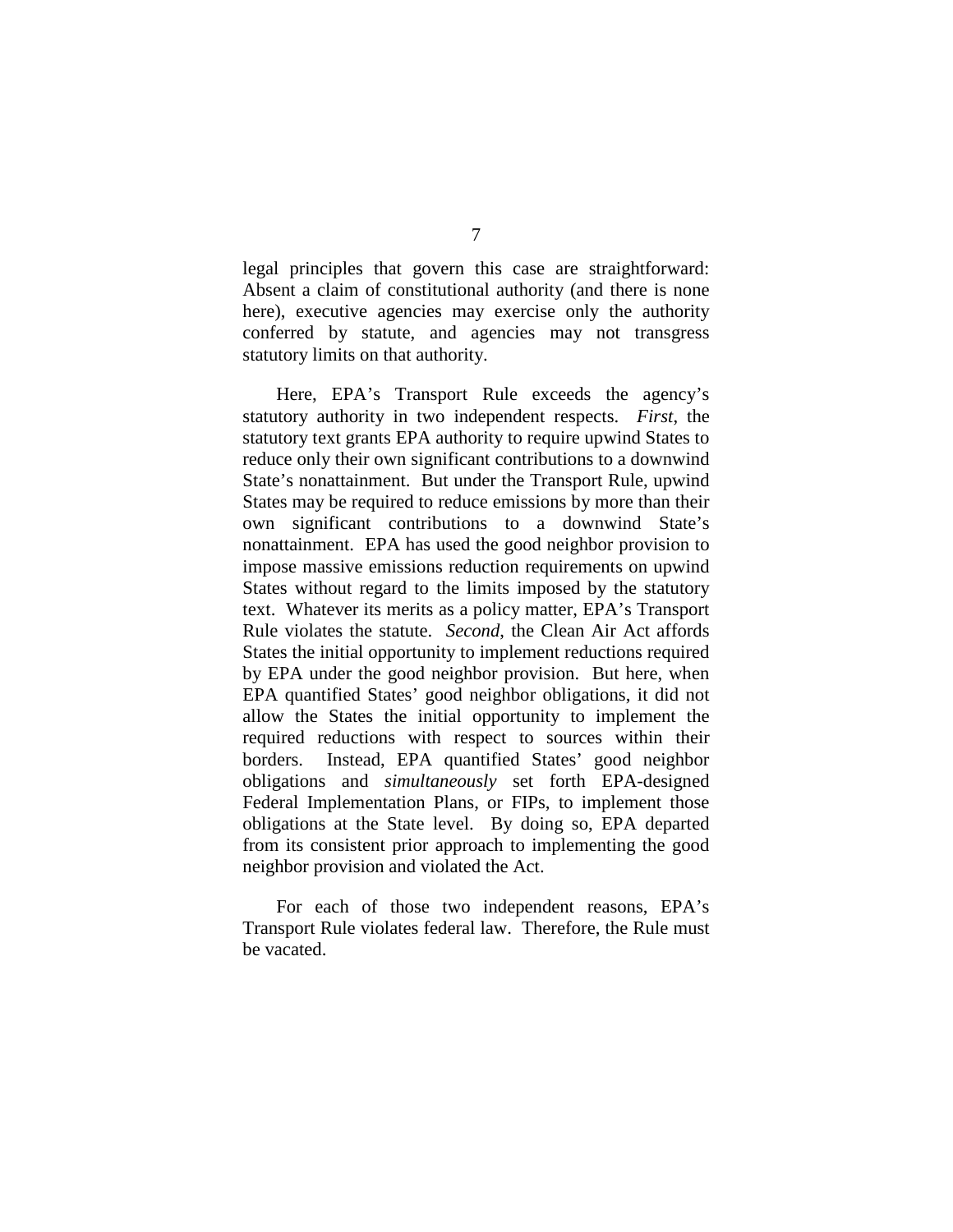In so ruling, we note that this Court has affirmed numerous EPA clean air decisions in recent years when those agency decisions met relevant statutory requirements and complied with statutory constraints. *See, e.g.*, *National Environmental Development Association's Clean Air Project v. EPA*, No. 10-1252 (D.C. Cir. July 20, 2012); *API v. EPA*, No. 10-1079 (D.C. Cir. July 17, 2012); *ATK Launch Systems, Inc. v. EPA*, 669 F.3d 330 (D.C. Cir. 2012); *NRDC v. EPA*, 661 F.3d 662 (D.C. Cir. 2011); *Medical Waste Institute & Energy Recovery Council v. EPA*, 645 F.3d 420 (D.C. Cir. 2011); *American Trucking Ass'ns v. EPA*, 600 F.3d 624 (D.C. Cir. 2010). In this case, however, we conclude that EPA has transgressed statutory boundaries. Congress could well decide to alter the statute to permit or require EPA's preferred approach to the good neighbor issue. Unless and until Congress does so, we must apply and enforce the statute as it's now written. Our decision today should not be interpreted as a comment on the wisdom or policy merits of EPA's Transport Rule. It is not our job to set environmental policy. Our limited but important role is to independently ensure that the agency stays within the boundaries Congress has set. EPA did not do so here.<sup>[1](#page-7-0)</sup>

<span id="page-7-0"></span><sup>&</sup>lt;sup>1</sup> The dissent argues that petitioners' challenge to EPA's approach to the significant contribution issue is not properly before us because that issue was not sufficiently raised before the agency in the rulemaking proceeding. We fundamentally disagree with the dissent's reading of the record on that point.

The dissent also claims that petitioners' challenge to EPA's issuance of the FIPs is not properly before us because the affected States should have raised such a challenge earlier in the process. We again disagree. The dissent's analysis on the FIPs issue conflates (i) EPA's rejection of certain States' SIPs and (ii) EPA's decision in the Transport Rule to set States' "good neighbor" obligations and emissions budgets and simultaneously issue FIPs.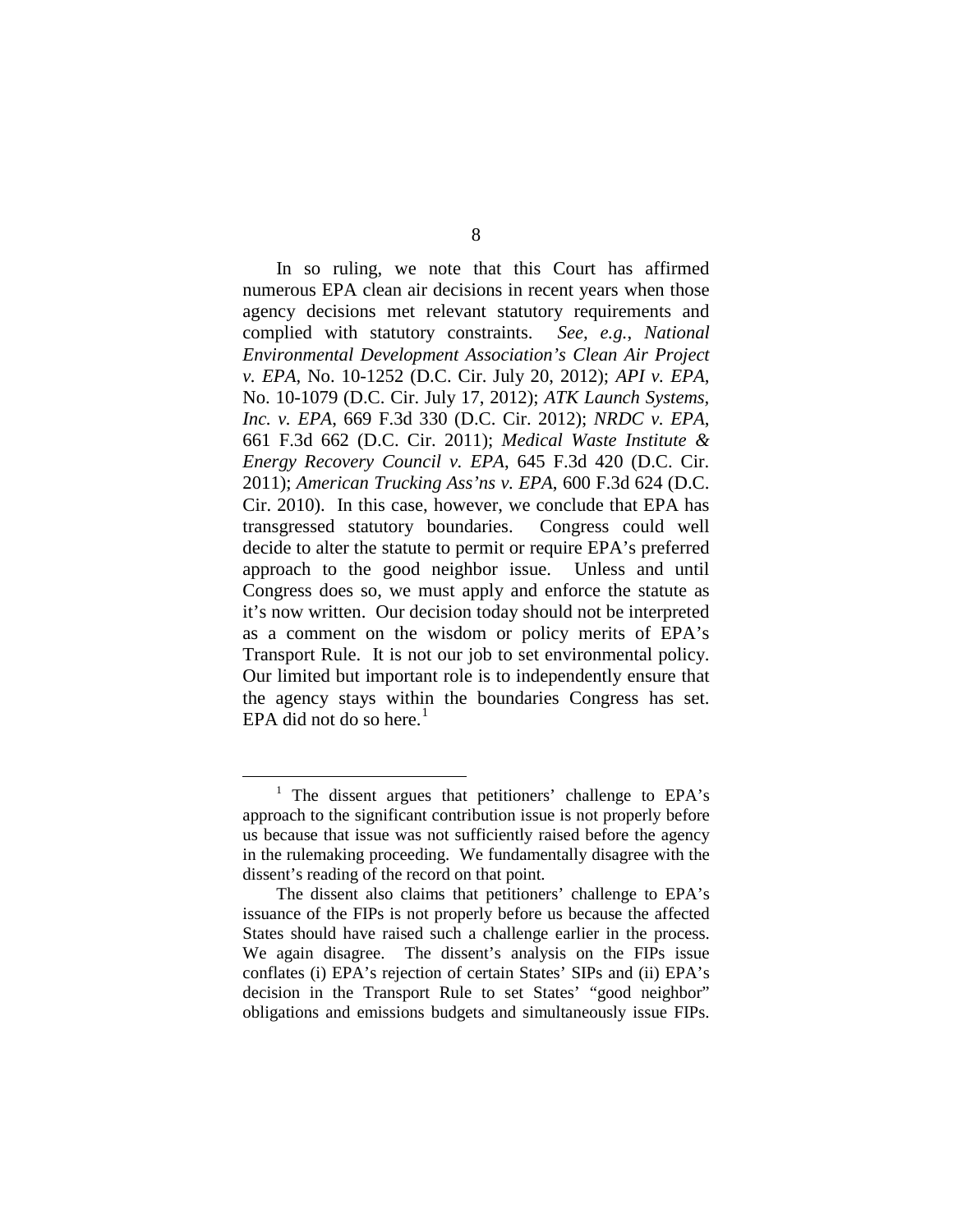9 I

A

Under the Clean Air Act, the Federal Government sets air quality standards, but States retain the primary responsibility (if the States want it) for choosing how to attain those standards within their borders. *See Train v. NRDC*, 421 U.S. 60, 63-67 (1975); *Virginia v. EPA*, 108 F.3d 1397, 1406-10 (D.C. Cir. 1997). The Act thus leaves it to the individual States to determine, in the first instance, the particular restrictions that will be imposed on particular emitters within their borders. (If a State refuses to participate, the Federal Government regulates the sources directly.)

To spell this out in more detail: The Clean Air Act charges EPA with setting National Ambient Air Quality Standards, or NAAQS, which prescribe the maximum permissible levels of common pollutants in the ambient air. *See* 42 U.S.C. § 7409(a)-(b). EPA must choose levels which, "allowing an adequate margin of safety, are requisite to protect the public health."  $42 \text{ U.S.C. }$  \$7409(b)(1).

After a lengthy process, the details of which are not relevant here, EPA designates "nonattainment" areas – that is, areas within each State where the level of the pollutant exceeds the NAAQS. *See* 42 U.S.C. § 7407(d).

The States here are challenging only the latter issue, and they have done so in a timely fashion. Indeed, they could not have done so until EPA, in the Transport Rule, simultaneously set the States' individual emissions budgets and issued FIPs.

We will explain both points more below. Suffice it here to say that, much as we might like to do so, we respectfully do not believe we can avoid the merits of this complex case, as the dissent urges.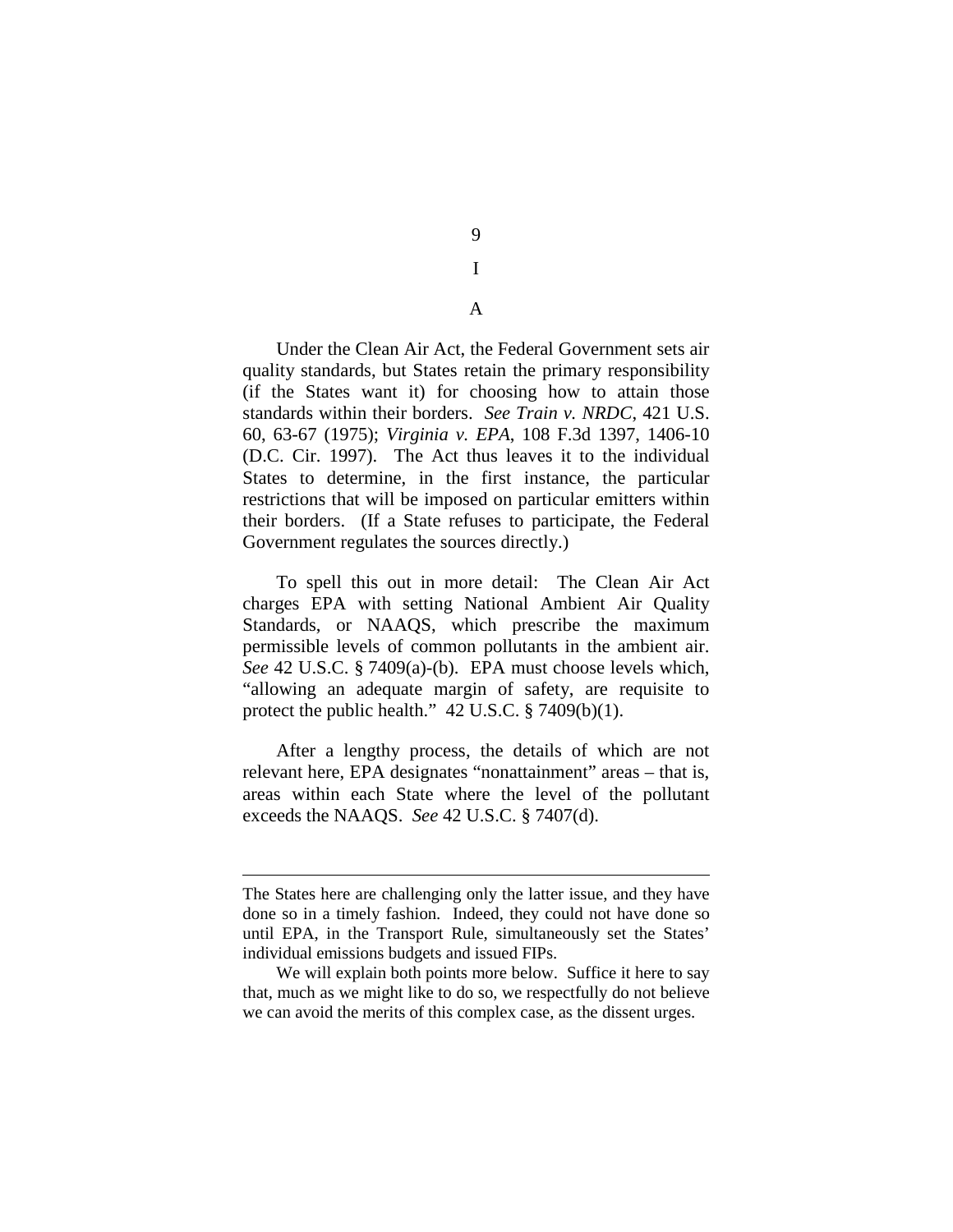Once EPA sets a NAAQS and designates nonattainment areas within the States, the lead role shifts to the States. The States implement the NAAQS within their borders through State Implementation Plans, or SIPs. (As the experienced reader knows, there is no shortage of acronyms in EPA-land.) In their SIPs, States choose which individual sources within the State must reduce emissions, and by how much. For example, a State may decide to impose different emissions limits on individual coal-burning power plants, natural gasburning power plants, and other sources of air pollution, such as factories, refineries, incinerators, and agricultural activities.

States must submit SIPs to EPA within three years of each new or revised NAAQS. *See* 42 U.S.C. § 7410(a)(1). Section  $110(a)(2)$  of the Act lists the required elements of a SIP submission.

Section  $110(a)(2)(D)(i)(I)$ , the "good neighbor" provision at issue in this case, is one of the required elements of a SIP. The good neighbor provision requires that SIPs:

(D) contain adequate provisions –

(i) prohibiting, consistent with the provisions of this subchapter, any source or other type of emissions activity within the State from emitting any air pollutant in amounts which will –

(I) contribute significantly to nonattainment in, or interfere with maintenance by, any other State with respect to any such national primary or secondary ambient air quality standard . . . .

## 42 U.S.C. § 7410(a)(2)(D).

The good neighbor provision recognizes that emissions "from 'upwind' regions may pollute 'downwind' regions." *Appalachian Power Co. v. EPA*, 249 F.3d 1032, 1037 (D.C.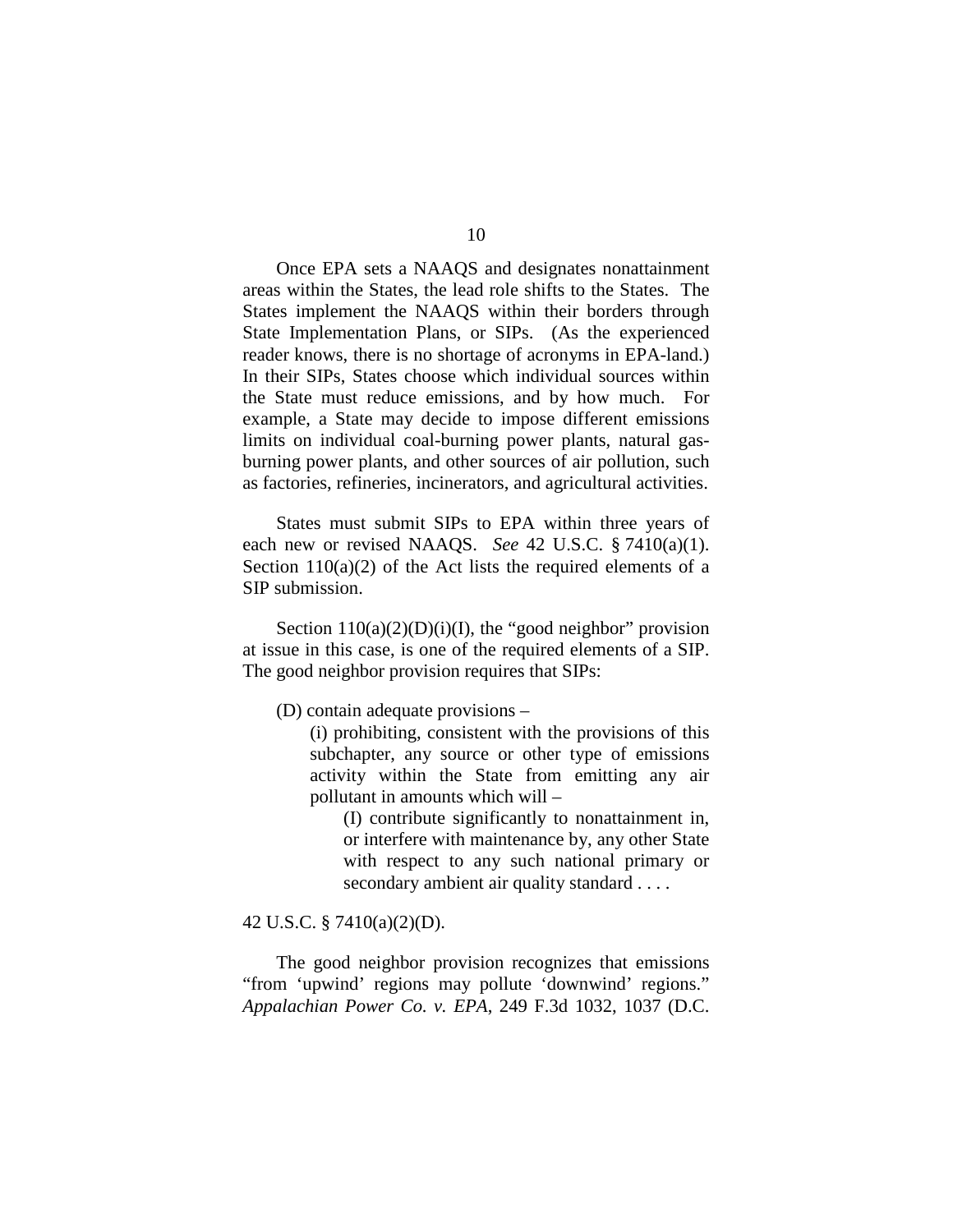Cir. 2001). To put it colloquially, the good neighbor provision requires upwind States to bear responsibility for their fair share of the mess in downwind States. By placing the good neighbor requirement in Section  $110(a)(2)$ , Congress established the upwind State's SIP as the vehicle for implementing the upwind State's good neighbor obligation. Of course, an upwind State will not know what it needs to do to meet its good neighbor obligation until it learns the level of air pollution in downwind States, and further learns how much it is contributing to the problems in the downwind States. EPA plays the critical role in gathering information about air quality in the downwind States, calculating each upwind State's good neighbor obligation, and transmitting that information to the upwind State. With that information, the upwind State can then determine how to meet its good neighbor obligation in a new SIP or SIP revision. *See* 42 U.S.C. § 7410(k)(5).

After EPA quantifies a State's good neighbor obligation, if a State does not timely submit an adequate SIP (or an adequate SIP revision) to take account of the good neighbor obligation as defined by EPA, responsibility shifts back to the Federal Government. Within two years of disapproving a State's SIP submission or SIP revision, or determining that a State has failed to submit a SIP, EPA must promulgate a Federal Implementation Plan to implement the NAAQS within that State. *See* 42 U.S.C. § 7410(c)(1).

#### B

The good neighbor provision – and EPA's attempts to implement it – are familiar to this Court from past cases.

In *Michigan v. EPA*, 213 F.3d 663 (D.C. Cir. 2000), we considered a challenge to EPA's 1998  $NO<sub>x</sub>$  Rule, commonly referred to as the  $NO<sub>x</sub>$  SIP Call, which quantified the good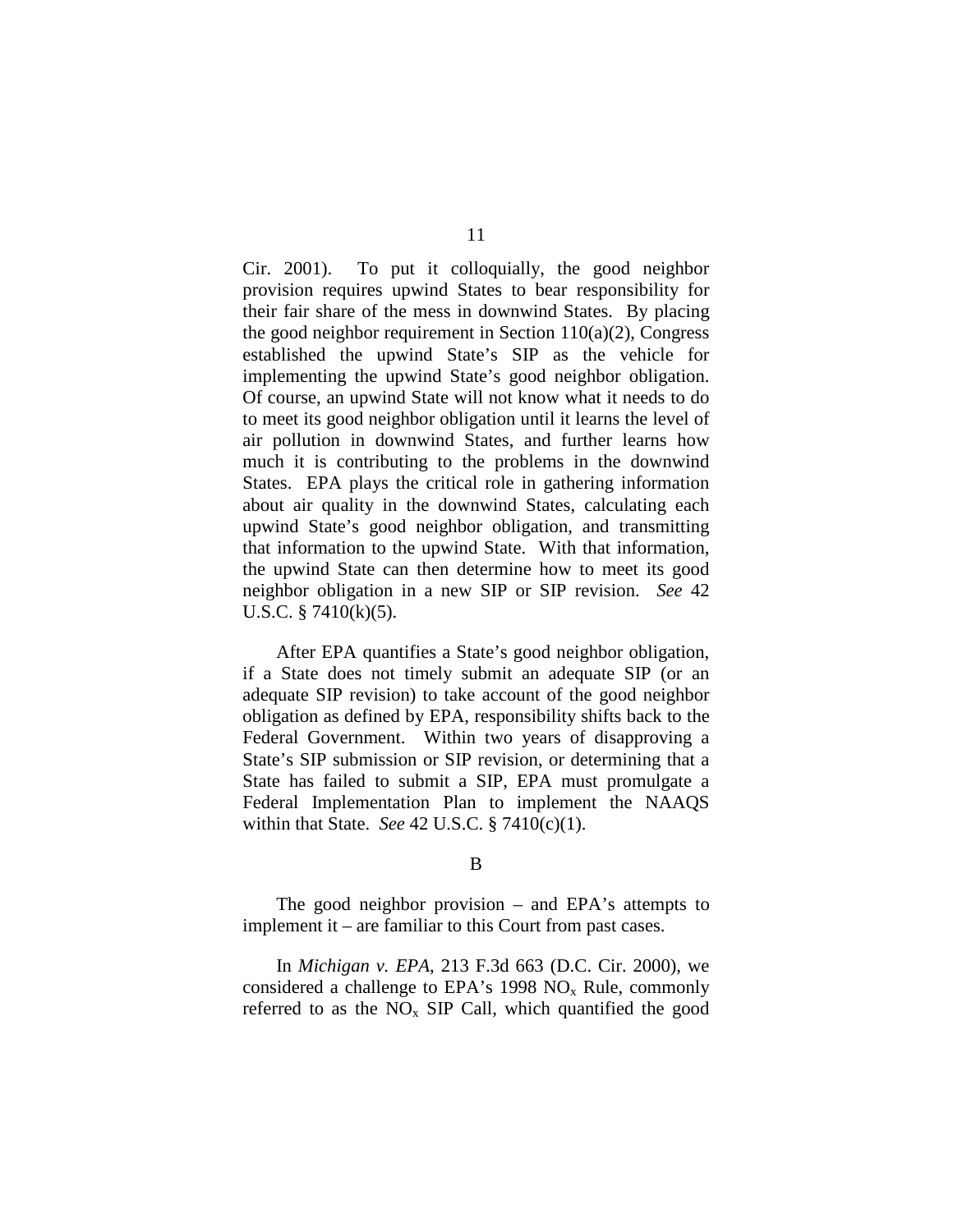neighbor obligations of 22 States with respect to the 1997 ozone NAAQS. *See* 63 Fed. Reg. 57,356, 57,358 (Oct. 27, 1998).

The 1998  $NO<sub>x</sub>$  Rule did not define "amounts which will . . . contribute significantly to nonattainment" solely on the basis of downwind air quality impact, as one might have expected given the statutory text. Rather, EPA also considered how much  $NO<sub>x</sub>$  could be eliminated by sources in each State if those sources installed "highly cost-effective" emissions controls. *See Michigan*, 213 F.3d at 675. On review, some States argued that the statutory text required EPA to order reductions based on air quality impact alone, not cost of reduction. But the *Michigan* Court found no "clear congressional intent to preclude consideration of cost." *Id.* at 677 (citation omitted). The Court thus held that EPA may "consider differences in cutback costs, so that, after reduction of all that could be cost-effectively eliminated, any remaining 'contribution' would not be considered 'significant.'" *Id.* at 677; *see also id.* at 677-79. In other words, EPA could use cost considerations to lower an upwind State's obligations under the good neighbor provision.<sup>[2](#page-11-0)</sup>

In *North Carolina v. EPA*, 531 F.3d 896 (D.C. Cir. 2008), we considered a challenge to EPA's 2005 Clean Air Interstate Rule, or CAIR. *See* 70 Fed. Reg. 25,162 (May 12, 2005). CAIR built on the 1998  $NO<sub>x</sub>$  Rule and defined 28 States'

<span id="page-11-0"></span> $2$  Judge Sentelle dissented. In his view, the statutory text unambiguously "set forth one criterion: the emission of an amount of pollutant sufficient to contribute significantly to downwind nonattainment." *Id.* at 696 (Sentelle, J., dissenting); *cf. Whitman v. American Trucking Ass'ns*, 531 U.S. 457, 467 (2001) ("We have therefore refused to find implicit in ambiguous sections of the CAA an authorization to consider costs that has elsewhere, and so often, been expressly granted.").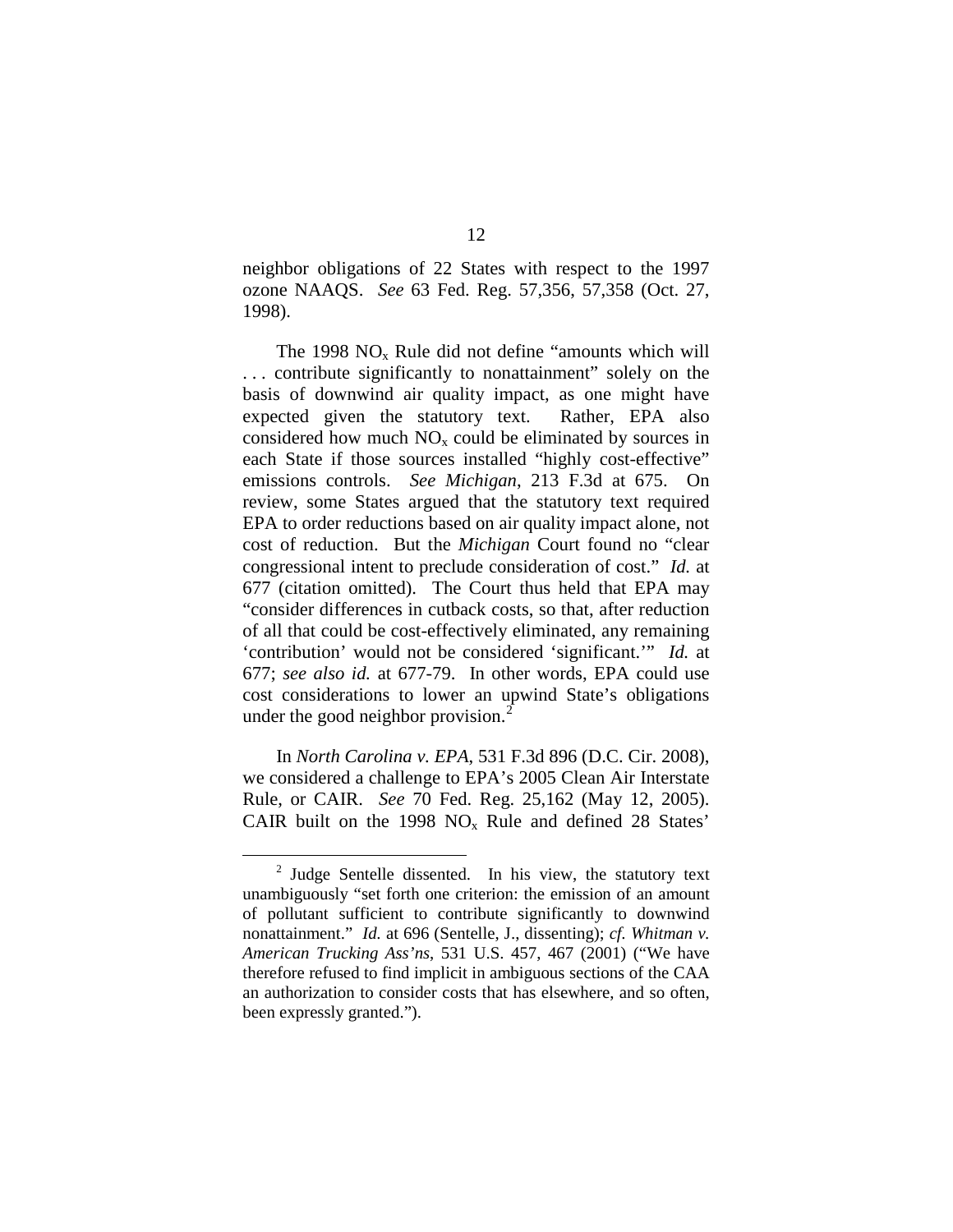good neighbor obligations with respect to the 1997 ozone NAAQS and the 1997 NAAQS for annual levels of fine particulate matter, or annual PM<sub>2.5</sub>. *See id.* 

CAIR employed two different formulas – both of which incorporated cost considerations – to quantify each State's obligations for the pollutants covered by CAIR,  $SO_2$  and  $NO_x$ . The *North Carolina* decision held that the formulas went beyond *Michigan*'s authorization to use cost and that the formulas therefore exceeded EPA's statutory authority. EPA may use cost to "require termination of only a subset of each state's contribution," the Court explained, but "EPA can't just pick a cost for a region, and deem 'significant' any emissions that sources can eliminate more cheaply." 531 F.3d at 918 (citation, emphasis, and some internal quotation marks omitted). The Court also held that "section  $110(a)(2)(D)(i)(I)$ gives EPA no authority to force an upwind state to share the burden of reducing other upwind states' emissions. Each state must eliminate its own significant contribution to downwind pollution." *Id.* at 921. The Court emphasized that EPA "may not require some states to exceed the mark." *Id.*

*North Carolina* thus articulated an important caveat to *Michigan*'s approval of cost considerations. The statute permits EPA to use cost to lower an upwind State's obligation under the good neighbor provision. *See Michigan*, 213 F.3d at 675, 677. But EPA may not use cost to increase an upwind State's obligation under the good neighbor provision – that is, to force an upwind State to "exceed the mark." *North Carolina*, 531 F.3d at 921. Put simply, the statute requires every upwind State to clean up at most *its own* share of the air pollution in a downwind State – not other States' shares.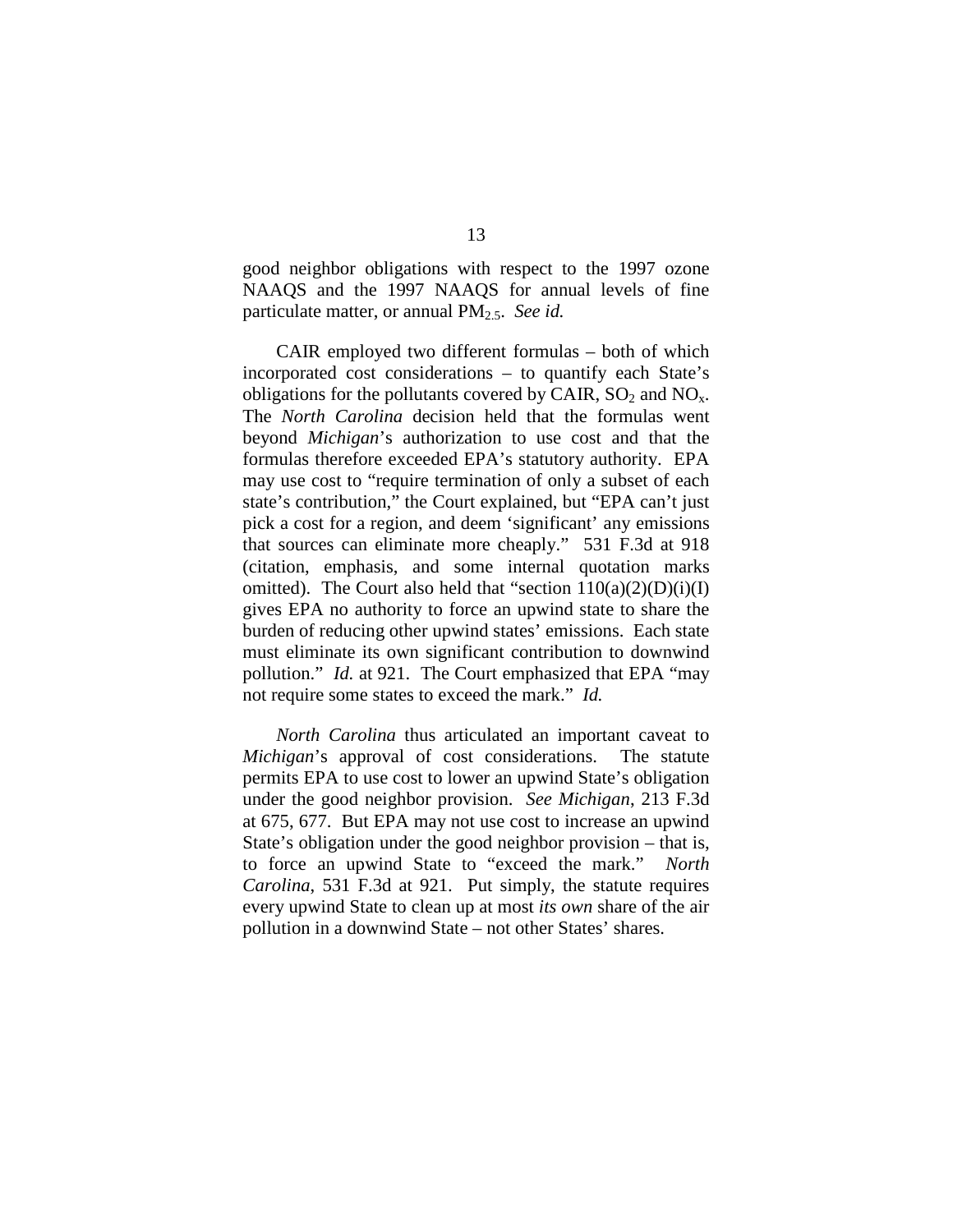The *North Carolina* Court remanded CAIR without vacatur, leaving CAIR in place "until it is replaced by a rule consistent with our opinion." *North Carolina v. EPA*, 550 F.3d 1176, 1178 (D.C. Cir. 2008) (on rehearing).

The Transport Rule is EPA's attempt to develop a rule that is consistent with our opinion in *North Carolina*. EPA proposed the Transport Rule in August 2010 and finalized it in August 2011. *See* 75 Fed. Reg. 45,210 (Aug. 2, 2010) (proposed); 76 Fed. Reg. 48,208 (Aug. 8, 2011) (final). The Transport Rule addresses States' good neighbor obligations with respect to three NAAQS: the 1997 annual  $PM_{2.5}$ NAAQS, the 1997 ozone NAAQS, and the 2006 24-hour PM2.5 NAAQS. *See id.* at 48,209.[3](#page-13-0)

The Transport Rule contains two basic components. First, the Rule defines each State's emissions reduction obligations under the good neighbor provision. Second, the Rule prescribes Federal Implementation Plans to implement those obligations at the State level. We describe each component here in some detail.

EPA began by quantifying the "amounts" of pollution that each State must prohibit under the good neighbor provision – that is, "amounts which will . . . contribute significantly to nonattainment" or "interfere with maintenance" of the three NAAQS in other States. 42 U.S.C.  $$7410(a)(2)(D)(i).<sup>4</sup>$  $$7410(a)(2)(D)(i).<sup>4</sup>$  $$7410(a)(2)(D)(i).<sup>4</sup>$ 

## 14  $\mathcal{C}$

<span id="page-13-0"></span> $3$  The 2006 24-hour PM<sub>2.5</sub> NAAQS post-dated and therefore was not covered by CAIR.

<span id="page-13-1"></span><sup>4</sup> EPA bases different aspects of the Transport Rule on distinct sources of statutory authority. EPA relied on its general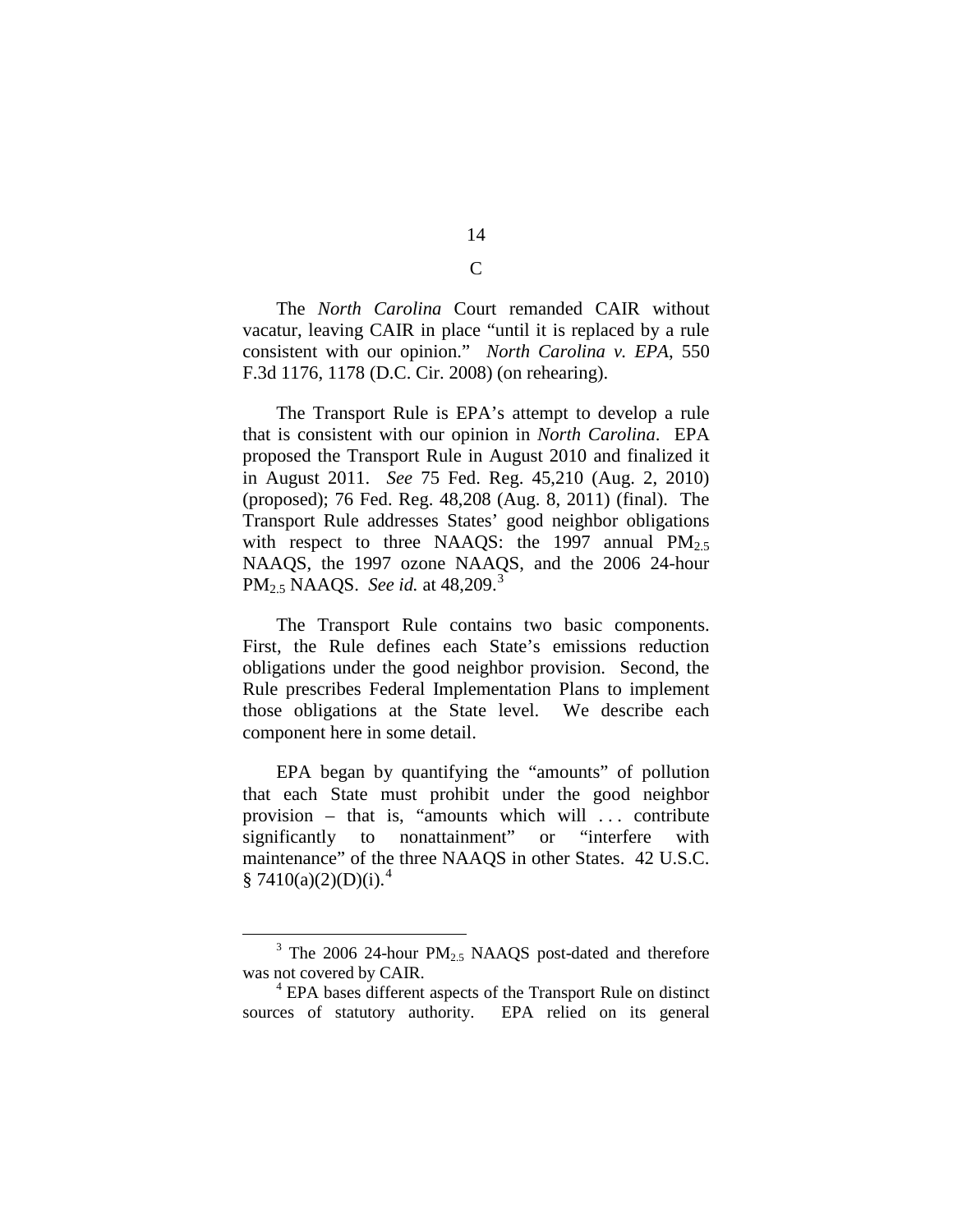EPA used a two-stage approach to quantify each State's obligations under the good neighbor provision.

In the first stage, EPA determined whether a State emits "amounts which will ... contribute significantly" to a downwind State's nonattainment of any of the three NAAQS. EPA identified the significantly contributing upwind States based on "linkages" between each upwind State and specific downwind "nonattainment" or "maintenance" areas – that is, downwind areas that EPA modeling predicted would not attain, or absent regulation would not maintain, the NAAQS. Transport Rule, 76 Fed. Reg. at 48,236. An upwind State was linked to a downwind nonattainment or maintenance area for a given NAAQS if EPA modeling showed that the upwind State's contribution to that downwind area exceeded a numerical "air quality threshold" – that is, a specific amount of air pollution sent from the upwind State into the downwind State's air. *Id.* EPA set the air quality threshold for each pollutant at an amount equal to 1% of the relevant NAAQS. The resulting thresholds were (i) 0.8 ppb for ozone, (ii) 0.15  $\mu$ g/m<sup>3</sup> for annual PM<sub>2.5</sub>, and (iii) 0.35  $\mu$ g/m<sup>3</sup> for 24-hour PM<sub>2.5</sub>. *Id.* If modeling showed that an upwind State would send more than those amounts into a downwind State's air, as measured at a receptor site in a downwind State, the upwind State was deemed a "significant contributor" to the downwind State's air pollution problem.

rulemaking authority under Section 301(a)(1) of the Clean Air Act, 42 U.S.C. § 7601(a)(1), to construe Section  $110(a)(2)(D)(i)(I)$  and to quantify the States' obligations to reduce emissions. *See*  Transport Rule, 76 Fed. Reg. at 48,217; *see also Michigan*, 213 F.3d at 687. EPA relied on its authority under Section 110(c)(1), 42 U.S.C. § 7410(c)(1), to issue the Transport Rule FIPs. *See*  Transport Rule, 76 Fed. Reg. at 48,217.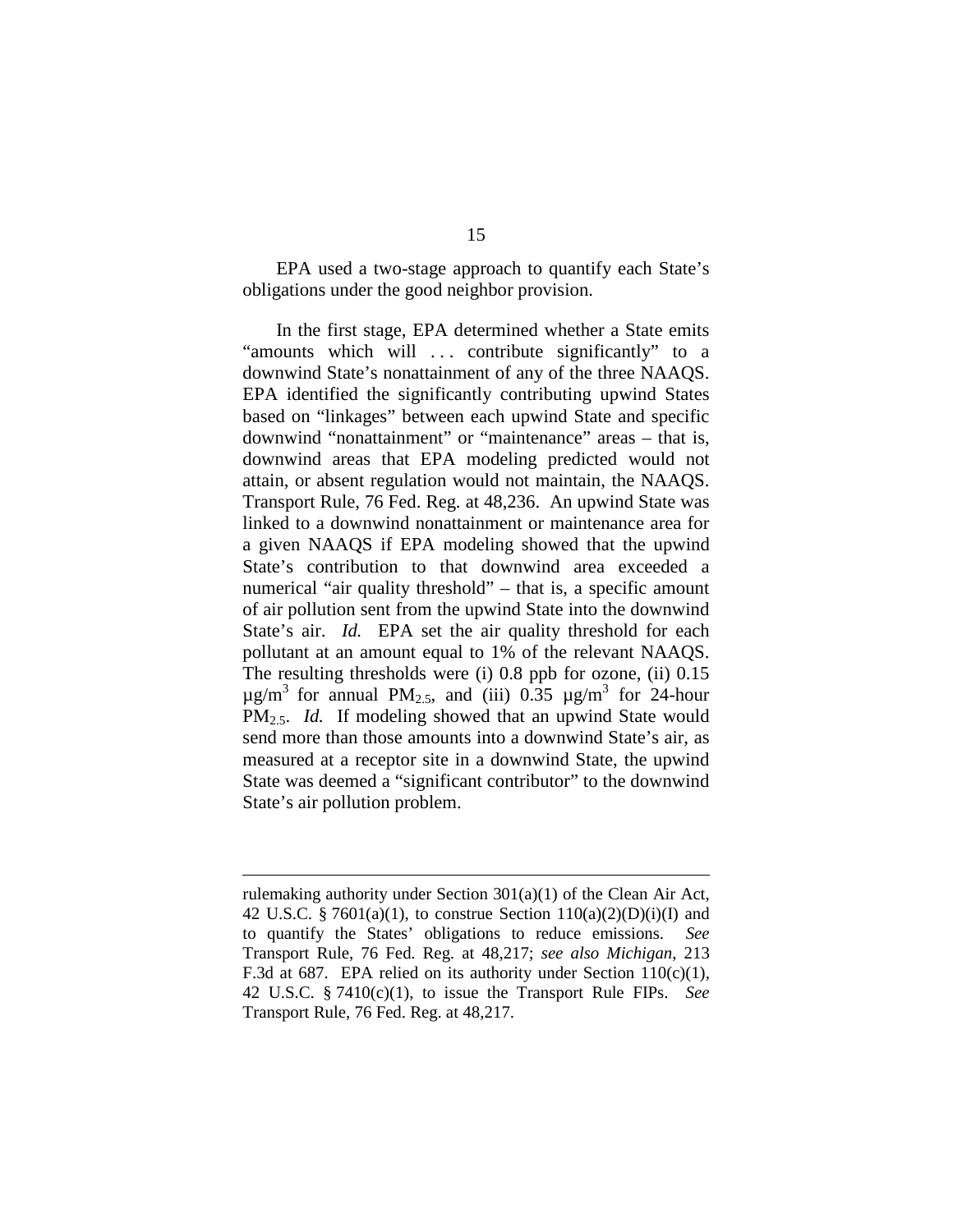Those numerical air quality thresholds determined which upwind States had to reduce their  $SO_2$  and  $NO<sub>x</sub>$  emissions and which upwind States did not – that is, the thresholds determined which upwind States' emissions "contribute significantly" to downwind States' air pollution problems. Upwind States "whose contributions are below these thresholds," EPA found, "do not significantly contribute to nonattainment or interfere with maintenance of the relevant NAAQS" in downwind States. *Id.* Because their emissions did not "contribute significantly," those States were not required to cut their emissions for purposes of the good neighbor provision.

As one would expect, this "significant contribution" threshold produced some close cases at the margins. For example, Maryland and Texas were covered for annual  $PM_{2.5}$ based on downwind contributions of 0.15 and 0.18  $\mu$ g/m<sup>3</sup>, respectively – just barely meeting the 0.15  $\mu$ g/m<sup>3</sup> threshold. *See id.* at 48,240. And Texas exceeded the annual PM<sub>2.5</sub> threshold at just a single downwind receptor, in Madison, Illinois. See id. at 48,241.<sup>[5](#page-15-0)</sup> By contrast, Minnesota and Virginia, with maximum downwind contributions of 0.14 and  $0.12 \,\mu$ g/m<sup>3</sup>, respectively, just missed being covered for annual PM2.5. *See id.* at 48,240.

For annual  $PM_{2.5}$ , a total of 18 States<sup>[6](#page-15-1)</sup> exceeded the threshold and were therefore deemed "significant

<span id="page-15-0"></span> $5$  Texas also narrowly exceeded the 0.35  $\mu$ g/m<sup>3</sup> threshold for 24-hour PM<sub>2.5</sub>; its maximum downwind contribution was 0.37 µg/m3 . *See* Transport Rule, 76 Fed. Reg. at 48,242.

<span id="page-15-1"></span><sup>6</sup> Those States were: Alabama, Georgia, Illinois, Indiana, Iowa, Kentucky, Maryland, Michigan, Missouri, New York, North Carolina, Ohio, Pennsylvania, South Carolina, Tennessee, Texas, West Virginia, and Wisconsin. *See* Transport Rule, 76 Fed. Reg. at 48,240.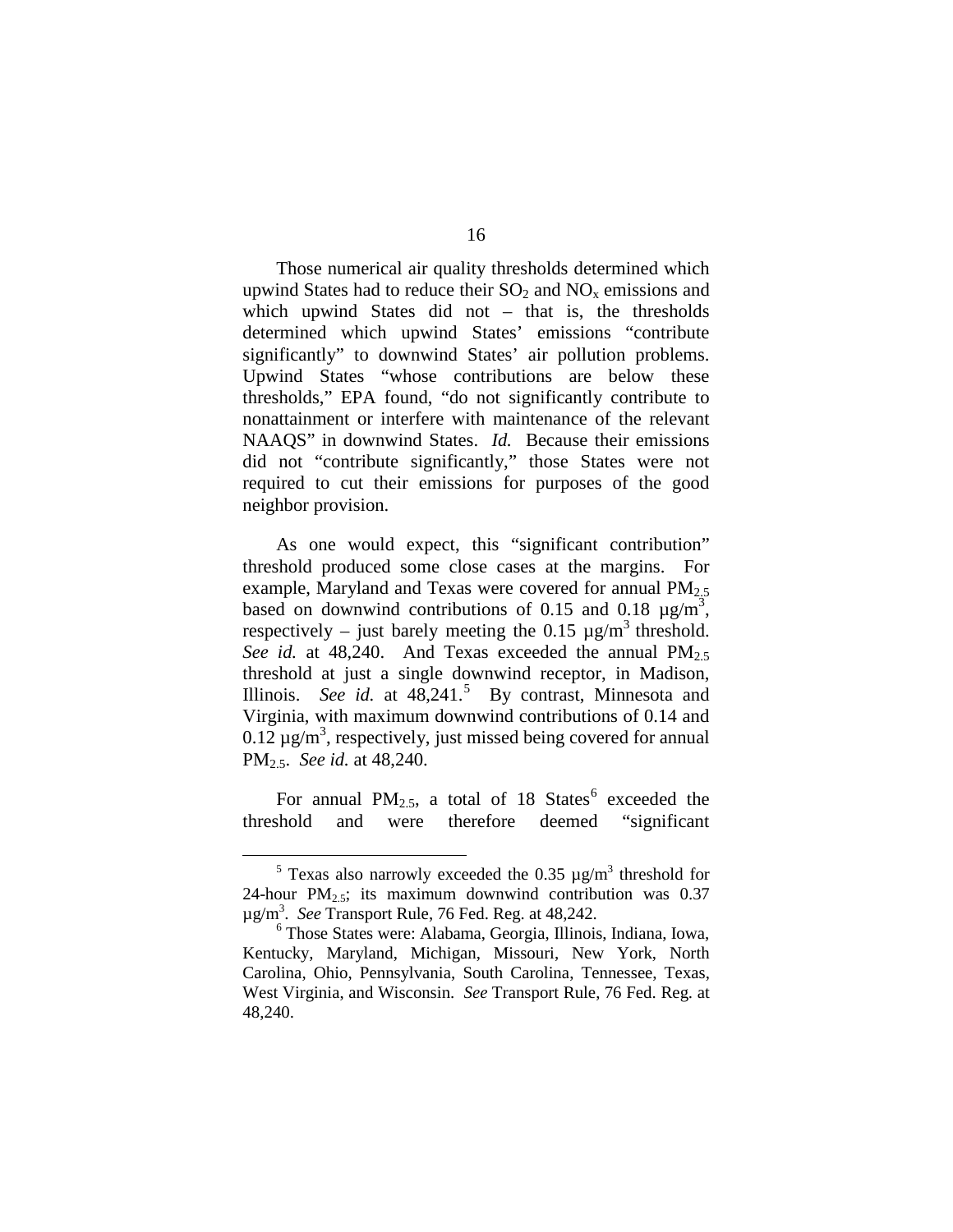contributors." For 24-hour PM<sub>2.5</sub>, a total of 22 States<sup>[7](#page-16-0)</sup> exceeded the threshold. *See id.* at 48,241-42. Those States were thus included in the Rule's reduction programs for  $SO_2$ and annual  $NO<sub>x</sub>$ , pollutants that contribute to  $PM<sub>2.5</sub>$  formation. *See id.* at 4[8](#page-16-1),210. For ozone, a total of 26 States<sup>8</sup> exceeded the threshold. *See id.* at 48,245. Those States were thus included in the Rule's reduction program for ozone-season NOx, which contributes to ozone formation. *See id.* at 48,210; *see also* 76 Fed. Reg. 80,760 (Dec. 27, 2011) (finalizing six States' inclusion in the Transport Rule for ozone-season  $NO<sub>x</sub>$ ).

At the second stage, however, EPA abandoned the air quality thresholds – that is, the stage one standard for whether an upwind State's emissions "contribute significantly" to a downwind State's nonattainment of air quality standards. Instead, at stage two, EPA used a cost-based standard: EPA determined how much pollution each upwind State's power plants could eliminate if the upwind State's plants applied all controls available at or below a given cost per ton of pollution reduced. The cost-per-ton levels applied without regard to the size of each State's "significant contribution" at stage one. In other words, how much pollution each upwind State was

<span id="page-16-0"></span> <sup>7</sup> Those States were: Alabama, Georgia, Illinois, Indiana, Iowa, Kansas, Kentucky, Maryland, Michigan, Minnesota, Missouri, Nebraska, New Jersey, New York, North Carolina, Ohio, Pennsylvania, Tennessee, Texas, Virginia, West Virginia, and Wisconsin. *See* Transport Rule, 76 Fed. Reg. at 48,242.

<span id="page-16-1"></span><sup>8</sup> Those States were: Alabama, Arkansas, Florida, Georgia, Illinois, Indiana, Iowa, Kansas, Kentucky, Louisiana, Maryland, Michigan, Mississippi, Missouri, New Jersey, New York, North Carolina, Ohio, Oklahoma, Pennsylvania, South Carolina, Tennessee, Texas, Virginia, West Virginia, and Wisconsin. *See* Transport Rule, 76 Fed. Reg. at 48,245.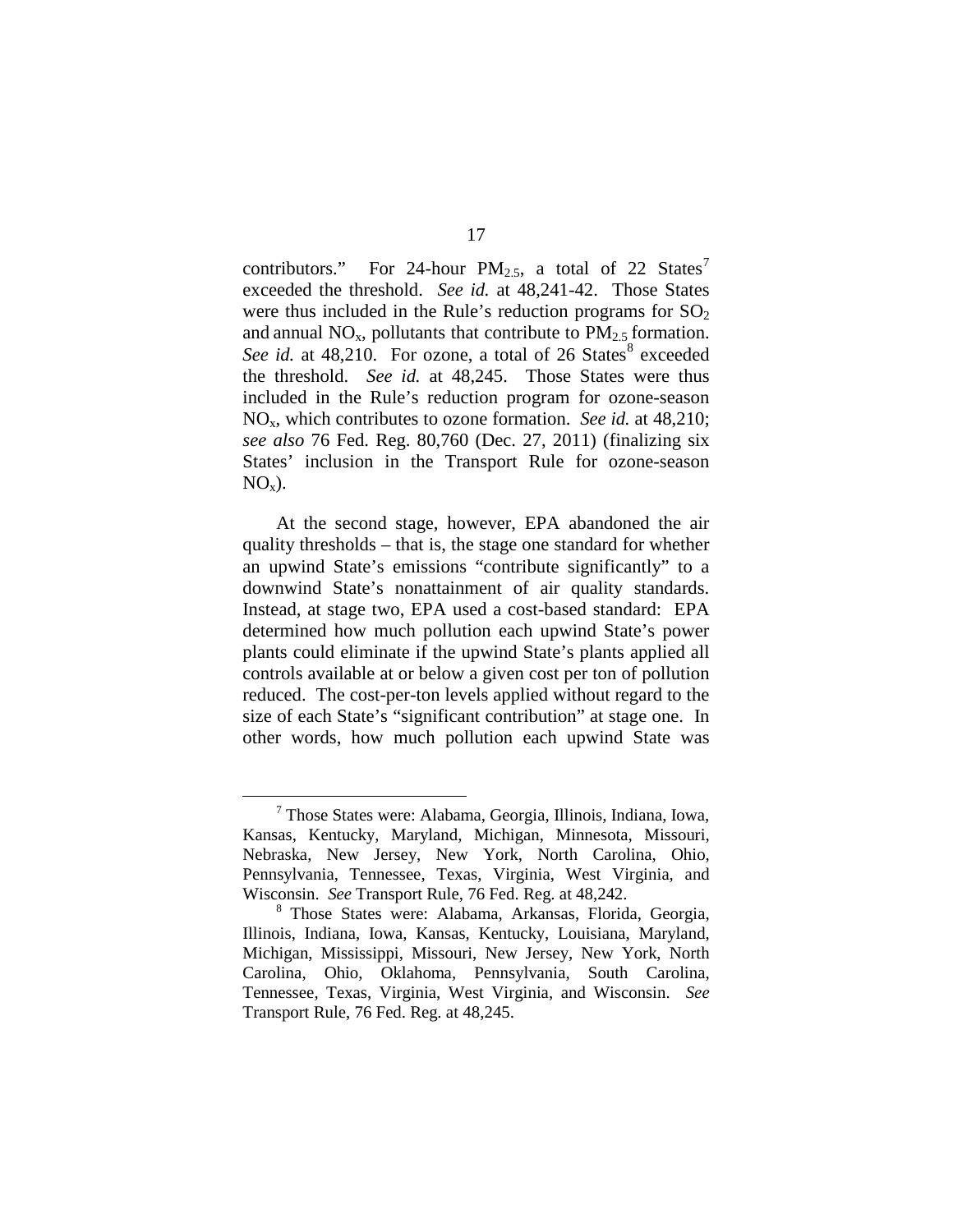required to eliminate was not tied to how much the upwind State contributed to downwind States' air pollution problems.

EPA predicted how far emissions would fall if power plants throughout the State were required to install controls available at or below various cost levels. The cost levels, or thresholds, were expressed in terms of cost per ton of pollutant reduced, with the idea being that plants would install all controls that cost less than the designated threshold.<sup>[9](#page-17-0)</sup>

EPA then added up the emissions from all of the covered States to yield total regionwide emissions figures for each pollutant, at each cost threshold. *See* Transport Rule, 76 Fed. Reg. at 48,250-53. The higher the cost level selected, the greater the reduction of emissions, but also the greater the costs and burdens imposed on sources within the States.

Next, EPA used computer modeling to estimate the downwind air quality effects of imposing different cost-perton levels on the upwind States. *Id.* at 48,253. EPA modeled the air quality effects of applying a \$500/ton cost level for NOx and ascending cost-per-ton levels for SO2. *See id.* at

<span id="page-17-0"></span> <sup>9</sup> For example, a technology that cost \$1,000 to install and eliminated 2 tons of  $NO<sub>x</sub>$  from a power plant's emissions would cost \$500/ton. In effect, EPA predicted how far emissions would fall if plants installed all of the controls from \$1/ton to \$500/ton.

EPA used a computer model to predict the reductions that would occur in each State at various cost thresholds. *See* EPA, Documentation for EPA Base Case v.4.10, at 2-1 (Aug. 2010), J.A. 2339. For example, for annual  $NO<sub>x</sub>$ , EPA modeled cost levels of \$500, \$1,000, and \$2,500/ton. *See* Transport Rule, 76 Fed. Reg. at 48,249-50. EPA went as high as  $$5,000$ /ton for ozone-season NO<sub>x</sub>. *See id.* at 48,250. For SO<sub>2</sub>, EPA modeled emissions at cost levels of \$500, \$1,600, \$2,300, \$2,800, \$3,300, and \$10,000 per ton. *See id.* at 48,251. At a later stage in the process, EPA used those predictions to decide how much each State would have to cut.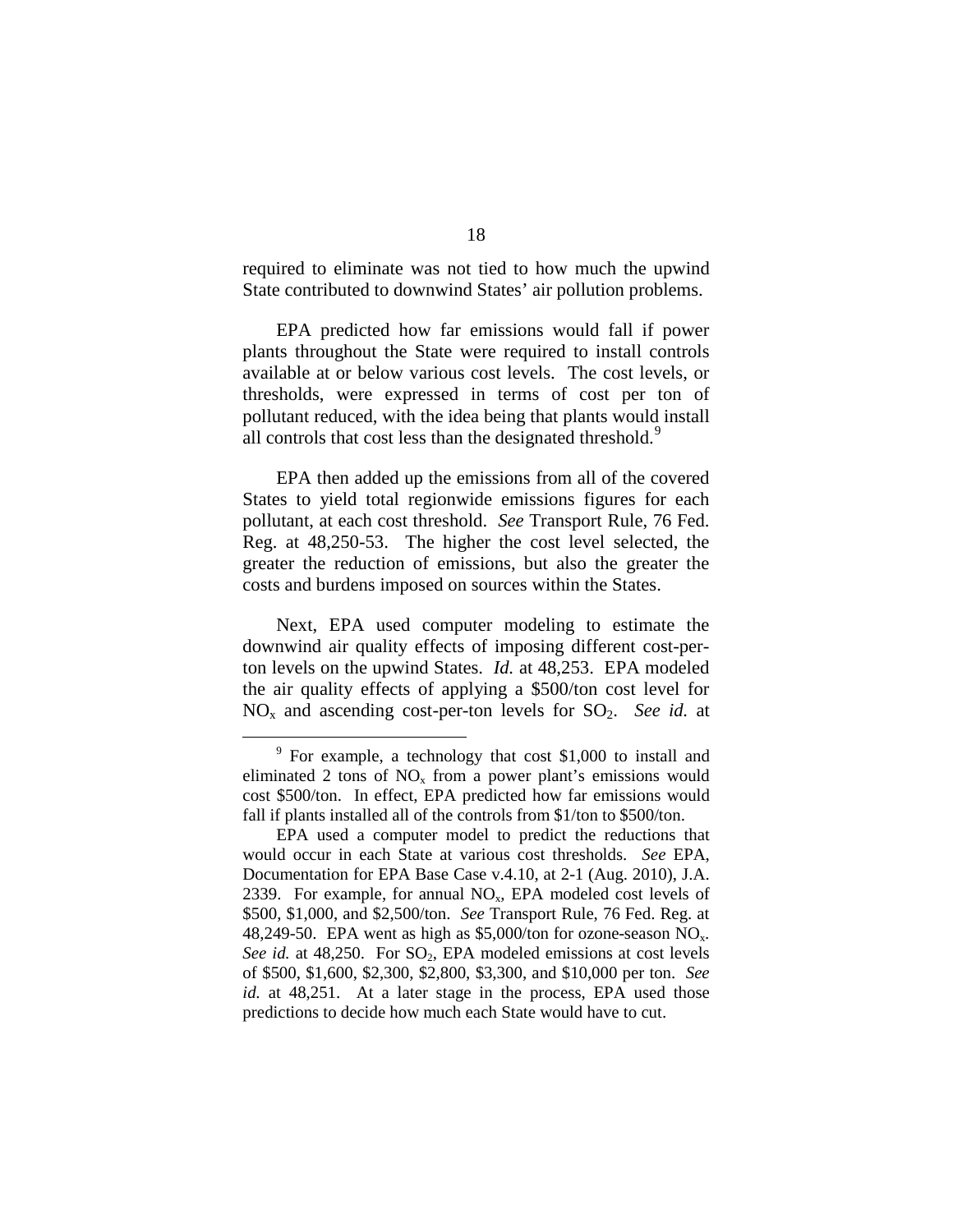48,255; EPA, Analysis to Quantify Significant Contribution Technical Support Document 15 & n.9 (July 2010), J.A. 2177.

Armed with those two sets of modeling data, EPA proceeded to choose which regionwide cost-per-ton threshold to apply for each of the three pollutants –  $SO_2$ , annual  $NO_x$ , and ozone-season  $NO<sub>x</sub>$ . EPA consulted both its cost-ofreduction modeling and its air quality modeling and identified what it termed "significant cost thresholds" – that is, cost-perton levels at which steep drops in upwind emissions or jumps in downwind air quality would occur. Transport Rule, 76 Fed. Reg. at 48,255; *see also id.* at 48,255-56. EPA then weighed both air quality and cost concerns in a "multi-factor assessment" to choose the final cost-per-ton levels. *Id.* at 48,256. The "multi-factor assessment" did not employ any hard formula to weigh those factors.

In the end, EPA settled on a single \$500/ton threshold for ozone-season and annual NOx. *See id.* at 48,256-57.

For  $SO_2$ , instead of using a single cost threshold for all of the  $SO<sub>2</sub>$  States, EPA divided the upwind States into two groups for the 2014 program year (that is, the emissions cuts required in 2014). EPA modeling showed that applying a \$500/ton cost threshold resolved the attainment problems in the downwind areas to which seven upwind States were linked. *See id.* at 48,257. Those seven upwind States became the Group 2 States, which were subject to a \$500/ton threshold for SO2. *See id.* But \$500/ton did not resolve attainment problems in the downwind areas to which 16 other upwind States were linked. Those 16 upwind States became the Group 1 States, which were subject to a stricter \$2,300/ton cost threshold for SO2. *See id.* at 48,259.

EPA determined the amount of  $SO_2$ , annual  $NO_x$ , or ozone-season  $NO<sub>x</sub>$  that each covered State could eliminate if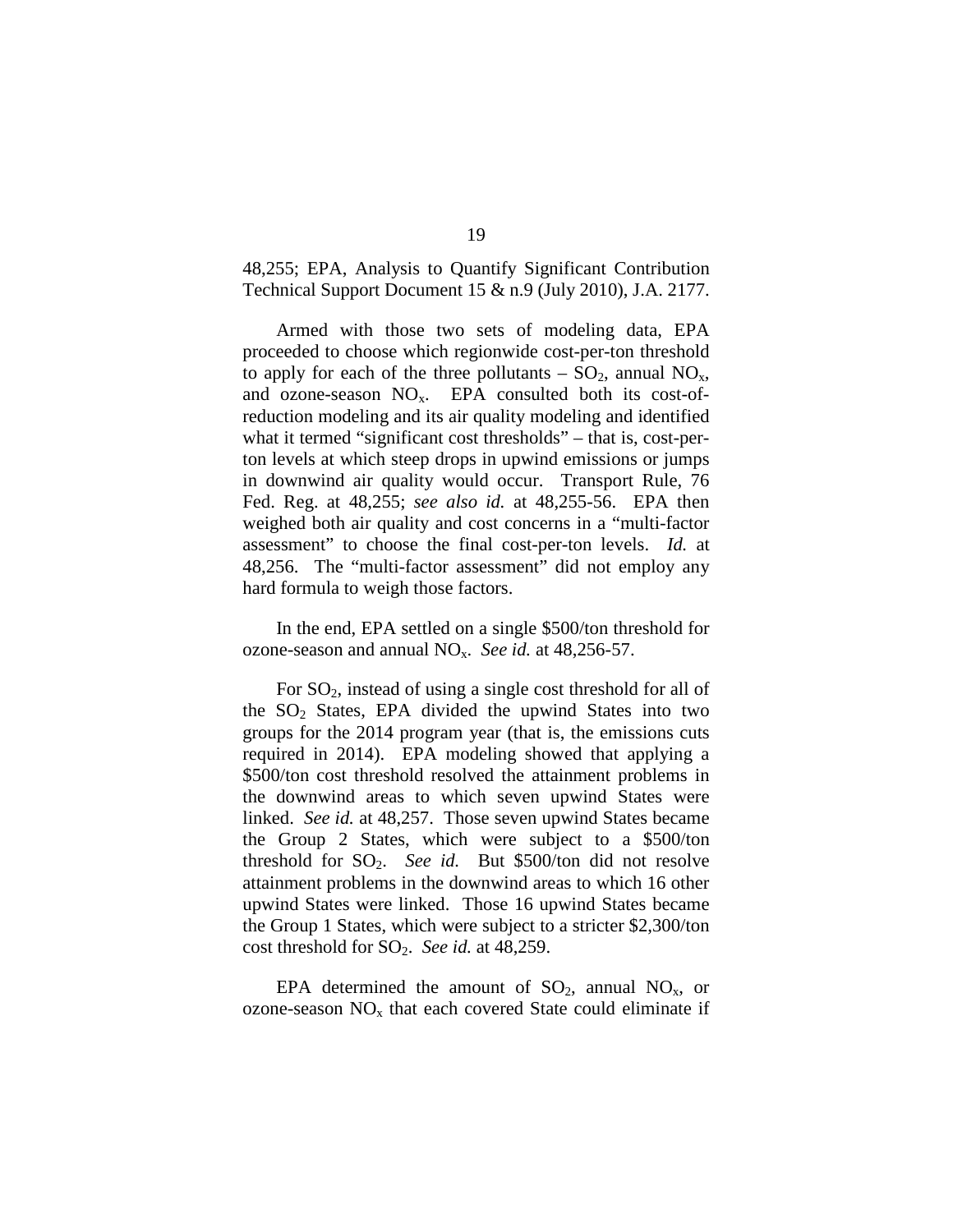its power plants installed all cost-effective emissions controls – that is, those controls available at or below the applicable cost-per-ton thresholds. *See id.* at 48,260. EPA then used those figures to generate 2012, 2013, and 2014 emissions "budgets" for each upwind State, for each pollutant for which that State was covered. *See id.* at 48,259-63. The budget is the maximum amount of each pollutant that a State's power plants may collectively emit in a given year, beginning in  $2012.^{10}$  $2012.^{10}$  $2012.^{10}$ 

EPA did not stop there and leave it to the States to implement the required reductions through new or revised State Implementation Plans, or SIPs. *Cf.* 42 U.S.C.  $§ 7410(k)(5)$ . Instead, EPA simultaneously promulgated Federal Implementation Plans, or FIPs.

The FIPs require power plants in covered upwind States to make the  $SO_2$  and  $NO_x$  reductions needed to comply with each upwind State's emissions budget, as defined by EPA. The FIPs also create an interstate trading program to allow covered sources to comply as cost-effectively as possible. *See*  Transport Rule, 76 Fed. Reg. at 48,271.

The FIPs convert each State's emissions budget into "allowances," which are allocated among power plants in the State. Under the FIPs, it is EPA, and not the States, that decides how to distribute the allowances among the power plants in each State. *See id.* at 48,284-88. [11](#page-19-1)

<span id="page-19-0"></span> $10$  States may augment their budgets somewhat by buying outof-state allowances. *See* Transport Rule, 76 Fed. Reg. at 48,263-68.

<span id="page-19-1"></span><sup>&</sup>lt;sup>11</sup> Each power plant is "required to hold one  $SO_2$  or one  $NO_x$ allowance, respectively, for every ton of  $SO_2$  or  $NO_x$  emitted" during the relevant year. Transport Rule, 76 Fed. Reg. at 48,271; *see also id.* at 48,296-97 (describing penalties for noncompliance).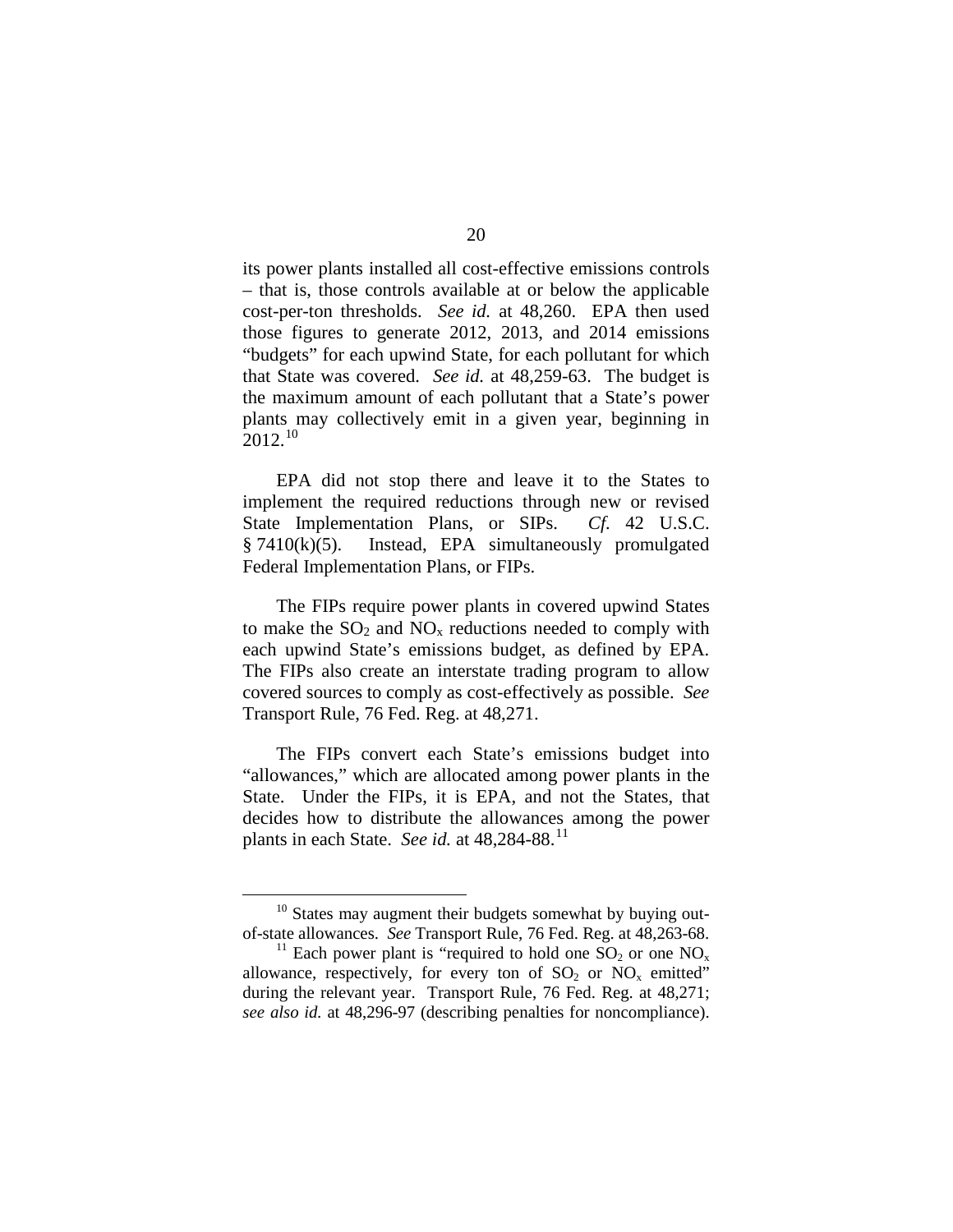The Rule retains a limited, secondary role for SIPs. States have the option of submitting SIPs that modify some elements of the FIPs. *See id.* at 48,327-28. The first program year for which States can submit such SIPs is 2014. *See id.* States may also seek to replace the FIPs wholesale, as long as the SIP prohibits the amounts of  $NO<sub>x</sub>$  and  $SO<sub>2</sub>$  emissions that EPA specified. *See id.* at 48,328. EPA says it would "review such a SIP on a case-by-case basis." *Id.* But, importantly, the States do not have a post-Rule opportunity to avoid FIPs by submitting a SIP or SIP revision: The FIPs "remain fully in place in each covered state until a state's SIP is submitted and approved by EPA to revise or replace a FIP." *Id.*

Since it issued the final rule in August 2011, EPA has taken several subsequent regulatory actions related to the Transport Rule. *See* 76 Fed. Reg. 80,760 (Dec. 27, 2011) (finalizing six States' inclusion in the Rule for ozone-season NOx); 77 Fed. Reg. 10,324 (Feb. 21, 2012) (making technical

 $\overline{a}$ 

The FIPs use allowance trading to enable covered plants within the States to comply as cost-effectively as possible. The program creates four allowance trading markets: one for annual  $NO<sub>x</sub>$ , one for ozone-season  $NO<sub>x</sub>$ , one for the Group 1  $SO<sub>2</sub>$  States, and one for the Group 2 SO<sub>2</sub> States. *See* Transport Rule, 76 Fed. Reg. at  $48,271$ . Power plants in Group 1  $SO<sub>2</sub>$  States may not purchase Group 2 SO<sub>2</sub> allowances, and vice versa. *See id.* at 48,271-72. Otherwise, interstate trading is generally permitted.

Sources were required by the Rule to begin complying with the annual  $SO_2$  and  $NO_x$  requirements by January 1, 2012 for the 2012-13 budgets and by January 1, 2014 for the post-2014 budgets. *See id.* at 48,277. (This Court stayed the Rule before it took effect.) The ozone-season  $NO<sub>x</sub>$  requirements would kick in on May 1 of those years. *See id.* EPA chose those compliance deadlines in light of this Court's holding in *North Carolina* that the deadlines must be "consistent with the provisions in Title I mandating [NAAQS] compliance deadlines for downwind states." 531 F.3d at 912; *see also* Transport Rule, 76 Fed. Reg. at 48,277-78.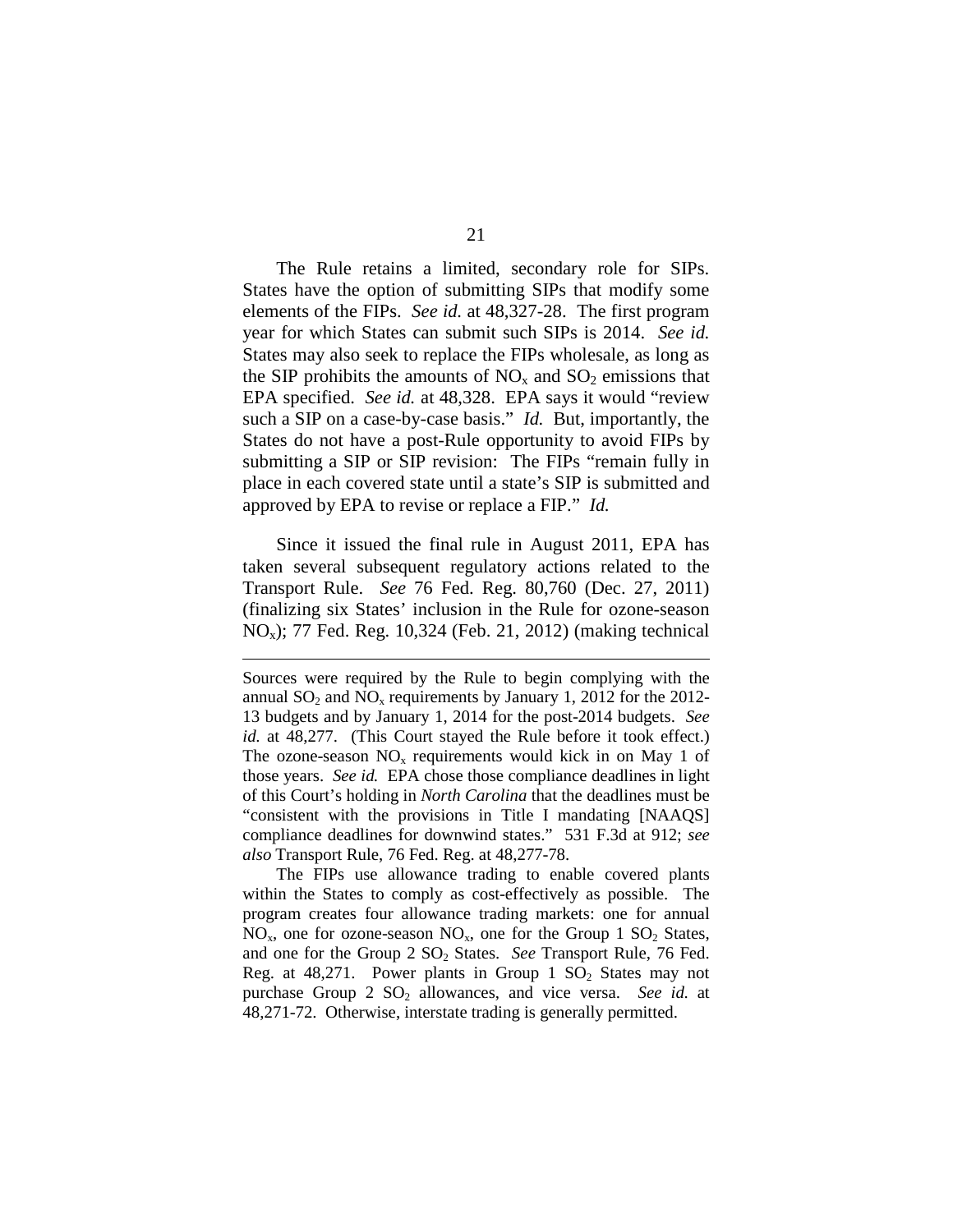adjustments to modeling and delaying assurance penalty provisions until 2014); 77 Fed. Reg. 34,830 (June 12, 2012) (revising budgets for 13 States).

#### D

An array of power companies, coal companies, labor unions, trade associations, States, and local governments petitioned for review of EPA's Transport Rule.

On December 30, 2011, this Court stayed the Rule pending a decision on the merits. *See* Order, No. 11-1302, slip op. at 2 (D.C. Cir. Dec. 30, 2011). The Court's order instructed EPA to "continue administering the Clean Air Interstate Rule pending the court's resolution of these petitions for review." *Id.*

In Part II of this opinion, we address whether the Rule exceeds EPA's authority to order upwind States to reduce "amounts which will . . . contribute significantly to nonattainment" in downwind States. In Part III, we address whether the statute permits EPA to issue FIPs without giving the States an initial opportunity to implement the required reductions through SIPs or SIP revisions. In Part IV, we consider the remedy.

## II

In this Part, we analyze petitioners' argument that EPA exceeded its statutory authority under the "good neighbor" provision. Under the statute, EPA is limited to ordering upwind States to reduce "amounts which will . . . contribute significantly to nonattainment" in downwind States. 42 U.S.C. § 7410(a)(2)(D)(i).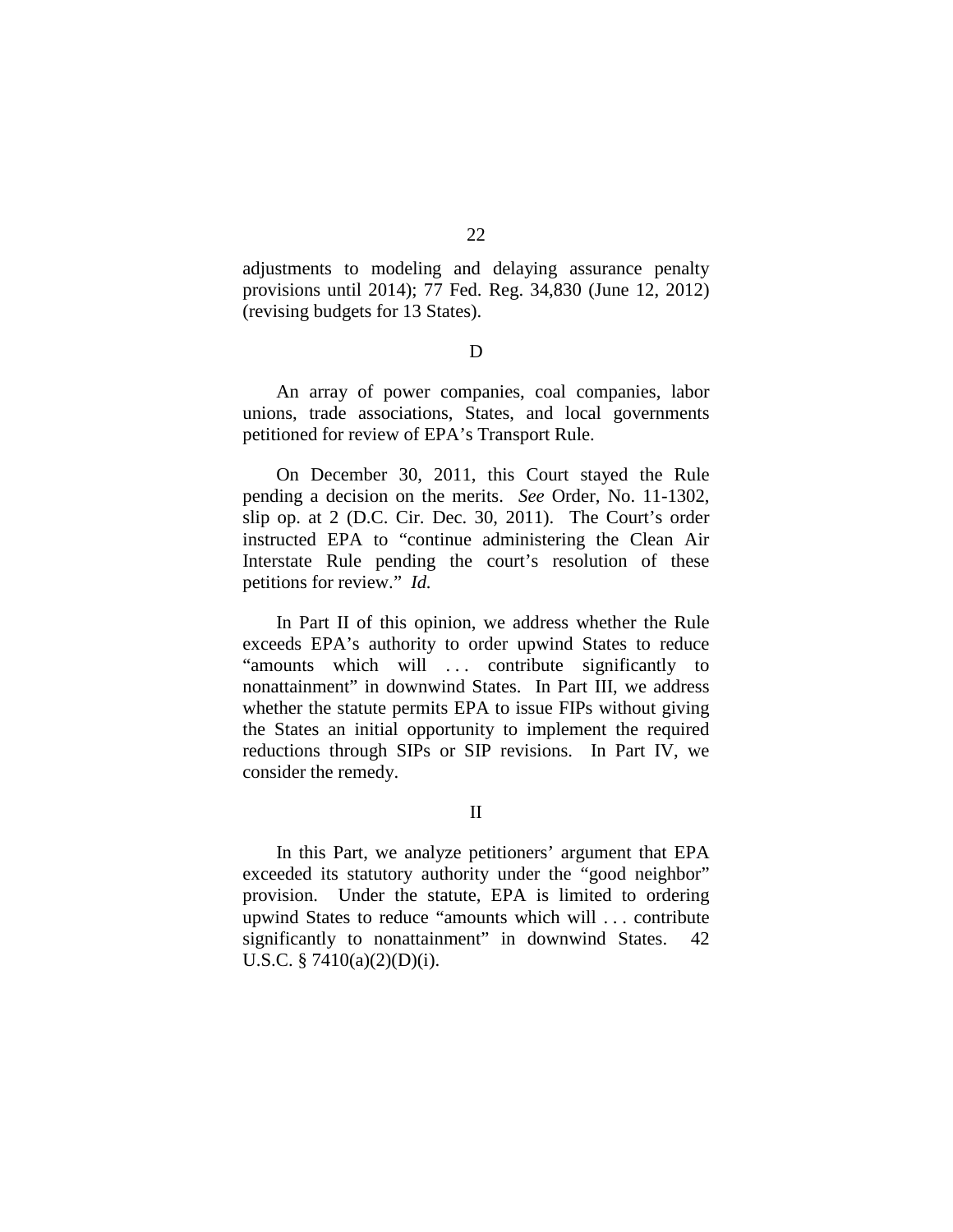The Transport Rule defines States' obligations under Section  $110(a)(2)(D)(i)(I)$  of the Clean Air Act, a provision sometimes described as the "good neighbor" provision. *See*  42 U.S.C. § 7410(a)(2)(D)(i)(I); *Michigan v. EPA*, 213 F.3d 663, 671 (D.C. Cir. 2000). The good neighbor provision requires that a State Implementation Plan, or SIP:

(D) contain adequate provisions –

(i) prohibiting, consistent with the provisions of this subchapter, any source or other type of emissions activity within the State from emitting any air pollutant in amounts which will –

(I) contribute significantly to nonattainment in, or interfere with maintenance by, any other State with respect to any such national primary or secondary ambient air quality standard . . . .

42 U.S.C. § 7410(a)(2)(D). The good neighbor provision recognizes that not all air pollution is locally generated: Some ambient air pollution "is caused or augmented by emissions from other states. Emissions from 'upwind' regions may pollute 'downwind' regions." *Appalachian Power Co. v. EPA*, 249 F.3d 1032, 1037 (D.C. Cir. 2001).

Although the statute grants EPA significant discretion to implement the good neighbor provision, the statute's text and this Court's decisions in *Michigan* and *North Carolina* establish several red lines that cabin EPA's authority. Those red lines are central to our resolution of this case.

*First*, and most obviously, the text of Section  $110(a)(2)(D)(i)(I)$  tells us that the "amounts which will ... contribute" to a downwind State's nonattainment are at most those amounts that travel beyond an upwind State's borders

23 A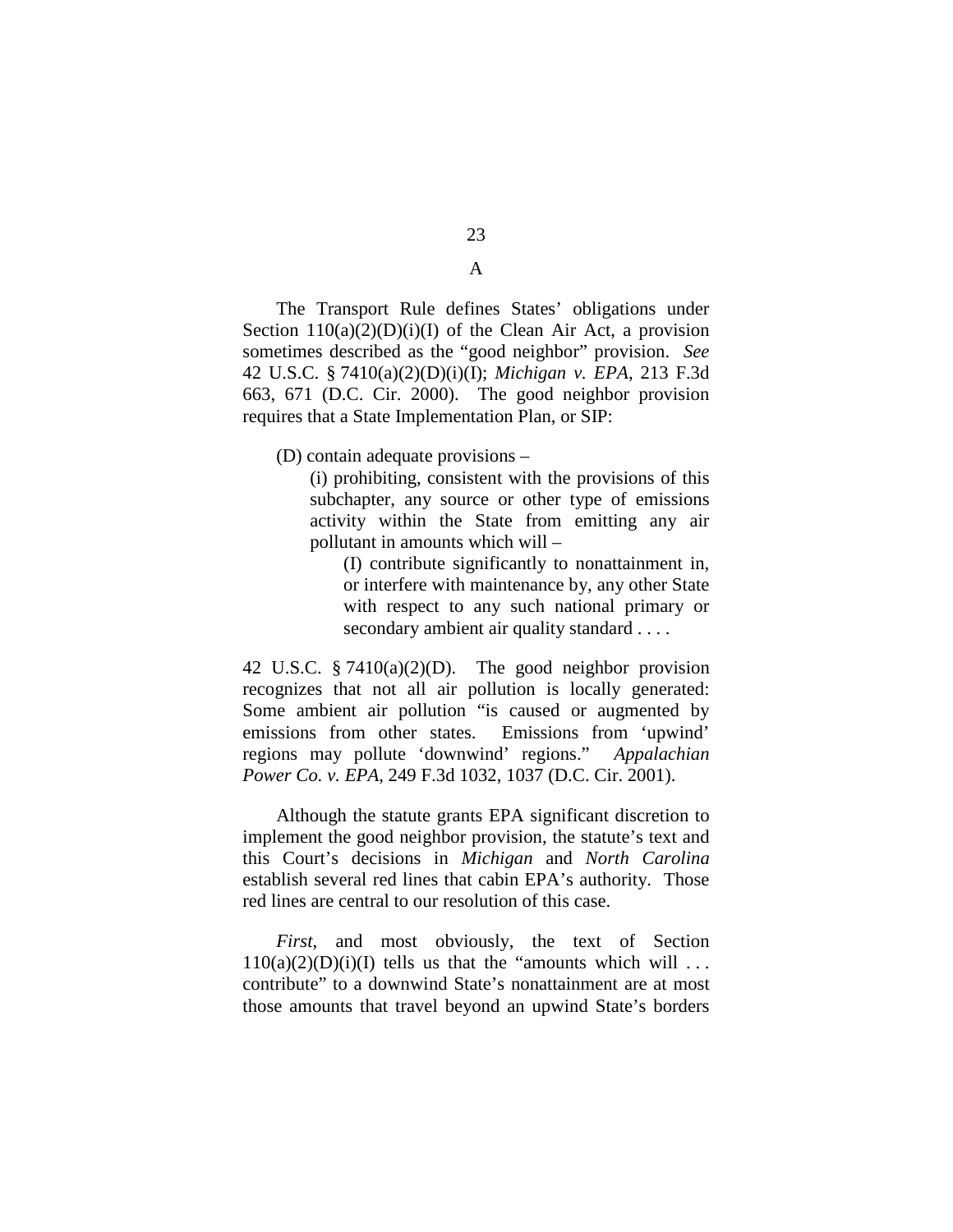and end up in a downwind State's nonattainment area.<sup>[12](#page-23-0)</sup> The statute is not a blank check for EPA to address interstate pollution on a regional basis without regard to an individual upwind State's actual contribution to downwind air quality.

Moreover, the statutory text and this Court's decision in *North Carolina v. EPA* demonstrate that EPA may not force a State to eliminate more than its own "*significant*" contribution to a downwind State's nonattainment area – that is, to "exceed the mark," as we put it in *North Carolina*. 531 F.3d 896, 921 (D.C. Cir. 2008). Thus, once EPA reasonably designates some level of contribution as "insignificant" under the statute, it may not force any upwind State to reduce more than its own contribution to that downwind State minus the insignificant amount. $13$ 

*Second*, under the terms of the statute and as we explained in *North Carolina*, the portion of an upwind State's contribution to a downwind State that "contribute[s] significantly" to that downwind State's "nonattainment" necessarily depends on the relative contributions of that upwind State, of other upwind State contributors, and of the

<span id="page-23-0"></span><sup>&</sup>lt;sup>12</sup> At oral argument, EPA's counsel refused to concede this point.

<span id="page-23-1"></span> $13$  For example, suppose that EPA determined that any upwind State whose contribution to a downwind State was less than 3 units did not "contribute significantly to nonattainment." That would mean EPA had established 3 units as the significance floor. Other upwind contributors to that downwind State could not be required to reduce their downwind contributions below that floor. So an upwind State whose contribution to that downwind State is 30 units could be required to reduce its contribution by *at most* 27 units.

Of course, that is not the *only* constraint on EPA's authority to force the State to reduce its emissions. The other legal constraints described in this Part can further lower a State's maximum obligation.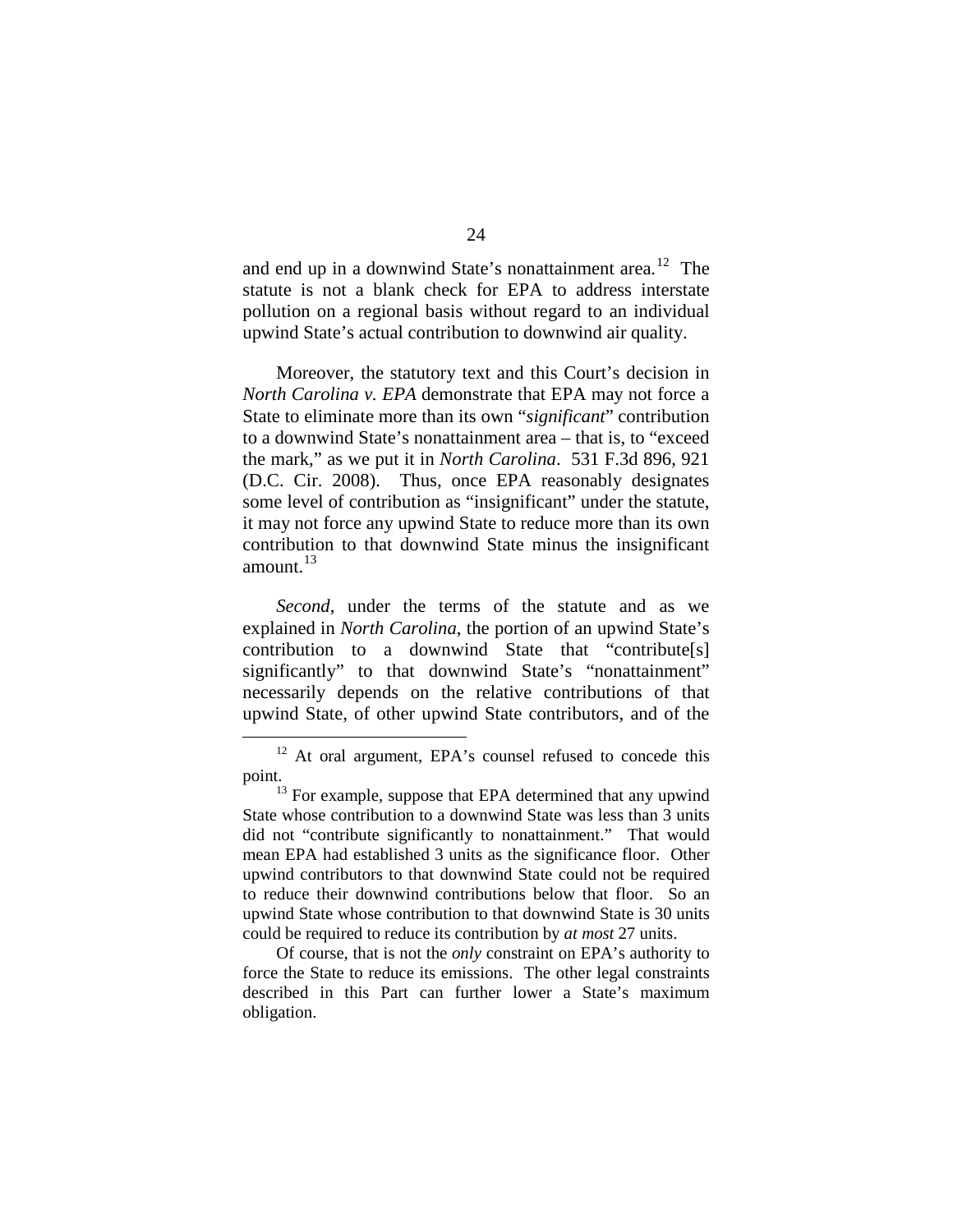downwind State itself. Each upwind State may be required to eliminate only its own "amounts which will . . . contribute significantly" to a downwind State's "nonattainment." As explained in *North Carolina*, EPA may not require any upwind State to "share the burden of reducing other upwind states' emissions." *Id.* In other words, the statutory text – which refers to "amounts" which will "contribute significantly" to a downwind State's "nonattainment" – contains not just an absolute component (meaning that an upwind State's insignificant amounts are not covered) but also a relative component (meaning that each State's relative contribution to the downwind State's nonattainment must be considered).

Moreover, the end goal of the statute is attainment in the downwind State. EPA's authority to force reductions on upwind States ends at the point where the affected downwind State achieves attainment.

Therefore, if the downwind State would attain the NAAQS but for upwind States' contributions – that is, if the entire above-NAAQS amount is attributable to upwind States' emissions – then the upwind States' *combined* share is the entire amount by which the downwind State exceeded the NAAQS. And as we said in *North Carolina*, when EPA allocates that burden *among* the upwind States, EPA may not force any upwind State to "share the burden of reducing other upwind states' emissions." *Id.* Each upwind State must bear its own fair share. Therefore, the "significance" of each upwind State's contribution cannot be measured in a vacuum, divorced from the impact of the other upwind States. Rather, the collective burden must be allocated among the upwind States in proportion to the size of their contributions to the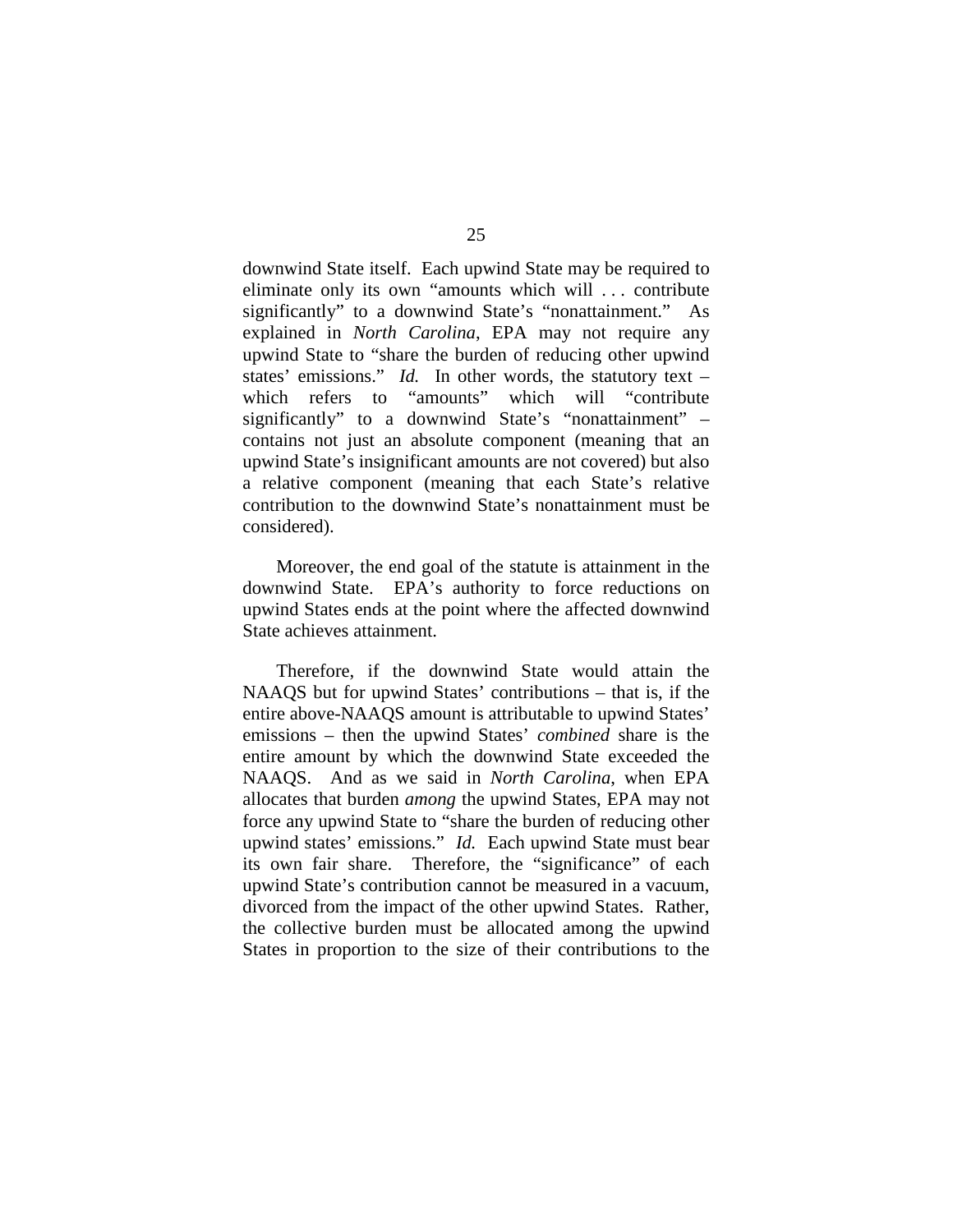downwind State's nonattainment. Otherwise, EPA would violate the statute and our decision in *North Carolina*. [14](#page-25-0)

A specific example helps illustrate that point. Suppose the NAAQS is 100 units, but the downwind State's nonattainment area contains 150 units. Suppose further that the downwind State contributes 90 units, and three upwind States contribute 20 units each. Because the upwind States are responsible for the downwind State's exceeding the NAAQS by 50 units, the downwind State is entitled to at most 50 units of relief from the upwind States so that the downwind State can achieve attainment of the NAAQS. Distributing those obligations in a manner proportional to their contributions, each of the three upwind States' significant contribution would be, at most, 16 ⅔ units. Or suppose instead that the three upwind States contribute 10, 20,

<span id="page-25-0"></span><sup>&</sup>lt;sup>14</sup> Before Congress adopted the current text in the Clean Air Act Amendments of 1990, the statutory text targeted amounts from an upwind State that would "*prevent* attainment" in a downwind State. 42 U.S.C. § 7410(a)(2)(E) (1988) (emphasis added); *cf.* Pub. L. No. 101-549, § 101(b), 104 Stat. 2399, 2404 (1990). Under the "prevent attainment" standard, none of the three upwind States in that hypothetical would by itself be a but-for cause of the downwind State's nonattainment. By moving from "prevent attainment" to "contribute significantly to nonattainment," the 1990 Amendments dropped the requirement that an individual upwind State's emissions *on their own* prevent downwind attainment or maintenance. *See* S. REP. NO. 101-228, at 21 (1989) ("Since it may be impossible to say that any single source or group of sources is the one which actually prevents attainment, the bill changes 'prevent attainment or maintenance' to 'contribute significantly to nonattainment or interfere with maintenance by,' thus clarifying when a violation occurs."). Instead, it now suffices if EPA identifies upwind emissions that, *together with emissions from other upwind contributors*, push a given downwind maintenance area above the NAAQS.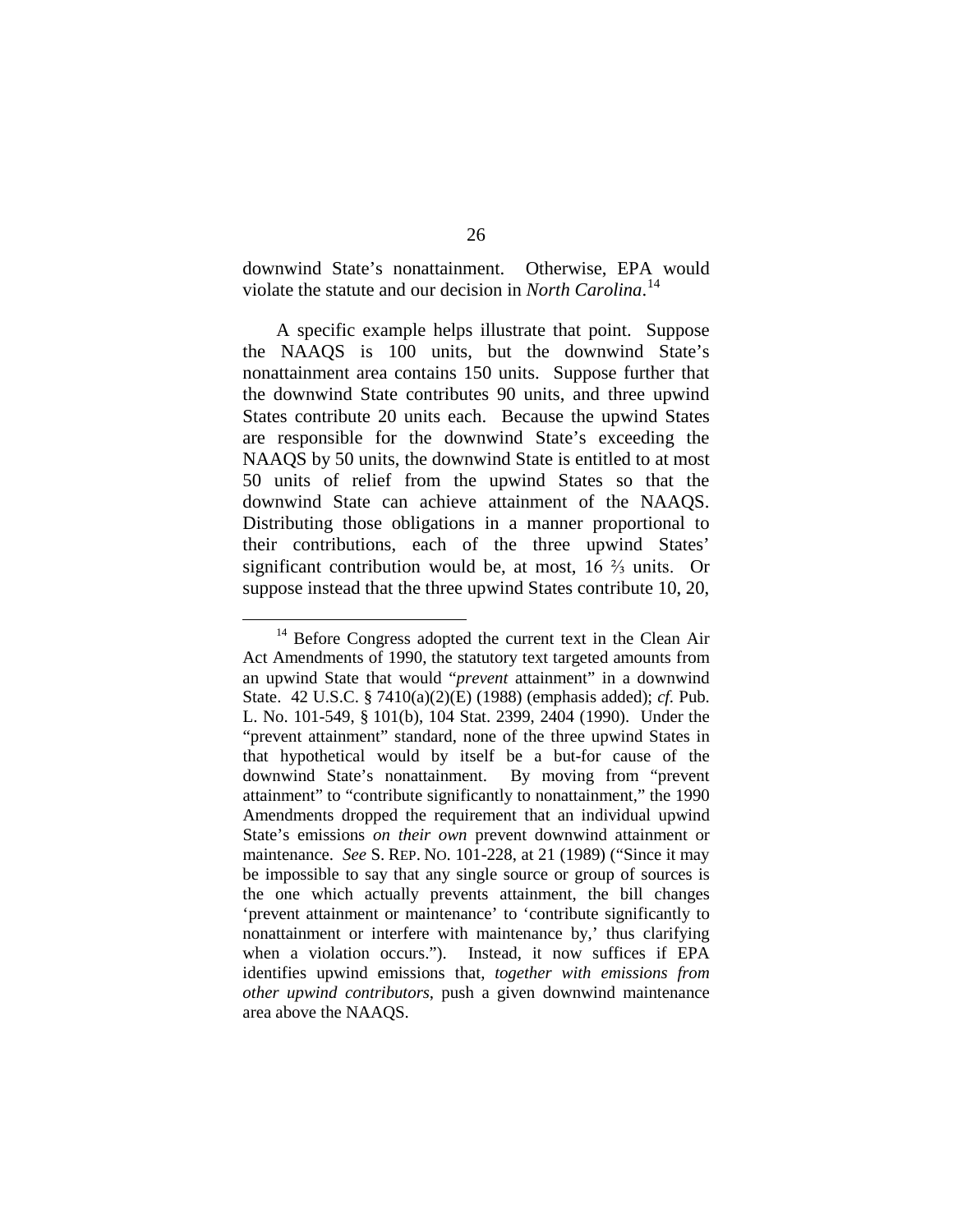and 30 units respectively. Distributing those obligations in a manner proportional to their contributions, those three States' significant contributions would be at most  $8\frac{1}{3}$ ,  $16\frac{2}{3}$ , and 25 units, respectively, leading to the combined reduction of 50 units needed for the downwind State to reach attainment.<sup>[15](#page-26-0)</sup>

In addition, our decisions in *Michigan* and *North Carolina* establish that EPA may consider cost, but only to further lower an individual State's obligations. *See Michigan*, 213 F.3d at 675; *North Carolina*, 531 F.3d at 918. Under *Michigan*, moreover, EPA may do so in a way that benefits some upwind States more than others. *See* 213 F.3d at 679. In other words, in order to prevent exorbitant costs from being imposed on certain upwind States, EPA may lower the obligations imposed on those States.

<span id="page-26-0"></span> <sup>15</sup> If the downwind State's contribution alone would push it above the NAAQS, then the entire above-NAAQS amount cannot be attributed *only* to upwind States. The downwind State is responsible for its own share of the above-NAAQS amount. In that scenario, upwind States that contribute to the downwind State are collectively on the hook for that share of the above-NAAQS amount that is attributable to upwind States' contributions. And, again, that collective burden must be allocated among the upwind States in proportion to the size of their contributions to the downwind State. Otherwise, one upwind State would be forced to "share the burden of reducing other upwind states' emissions," in violation of the statute. *North Carolina*, 531 F.3d at 921.

An example helps illustrate that point. Suppose the NAAQS is 100 units, and the downwind State's air contains 180 units. The downwind State contributes 120 units, and three upwind States contribute 20 units each. The downwind State is 80 units over the NAAQS – but 20 units of that is its own responsibility. The upwind States must therefore provide at most 60 units of relief. Distributing those obligations proportionally, each of the three upwind States' significant contribution would be, at most, 20 units.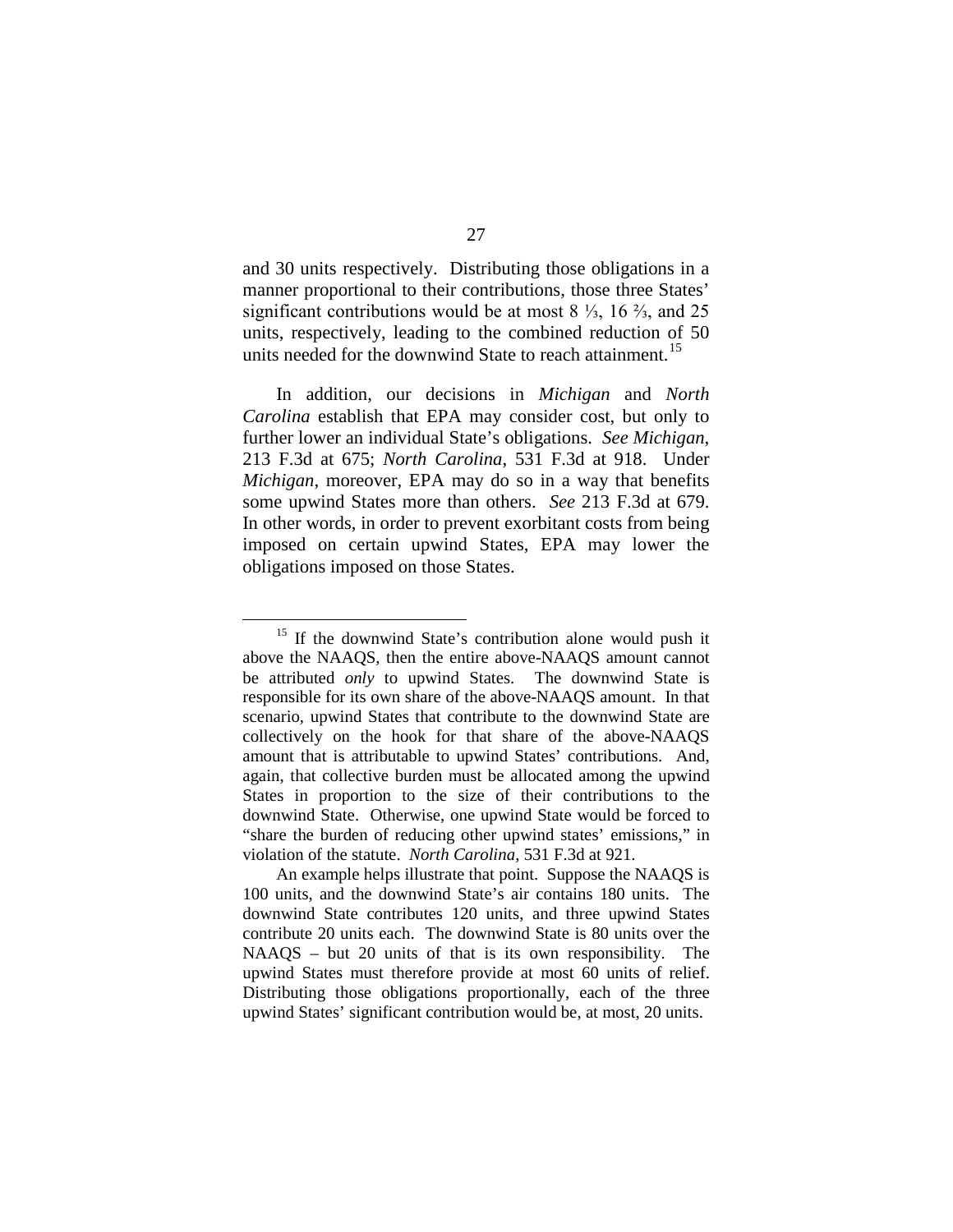*Third*, to conform to the text of the statute, EPA must also ensure that the combined obligations of the various upwind States, as aggregated, do not produce more than necessary "over-control" in the downwind States – that is, that the obligations do not go beyond what is necessary for the downwind States to achieve the NAAQS.

Even when EPA carefully conforms to the above limits on its authority, the possibility of over-control in downwind States still arises because multiple upwind States may affect a single downwind State and, conversely, a single upwind State may affect multiple downwind States. The requirement to prevent such over-control comes directly from the text of the statute: The good neighbor provision of the statute targets those emissions from upwind States that "contribute significantly *to nonattainment*" of the NAAQS. EPA may require only those reductions that are necessary for downwind States to attain the NAAQS. The good neighbor provision is not a free-standing tool for EPA to seek to achieve air quality levels in downwind States that are *well below* the NAAQS. Therefore, if modeling shows that a given slate of upwind reductions would yield more downwind air quality benefits than necessary for downwind areas to attain the NAAQS, EPA must attempt to ratchet back the upwind States' obligations to the level of reductions necessary and sufficient to produce attainment in the downwind States.<sup>[16](#page-27-0)</sup>

<span id="page-27-0"></span><sup>&</sup>lt;sup>16</sup> For example, suppose that under the proportional approach explained above, State A would have to cut  $5,000$  tons of  $NO<sub>x</sub>$  to achieve its largest downwind obligation, while State B would have to cut 2,000 tons to achieve its largest downwind obligation. If EPA modeling showed that all downwind nonattainment would be resolved if those two upwind States' combined reduction obligations were, say, 10% lower, EPA would have to ratchet back the upwind States' reduction obligations by a total of 10%. That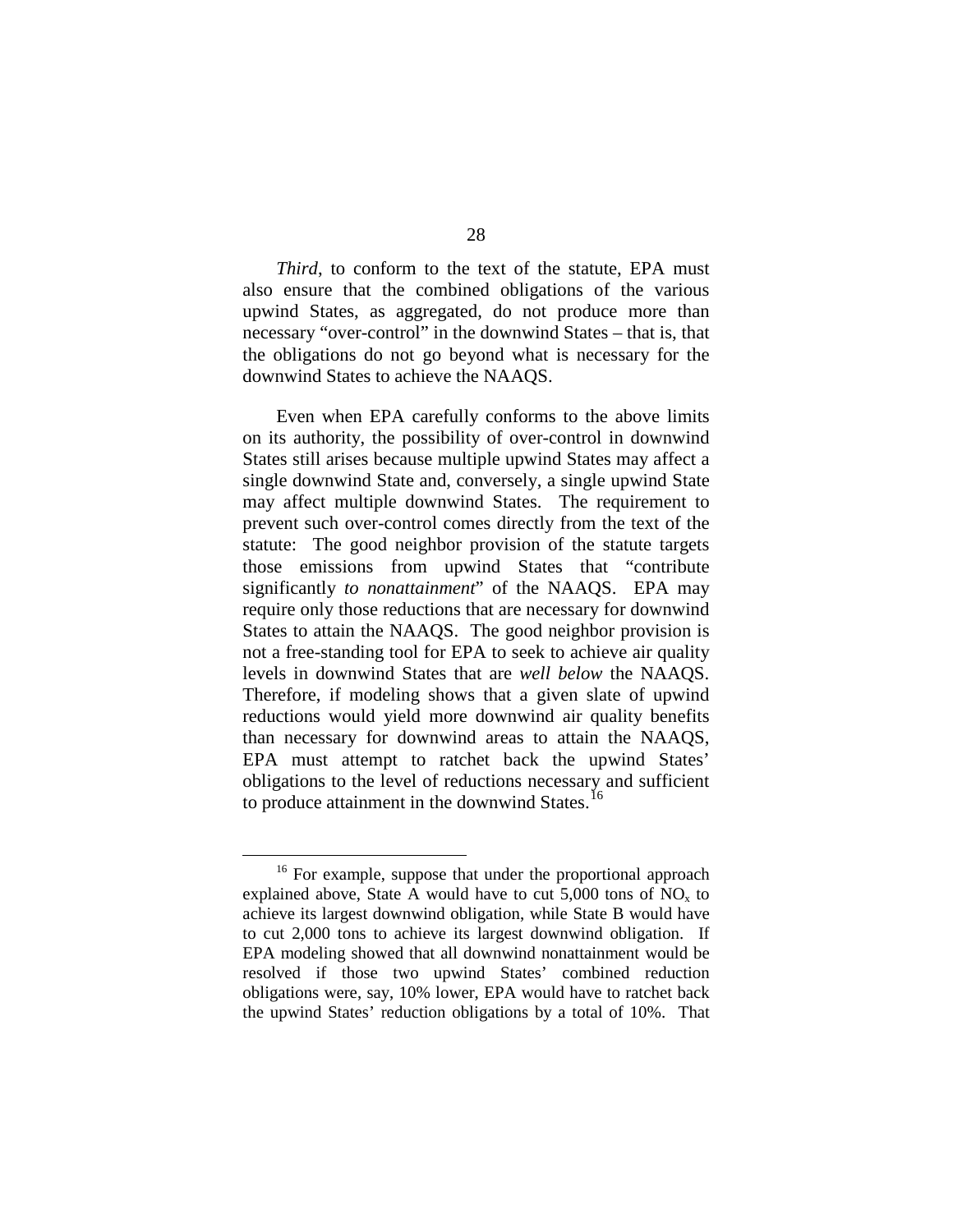To be sure, as even petitioners acknowledge, there may be some truly unavoidable over-control in some downwind States that occurs as a byproduct of the necessity of reducing upwind States' emissions enough to meet the NAAQS in other downwind States. *See* Industry & Labor Reply Br. 11 n.2. For those reasons, EPA must have some discretion about how to reasonably avoid such over-control. Moreover, because multiple upwind States may affect a single downwind State, and because a single upwind State may affect multiple downwind States, it may not be possible to accomplish the ratcheting back in an entirely proportional manner among the upwind States. Our cases recognize as much. *See Michigan*, 213 F.3d at 679; *North Carolina*, 531 F.3d at 908. But the point remains: EPA must avoid using the good neighbor provision in a manner that would result in unnecessary overcontrol in the downwind States. Otherwise, EPA would be exceeding its statutory authority, which is expressly tied to achieving attainment in the downwind States.

B

We now apply those principles to the EPA Transport Rule. "It is axiomatic that an administrative agency's power to promulgate legislative regulations is limited to the authority delegated by Congress." *Bowen v. Georgetown Univ. Hosp.*, 488 U.S. 204, 208 (1988); *see also Michigan v. EPA*, 268 F.3d 1075, 1081 (D.C. Cir. 2001) ("EPA is a federal agency – a creature of statute," and may exercise "only those authorities conferred upon it by Congress."). An agency may not exceed a statute's authorization or violate a statute's limits. If a statute is ambiguous, an agency that administers the statute may choose a reasonable interpretation of that ambiguity – but the agency's interpretation must still stay

would ensure that upwind States were only forced to prohibit those emissions that "contribute significantly to nonattainment."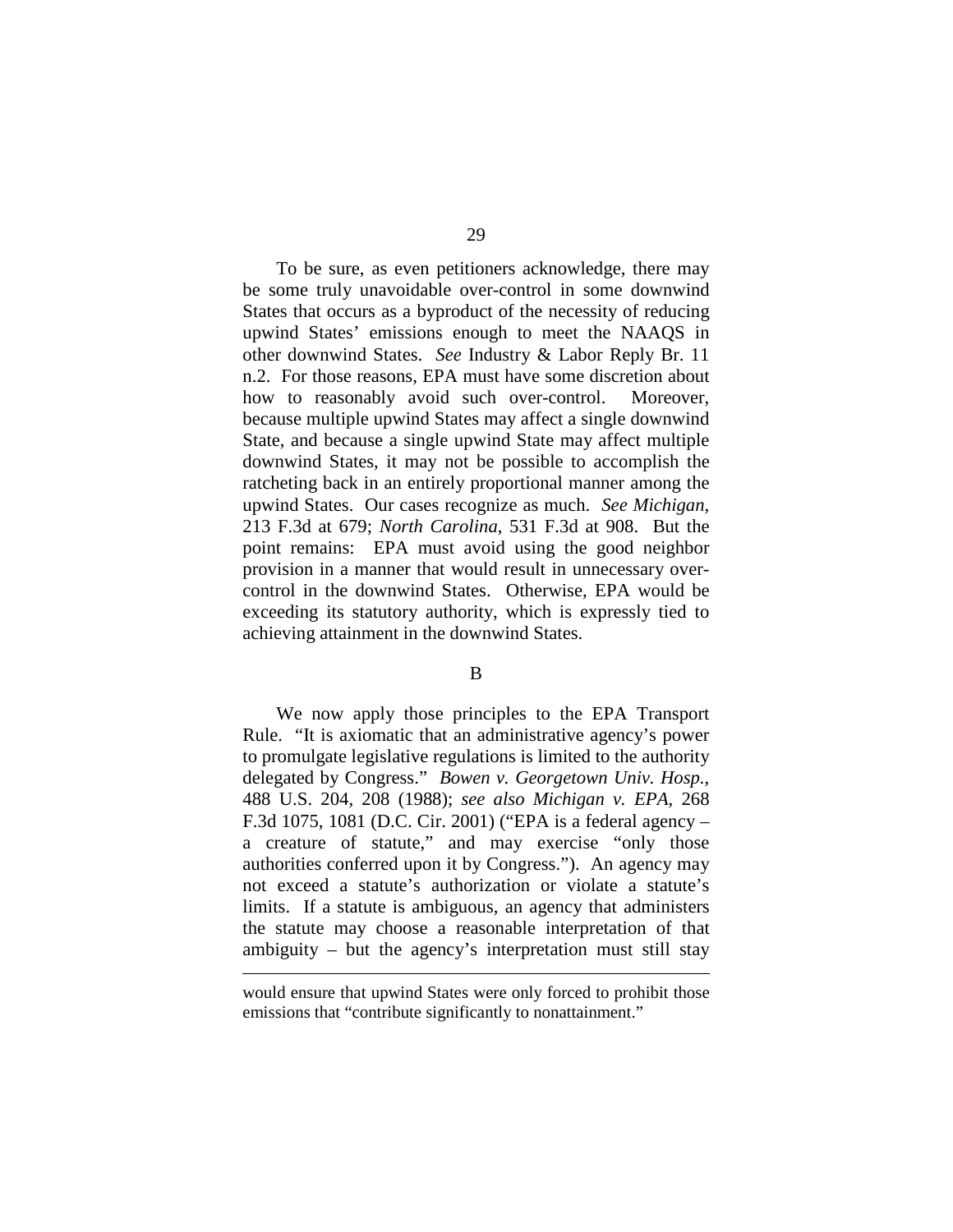within the boundaries of the statutory text. *See Chevron U.S.A. Inc. v. NRDC*, 467 U.S. 837, 842-44 (1984).<sup>[17](#page-29-0)</sup>

In the Transport Rule, EPA used a two-stage approach to define "amounts which will . . . contribute significantly" to downwind attainment problems. The first stage identified those upwind States that were "significant contributors" to downwind attainment problems. EPA determined that a State's contribution to a downwind nonattainment or maintenance area was significant if it exceeded a numerical "air quality threshold" of 0.8 ppb for ozone, 0.15  $\mu$ g/m<sup>3</sup> for annual PM<sub>2.5</sub>, and 0.35  $\mu$ g/m<sup>3</sup> for 24-hour PM<sub>2.5</sub>. Transport Rule, 76 Fed. Reg. 48,208, 48,236 (Aug. 8, 2011). States "whose contributions are below these thresholds," EPA found, "do not significantly contribute to nonattainment or interfere with maintenance of the relevant NAAQS." *Id.* Those upwind States were off the hook altogether.

But an upwind State that exceeded the significance threshold at even one downwind State's receptor was drawn wholesale into the Rule's second stage – cost-based emissions reductions. At that second stage, EPA abandoned the previous measure of significance – the numerical air quality thresholds, which were based on the quantity of pollution an upwind State sent to a downwind area. Instead, EPA switched over to relying on cost of reduction alone. EPA required each State's power plants to cut all of the emissions

<span id="page-29-0"></span> $17$  We set aside EPA's action here if "arbitrary, capricious, an abuse of discretion, or otherwise not in accordance with law," or if "in excess of statutory jurisdiction, authority, or limitations, or short of statutory right." The standard we apply "is the same" under the judicial review provision of the Clean Air Act, 42 U.S.C. § 7607(d)(9), as under the Administrative Procedure Act, 5 U.S.C. § 706(2). *Motor Vehicle Manufacturers Ass'n v. EPA*, 768 F.2d 385, 389 n.6 (D.C. Cir. 1985).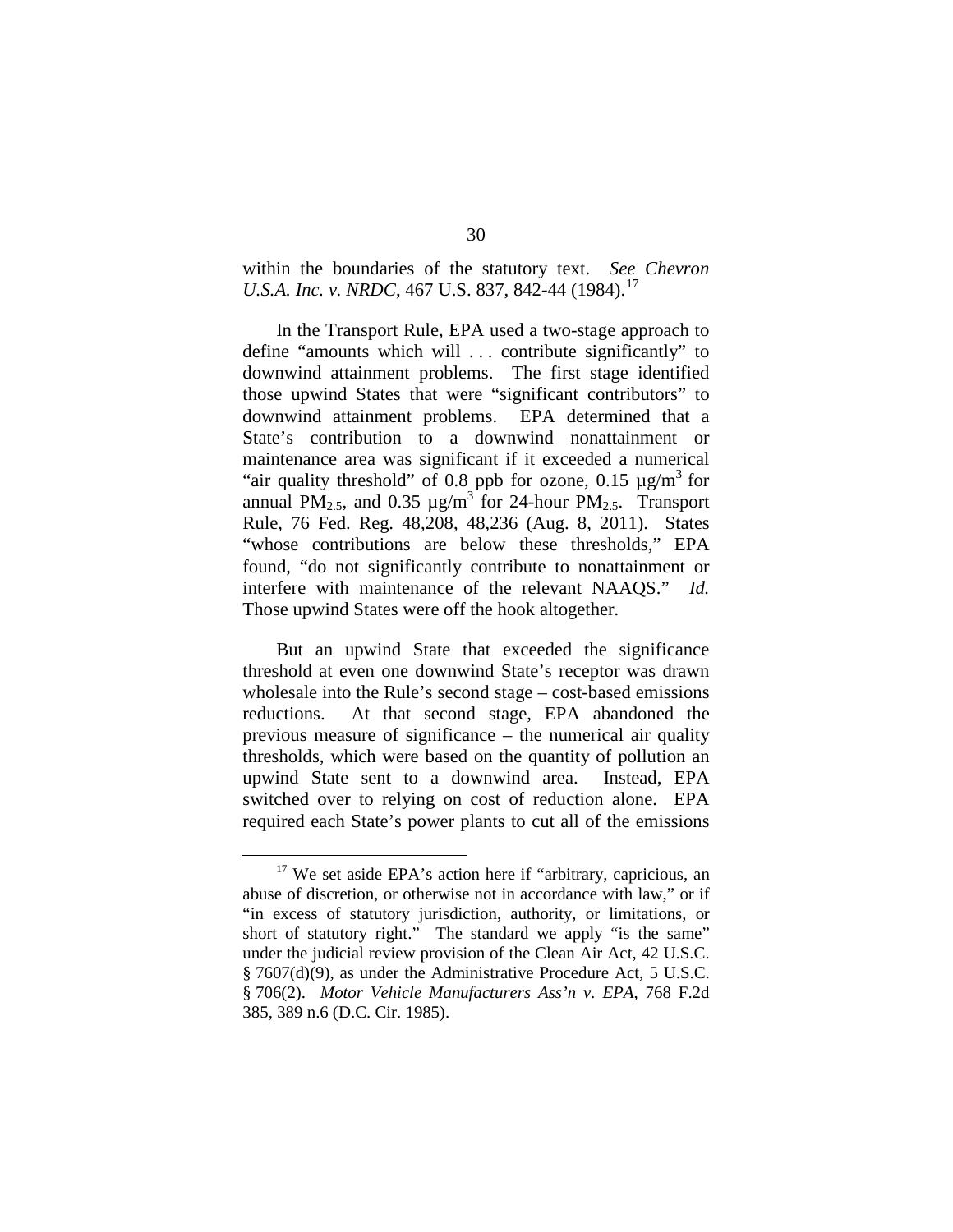they could eliminate at a given cost per ton of pollution reduced – regardless of the "amounts" of the State's emissions EPA deemed to "contribute significantly" at stage one and regardless of the relative contributions of the other upwind States and the downwind State.

We perceive at least three independent but intertwined legal flaws in EPA's approach to the good neighbor provision. Those flaws correspond to the three requirements we outlined above that come from the statutory text.

*First*, and most fundamentally, the Transport Rule is flawed because the requirement that EPA imposed on upwind States was not based on the "amounts" from upwind States that "contribute significantly to nonattainment" in downwind States, as required by the statute and our decision in *North Carolina*.

Petitioners claim that the initial stage of EPA's analysis – the numerical air quality thresholds, which used a bright-line test for whether a State's downwind emissions "contribute significantly" – created a "'floor' below which any contribution is, by definition, viewed as insignificant." Industry & Labor Br. 20. Petitioners argue that EPA has no statutory authority to compel States to reduce amounts of pollution that are "insignificant." Therefore, petitioners contend that EPA could not ignore that floor at the later stage, when it calculated each State's "significant contribution" based on cost. $18$ 

<span id="page-30-0"></span><sup>&</sup>lt;sup>18</sup> The dissent contends that this point was not preserved for judicial review and that the agency was not aware of this issue during the agency proceedings. *See* 42 U.S.C. § 7607(d)(7)(B). For several reasons, we are convinced EPA had more than "adequate notification of the general substance" of petitioners'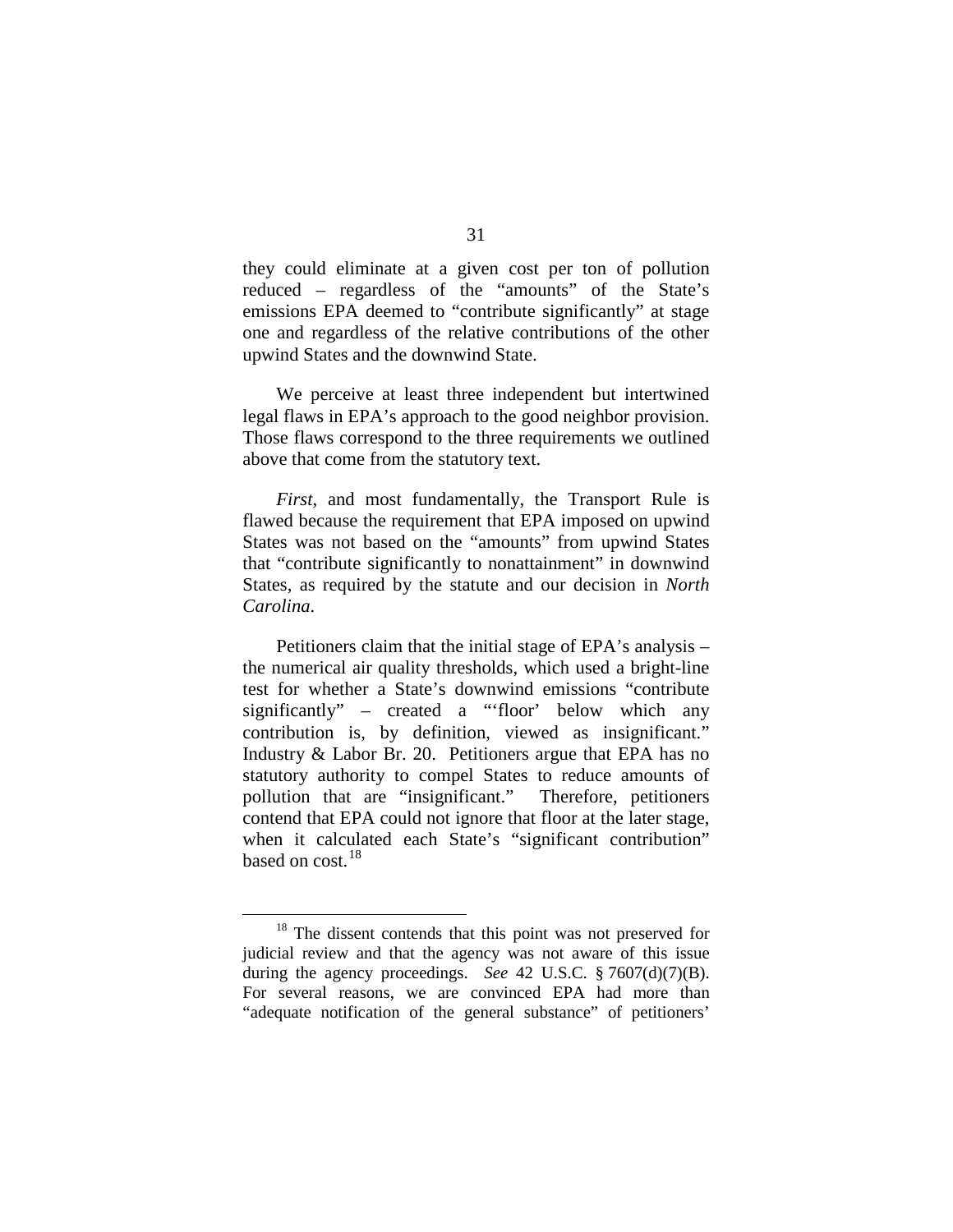argument. *NRDC v. EPA*, 571 F.3d 1245, 1259 (D.C. Cir. 2009) (quoting *South Coast Air Quality Mgmt. Dist. v. EPA*, 472 F.3d 882, 891 (D.C. Cir. 2006)). Indeed, one of the central questions in the long history of EPA's efforts to implement the good neighbor provision has been whether EPA has complied with the basic statutory limits on its authority. So it is here.

First, the Transport Rule proceeding arose out of this Court's decision in *North Carolina*, on which petitioners' argument relies. *See* Transport Rule, 76 Fed. Reg. at 48,211 ("EPA is promulgating the Transport Rule in response to the remand of the Clean Air Interstate Rule (CAIR) by the U.S. Court of Appeals for the District of Columbia Circuit"). In *North Carolina v. EPA*, this Court explained the applicable statutory limitations and instructed EPA on remand to craft a new rule "consistent with our opinion." 550 F.3d 1176, 1177 (D.C. Cir. 2008) (on rehearing). Instructing EPA to proceed in a manner "consistent with" *North Carolina* presupposes that EPA is *aware* of the Court's opinion. And the opinion made clear that once EPA defines each upwind State's "significant contribution," it may not "require some states to exceed the mark." 531 F.3d at 921. In sum, EPA knew from the beginning that it was required to comply with *North Carolina*, including that part of the Court's holding on which petitioners rely here.

Second, EPA considered – and rejected – precisely the same argument in CAIR. EPA first acknowledged the comment: "Some commenters stated, more broadly, that the threshold contribution level selected by EPA should be considered a floor, so that upwind States should be obliged to reduce their emissions only to the level at which their contribution to downwind nonattainment does not exceed that threshold level." CAIR, 70 Fed. Reg. 25,162, 25,176- 77 (May 12, 2005). It then dismissed that argument: "Most important for present purposes, as long as the controls yield downwind benefits needed to reduce the extent of nonattainment, the controls should not be lessened simply because they may have the effect of reducing the upwind State's contribution to below the initial threshold." *Id.* at 25,177. EPA's rejection of the same argument in a prior rulemaking – indeed, in a prior rulemaking that is the direct progenitor of the current one – is highly relevant to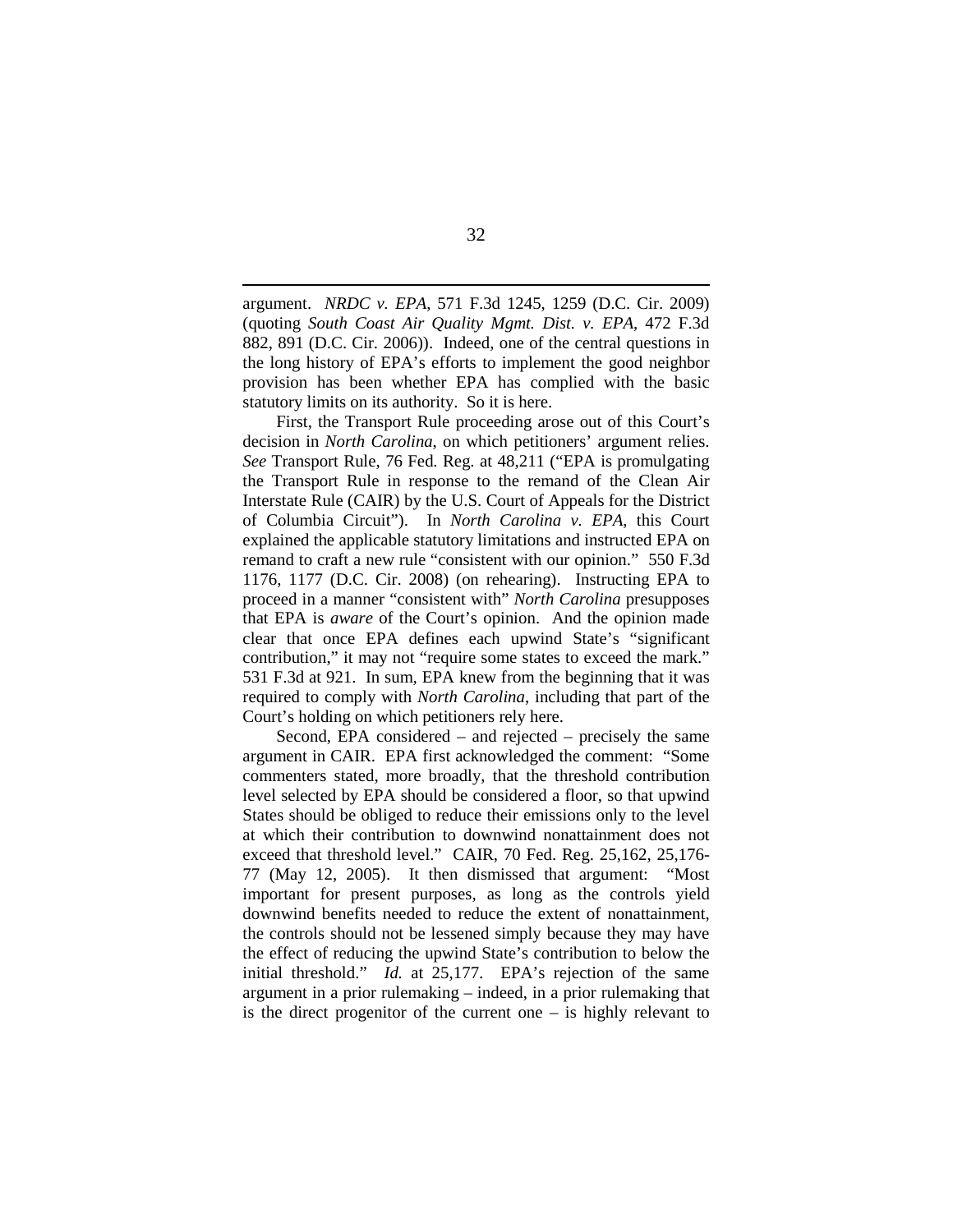whether the argument is preserved here. *See, e.g.*, *American Petroleum Institute v. EPA*, 52 F.3d 1113, 1120 n.1 (D.C. Cir. 1995); *NRDC v. EPA*, 824 F.2d 1146, 1151 (D.C. Cir. 1987) (en banc); *see also Appalachian Power Co. v. EPA*, 135 F.3d 791, 818 (D.C. Cir. 1998) ("The purpose of the exhaustion requirement is to ensure that the agency is given the first opportunity to bring its expertise to bear on the resolution of a challenge to a rule."). EPA's prior rejection of the same argument in CAIR, together with this Court's opinion in *North Carolina*, show that EPA "had notice of this issue and could, or should have, taken it into account." *NRDC*, 824 F.2d at 1151.

Third, EPA's statements at the proposal stage indicated EPA was not open to reconsidering CAIR's earlier rejection of petitioners' argument. *See* Proposed Transport Rule, 75 Fed. Reg. 45,210, 45,299 (Aug. 2, 2010) ("EPA evaluated a number of alternative approaches to defining significant contribution and interference with maintenance in addition to the approach proposed in this rule. Stakeholders suggested a variety of ideas. EPA considered all suggested approaches. . . . EPA is not proposing any of the alternative approaches listed here."). By that point, EPA had already dismissed the two air quality-only approaches it considered and had indicated its firm commitment to the cost-based approach. *See* EPA, Alternative Significant Contribution Approaches Evaluated Technical Support Document 7 (July 2010) (EPA, Significant Contribution TSD), J.A. 2312 (uniform cost-per-ton approach "has been successfully implemented before, with excellent environmental results"); *see also id.* at 3-7, J.A. 2308-12. In light of the indications that EPA was aware of their objection but had no intention to revisit its approach (and indeed had already rejected the objection), the specificity of commenters such as Wisconsin and Tennessee was "reasonable" under the circumstances. 42 U.S.C. § 7607(d)(7)(B); *see, e.g.*, Wisconsin Cmt., J.A. 1293 ("EPA needs to primarily depend on air quality results instead of control costs in defining" significant contributions); Tennessee Cmt., J.A. 556 ("A lower cost threshold should be considered for any State that can reduce their contribution below 1% significance using cost thresholds below the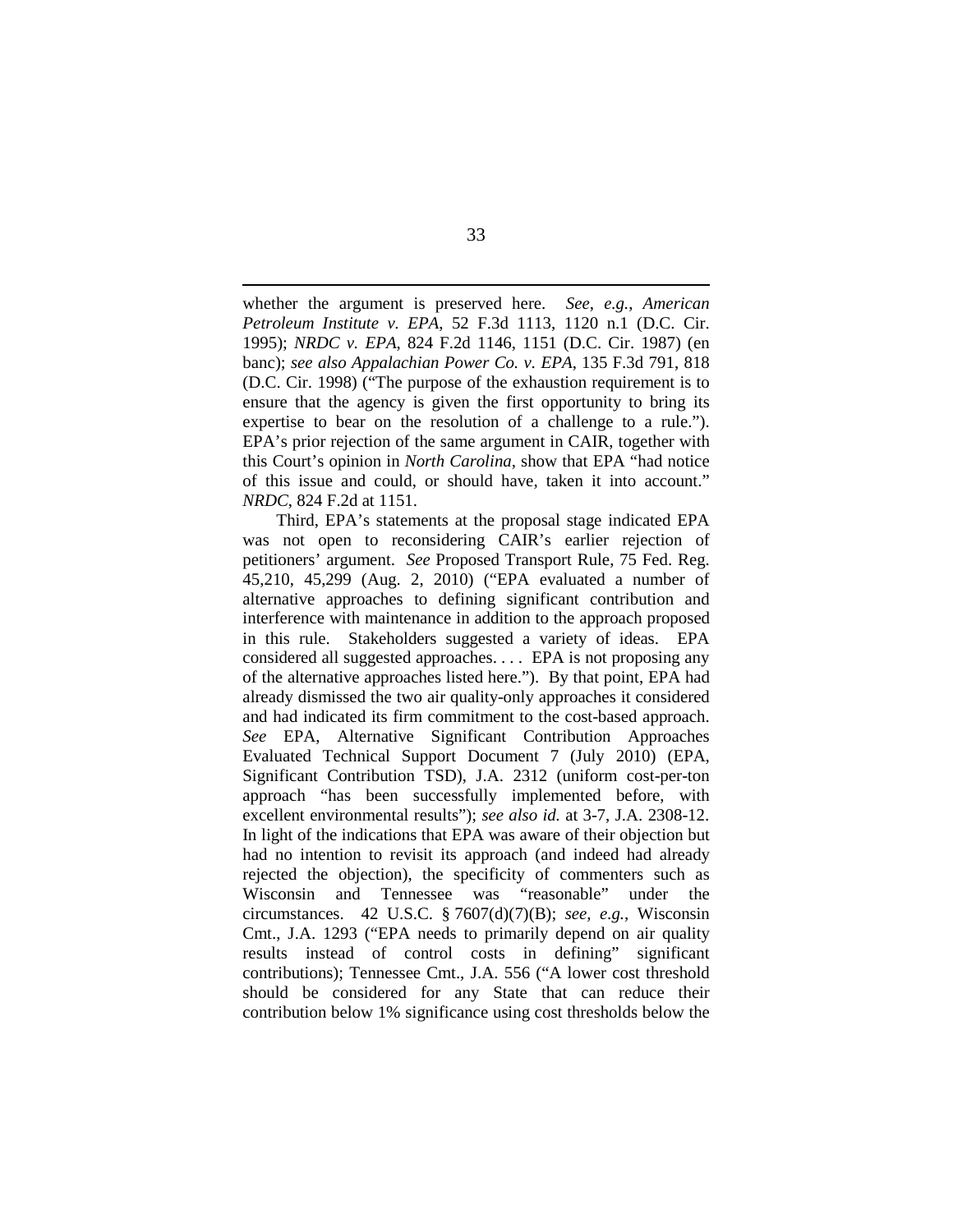We agree with petitioners. The Transport Rule includes or excludes an upwind State based on the amount of that upwind State's significant contribution to a nonattainment area in a downwind State. That much is fine. But under the Rule, a State then may be required to reduce its emissions by an amount greater than the "significant contribution" that brought it into the program in the first place. That much is not fine.

Put more plainly, EPA determined that a State was subject to the good neighbor provision if it contributed at least a certain threshold amount to air pollution in a downwind State. But EPA then imposed restrictions based on regionwide air quality modeling projections; those restrictions could require upwind States to reduce emissions by more than the amount of that contribution.

maximum values (\$2,000/ton for  $SO_2$  and \$500/ton for  $NO_x$ ), if applicable. . . . We would like to see a summary for each State and pollutant that indicates, independently of cost, the amounts necessary to eliminate the significant contribution and interference with maintenance from upwind States."); Delaware Cmt., J.A. 1756 (challenging EPA's decision to depart from the air quality thresholds used for inclusion and to quantify States' significant contributions based on cost considerations, not air quality); *see also Appalachian Power*, 135 F.3d at 817 ("the word 'reasonable' cannot be read out of the statute in favor of a hair-splitting approach"); *id.* at 818 (an objection need not be "phrased in exactly the same way in each forum"); *South Coast*, 472 F.3d at 891 (petitioners have "some leeway in developing their argument" on review).

In sum, we are confident here that EPA had more than "adequate notification of the general substance of the complaint." *South Coast*, 472 F.3d at 891. EPA was plainly on notice that its disregard of the significance floor was a potential legal infirmity in its approach.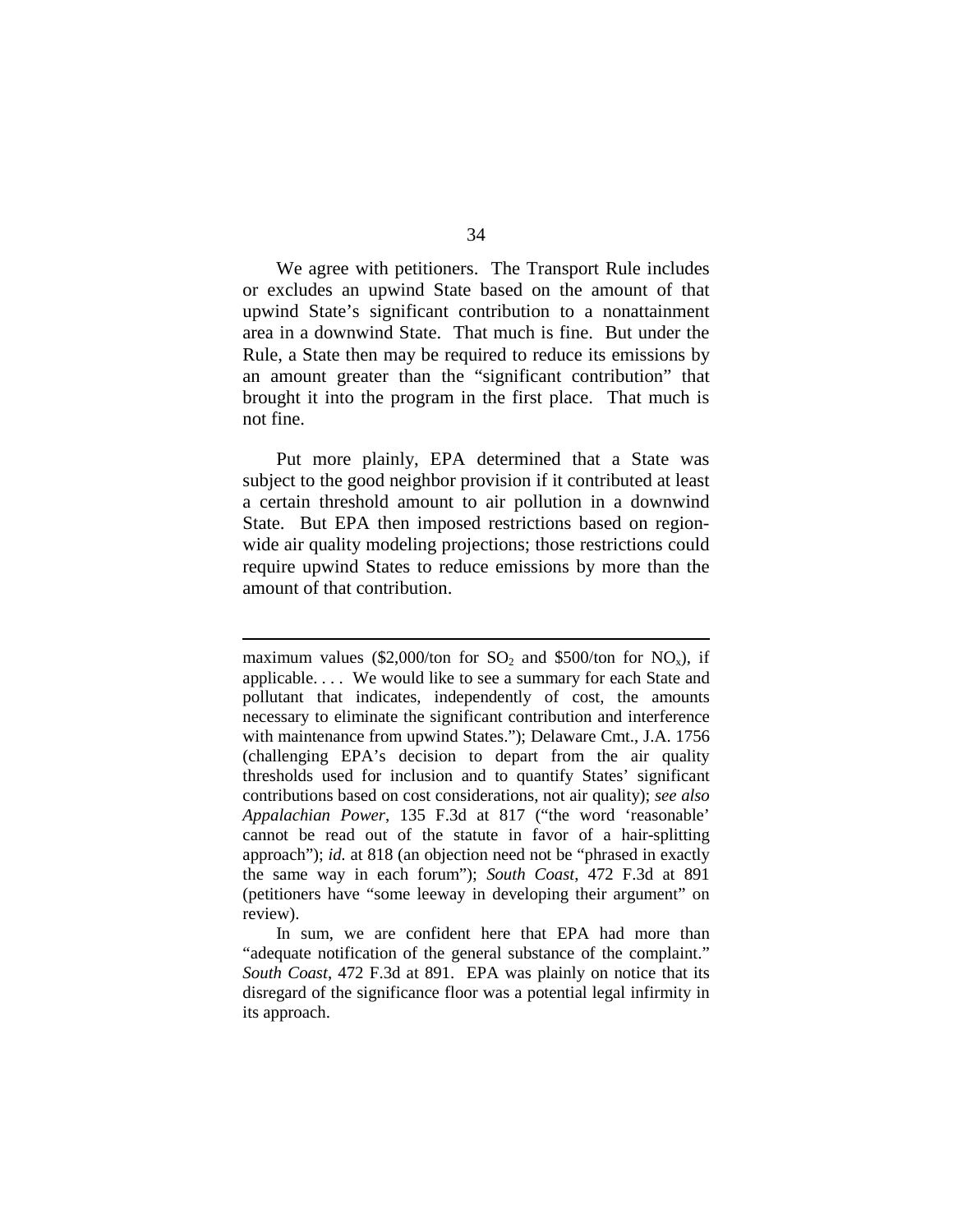EPA's approach poses a fundamental legal problem – one that derives from the text of the statute and from our precedents. Our decision in *Michigan* held that EPA may use cost considerations to require "termination of only a subset of each state's contribution." 213 F.3d at 675. And our decision in *North Carolina* made clear that EPA may not use cost to force an upwind State to "exceed the mark." 531 F.3d at  $921.<sup>19</sup>$  $921.<sup>19</sup>$  $921.<sup>19</sup>$ 

By using a numerical threshold at the initial stage – and thereby creating a floor below which "amounts" of downwind pollution were not significant – EPA defined the "mark," to use the term employed in *North Carolina*. EPA could not then ignore that mark and redefine each State's "significant contribution" in such a way that an upwind State's required reductions could be *more* than its own significant contribution to a downwind State.<sup>[20](#page-34-1)</sup>

<span id="page-34-1"></span><sup>20</sup> This particular issue was not presented in *Michigan*. In the 1998  $NO<sub>x</sub>$  Rule, EPA balanced various air quality factors using a

<span id="page-34-0"></span><sup>&</sup>lt;sup>19</sup> The Court in *North Carolina* reached these conclusions in its discussion of EPA's use of power plant fuel mix to distribute  $NO<sub>x</sub>$ reduction obligations among the CAIR States. *See* 531 F.3d at 904, 918-21. EPA claims that the reasoning of that analysis is not relevant here because it did not relate to "general significant contribution issues," but rather to the manner of calculating each State's emissions budget. EPA Br. 23.

That is a distinction without a difference. The fuel mix analysis increased some States' obligations and reduced others'. EPA's argument overlooks that no step in its analysis – however the step is labeled – may impose burdens on States or private entities unless those burdens are anchored in statutory authority. Under the statute, States are required to prohibit only those "amounts which will . . . contribute significantly to nonattainment" or "interfere with maintenance." 42 U.S.C. § 7410(a)(2)(D)(i); *see also North Carolina*, 531 F.3d at 919.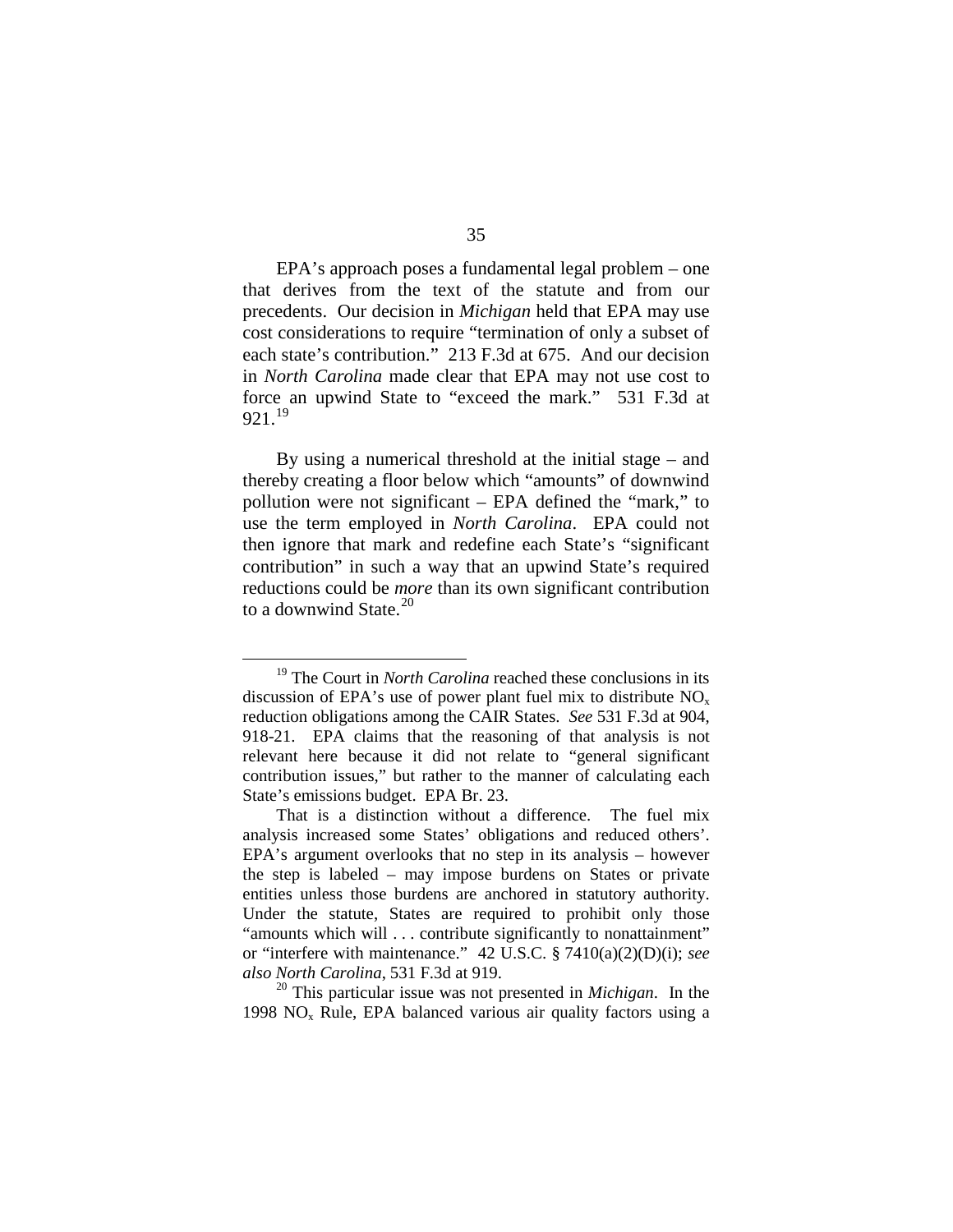EPA now claims that the Rule's air quality thresholds were established for a "limited analytical purpose" and "otherwise say nothing about what part of each State's contribution should be considered 'significant.'" EPA Br. 33. That claim rings hollow. EPA itself said in the final rule that "states whose contributions are below these thresholds do not significantly contribute to nonattainment or interfere with maintenance of the relevant NAAQS." Transport Rule, 76 Fed. Reg. at 48,236. EPA therefore acknowledged that amounts below the threshold are not "amounts which will . . . contribute significantly" to downwind attainment problems.<sup>[21](#page-35-0)</sup>

In short, EPA used the air quality thresholds to establish a floor below which "amounts" of air pollution do not

<sup>&</sup>quot;weight-of-evidence approach." 63 Fed. Reg. 57,356, 57,381 (Oct. 27, 1998). Unlike the Transport Rule, the 1998  $NO<sub>x</sub>$  Rule did not employ a numerical threshold, nor any other "bright line criterion," to screen out States at the first stage. *Id.* at 57,383.

<span id="page-35-0"></span><sup>&</sup>lt;sup>21</sup> EPA cannot avoid *North Carolina* by declining to quantify the "amount" of each State's downwind contribution, "beginning its analysis with cost," 531 F.3d at 918, and simply designating the output of that cost-based analysis each State's "significant contribution." The statutory term "amounts which will ... contribute significantly" is not so elastic. *See id.* at 920 ("When a petitioner complains EPA is requiring a state to eliminate more than its significant contribution, it is inadequate for EPA to respond that it never measured individual states' significant contributions."). As explained above, "amounts which will ... contribute" logically cannot exceed the amount of a pollutant that leaves a State's borders and reaches a nonattainment area. And insignificant amounts must be excluded. Moreover, the "significance" of an upwind State's emissions for a downwind area's attainment problem cannot be divorced from the relative impact of other States' contributions to that problem.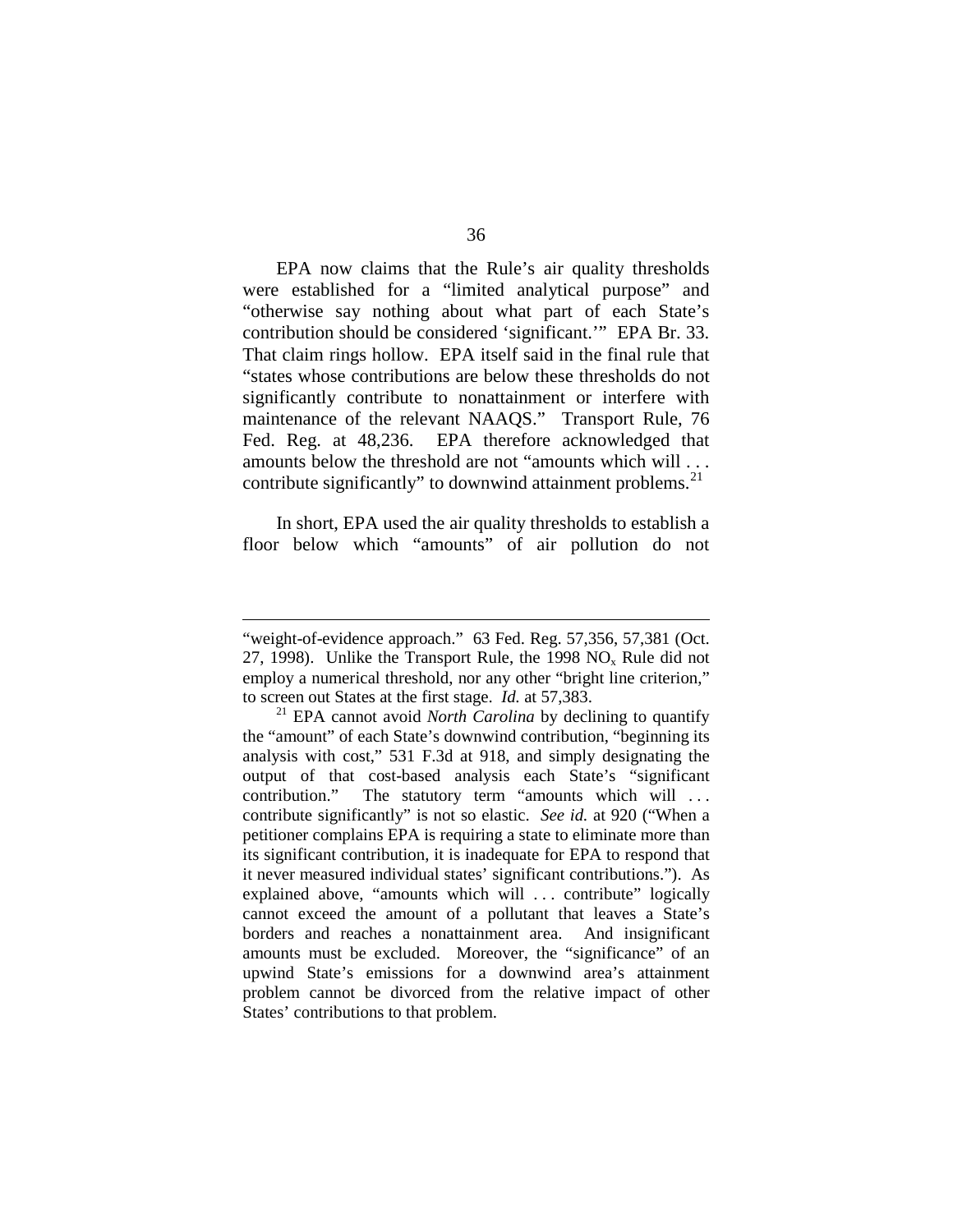"contribute significantly."<sup>[22](#page-36-0)</sup> The statute requires a State to prohibit at most those "amounts" which will "contribute significantly" – and no more. If amounts below a numerical threshold do not contribute significantly to a downwind State's nonattainment, EPA may not require an upwind State to do more. The Transport Rule does not adhere to that basic requirement of the statutory text and our precedents.<sup>[23](#page-36-1)</sup>

*Second*, EPA's Transport Rule also runs afoul of the statute's proportionality requirement as described in our decision in *North Carolina*: EPA has "no authority to force an upwind state to share the burden of reducing other upwind states' emissions." 531 F.3d at 921; *see* Industry & Labor Br. 33 (in imposing  $SO_2$  budgets, EPA "did not even consider the *relative* contributions of the various States"). EPA's "redistributional instinct may be laudatory," *North Carolina*, 531 F.3d at 921, but it cannot trump the terms of the statute. Under the statute, each upwind State that contributes to a

<span id="page-36-0"></span> $22$  EPA protests that it used the numerical thresholds only to determine "which upwind State contributions to downwind problems are so small as to warrant exclusion." EPA Br. 31. But that must mean those "amounts" that are "so small as to warrant exclusion" are not "significant." (It would be illogical to carve out a de minimis exception for emissions that are statutorily "significant.")

<span id="page-36-1"></span><sup>&</sup>lt;sup>23</sup> EPA seems reluctant to acknowledge any textual limits on its authority under the good neighbor provision. At oral argument, EPA suggested that "reasonableness" is the only limit on its authority to use cost-effectiveness to force down States' emissions. Tr. of Oral Arg. at 44-45. EPA would not rule out the possibility that under the good neighbor provision, it could require a State to reduce *more than the State's total emissions that go out of State*. *See id.* at 43-45.But such a claim of authority does not square with the statutory text – "amounts" of pollution obviously cannot "contribute" to a downwind State's pollution problem if they don't even reach the downwind State.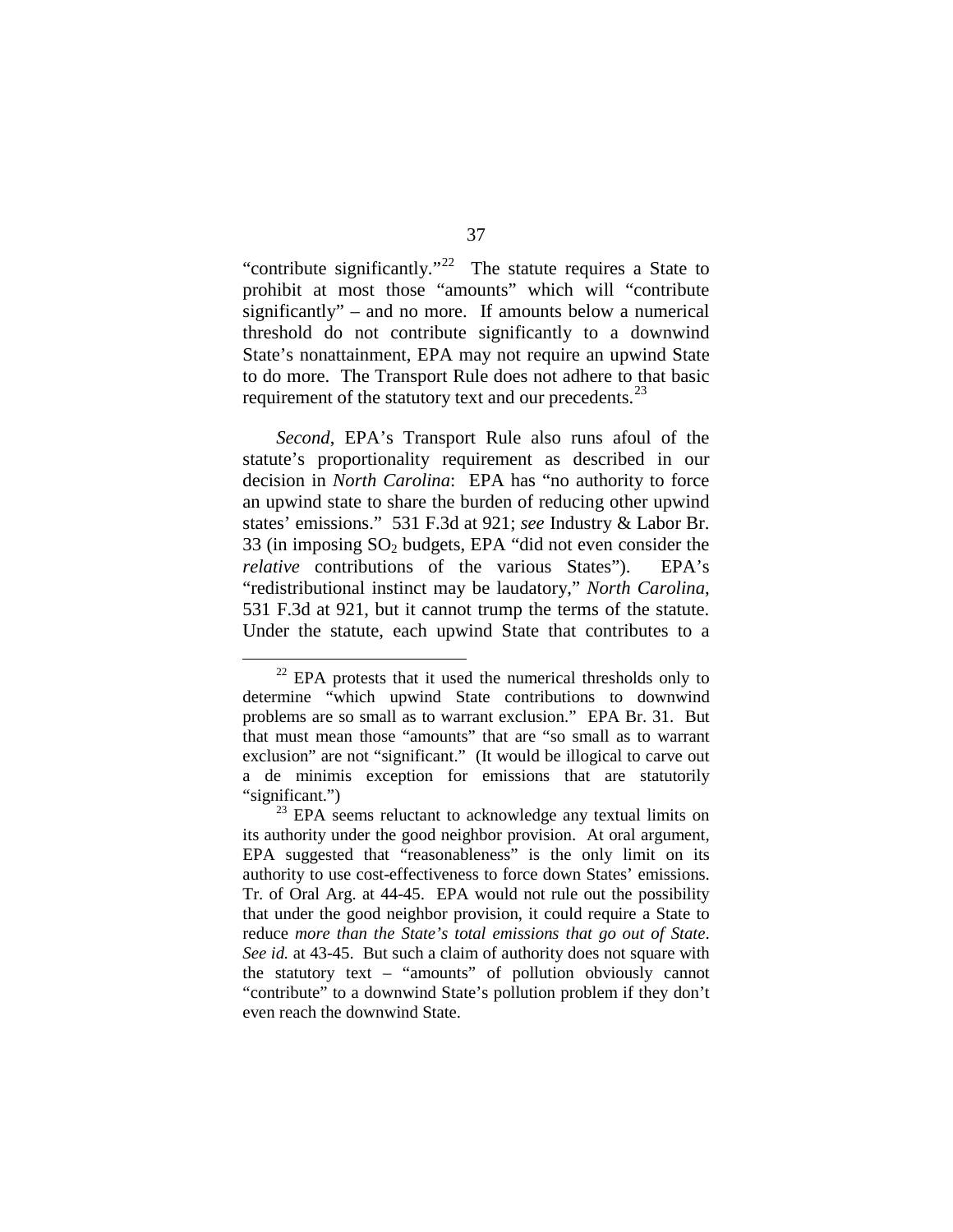downwind nonattainment area is responsible for no more than its own "amounts which will . . . contribute significantly" to the downwind State's pollution problem. To be sure, under *Michigan*, EPA may rely on cost-effectiveness factors in order to allow some upwind States to do *less* than their full fair share. *See* 213 F.3d at 675; *cf.* Petitioning States' Br. 17, *Michigan*, 213 F.3d 663 (No. 98-1497). But when EPA asks one upwind State to eliminate *more* than its statutory fair share, that State is necessarily being forced to clean up another upwind State's share of the mess in the downwind State. Under the statute and *North Carolina*, that is impermissible.

Here, EPA's Transport Rule violated the statute because it made no attempt to calculate upwind States' required reductions on a proportional basis that took into account contributions of other upwind States to the downwind States' nonattainment problems.

In the same vein, EPA's Transport Rule failed to take into account the downwind State's own fair share of the amount by which it exceeds the NAAQS. *See* Industry & Labor Br. 24-25. How "significantly" an upwind State contributes to a downwind State's nonattainment also depends in part on how much of the above-NAAQS amount comes from the downwind State itself. As we explained above, EPA therefore must factor in the downwind State's own contribution, alongside those of the various upwind States. But EPA did not do that here.

*Third*, and relatedly, EPA also failed to ensure that the collective obligations of the various upwind States, when aggregated, did not produce unnecessary over-control in the downwind States. EPA's statutory authority, once again, is limited to attaining the NAAQS in the downwind States.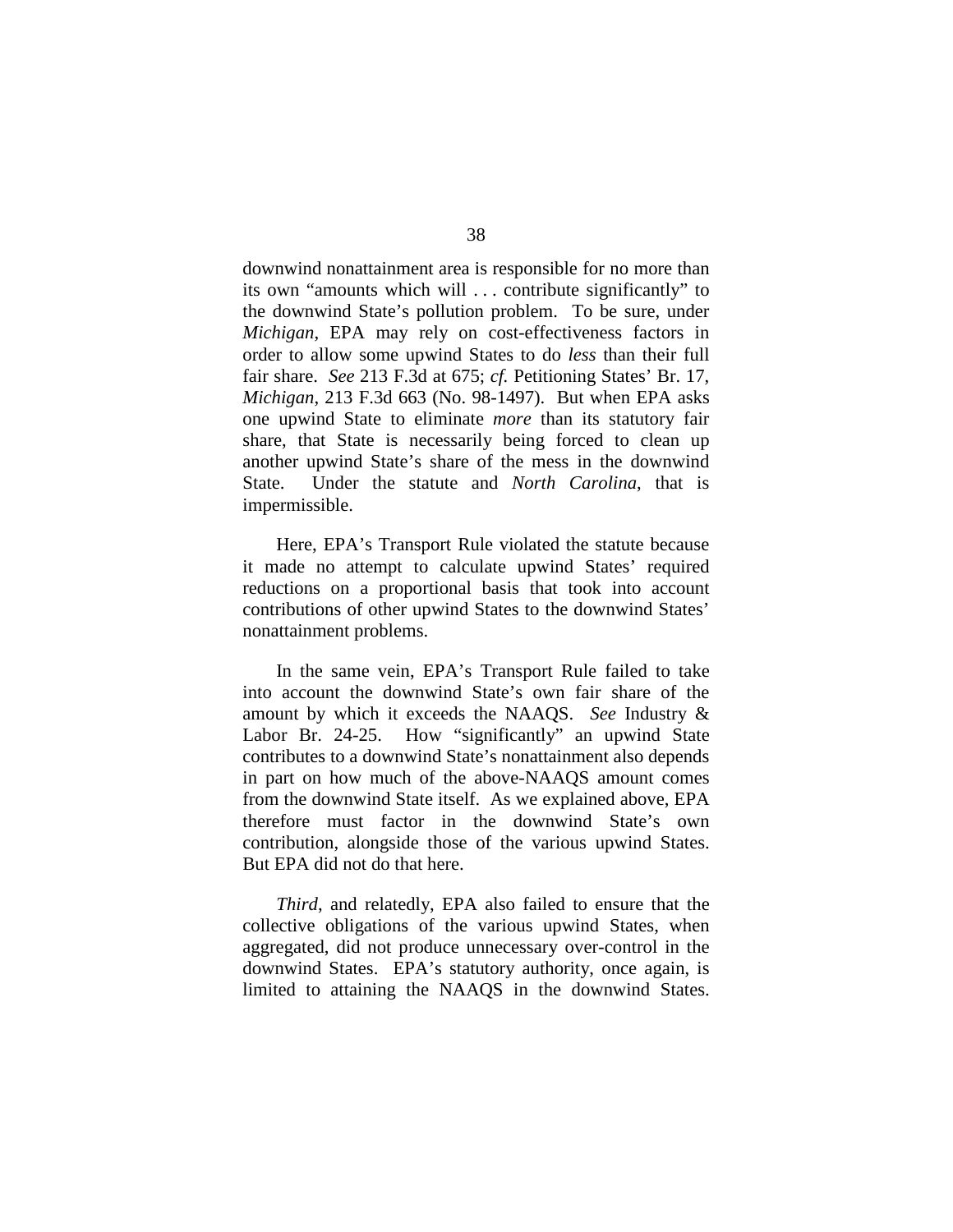EPA may not require upwind States to do more than necessary for the downwind States to achieve the NAAQS. Here, EPA did not try to take steps to avoid such over-control.<sup>[24](#page-38-0)</sup>

In sum, EPA's authority derives from the statute and is limited by the statutory text.<sup>25</sup> EPA's reading of Section  $110(a)(2)(D)(i)(I) - a$  narrow and limited provision – reaches far beyond what the text will bear.

<span id="page-38-0"></span> $24$  At the proposal stage in the proceeding that culminated in the Transport Rule, EPA considered a proportional approach that reflected many of the essential principles described above. *See*  EPA, Significant Contribution TSD at 6-7, J.A. 2311-12. Under that approach, the upwind contributors to a given downwind area would collectively have to provide a "defined air quality improvement" to the downwind State, in the amount by which the downwind State exceeded the NAAQS. *Id.* at 6, J.A. 2311. And the upwind States' individual shares of that collective duty would be defined "in direct proportion to their original contribution[s]" to the downwind State. *Id.* EPA ultimately chose not to adopt that approach, however.

<span id="page-38-1"></span> $25$  The statute also requires upwind States to prohibit emissions that will "interfere with maintenance" of the NAAQS in a downwind State. "Amounts" of air pollution cannot be said to "interfere with maintenance" unless they leave the upwind State and reach a downwind State's maintenance area. To require a State to reduce "amounts" of emissions pursuant to the "interfere with maintenance" prong, EPA must show some basis in evidence for believing that those "amounts" from an upwind State, together with amounts from other upwind contributors, will reach a specific maintenance area in a downwind State and push that maintenance area back over the NAAQS in the near future. Put simply, the "interfere with maintenance" prong of the statute is not an openended invitation for EPA to impose reductions on upwind States. Rather, it is a carefully calibrated and commonsense supplement to the "contribute significantly" requirement.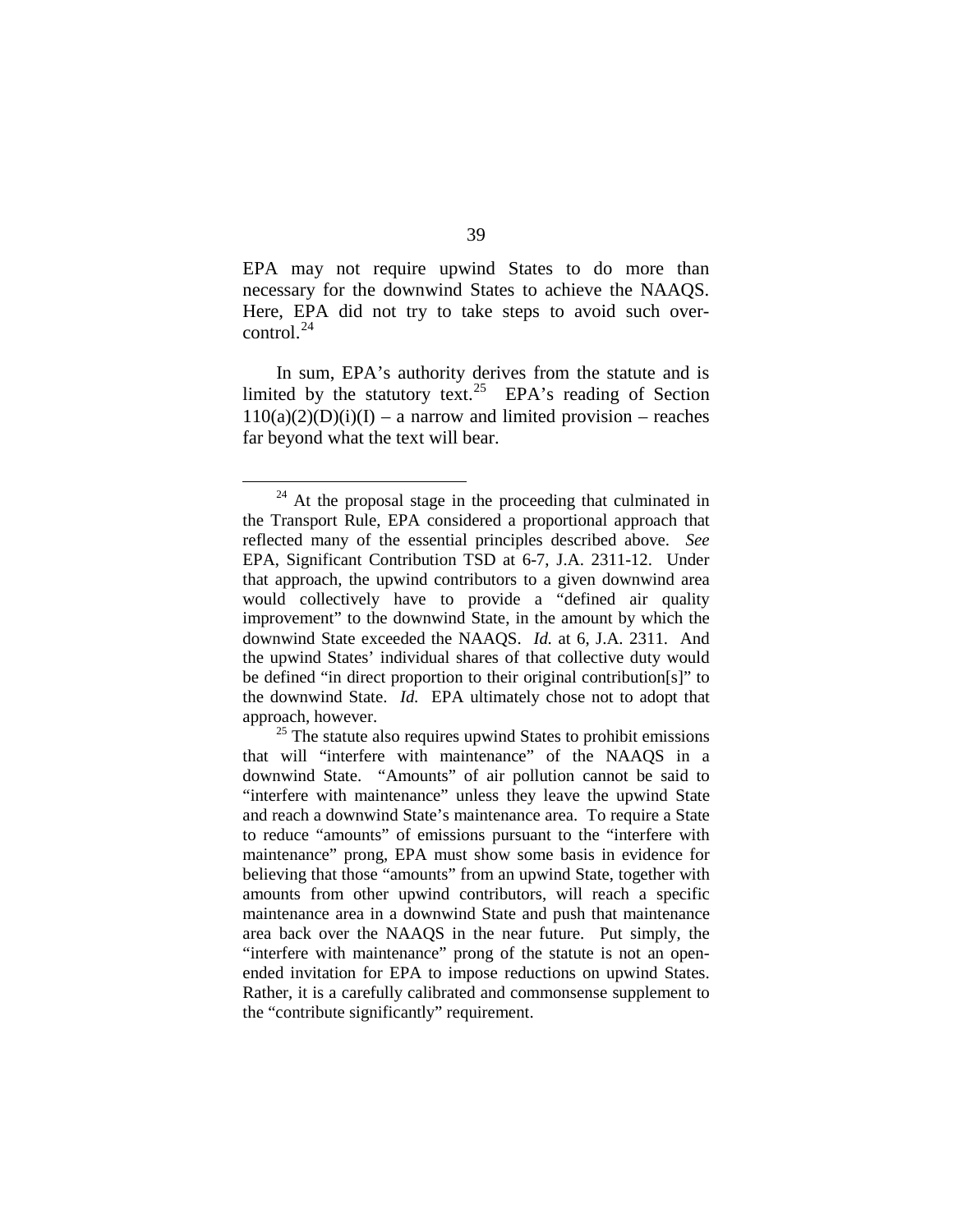Although the statutory text alone prohibits EPA's Rule, the statutory context provides additional support for our conclusion. The Supreme Court, in analyzing Section 109 of the Clean Air Act, rejected the premise that Congress would "alter the fundamental details of a regulatory scheme" in "ancillary provisions" – in other words, that Congress would "hide elephants in mouseholes." *Whitman v. American Trucking Ass'ns*, 531 U.S. 457, 468 (2001). The good neighbor provision is one of more than 20 SIP requirements in Section  $110(a)(2)$ . It seems inconceivable that Congress buried in Section  $110(a)(2)(D)(i)(I)$  – the good neighbor provision – an open-ended authorization for EPA to effectively force every power plant in the upwind States to install every emissions control technology EPA deems "costeffective." Such a reading would transform the narrow good neighbor provision into a "broad and unusual authority" that would overtake other core provisions of the Act. *Gonzales v. Oregon*, 546 U.S. 243, 267 (2006). We "are confident that Congress could not have intended to delegate a decision of such economic and political significance to an agency in so cryptic a fashion." *FDA v. Brown & Williamson Tobacco Corp.*, 529 U.S. 120, 160 (2000).

\* \* \*

States are obligated to prohibit only those "amounts" of pollution "which will ... contribute significantly" to downwind attainment problems – and no more. Because the Transport Rule exceeds those limits, and indeed does not really try to meet those requirements, it cannot stand.

## III

There is a second, entirely independent problem with the Transport Rule. EPA did not stop at simply quantifying each upwind State's good neighbor obligations. Instead, in an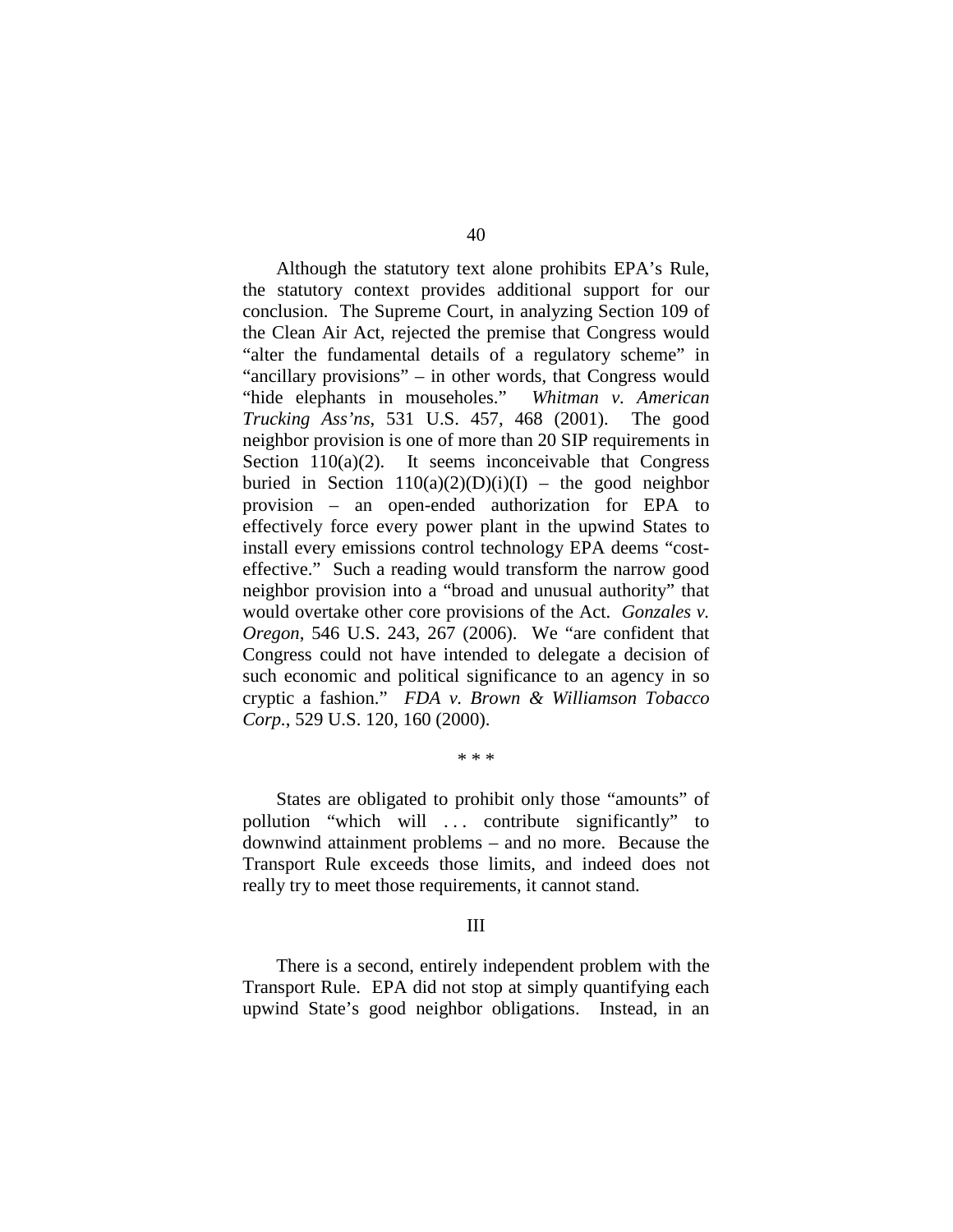unprecedented application of the good neighbor provision, EPA also simultaneously issued Federal Implementation Plans, or FIPs, to implement those obligations on sources in the States. EPA did so without giving the States an initial opportunity to implement the obligations themselves through their State Implementation Plans, or SIPs.

The Clean Air Act ordinarily gives States the initial opportunity to implement a new air quality standard on sources within their borders; States do so by submitting SIPs. *See* 42 U.S.C. §§ 7407(a), 7410(a)(1). Here, by preemptively issuing FIPs, EPA denied the States that first opportunity to implement the reductions required under their good neighbor obligations. EPA justifies its "FIP-first" approach by pointing to its earlier findings that the States had failed to meet their good neighbor obligations. But those findings came *before* the Transport Rule quantified the States' good neighbor obligations. EPA's approach punishes the States for failing to meet a standard that EPA had not yet announced and the States did not yet know.

Under the Act, EPA has authority to set standards, but the statute reserves the first-implementer role for the States. That division of labor applies not just to the NAAQS but also to the good neighbor provision, Section 110(a)(2)(D)(i)(I), as EPA itself has recognized several times in the past. When EPA defines States' good neighbor obligations, it must give the States the first opportunity to implement the new requirements.

# A

"Under the Clean Air Act, both the Federal Government and the States exercise responsibility for maintaining and improving air quality." *American Trucking Ass'ns v. EPA*, 600 F.3d 624, 625 (D.C. Cir. 2010). The Act sets forth a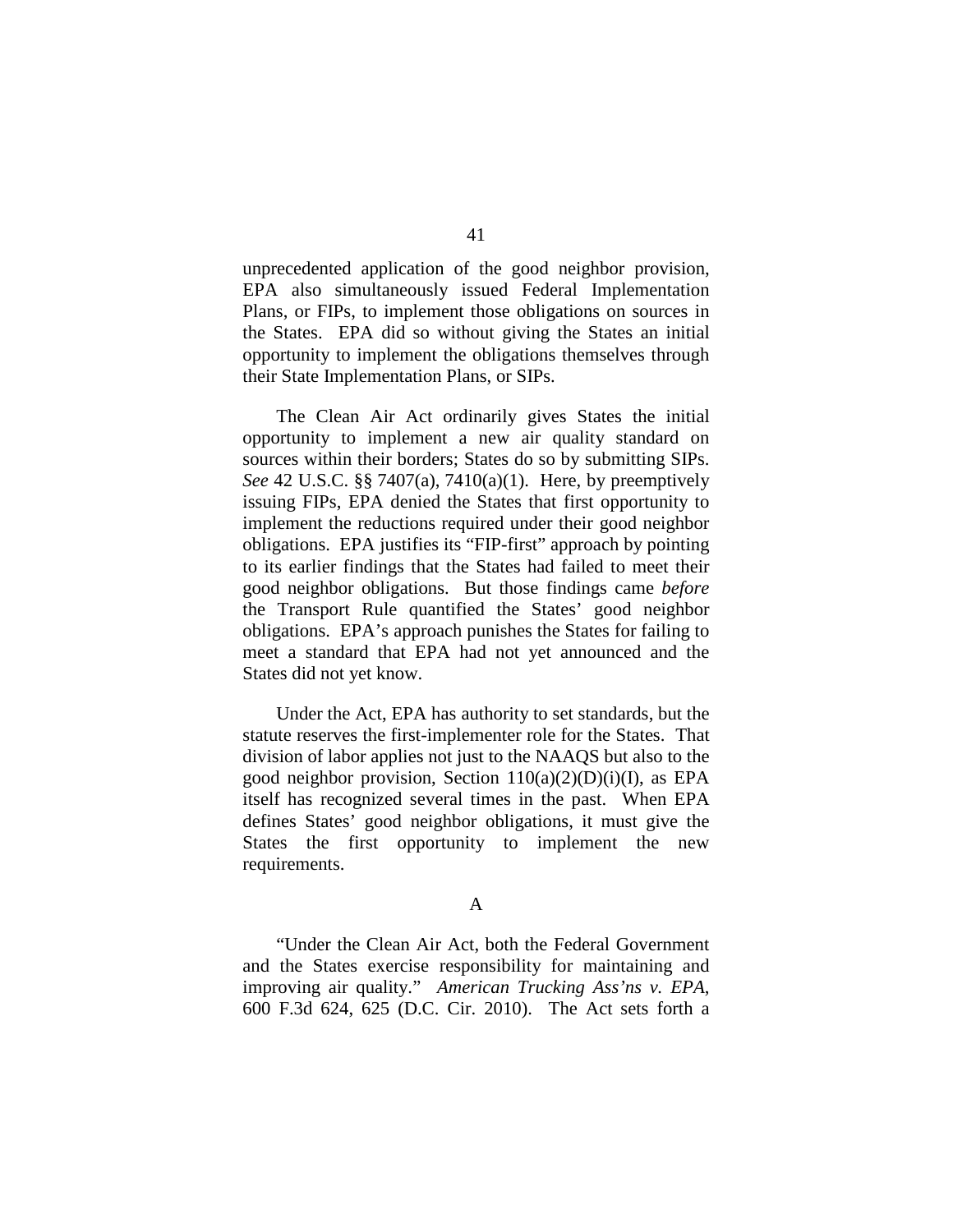basic division of labor: The Federal Government establishes air quality standards, but States have primary responsibility for attaining those standards within their borders. *See Train v. NRDC*, 421 U.S. 60, 63-67 (1975); *American Trucking*, 600 F.3d at 625-26; *Virginia v. EPA*, 108 F.3d 1397, 1406-10 (D.C. Cir. 1997); *see also* 42 U.S.C. § 7401(a) ("The Congress finds . . . that air pollution prevention (that is, the reduction or elimination, through any measures, of the amount of pollutants produced or created at the source) and air pollution control at its source is the primary responsibility of States and local governments  $\dots$ "); 42 U.S.C. § 7407(a) ("Each State shall have the primary responsibility for assuring air quality within the entire geographic area comprising such State  $\dots$ ").<sup>[26](#page-41-0)</sup>

That statutory division of authority is strict. This Court has described the *Train*-*Virginia* line of cases as erecting a statutory "federalism bar" under Section 110 of the Act. *See Appalachian Power Co. v. EPA*, 249 F.3d 1032, 1046 (D.C. Cir. 2001) (citing *Train*, 421 U.S. 60; *Virginia*, 108 F.3d 1397); *Michigan v. EPA*, 213 F.3d 663, 687 (D.C. Cir. 2000). That statutory federalism bar prohibits EPA from using the SIP process to force States to adopt specific control measures. *See Michigan*, 213 F.3d at 687; *Virginia*, 108 F.3d at 1410.

In *Train*, the Supreme Court invoked that statutory division of labor in holding that the Clean Air Act gives EPA

<span id="page-41-0"></span> $26$  The 1970 Amendments, which "sharply increased federal authority" in *setting* air quality standards, at the same time "explicitly preserved the principle" of State primacy in *implementing* pollution controls. *Train*, 421 U.S. at 64. The 1990 Amendments, which enacted the current text of Section  $110(a)(2)(D)(i)(I)$ , "did not alter the division of responsibilities between EPA and the states in the section 110 process." *Virginia*, 108 F.3d at 1410.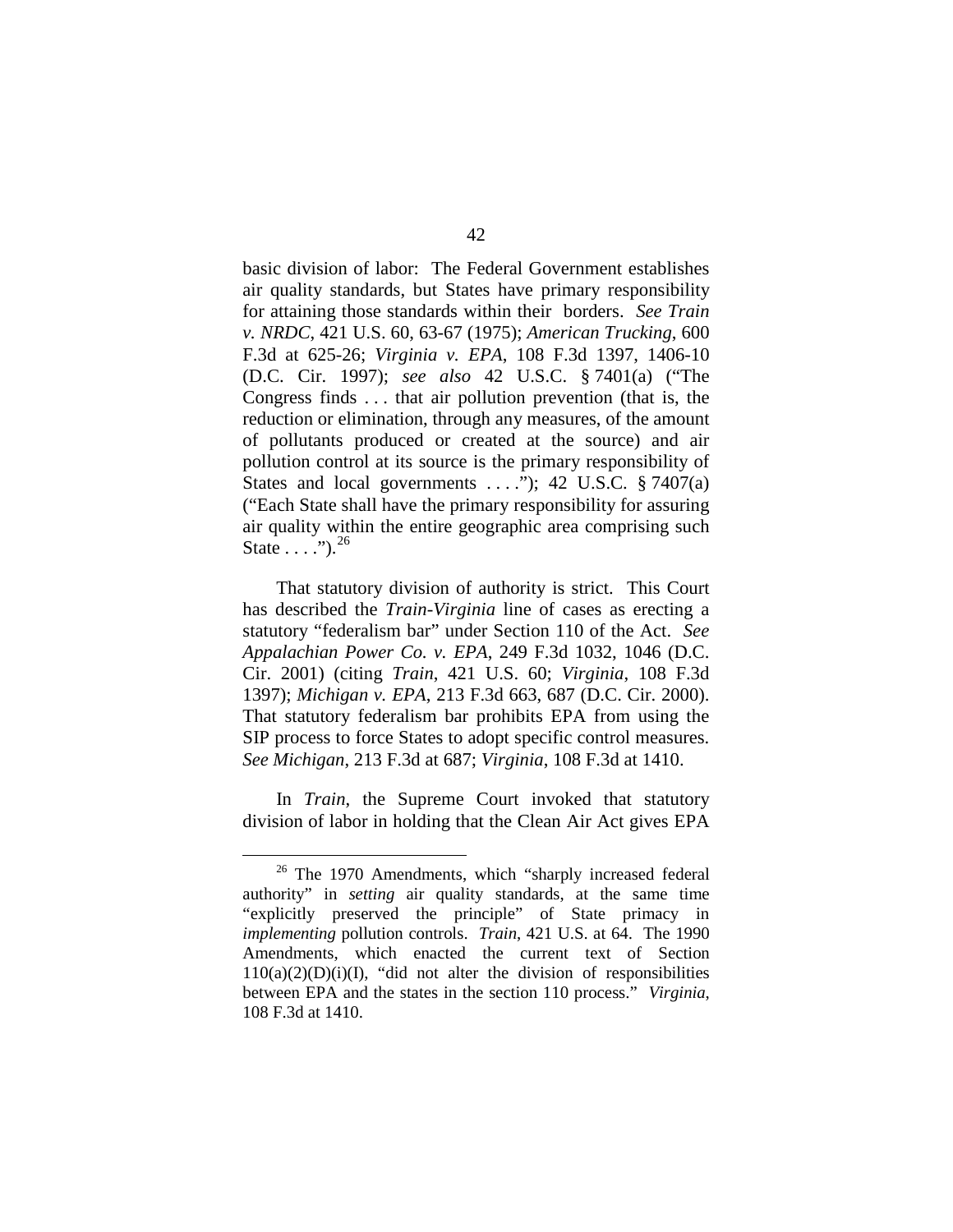"no authority to question the wisdom of a State's choices of emission limitations," so long as the State's SIP submission would result in "compliance with the national standards for ambient air." 421 U.S. at 79. The Court stated:

The Agency is plainly charged by the Act with the responsibility for setting the national ambient air standards. Just as plainly, however, *it is relegated by the Act to a secondary role* in the process of determining and enforcing the specific, source-by-source emission limitations which are necessary if the national standards it has set are to be met.

*Id.* (emphasis added); *see also Union Electric Co. v. EPA*, 427 U.S. 246, 256, 269 (1976) (EPA may not reject a SIP on grounds of technical or economic infeasibility; that "would permit the Administrator or a federal court to reject a State's legislative choices in regulating air pollution, even though Congress plainly left with the States, so long as the national standards were met, the power to determine which sources would be burdened by regulation and to what extent").

Similarly, in *Virginia*, this Court held that EPA had no authority under Section 110 to condition its approval of northeastern States' SIPs on the States' adoption of California's vehicle emission control measures. *See* 108 F.3d at 1401-10. The Court relied on the basic principle that the States, not EPA, are the primary implementers under Section 110. *See id.* at 1410 ("section 110 does not enable EPA to force particular control measures on the states").

In sum, Title I of the Act establishes a "partnership between EPA and the states." *NRDC v. Browner*, 57 F.3d 1122, 1123 (D.C. Cir. 1995). The terms of that partnership are clear: EPA sets the standards, but the States "bear primary responsibility for attaining, maintaining, and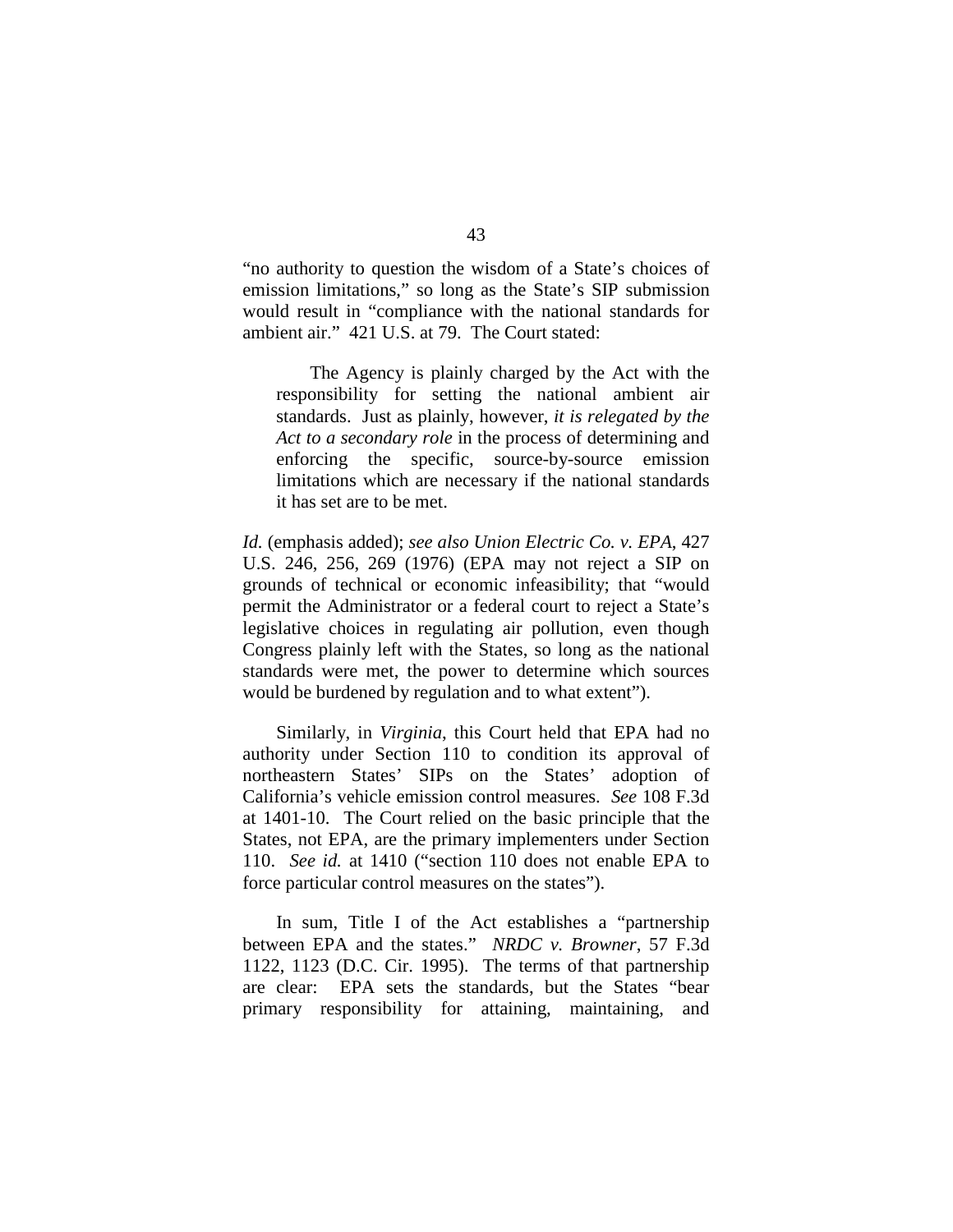enforcing these standards." *American Lung Ass'n v. EPA*, 134 F.3d 388, 389 (D.C. Cir. 1998).

B

With that basic structure in mind, we consider the question presented here: whether EPA may use its rulemaking authority to quantify States' obligations under Section 110(a)(2)(D)(i)(I) and *simultaneously* issue Federal Implementation Plans, without giving the States a first opportunity to comply.

We begin by briefly describing the set of statutory provisions on which EPA relies here.

EPA is the first mover in regulating ambient air pollution in Title I of the Clean Air Act. Section 109 requires EPA to promulgate NAAQS for common air pollutants. *See Whitman v. American Trucking Ass'ns*, 531 U.S. 457, 462 (2001) (citing 42 U.S.C. § 7409(a)). But once EPA sets a NAAQS, "responsibility under the Act shifts from the federal government to the states." *Lead Industries Ass'n v. EPA*, 647 F.2d 1130, 1137 (D.C. Cir. 1980).

Section 110 governs State Implementation Plans. Section 110(a)(1) requires States to submit SIPs to implement each new or revised NAAQS. *See* 42 U.S.C. § 7410(a)(1). Section 110(a)(2) lists many elements that a SIP must contain in order to ensure that the Plan will be comprehensive enough to enable the State to attain the NAAQS. *See* 42 U.S.C.  $§ 7410(a)(2).^{27}$  $§ 7410(a)(2).^{27}$  $§ 7410(a)(2).^{27}$  The good neighbor provision, Section  $110(a)(2)(D)(i)(I)$ , is one of those required elements.

<span id="page-43-0"></span><sup>&</sup>lt;sup>27</sup> *See, e.g.*, 42 U.S.C. § 7410(a)(2)(A) (SIP shall "include enforceable emission limitations and other control measures," "as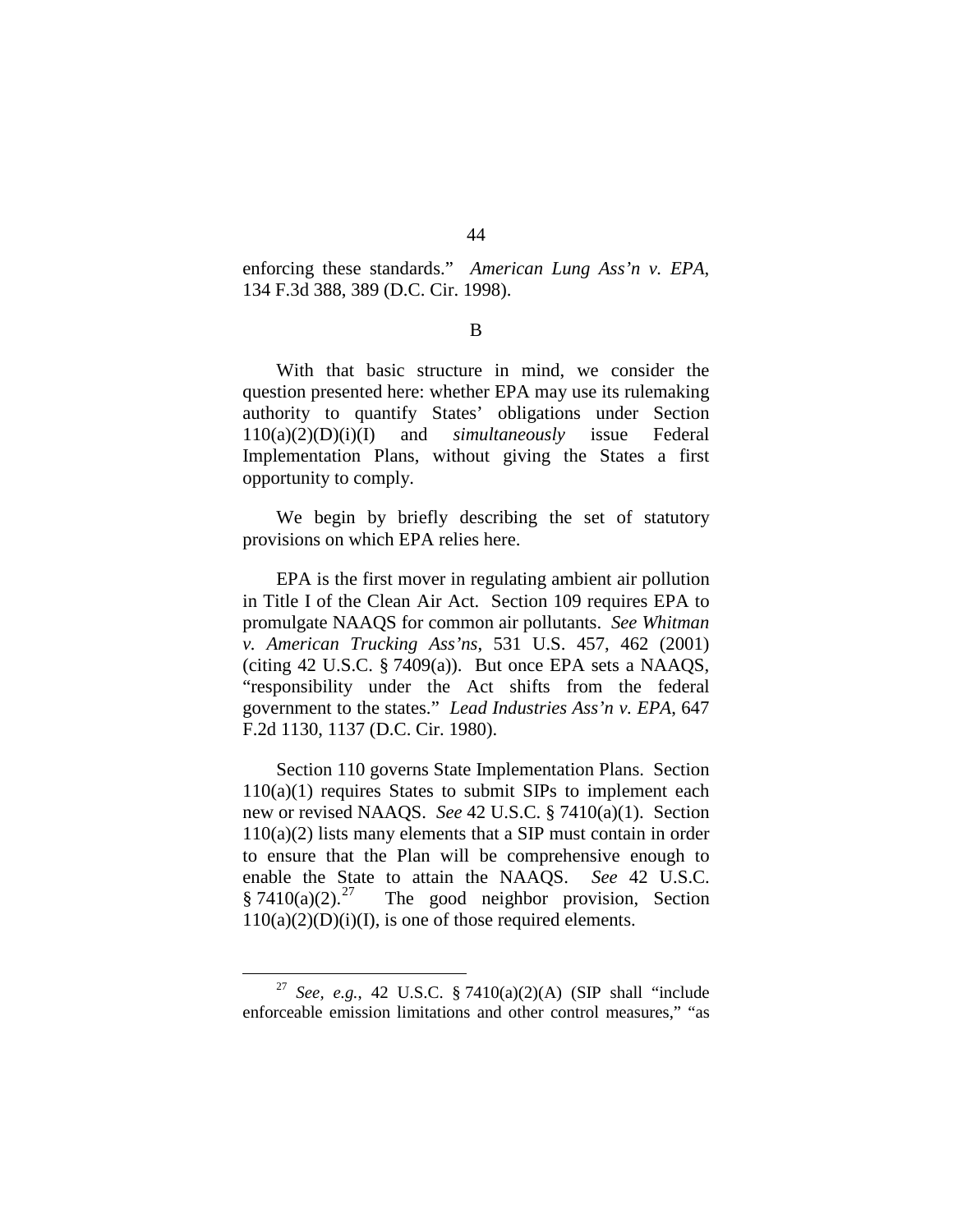Section  $110(c)(1)$  creates a federal backstop if the States fail to submit adequate SIPs. When EPA finds that a State "has failed to make a required submission" or "disapproves a State implementation plan submission in whole or in part" because of a SIP "deficiency," EPA must "promulgate a Federal implementation plan" within two years, "unless the State corrects the deficiency" in the meantime in a manner approved by EPA. 42 U.S.C.  $\S$  7410(c)(1). In essence, the issue here is whether a State's implementation of its good neighbor obligation can be considered part of the State's "required submission" in its SIP (or whether the SIP can be deficient for failing to implement the good neighbor obligation) even before EPA quantifies the State's good neighbor obligation. We think not. EPA's quantifying of a State's good neighbor obligation and setting of a State's emissions budget is what "require[s]" the State to make a "submission" implementing that obligation on sources within the State. After EPA has set the relevant emissions budgets for each State, EPA may require States to submit new SIPs under Section 110(a)(1) or to revise their SIPs under Section  $110(k)(5)$ . That is the approach EPA has used in the past. In short, once EPA defines or quantifies a State's good neighbor obligation, the State must have a reasonable time to

 $\overline{a}$ 

well as schedules and timetables for compliance"),  $7410(a)(2)(B)$ (SIP shall provide for means to "monitor, compile, and analyze data on ambient air quality" and provide the data to EPA upon request),  $7410(a)(2)(C)$  (SIP shall "include a program to provide for the enforcement of" the control measures required by subparagraph (A)), 7410(a)(2)(E) (SIP shall provide assurances that State and local authorities "will have adequate personnel, funding, and authority" under State and local law "to carry out such implementation plan"),  $7410(a)(2)(F)$  (SIP shall require "the installation, maintenance, and replacement of equipment" by "stationary sources to monitor emissions from such sources").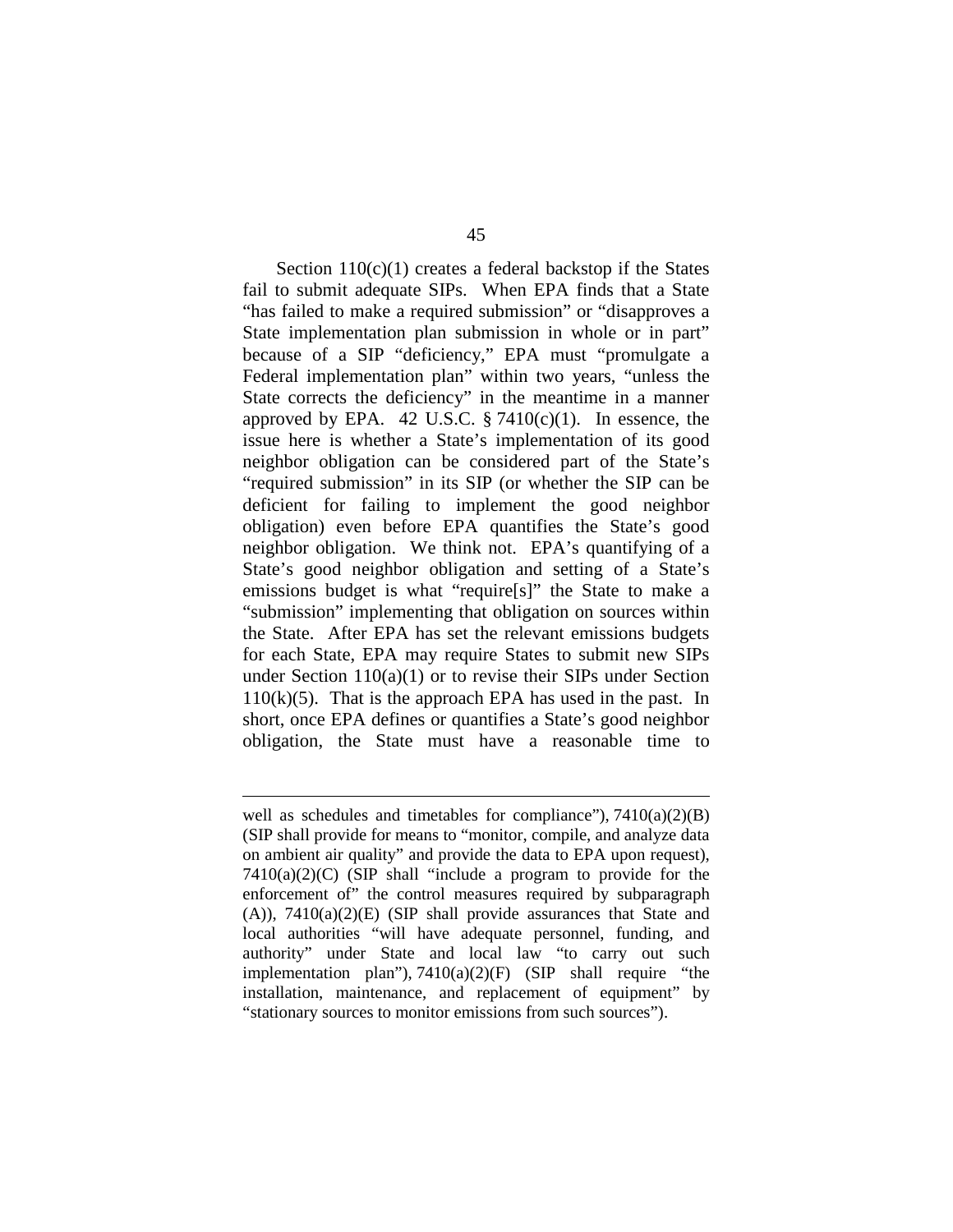implement that requirement with respect to sources within the State. $^{28}$  $^{28}$  $^{28}$ 

In short, the triggers for a FIP are EPA's finding that the SIP fails to contain a "required submission" or EPA's disapproving a SIP because of a "deficiency." But logically, a SIP cannot be deemed to lack a required submission or be deemed deficient for failing to implement the good neighbor obligation until after EPA has defined the State's good neighbor obligation. Once it defines the obligation, then States may be forced to revise SIPs under Section  $110(k)(5)$ or to submit new SIPs under Section  $110(a)(1)$ . Only if that revised or new SIP is properly deemed to lack a required submission or is properly deemed deficient may EPA resort to a FIP for the State's good neighbor obligation.

## $\mathcal{C}$

#### 1

In light of Section  $110(c)(1)$ , EPA here made "a finding of failure to submit and/or disapproved a SIP submission" for each State with respect to each NAAQS for which that State would be covered. EPA Br. 44 (citing 42 U.S.C. § 7410(c)(1)); *see also* EPA, Status of CAA 110(a)(2)(D)(i)(I) SIPs Final Rule Technical Support Document (July 2011) (EPA, SIPs TSD), J.A.  $3167.29$  $3167.29$  On the basis of those

<span id="page-45-0"></span><sup>&</sup>lt;sup>28</sup> Section 110(k)(5), the SIP call provision, authorizes EPA to "establish reasonable deadlines" not to exceed 18 months for SIP revisions, once notice is given. 42 U.S.C. § 7410(k)(5); *cf.* 1998 NO<sub>x</sub> Rule, 63 Fed. Reg. at 57,451 (12-month deadline).<br><sup>29</sup> EPA was cognizant of another potential obstacle: its own

<span id="page-45-1"></span>past approval of CAIR SIPs. CAIR covered the 1997 ozone and annual PM2.5 NAAQS, two of the three NAAQS at issue here. *See*  70 Fed. Reg. 25,162, 25,165 (May 12, 2005). Many covered States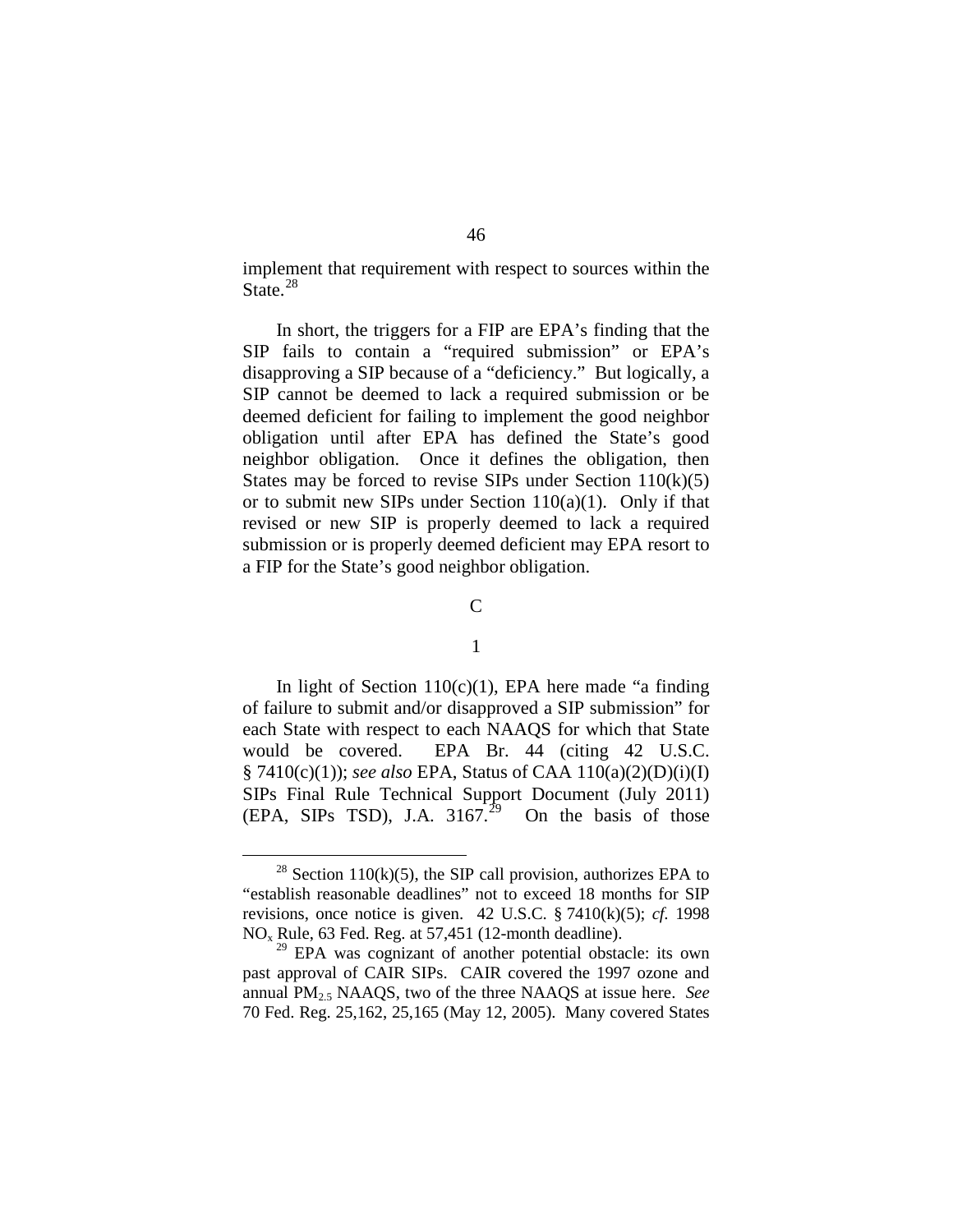findings, EPA asserted authority to issue the Transport Rule FIPs.

But EPA's many SIP disapprovals and findings of failure to submit share one problematic feature: EPA made all of those findings *before* it told the States what emissions reductions their SIPs were supposed to achieve under the good neighbor provision. *See* EPA, SIPs TSD, J.A. 3167.

EPA sees no problem with that. In EPA's view, there is no difference between a State's obligation to comply with the NAAQS and a State's good neighbor obligation: States must

 $\overline{a}$ 

had submitted and received EPA approval of CAIR SIPs. *See* EPA, SIPs TSD, J.A. 3167. EPA apparently was concerned that those approved CAIR SIPs might deprive EPA of authority under Section 110(c)(1) to issue Transport Rule FIPs for those two NAAQS.

EPA tried to address this in the final rule. It claimed that because *North Carolina* invalidated CAIR, approved CAIR SIPs no longer fulfilled States' Section 110(a)(2)(D)(i)(I) obligations. *See*  Transport Rule, 76 Fed. Reg. 48,208, 48,219 (Aug. 8, 2011). It bears noting, however, that EPA continued to approve CAIR SIPs after *North Carolina*. *See, e.g.*, 74 Fed. Reg. 65,446 (Dec. 10, 2009).

But to try to make sure, in the final Transport Rule EPA retrospectively "corrected" its past approvals of CAIR SIPs, to clarify its view that an approved CAIR SIP did not shield a State from the Transport Rule FIPs. *See* 76 Fed. Reg. at 48,219; *see also*  42 U.S.C. § 7410(k)(6) (EPA may "revise" any approval the Administrator determines "was in error"). EPA made those "corrections" without using notice and comment rulemaking, despite the statutory requirement that EPA make any corrections "in the same manner as the approval."  $42 \text{ U.S.C. }$  \$7410(k)(6).

Because the Transport Rule must be vacated in any event, we need not address here whether EPA's "corrections" of CAIR SIP approvals exceeded its authority under Section 110(k)(6).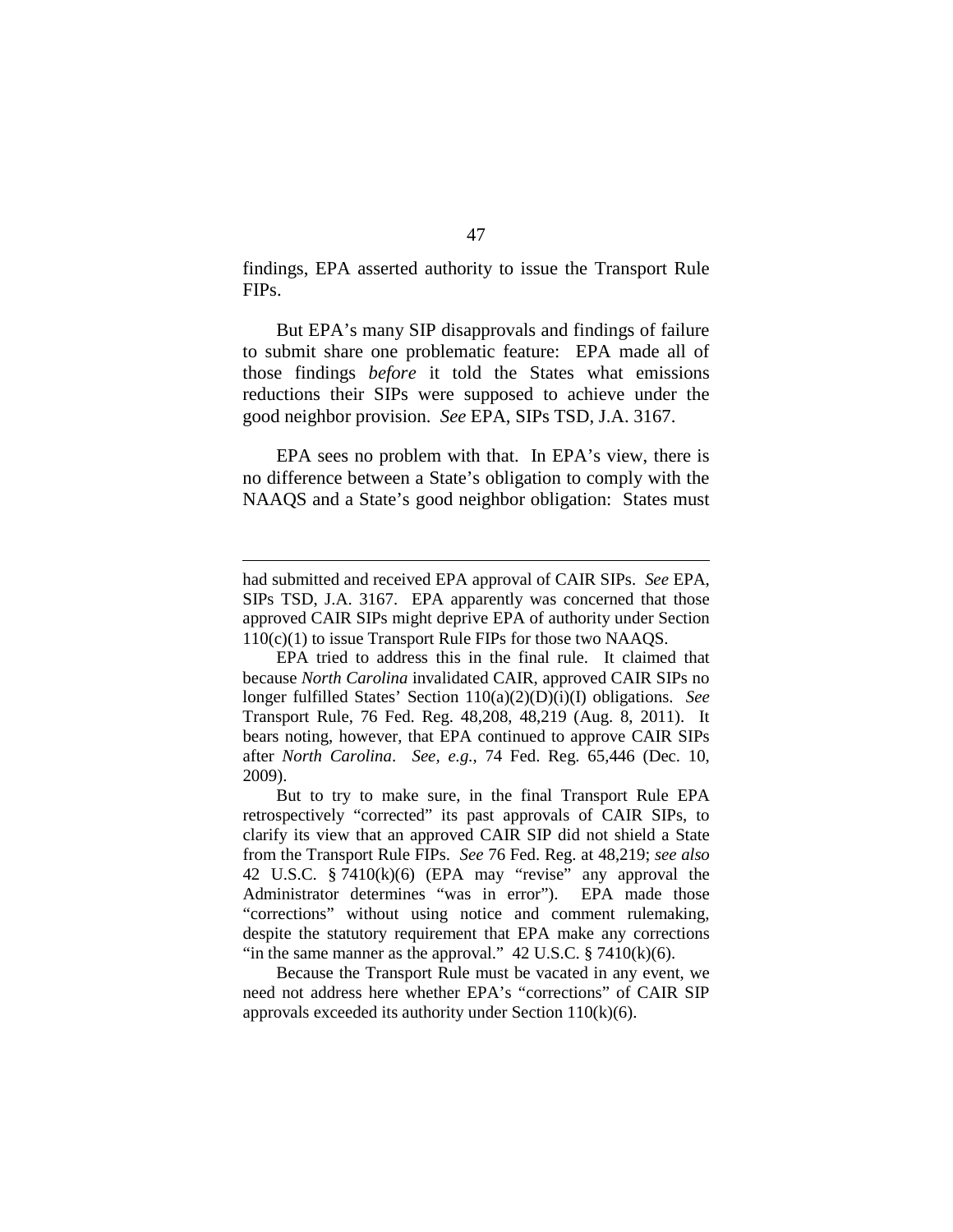submit SIPs addressing both within three years of a NAAQS, or face FIPs.

But there is a difference  $-$  a glaring one  $-$  between the two obligations. A NAAQS is a clear numerical target. For example, the NAAQS for annual  $PM_{2.5}$  is 15  $\mu$ g/m<sup>3</sup>. Every State knows precisely what numerical goal its SIP must achieve. If a State misses that clear numerical target, it has only itself to blame.

By contrast, the good neighbor obligation is not a clear numerical target – far from it – until EPA defines the target. Even after EPA sets a NAAQS, an upwind State's good neighbor obligation for that pollutant is nebulous and unknown. The statutory standard is "amounts" of pollution which will "contribute significantly to nonattainment" or "interfere with maintenance" of the new NAAQS in a downwind State. There is no way for an upwind State to know its obligation without knowing levels of air pollution in downwind States and then apportioning its responsibility for each downwind State's nonattainment. Therefore, the upwind State's obligation remains impossible for the upwind State to determine *until EPA defines it*. [30](#page-47-0) Without further definition by EPA, a prohibition on "amounts which will . . . contribute significantly" is like a road sign that tells drivers to drive "carefully." The regulated entities – here, the upwind States –

<span id="page-47-0"></span><sup>&</sup>lt;sup>30</sup> As EPA itself has recognized in the past: "The precise nature and contents of such a submission is [sic] not stipulated in the statute. EPA believes that the contents of the SIP submission required by section  $110(a)(2)(D)(i)$  may vary depending upon the facts and circumstances related to the specific NAAQS." EPA, Guidance for State Implementation Plan Submissions to Meet Current Outstanding Obligations Under Section 110(a)(2)(D)(i) for the 8-Hour Ozone and PM<sub>2.5</sub> National Ambient Air Quality Standards 3 (Aug. 15, 2006) (EPA, 2006 Guidance).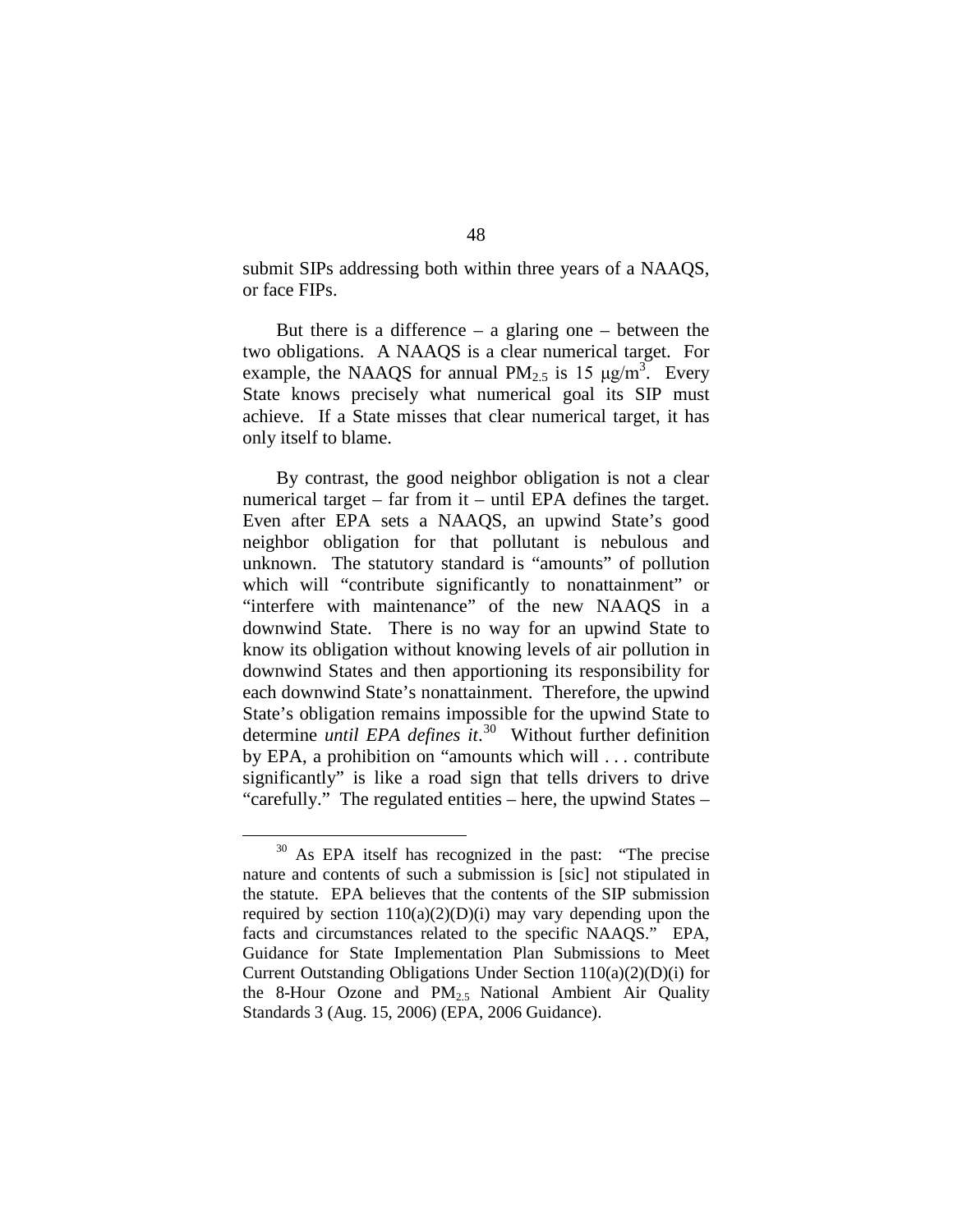need more precise guidance to know how to conform their conduct to the law. A SIP logically cannot be deemed to lack a "required submission" or deemed to be deficient for failure to meet the good neighbor obligation before EPA quantifies the good neighbor obligation.

EPA faults the States for not hitting that impossible-toknow target with their SIP submissions. In effect, EPA's view is that the only chance States have to hit the target is *before* EPA defines the target. By the time EPA makes the target clear, it's already too late for the States to comply.

Interestingly, outside of this litigation, EPA has itself recently and repeatedly recognized that it makes no sense for States to act until EPA defines the target. Just a few weeks ago, for example, in a separate proceeding EPA said that while some elements of a SIP submission are "relatively straightforward," "others clearly require interpretation by EPA through rulemaking, or recommendations through guidance, in order to give specific meaning for a particular NAAQS." 77 Fed. Reg. 46,361, 46,363 (Aug. 3, 2012). "For example, section  $110(a)(2)(D)(i)$  requires EPA to be sure that each state's SIP contains adequate provisions to prevent significant contribution to nonattainment of the NAAQS in other states. This provision contains numerous terms that require substantial rulemaking by EPA in order to determine such basic points as what constitutes significant contribution." *Id.* at n.7. Thus, EPA has said that the good neighbor provision "clearly require[s] interpretation by EPA through rulemaking, or recommendations through guidance, in order to give specific meaning for a particular NAAQS." *Id.*; *see also, e.g.*, 77 Fed. Reg. 45,320, 45,323 & n.7 (July 31, 2012) (same); 77 Fed. Reg. 43,196, 43,199 & n.7 (July 24, 2012) (same); 77 Fed. Reg. 22,533, 22,536 & n.7 (Apr. 16, 2012)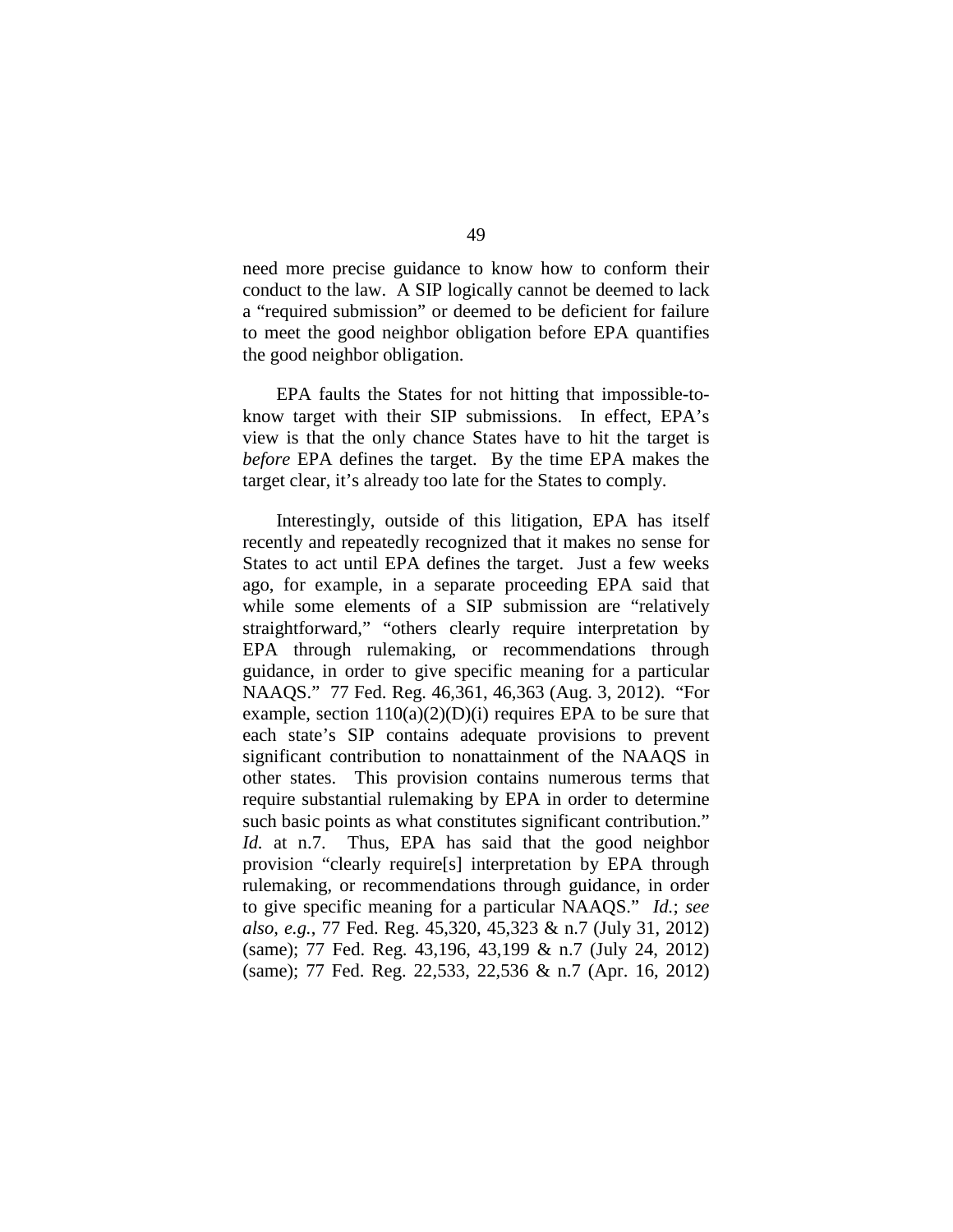(same); 76 Fed. Reg. 40,248, 40,250 & n.5 (July 8, 2011) (same).

In this litigation, however, EPA insists that the text of Section  $110(c)(1)$  compels its FIP-first approach. But EPA pursues its reading of the statutory text down the rabbit hole to a wonderland where EPA defines the target *after* the States' chance to comply with the target has already passed. *Cf. FCC v. Fox Television Stations, Inc.*, 132 S. Ct. 2307, 2317 (2012) ("A fundamental principle in our legal system is that laws which regulate persons or entities must give fair notice of conduct that is forbidden or required."); *id.* ("regulated parties should know what is required of them so they may act accordingly"); *Christopher v. SmithKline Beecham Corp.*, 132 S. Ct. 2156, 2168 (2012) ("It is one thing to expect regulated parties to conform their conduct to an agency's interpretations once the agency announces them; it is quite another to require regulated parties to divine the agency's interpretations in advance . . . .").

We take a different view. Statutory text "cannot be construed in a vacuum. It is a fundamental canon of statutory construction that the words of a statute must be read in their context and with a view to their place in the overall statutory scheme." *Roberts v. Sea-Land Services, Inc.*, 132 S. Ct. 1350, 1357 (2012) (quoting *Davis v. Michigan Dep't of Treasury*, 489 U.S. 803, 809 (1989)).

Title I's core two-step process is that the Federal Government sets end goals and the States choose the means to attain those goals. *See Michigan*, 213 F.3d at 687; *see also Virginia*, 108 F.3d at 1410. EPA's theory – that EPA can define the end goals for the good neighbor provision and *simultaneously* issue federal plans to implement them – upends that process and places the Federal Government firmly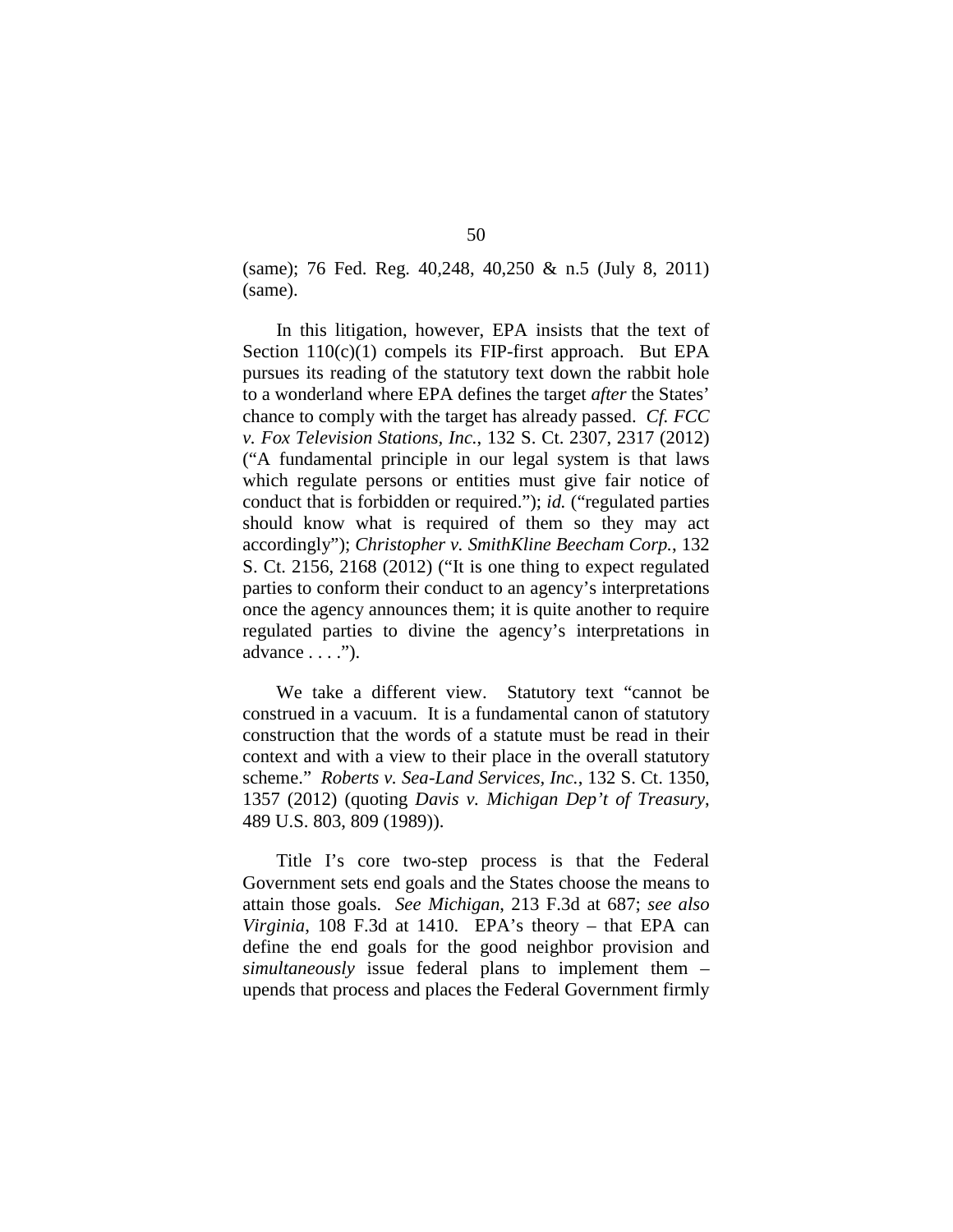in the driver's seat at both steps. The FIP-first approach is incompatible with the basic text and structure of the Clean Air Act.

In our view, determining the level of reductions required under Section  $110(a)(2)(D)(i)(I)$  is analogous to setting a NAAQS. And determining the level of reductions under the good neighbor provision triggers a period during which States may submit appropriate SIPs under Section 110(a)(1) or SIP revisions under Section 110(k)(5).

That approach fits comfortably within the statutory text and structure. In both situations – setting a NAAQS and defining States' good neighbor obligations – EPA sets the numerical end goal. And in both cases, once the standards are set, "determining the particular mix of controls among individual sources to attain those standards" remains "a State responsibility." 1998  $NO<sub>x</sub>$  Rule, 63 Fed. Reg. 57,356, 57,369 (Oct. 27, 1998).

2

Other contextual and structural factors also support our conclusion that Section  $110(a)(2)(D)(i)(I)$  preserves the basic principle that States, not the Federal Government, are the primary implementers after EPA has set the upwind States' good neighbor obligations.

Section 110's particular function in the statutory scheme is to give the States the first opportunity to implement the national standards EPA sets under Title I. *See* 42 U.S.C. § 7410(a)-(c); *see also Train*, 421 U.S. at 79; *Virginia*, 108 F.3d at 1410; *Michigan*, 213 F.3d at 686-87. The good neighbor requirement's placement in Section 110(a) – a provision calling for State-level regulation – strongly suggests that Congress intended *States* to implement the obligations set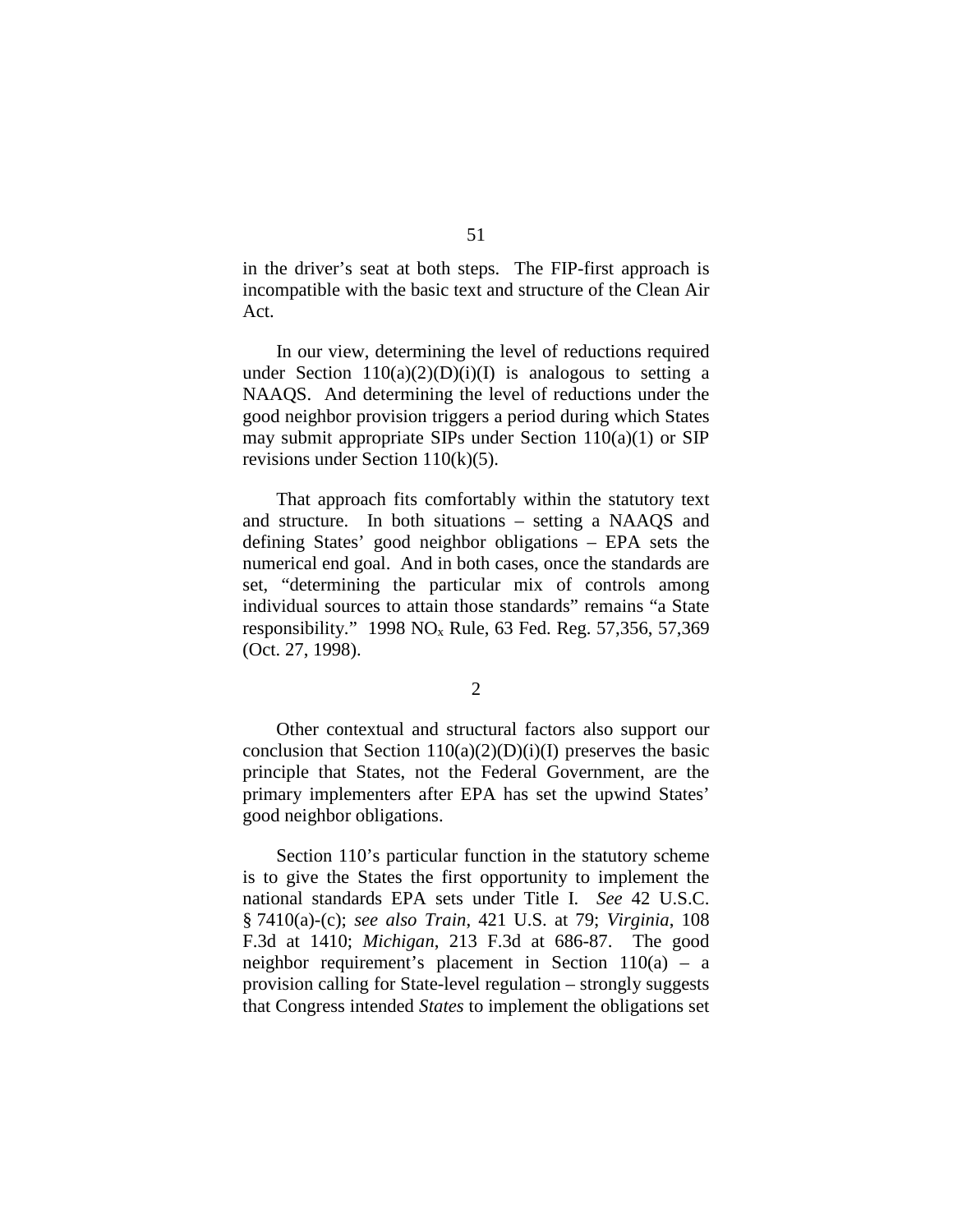forth in Section  $110(a)(2)(D)(i)(I)$ . By contrast, if EPA's FIPfirst interpretation were to prevail, Section  $110(a)(2)(D)(i)(I)$ would not fit well in Section 110(a).

Moreover, Title I contains a separate provision, Section 126, that explicitly contemplates direct EPA regulation of specific sources that generate interstate pollution. *See* 42 U.S.C. § 7426(b)-(c); *see also Appalachian Power*, 249 F.3d at 1046. Section 126(b) permits a State to petition EPA for a finding that a source in a neighboring State emits pollution in violation of Section  $110(a)(2)(D)(i).$ <sup>31</sup> *See* 42 U.S.C. § 7426(b). Section 126(c) gives EPA discretion to impose severe sanctions, including "emission limitations and compliance schedules," on a source for which a finding has been made. 42 U.S.C. § 7426(c); *see also* 42 U.S.C. § 7509. The fact that Congress explicitly authorized EPA to use direct federal regulation to address interstate pollution suggests it did not contemplate direct Federal regulation in Section 110(a)(2)(D)(i)(I). *Cf. Whitman*, 531 U.S. at 467-68; *General Motors Corp. v. United States*, 496 U.S. 530, 541 (1990). And as this Court has previously held, that Section 126 imposes "extrinsic legal constraints" on State autonomy "*does not affect a state's discretion under § 110.*" *Appalachian Power*, 249 F.3d at 1047 (emphasis added).

In sum, the text and context of the statute, and the precedents of the Supreme Court and this Court, establish the States' first-implementer role under Section 110. We decline

<span id="page-51-0"></span> $31$  Section 126(b)'s text refers to "section 7410(a)(2)(D)(ii)." 42 U.S.C. § 7426(b). This Court has identified the cross-reference to paragraph (ii), instead of paragraph (i), as scrivener's error. *See Appalachian Power*, 249 F.3d at 1040-44.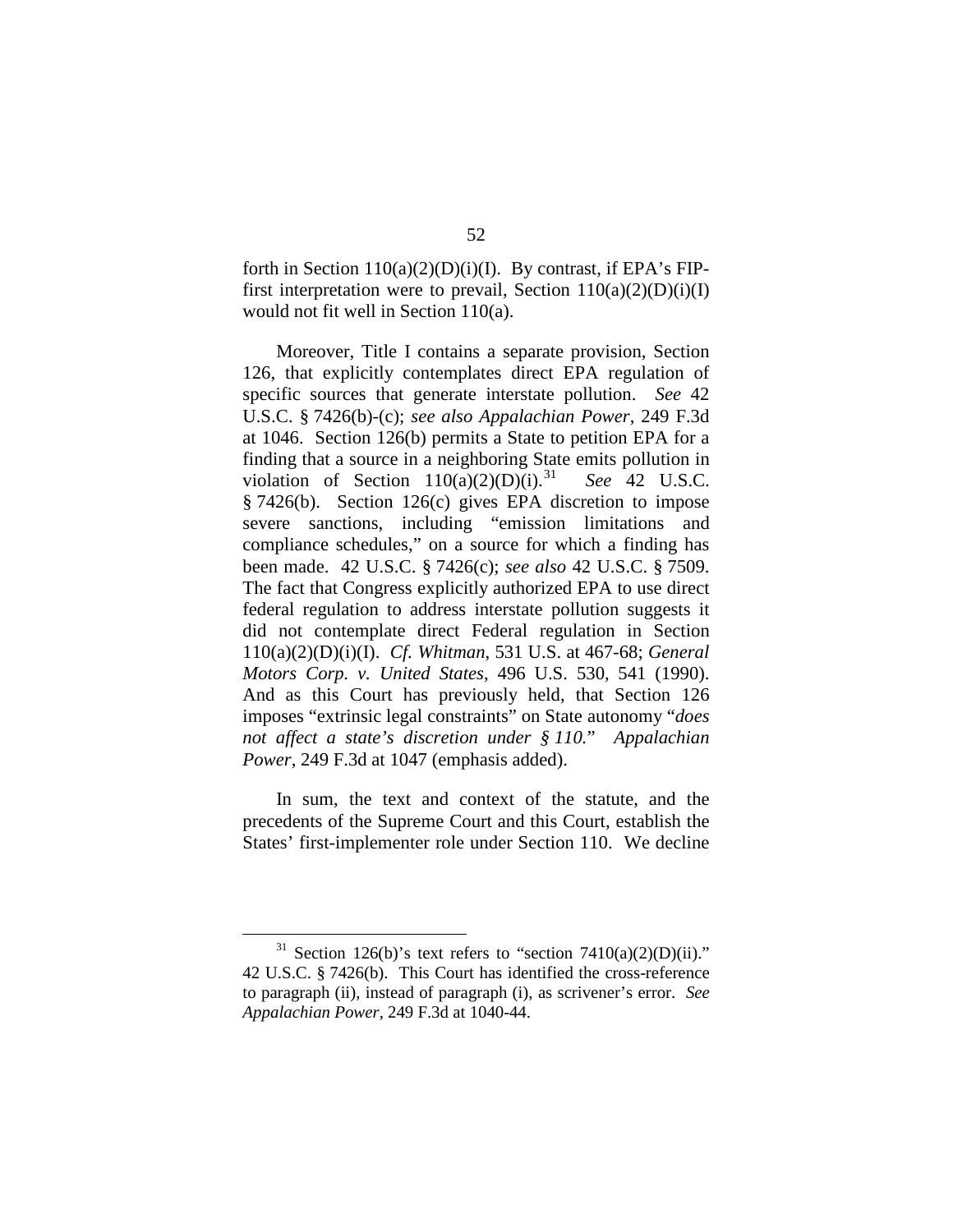to adopt a reading of Section  $110(a)(2)(D)(i)(I)$  that would blow a hole in that basic structural principle. $32$ 

3

The novelty of EPA's approach underscores its flaws. In the past, EPA has applied the good neighbor provision in the States-first way we have outlined here.

The 1998 NOx Rule (which we addressed in *Michigan*) quantified each State's good neighbor obligation but then gave the States 12 months to submit SIPs to implement the required reductions. *See* 63 Fed. Reg. at 57,358, 57,450-51; 42 U.S.C. § 7410(k)(5). Indeed, EPA explicitly assured States that the Rule did not intrude on their authority to choose the means to achieve the EPA-defined end goal. *See*  1998 NO<sub>x</sub> Rule, 63 Fed. Reg. at 57,369. EPA then explained, persuasively, why it made sense not to deviate from Title I's standard division of labor in the good neighbor context:

The task of determining the reductions necessary to meet section  $110(a)(2)(D)$  involves allocating the use of the downwind States' air basin. This area is a commons in the sense that the contributing State or States have a greater interest in protecting their local interests than in protecting an area in a downwind State over which they do not have jurisdiction and for which they are not politically accountable. Thus, in general, it is reasonable to assume that *EPA may be in a better position to determine the appropriate goal*, or budget, for the

<span id="page-52-0"></span><sup>&</sup>lt;sup>32</sup> We conclude that EPA's interpretation on the FIPs issue is contrary to the text and context of the statute (a *Chevron* step 1 violation), in the alternative is absurd (a *Chevron* step 1 violation), and again in the alternative is unreasonable (thus failing *Chevron* step 2 if we get to step 2).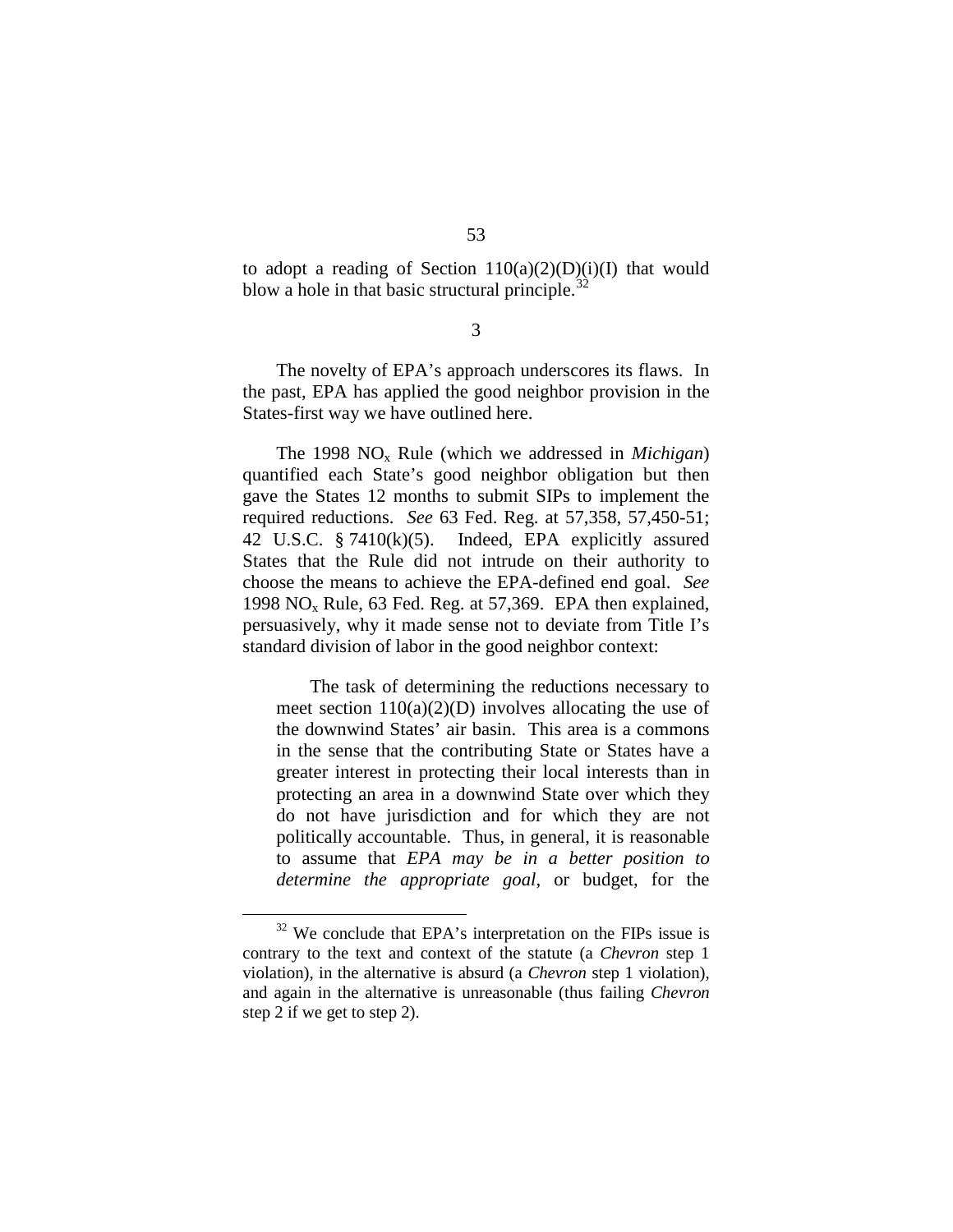contributing States, *while leaving [it] to the contributing States' discretion to determine the mix of controls* to make the necessary reductions.

*Id.* at 57,370 (emphases added).

In *Michigan*, this Court held that the 1998 Rule did not transgress the *Train-Virginia* federalism bar. But the terms of the *Michigan* Court's approval highlight how flagrantly the new Transport Rule crosses that line. We said: "EPA does not tell the states how to achieve SIP compliance. Rather, EPA looks to section 110(a)(2)(D) and *merely provides the levels to be achieved by state-determined compliance mechanisms*." 213 F.3d at 687 (emphasis added). We emphasized that States had a "real choice" how to implement the required reductions. *Id.* at 688.

Like the 1998  $NO_x$  Rule, the 2005 Clean Air Interstate Rule gave States the first crack at implementing the reductions required by EPA. *See* 70 Fed. Reg. 25,162, 25,263 (May 12, 2005) (requiring SIPs within 18 months). When EPA issued CAIR FIPs in April 2006, about a year after it promulgated CAIR, it clarified that it intended the FIPs to serve as a "Federal backstop" to the ongoing SIP process, and did not intend to "take any other steps to implement FIP requirements that could impact a State's ability to regulate their sources in a different manner" until "a year after the CAIR SIP submission deadline." *See* CAIR FIPs, 71 Fed. Reg. 25,328, 25,330 (Apr. 28, 2006). That timetable, EPA assured the States, would allow EPA "to approve timely SIPs *before* implementation of FIP requirements occurs." *Id.* at 25,331 (emphasis added).

In both the 1998  $NO<sub>x</sub>$  Rule and the 2005 CAIR, EPA was therefore careful not to infringe the States' first-implementer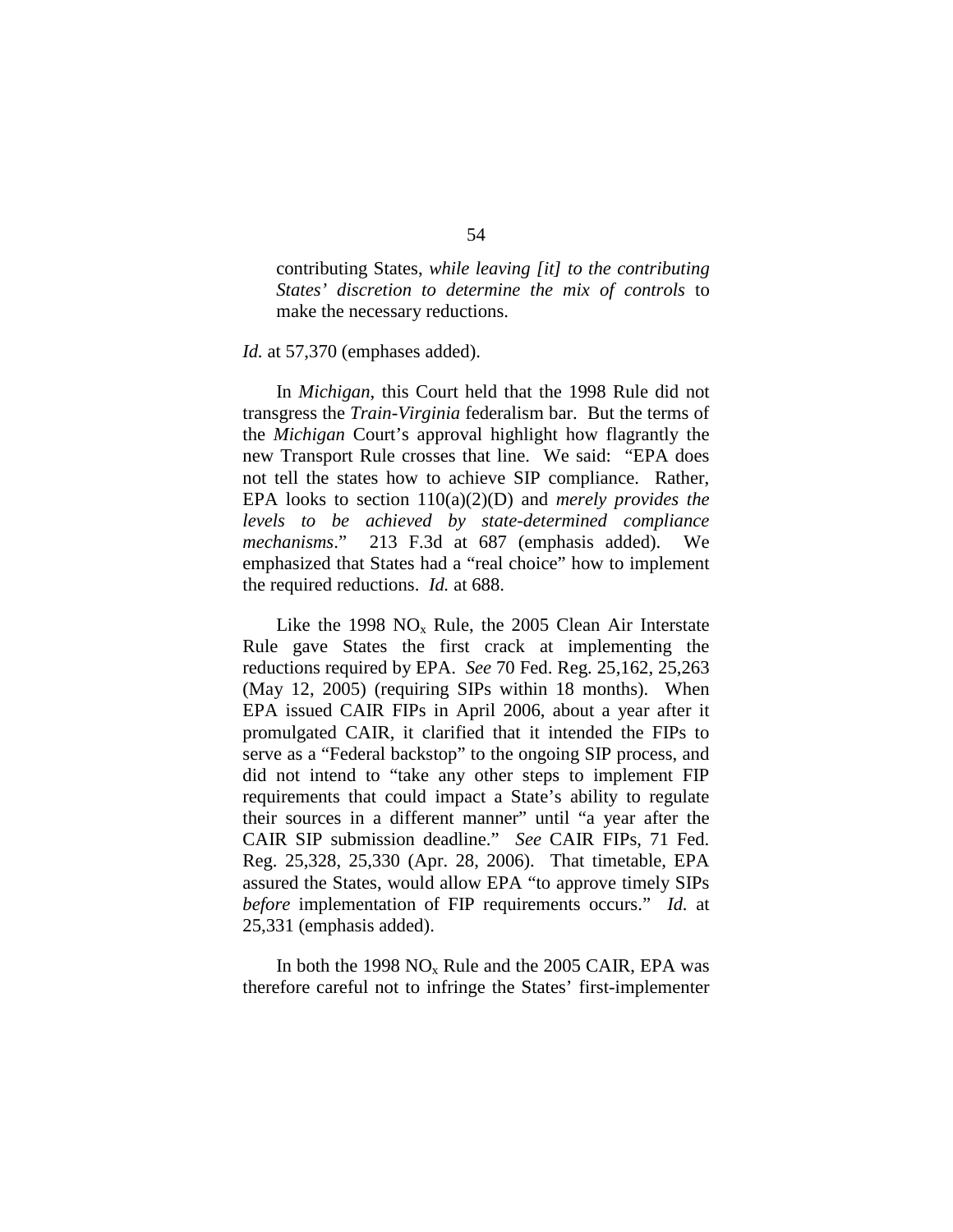role. EPA's own past practice and statements illustrate the anomaly of its new FIP-first approach.

D

On a separate tack, EPA does not concede that it denied the States their rightful chance to implement their good neighbor obligations. It contends States *did* have an opportunity to submit SIPs. In EPA's view, once it issued the 2006 24-hour  $PM<sub>2.5</sub> NAAQS$ , States had three years under Section  $110(a)(1)$  to seek and obtain EPA approval of SIPs addressing their good neighbor obligations.

But to reiterate, the problem is that the three-year period expired *before* EPA issued the Transport Rule and defined the good neighbor obligations of upwind States. EPA has an answer for that – one we find extraordinarily unpersuasive. In its view, each State should have come up with (i) its own definition of "amounts which will ... contribute significantly" and (ii) its own modeling and methodology for applying that definition. *See* EPA Br. 48 ("EPA has never stated that its methodology is the only way") (emphasis omitted).

In effect, EPA claims the statute requires each State to take its own stab in the dark at defining "amounts which will . . . contribute significantly" to a downwind State's nonattainment. The State would then have to apply that homemade definition using its own homemade methodology.[33](#page-54-0)

<span id="page-54-0"></span><sup>&</sup>lt;sup>33</sup> EPA points to guidance documents it issued in 2006 and 2009. Those documents further undermine EPA's contention that the stab in the dark was a realistic opportunity for States to avoid being pulled into the Transport Rule FIPs.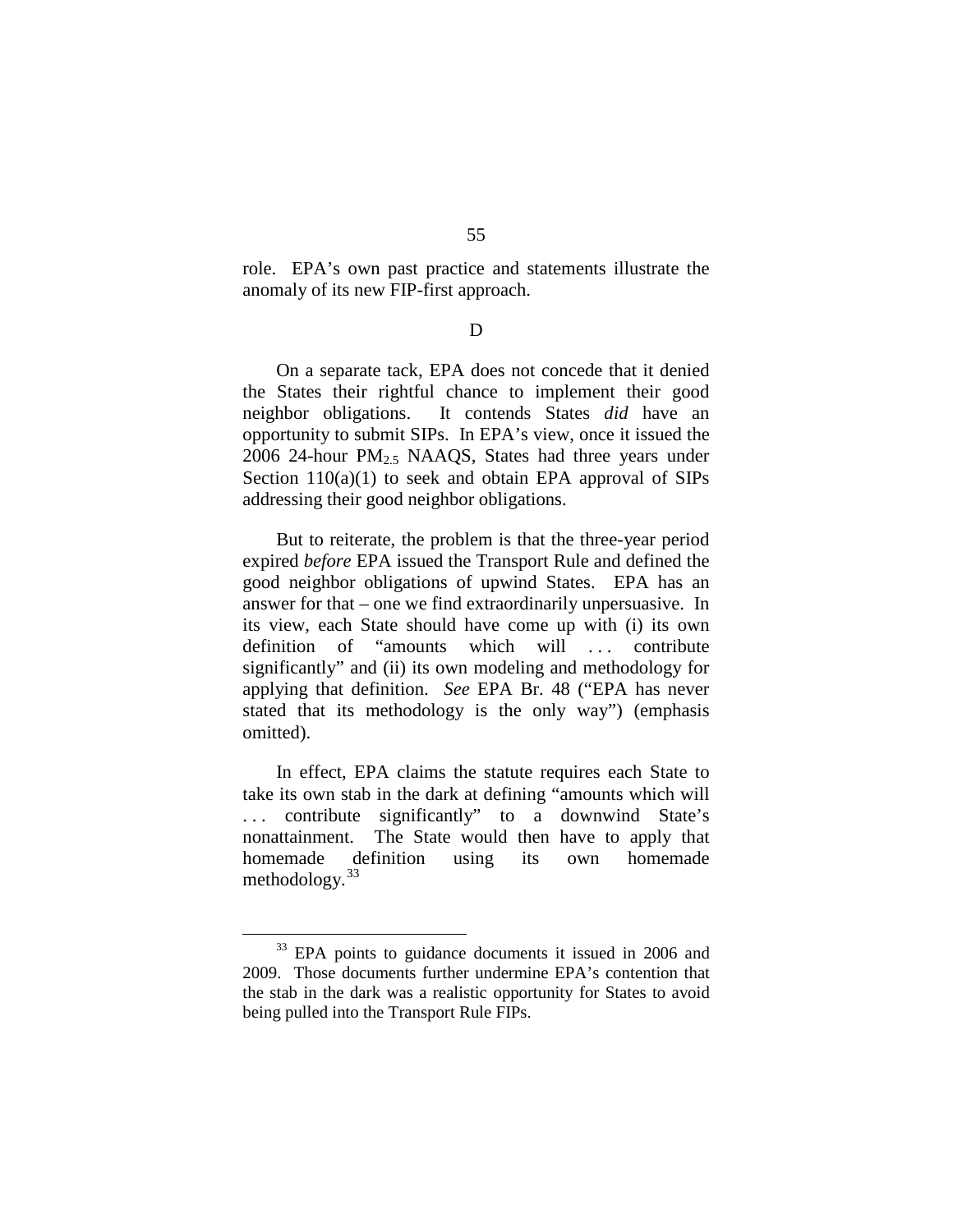Of course, once a State takes its stab, EPA could disapprove it – especially if the State defined its own

 $\overline{a}$ 

The 2009 guidance document concerned the 2006 24-hour  $PM<sub>2.5</sub> NAAQS$ , which was not covered by CAIR. The seven-page document included three paragraphs of vague guidance on "significant contribution" under Section 110(a)(2)(D). *See* EPA, Guidance on SIP Elements Required Under Sections 110(a)(l) and (2) for the 2006 24-Hour Fine Particle  $(PM_{2.5})$  National Ambient Air Quality Standards (NAAQS) 3 (Sept. 25, 2009) (EPA, 2009 Guidance) ("The state's conclusion must be supported by an adequate technical analysis. Information to support the state's determination with respect to significant contribution to nonattainment might include, but is not limited to, information concerning emissions in the state, meteorological conditions . . . , monitored ambient concentrations . . . , the distance to the nearest area that is not attaining the NAAQS in another state, and air quality modeling."); *cf.* 1998 NO<sub>x</sub> Rule, 63 Fed. Reg. at 57,370 (if EPA does not identify the "acceptable level of  $NO<sub>x</sub>$  reductions, the upwind State would not have guidance as to what is an acceptable submission").

The 2009 document ordered the States, equipped with that vague guidance, to submit SIPs to address Section  $110(a)(2)(D)(i)(I)$  for 24-hour PM<sub>2.5</sub>. But in the same breath, it warned them that EPA itself intended to "complete a rule to address interstate pollution transport in the eastern half of the continental United States." EPA, 2009 Guidance at 3. EPA did not say what would happen if a State's approach did not coincide with the approach EPA was developing for its own rule, but experience tells the tale.

The 2006 document, published after CAIR but before *North Carolina*, did not apply to CAIR States. *See* EPA, 2006 Guidance at 4. It told non-CAIR States that "EPA anticipates, based upon existing information developed in connection with the CAIR, that emissions from sources in States not covered by the CAIR do not contribute significantly to nonattainment or interfere with maintenance of the 8-hour ozone or PM<sub>2.5</sub> NAAQS in any other State." *Id.* at 5.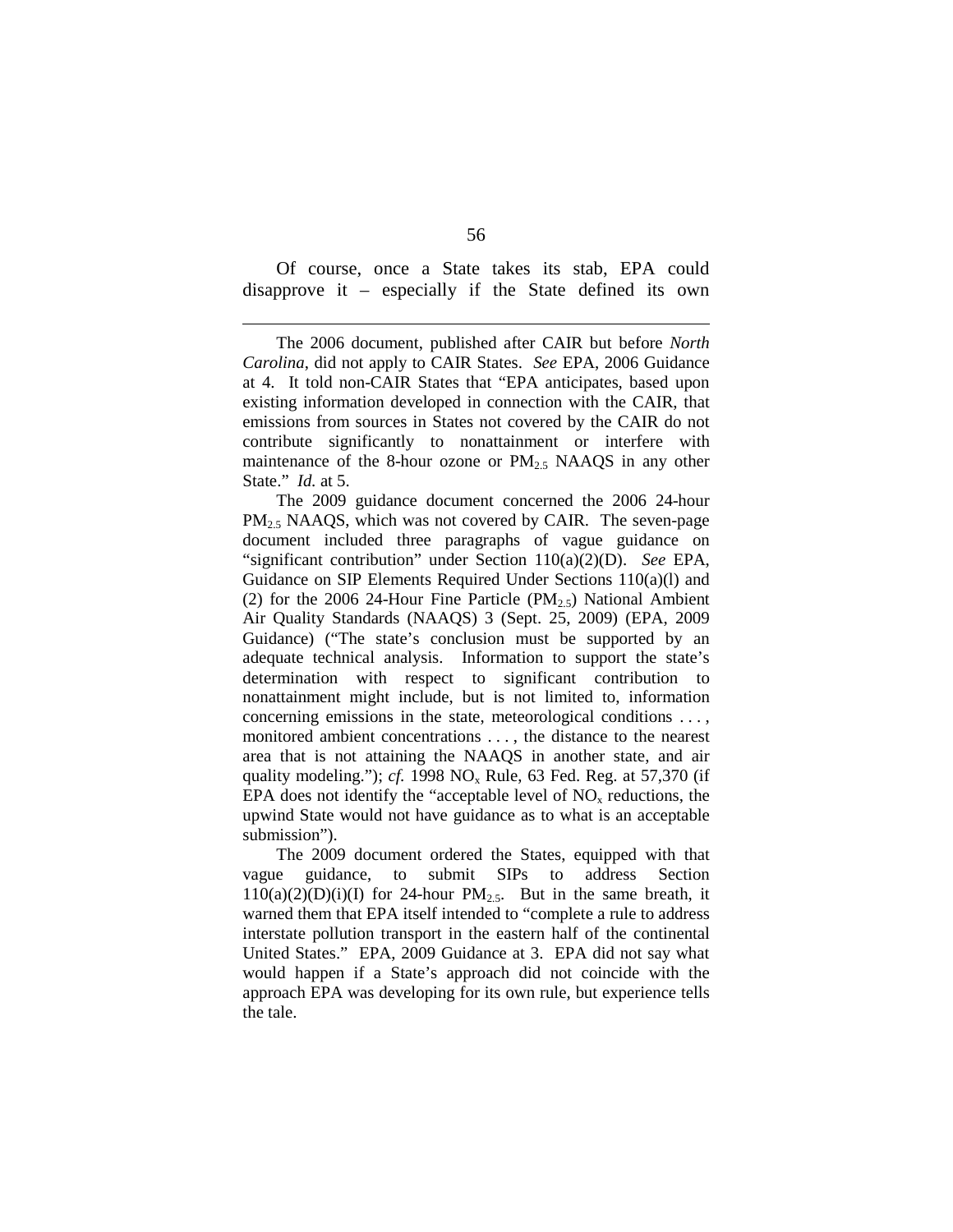obligation to be less than what EPA deemed it to be. Experience appears to bear that out: Petitioners point out that every Transport Rule State that submitted a good neighbor SIP for the 2006 24-hour  $PM_{2.5}$  NAAQS was disapproved. *See* State & Local Br. 29-31; State & Local Reply Br. 5-7.

That should not come as a surprise. In the 1998  $NO<sub>x</sub>$ Rule, EPA acknowledged that pre-Rule stabs in the dark were bound to fail. "Without determining an acceptable level of  $NO<sub>x</sub>$  reductions," EPA warned, "the upwind State would not have guidance as to what is an acceptable submission." 63 Fed. Reg. at 57,370. And States would incur significant costs developing those SIP submissions.

As EPA repeatedly reminds this Court, interstate pollution is a collective problem that requires a comprehensive solution. *See* EPA Br. 5 ("Absent effective federal control, individual States often have little economic or political incentive to self-impose regulatory controls (and attendant costs) within their States solely to address air quality problems in other States."). And EPA itself has recognized that having each State independently guess at its own good neighbor obligations is not a plausible solution to interstate pollution: "It is most efficient – *indeed necessary* – for the Federal government to establish the overall emissions levels for the various States." 1998  $NO<sub>x</sub>$  Rule, 63 Fed. Reg. at 57,370 (emphasis added).

Yet EPA now encourages us to suspend disbelief and conclude that under the statute, a State's only chance to avoid FIPs is to make a successful stab in the dark  $-$  a feat that not one Transport Rule State managed to accomplish. EPA clearly does not believe the stab-in-the-dark approach would really permit States to avoid FIPs – its own past statements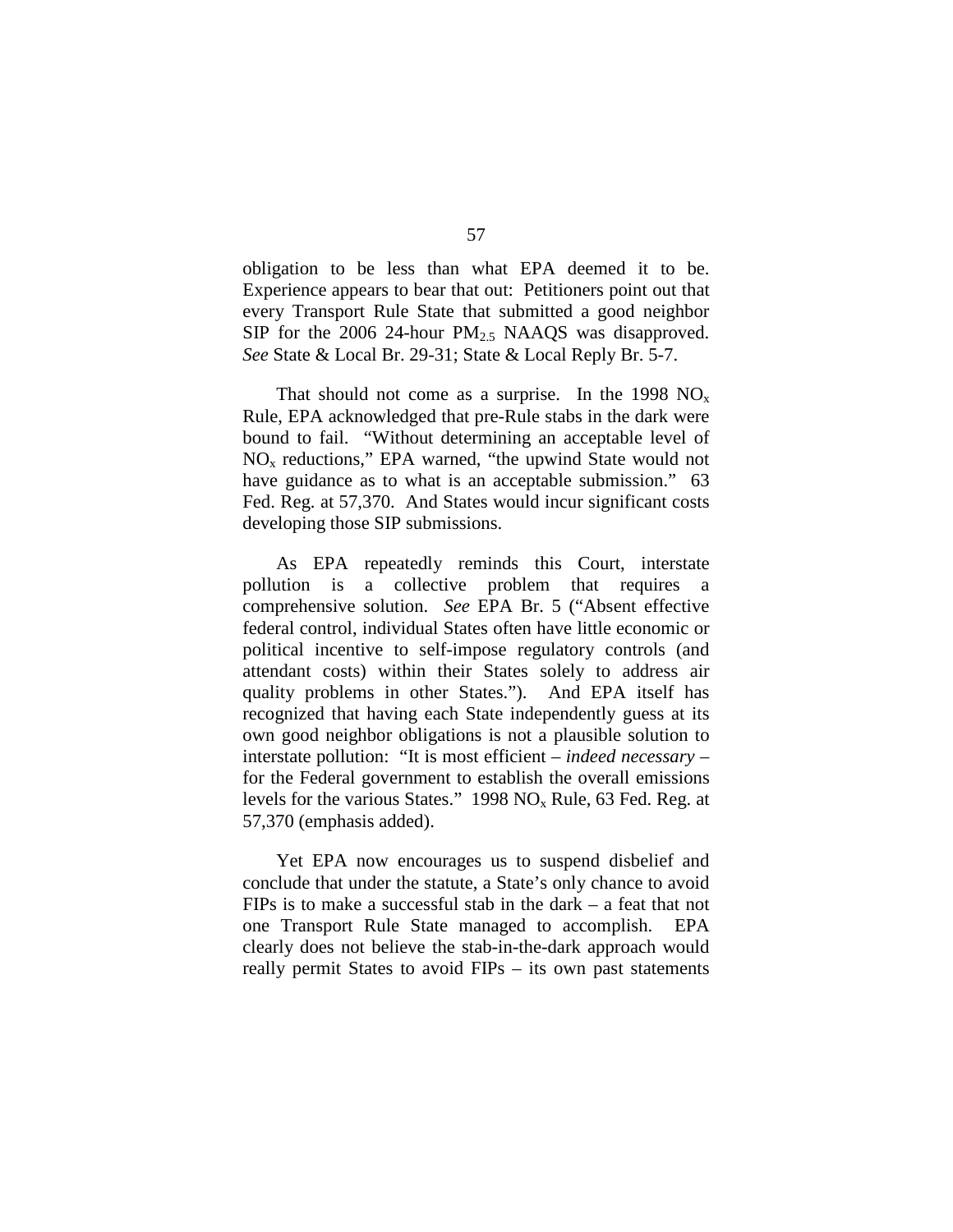show that. But EPA's authority to issue these FIPs rests on our accepting its rickety statutory logic.

We decline the invitation. Our duty is to "interpret the statute as a symmetrical and coherent regulatory scheme and fit, if possible, all parts into an harmonious whole." *FDA v. Brown & Williamson Tobacco Corp.*, 529 U.S. 120, 133 (2000) (citations and internal quotation marks omitted). EPA's FIP-first approach fails that test.

When EPA quantifies States' good neighbor obligations, it must give the States a reasonable first opportunity to implement those obligations. That approach reads Section  $110(a)(2)(D)(i)(I)$  in harmony with the rest of Section 110. It preserves Title I's Federal-State division of labor – a division repeatedly reinforced by the Supreme Court and this Court. And it accords with the commonsense notion that Congress did not design the good neighbor provision to set the States up to fail. $34$ 

<span id="page-57-0"></span> $34$  The dissent contends that the States' challenge on this issue comes too late. We disagree. The dissent conflates (i) EPA's prior disapproval of certain States' SIPs and (ii) EPA's decision to quantify the good neighbor obligation and to simultaneously issue FIPs rather than to issue a SIP call for SIP revisions (or to allow new SIPs). Petitioners are challenging only the latter point. And EPA announced its final decision to proceed that way in the Transport Rule itself. Put another way, the statute says that EPA must issue a FIP within two years after a State fails to make a "required submission" or submits a deficient SIP. But a State cannot be "required" to implement its good neighbor obligation in a SIP "submission" – nor be deemed to have submitted a deficient SIP for failure to implement the good neighbor obligation – until it knows the target set by EPA. In this case, EPA set the relevant target in the Transport Rule. Petitioners' challenge to the Transport Rule's FIPs is entirely timely.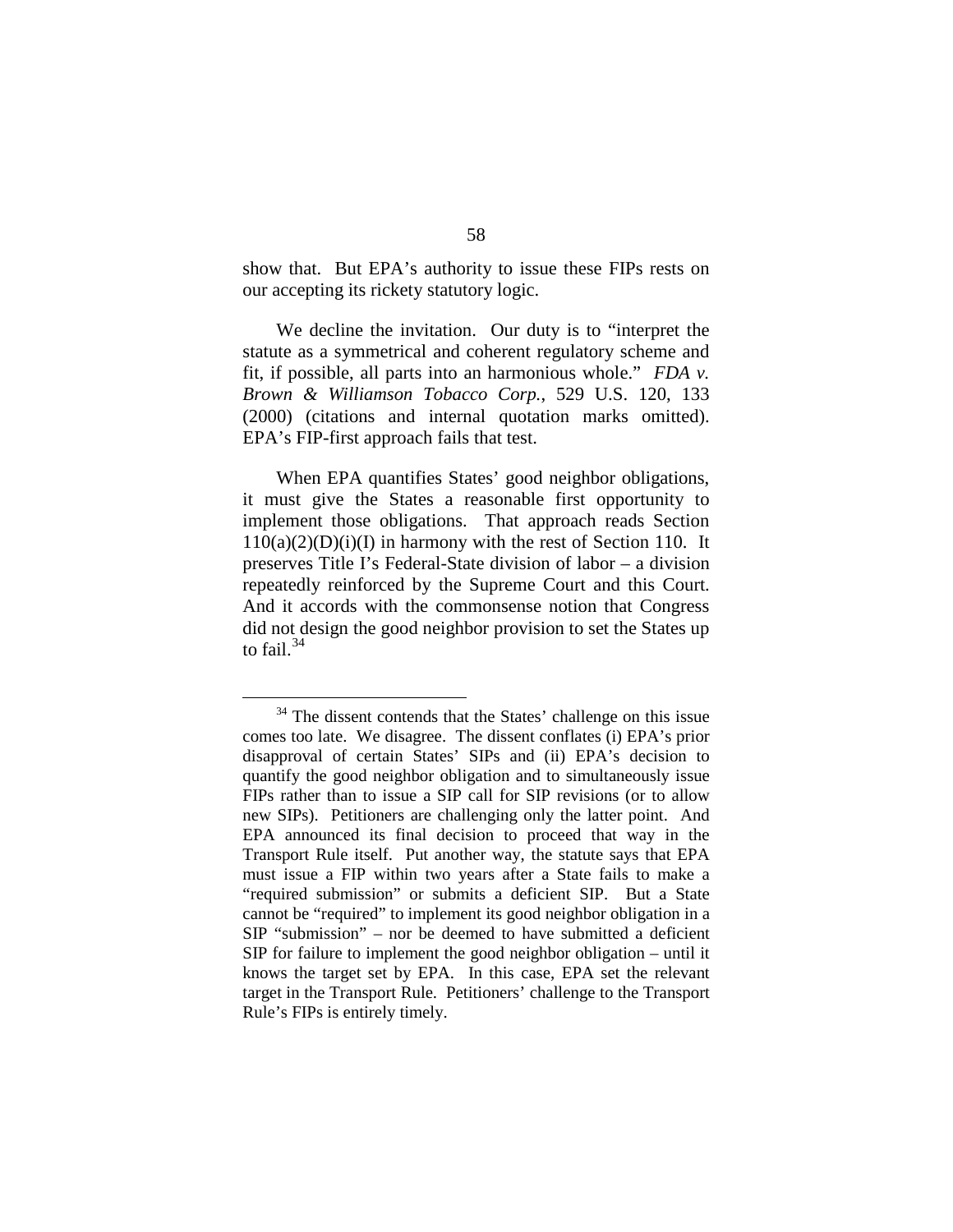The decision whether to vacate a flawed rule "depends on the seriousness of the order's deficiencies (and thus the extent of doubt whether the agency chose correctly) and the disruptive consequences of an interim change that may itself be changed." *Allied-Signal, Inc. v. NRC*, 988 F.2d 146, 150- 51 (D.C. Cir. 1993) (internal quotation marks omitted); *see also Davis County Solid Waste Mgmt. v. EPA*, 108 F.3d 1454, 1459 (D.C. Cir. 1997).

Here, we have no doubt that the agency chose incorrectly. The Transport Rule stands on an unsound foundation – including EPA's flawed construction of the statutory term "amounts which will . . . contribute significantly to nonattainment."  $42 \text{ U.S.C. } § 7410(a)(2)(D)(i).$  That deficiency is too fundamental to permit us to "pick and choose portions" of the rule to preserve. *North Carolina v. EPA*, 531 F.3d 896, 929 (D.C. Cir. 2008). And as with the Clean Air Interstate Rule, the Transport Rule's "fundamental flaws foreclose EPA from promulgating the same standards on remand." *Id.* (internal quotation marks omitted). EPA's chosen manner of implementing the Rule – issuing FIPs without giving the States a post-Rule opportunity to submit SIPs – also rests on a misreading of the statute.

We therefore vacate the Transport Rule rulemaking action and FIPs, and remand to EPA.

The remaining question is the status of CAIR. In *North Carolina*, this Court initially held that CAIR's "fundamental flaws" required vacatur.531 F.3d at 929. On rehearing, the Court reconsidered its initial decision and modified its order to remand CAIR without vacatur. *North Carolina v. EPA*, 550 F.3d 1176, 1178 (D.C. Cir. 2008). The Court noted that under our precedents, it is appropriate to remand without

# 59

IV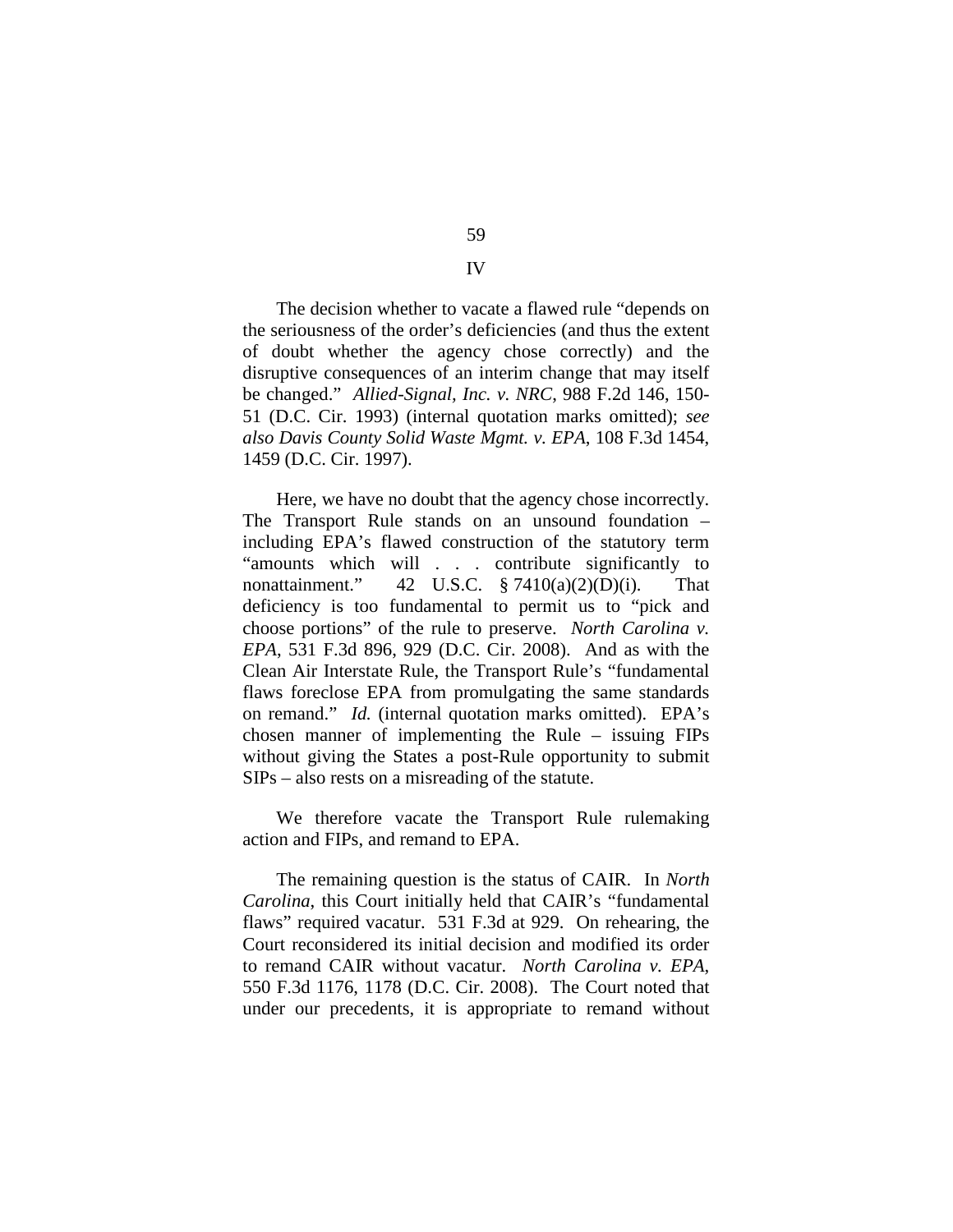vacatur "where vacatur would at least temporarily defeat the enhanced protection of the environmental values covered by the EPA rule at issue." *Id.* (internal quotation marks, brackets, and ellipsis omitted). The Court was "convinced that, notwithstanding the relative flaws of CAIR, allowing CAIR to remain in effect until it is replaced by a rule consistent with our opinion would at least temporarily preserve the environmental values covered by CAIR." *Id.*

In accordance with our Order granting the motions to stay the Transport Rule, EPA has continued to administer CAIR. *See* Order, No. 11-1302, at 2 (D.C. Cir. Dec. 30, 2011); *see also* http://www.epa.gov/cair. Vacating CAIR now would have the same consequences that moved the *North Carolina* Court to stay its hand – and indeed might be more severe now, in light of the reliance interests accumulated over the intervening four years. We therefore conclude, as did the Court in *North Carolina*, that the appropriate course is for EPA to continue to administer CAIR pending its development of a valid replacement.<sup>[35](#page-59-0)</sup>

\* \* \*

We vacate the Transport Rule and the Transport Rule FIPs and remand this proceeding to EPA. EPA must continue administering CAIR pending the promulgation of a valid replacement.

*So ordered*.

<span id="page-59-0"></span> <sup>35</sup> The *North Carolina* Court did "not intend to grant an indefinite stay of the effectiveness" of its decision. 550 F.3d at 1178. We likewise expect that EPA will proceed expeditiously on remand.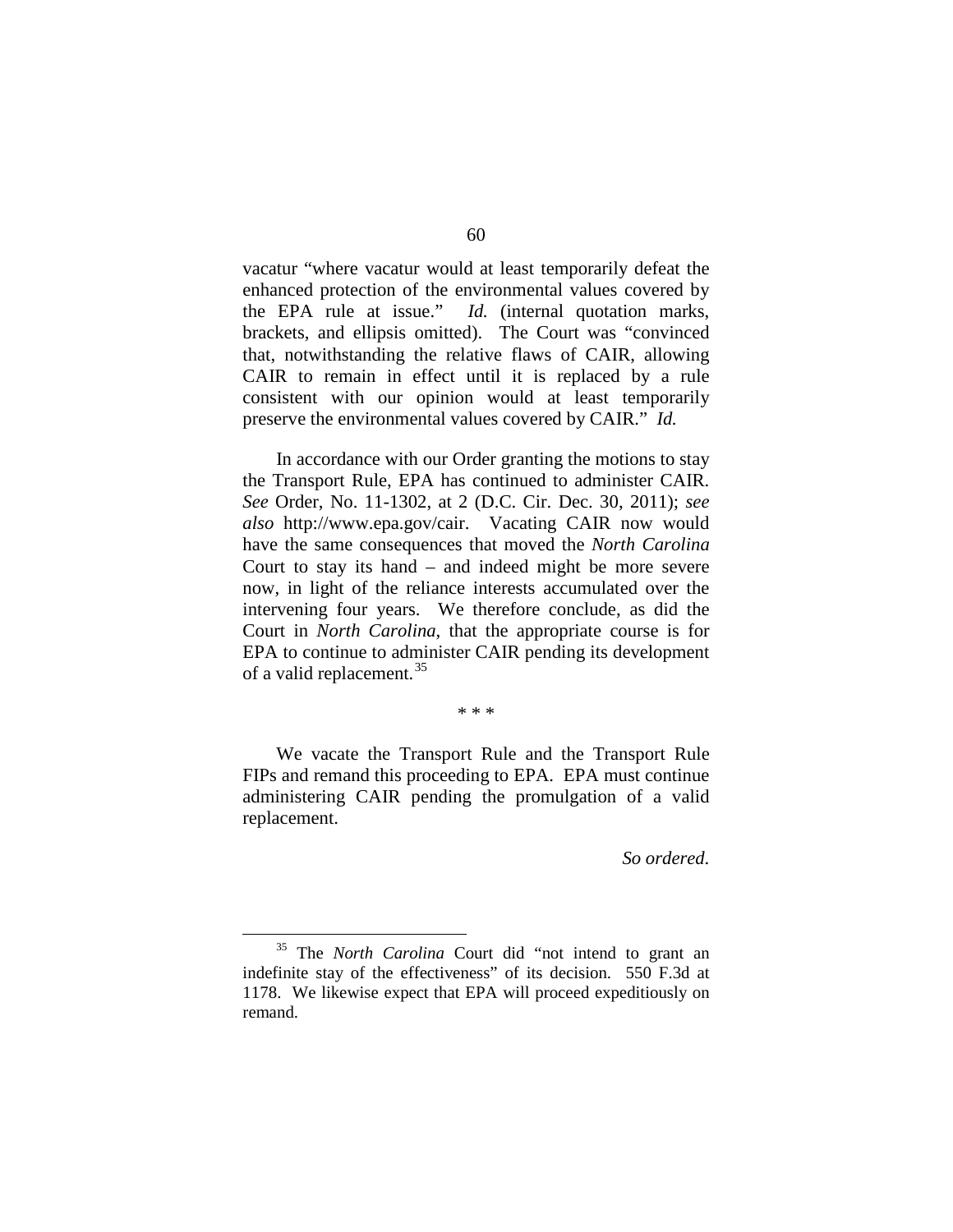ROGERS, *Circuit Judge*, dissenting: To vacate the Transport Rule, the court disregards limits Congress placed on its jurisdiction, the plain text of the Clean Air Act ("CAA"), and this court's settled precedent interpreting the same statutory provisions at issue today. Any one of these obstacles should have given the court pause; none did. The result is an unsettling of the consistent precedent of this court strictly enforcing jurisdictional limits, a redesign of Congress's vision of cooperative federalism between the States and the federal government in implementing the CAA based on the court's own notions of absurdity and logic that are unsupported by a factual record, and a trampling on this court's precedent on which the Environmental Protection Agency ("EPA") was entitled to rely in developing the Transport Rule rather than be blindsided by arguments raised for the first time in this court.

 Congress has limited the availability of judicial review of challenges to final rules promulgated by the EPA in two ways that are relevant here. Under CAA section 307(b)(1), 42 U.S.C. § 7607(b)(1), petitions for judicial review must be filed within sixty days of promulgation of a final rule, and under CAA section 307(d)(7)(B), 42 U.S.C. § 7607(d)(7)(B), "[o]nly an objection to a rule or procedure which was raised with reasonable specificity during the period for public comment . . . may be raised during judicial review." The court has, until today, strictly enforced these requirements, which exist for two important reasons: to enforce repose so that the rulemaking process is not crippled by surprise challenges to matters that were rightfully presumed settled, and to guarantee an agency's expert consideration and possible correction of any flaws in its rules *before* the matter reaches a court. Instead the court casts aside both jurisdictional provisions, upending these two fundamental principles. In so doing, the court thus fails to "maintain uniformity of the court's decisions" on these "question[s] of exceptional importance." FED. R. APP. P.  $35(a)(1) & (2)$ .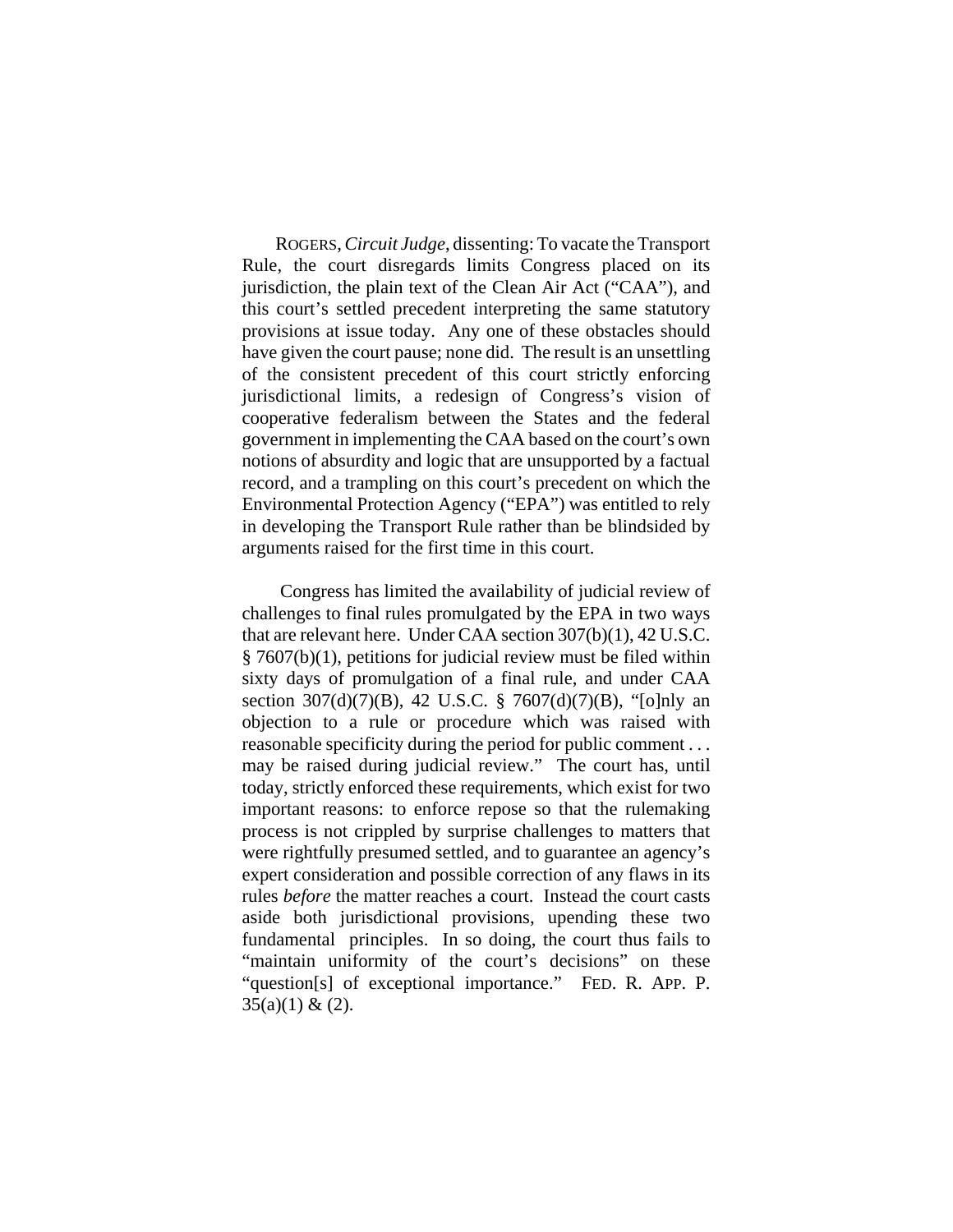As one basis underlying its vacatur of the Transport Rule, the court permits a collateral attack on prior final rules in which EPA disapproved state implementation plan ("SIP") submissions with respect to the "good neighbor provision," CAA § 110(a)(2)(D)(i)(I), 42 U.S.C. § 7410(a)(2)(D)(i)(I), or found States failed to submit such a SIP at all. In those Final SIP Rules, EPA unambiguously stated its interpretation that States had an independent obligation under section 110(a) to submit "good neighbor" SIPs regardless of whether EPA first quantified each State's emission reduction obligations. Under section 307(b)(1), States had sixty days to seek judicial review of those Final SIP Rules to challenge EPA's interpretation of section 110(a). EPA's authority to promulgate the federal implementation plans ("FIPs"), pursuant to section  $110(c)$ , in the Transport Rule was *triggered* by EPA having published those Final SIP Rules, and under section 307(b)(1) States may not collaterally attack the propriety of those Final SIP Rules now. This is not a mere technicality — EPA developed and promulgated the Transport Rule with the knowledge that all but three States did not seek judicial review of its interpretation of section 110(a) and in light of this court's opinion in *North Carolina v. EPA*, 531 F.3d 896 (D.C. Cir. 2008). The court therefore lacks jurisdiction under section 307(b)(1) to consider States' belated challenge to EPA's interpretation of section 110(a) as part of its review of the Transport Rule; the petitions challenging the Final SIP Rules filed by three States are not consolidated with the petitions challenging the Transport Rule, as they involve separate provisions of the CAA and different final rules. The court glosses over the plain text and structure of section 110 to avoid that reality, and in the process rewrites sections 110(a) and 110(c), altering the triggering mechanism for States' obligations to submit "good neighbor" SIPs and EPA's obligation to promulgate FIPs, based on its own speculative conclusion that the process Congress adopted is "impossible" for States to follow. To reach its conclusion, the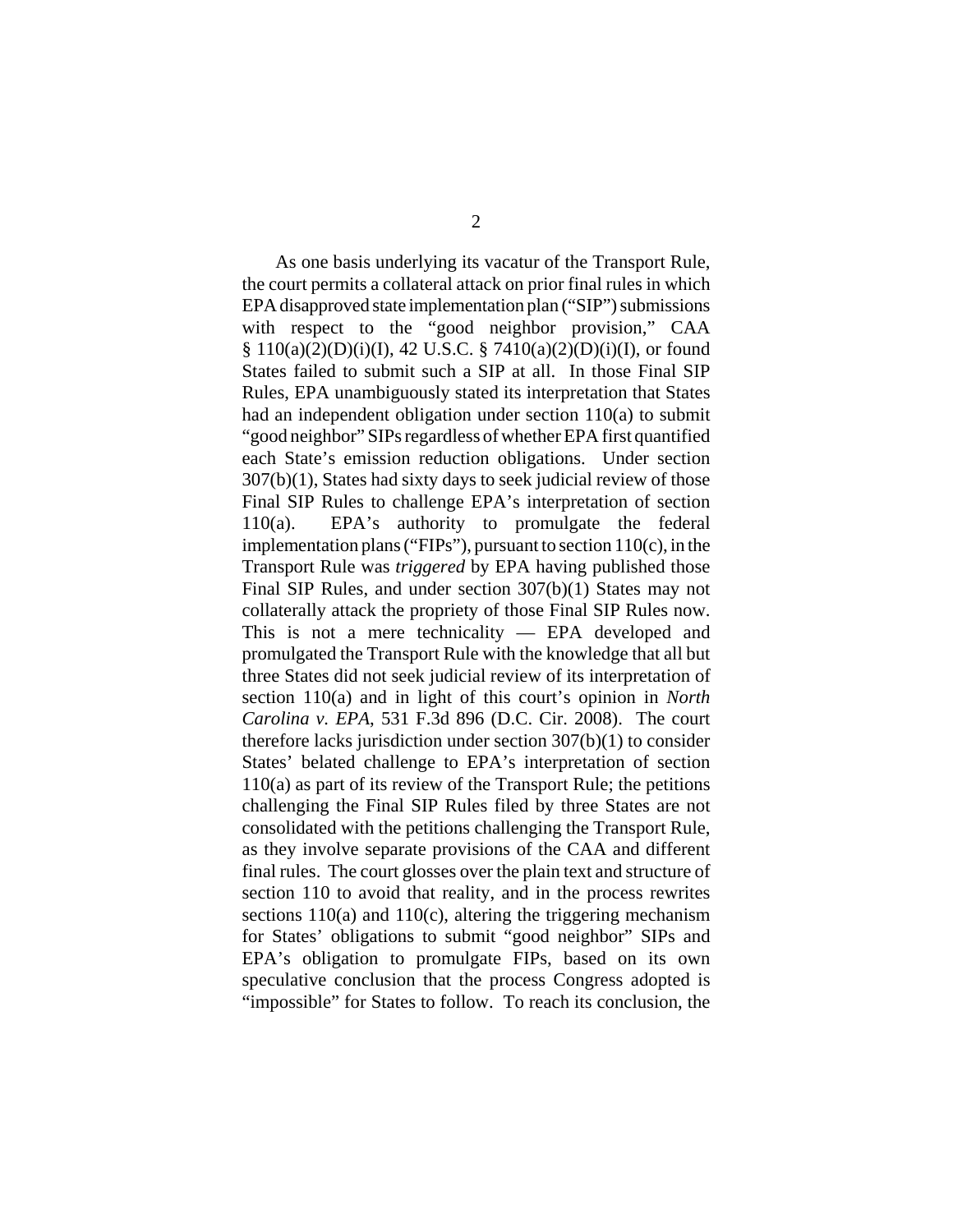court today holds that the CAA *requires* what it previously held the CAA ambiguously *permits* EPA to do.

As another ground to vacate the Transport Rule, the court concludes that, under EPA's two-step approach to defining "significant contribution" under the "good neighbor" requirement in section  $110(a)(2)(D)(i)(I)$ , a State "may be required to reduce its emissions by an amount greater than the 'significant contribution' that brought it into the program in the first place." Op. at 34. No objection was made during the Transport Rule administrative proceedings to EPA's approach, let alone its *statutory authority*, to use different, unrelated measures of significance for inclusion and budget-setting. Acknowledging this, the court reaches beyond the Transport Rule administrative record, despite section  $307(d)(7)(B)$ 's clear command, to find jurisdiction. But the three reasons it offers do not add up. By suggesting that EPA acted inconsistently with *North Carolina* in adopting a two-step approach, with different, unrelated measures of "significant contribution" for inclusion and budget-setting, the court ignores that in *North Carolina* this court expressly declined to disturb that same approach. 531 F.3d at 916-17. In relying on a comment expressing a policy preference made during the administrative proceedings of the predecessor of the Transport Rule (to which petitioners failed to alert the court until *rebuttal* oral argument), the court ignores that the comment does not challenge EPA's statutory authority to pursue its two-step approach, and the fact that no one petitioned the court in *North Carolina* for judicial review based on that comment, which is why the court in *North Carolina* left that approach undisturbed, *see id.* The court also ignores that the prior rulemaking docket was not incorporated into the Transport Rule administrative proceedings. Together, these "ignored" facts demonstrate that EPA had no reason to suspect any party before it in the Transport Rule administrative proceedings subscribed to the objection stated in the old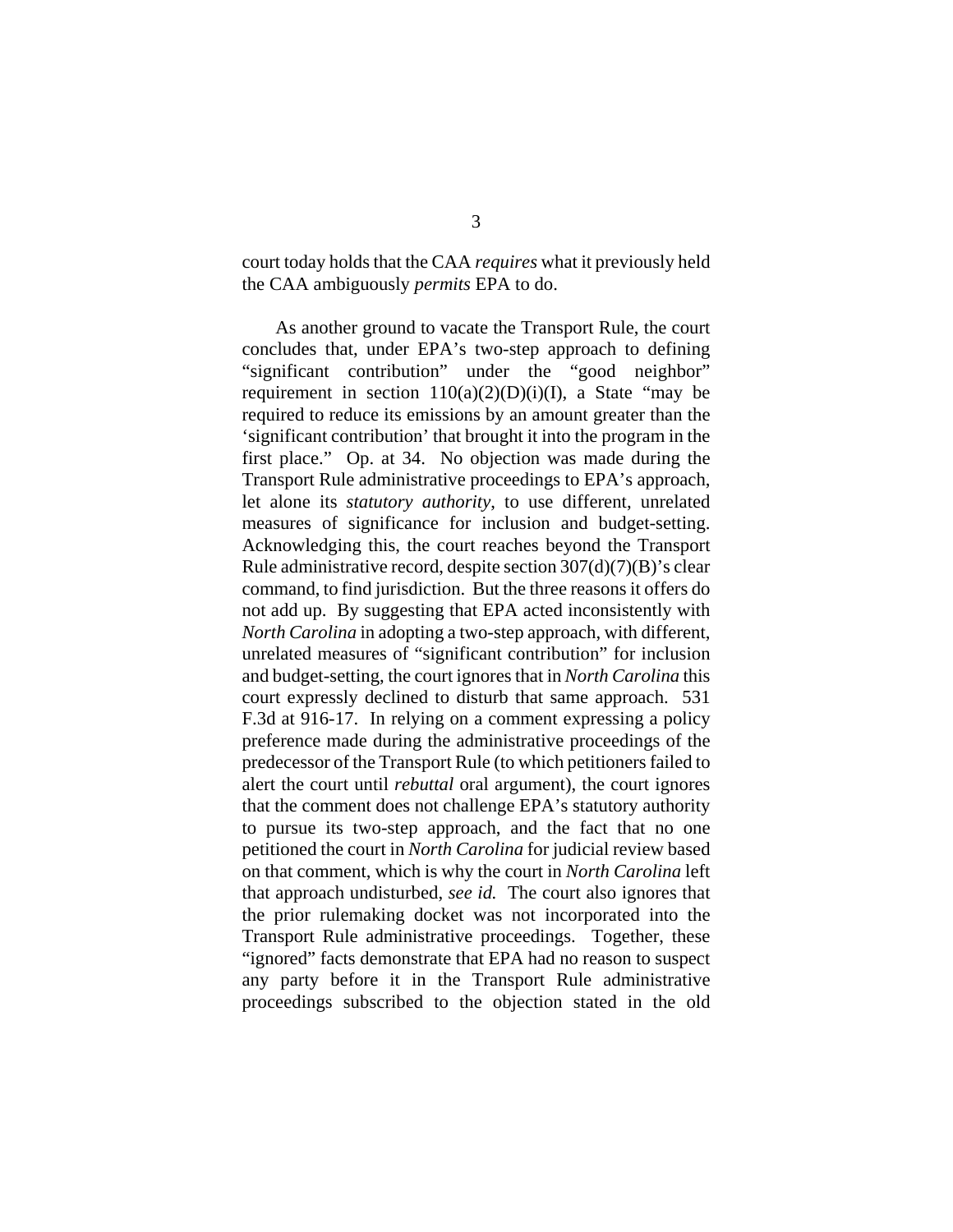comment, nor even to locate and consider that comment. Finally, EPA's rejection on technical grounds of alternative approaches for measuring "significant contribution" based solely on air quality, not cost and air quality, during the Transport Rule administrative proceedings says nothing about whether EPA would have refused to entertain petitioners' new objection in this court that EPA was statutorily required to modify its twostep approach by making the inclusion threshold of step-one a floor for reductions under the cost approach of step-two. The alternative approaches EPA considered and rejected are not even the approaches petitioners now endorse, and, in any event, cannot excuse a failure to state their objection with "reasonable specificity" during the Transport Rule administrative proceedings.

The court's remaining reasons for vacatur lack merit. First, the court concludes EPA violated the "good neighbor" provision's "proportionality" requirement, but petitioners presented no such statutory authority argument in their briefs, instead challenging EPA's grouping of States for purposes of  $SO<sub>2</sub>$  reduction as arbitrary and capricious. Even if they had, the court lacks jurisdiction because the argument is premised on speculation that EPA's two-step approach to measuring "significant contribution" might require States to reduce emissions by *more* than the amount that triggered their inclusion in the Transport Rule in the first place — the same argument over which the court lacks jurisdiction due to petitioners' failure to challenge EPA's statutory authority for its approach during the Transport Rule administrative proceedings. On the merits, the court's "proportionality" conclusion contradicts the court's opposite conclusion in *North Carolina* that EPA's measurement of a State's "significant contribution" did not have to correlate directly with its air quality impact "relative to other upwind states." 531 F.3d at 908 (citing *Michigan v. EPA*, 213 F.3d 663, 679 (D.C. Cir. 2000)).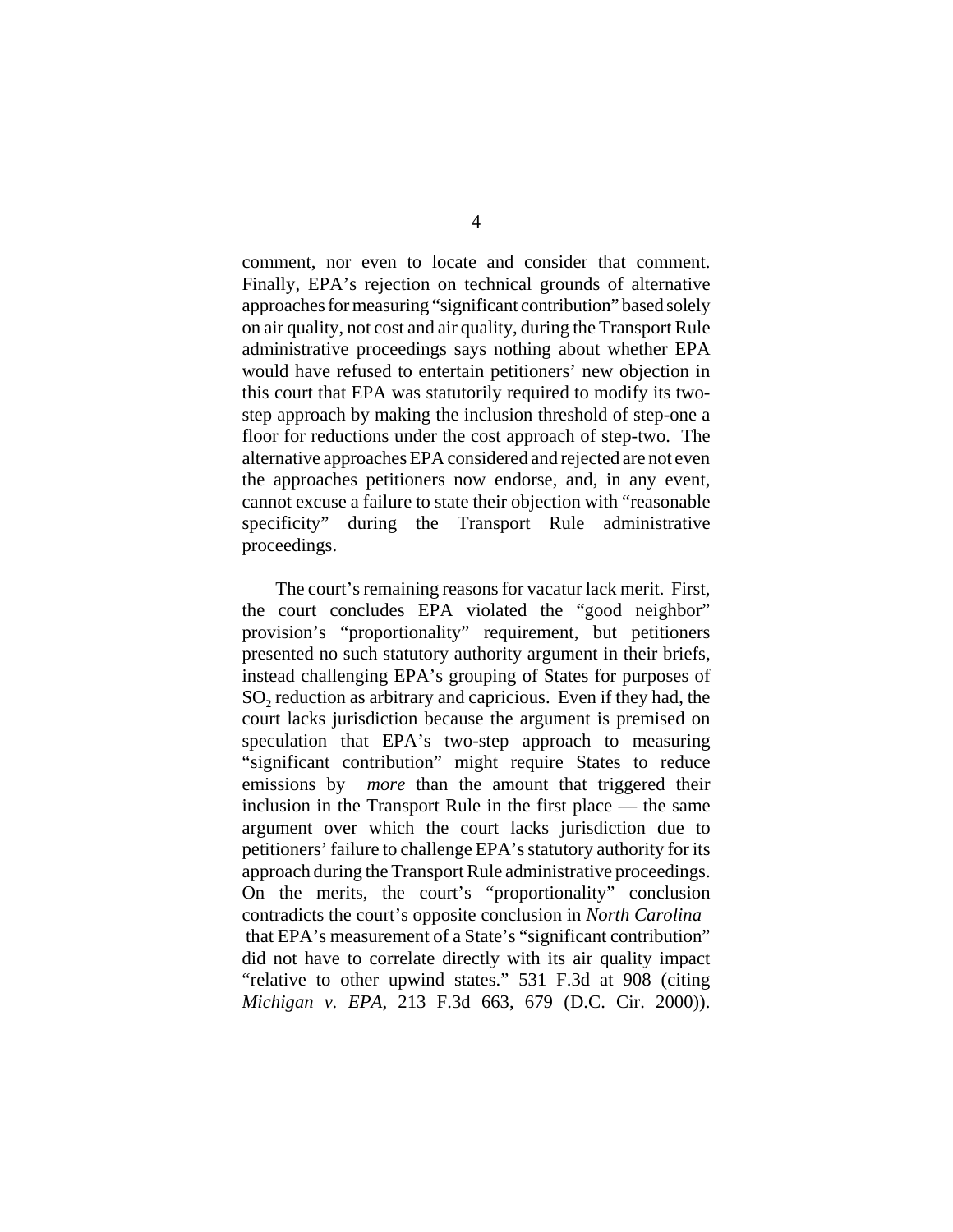Similarly, the court's holding that EPA failed to consider the effect of in-state emissions is likewise premised on the subthreshold argument. Further, the court's "in-State emissions" and its "over-control" conclusions are contradicted by the Transport Rule administrative record.

# **I.**

Section 307(b)(1) of the CAA, 42 U.S.C. § 7607(b)(1), requires a petition for judicial review of EPA final actions to be filed within sixty days of publication in the Federal Register. "The filing period in the Clean Air Act 'is jurisdictional in nature'; if the petitioners have failed to comply with it, we are powerless to address their claim." *Med. Waste Inst. & Energy Recovery Council v. EPA*, 645 F.3d 420, 427 (D.C. Cir. 2011) (quoting *Motor & Equip. Mfrs. Ass'n v. Nichols*, 142 F.3d 449, 460 (D.C. Cir. 1998)).

> The Supreme Court has explained that "judicial review provisions are jurisdictional in nature and must be construed with strict fidelity to their terms. This is all the more true of statutory provisions specifying the timing of review, for those time limits are, as we have often stated, mandatory and jurisdictional, and are not subject to equitable tolling."

*Slinger Drainage, Inc. v. EPA*, 237 F.3d 681, 682 (D.C. Cir. 2001) (quoting *Stone v. Immigration & Naturalization Serv.*, 514 U.S. 386, 405 (1995) (internal quotation marks, alterations, and citation omitted)). Accordingly, in *Medical Waste* this court dismissed a challenge to a final rule for lack of jurisdiction where petitioners failed to seek judicial review when EPA "*first use[d]*"its statutory approach, 645 F.3d at 427 (emphasis added)*.* "An objection is considered a collateral attack only if 'a reasonable [petitioner] . . . would have perceived a very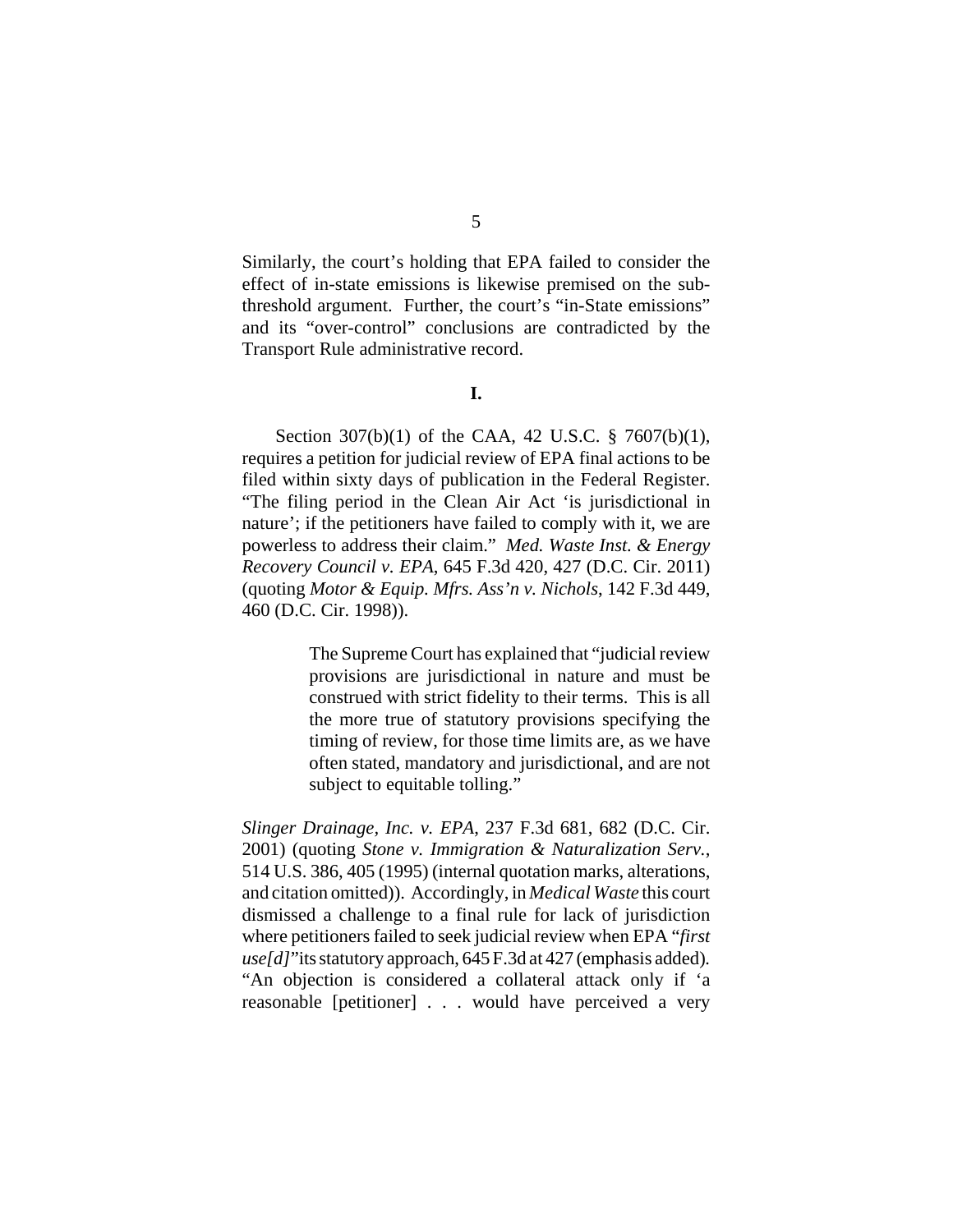substantial risk that the [rule] meant what the [agency] now says it meant." *S. Co. Servs., Inc. v. FERC*, 416 F.3d 39, 45 (D.C. Cir. 2005) (internal quotations marks, citation, and alterations omitted).

The Transport Rule, responding to States' failures to submit adequate "good neighbor" SIPs, is a FIP that addresses the interstate transport of emissions in twenty-seven States in the eastern United States for three national ambient air quality standards ("NAAQS"): the 1997 8-hour ozone NAAQS, the 1997 annual PM<sub>2.5</sub> NAAQS, and the 2006 24-hour PM<sub>2.5</sub> NAAQS.<sup>1</sup> See Transport Rule, 76 Fed. Reg. 48,208 (Aug. 8, 2011). In the Transport Rule, EPA determined that the same level of emission reduction obligations would apply for each of these three NAAQS. *See id.* at 48,264. Over a year prior to promulgating the Transport Rule, EPA promulgated Final SIP Rules publishing findings that twenty-nine States and territories had failed to submit SIPs with the required "good neighbor"

42 U.S.C. § 7410(a)(2)(D)(i)(I).

<sup>&</sup>lt;sup>1</sup> Section 110(a)(1) of the CAA provides that States must submit SIPs within three years (or less, if set by EPA) of promulgation of a NAAQS. Section 110(a)(2)(D), in turn, requires States to submit SIPs with "adequate provisions"

<sup>(</sup>i) prohibiting, consistent with the provisions of this subchapter, any source or other type of emissions activity within the State from emitting any air pollutant in amounts which will--

<sup>(</sup>I) contribute significantly to nonattainment in, or interfere with maintenance by, any other State with respect to any such national primary or secondary ambient air quality standard.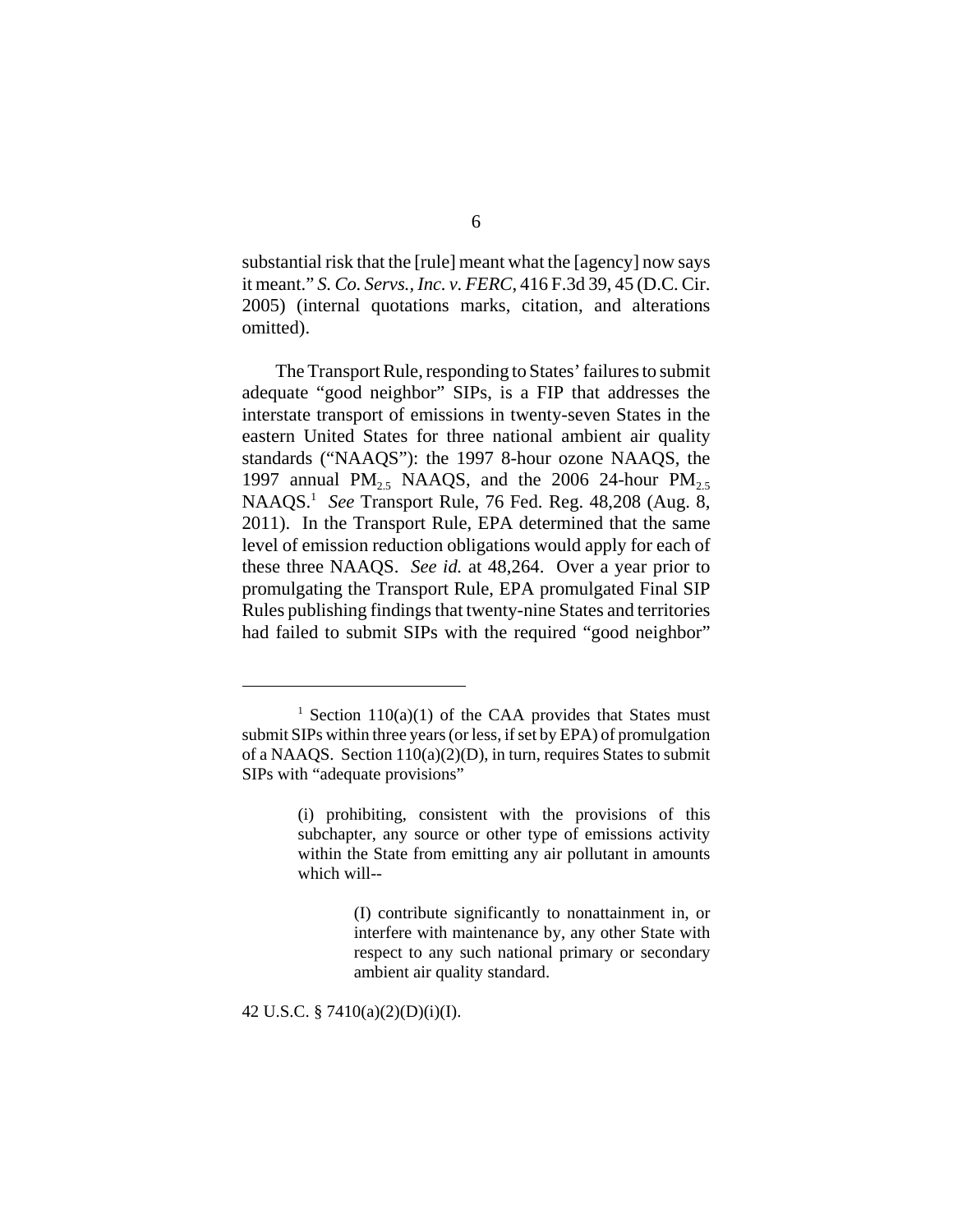provisions for the 2006 24-hour PM<sub>2.5</sub> NAAQS.<sup>2</sup> See Failure to Submit Good Neighbor SIP Finding, 75 Fed. Reg. 32,673 (June 9, 2010); Tennessee Failure to Submit Good Neighbor SIP Finding, 76 Fed. Reg. 43,180 (July 20, 2011). In these Final SIP Rules, EPA stated:

> This finding establishes a 2-year deadline for promulgation by EPA of a FIP, in accordance with section  $110(c)(1)$ , for any state that either does not submit or EPA can not approve a SIP as meeting the attainment and maintenance requirements of [the "good neighbor" provision] for the 2006 24-hour  $PM_{2.5}$ NAAQS. . . . This action . . . does not pertain to . . . a SIP Call pursuant to section  $110(k)(5)$ .

*Id.* at 32,674; *see also* 76 Fed. Reg. at 43,180-81 (Tennessee). The Final SIP Rules further state that the findings of failure to submit were of nationwide scope and effect, and therefore pursuant to section  $307(b)(1)$ ,  $42 U.S.C.$  §  $7607(b)(1)$ , a petition for judicial review had to be filed with the D.C. Circuit within sixty days of the publication of the findings in the Federal Register. *See* Failure to Submit Good Neighbor SIP Finding, 75

<sup>2</sup> The States and territories were: Alaska, Colorado, Hawaii, Idaho, Illinois, Iowa, Louisiana, Maryland, Michigan, Minnesota, Montana, Nebraska, North Dakota, Oklahoma, Oregon, Pennsylvania, South Dakota, Utah, Virginia, Washington, West Virginia, Wisconsin, Wyoming, the District of Columbia, American Samoa, the Commonwealth of the Northern Mariana Islands, Guam, Puerto Rico, and the U.S. Virgin Islands. *See* Failure to Submit Good Neighbor SIP Findings, 75 Fed. Reg. at 32,674. (On July 20, 2011, EPA published an additional finding that Tennessee had failed to submit a "good neighbor" SIP for the 2006 24-hour PM<sub>2.5</sub> NAAOS. See Tennessee Failure to Submit Good Neighbor SIP Finding, 76 Fed. Reg. 43,180 (July 20, 2011). Tennessee is not a petitioner here.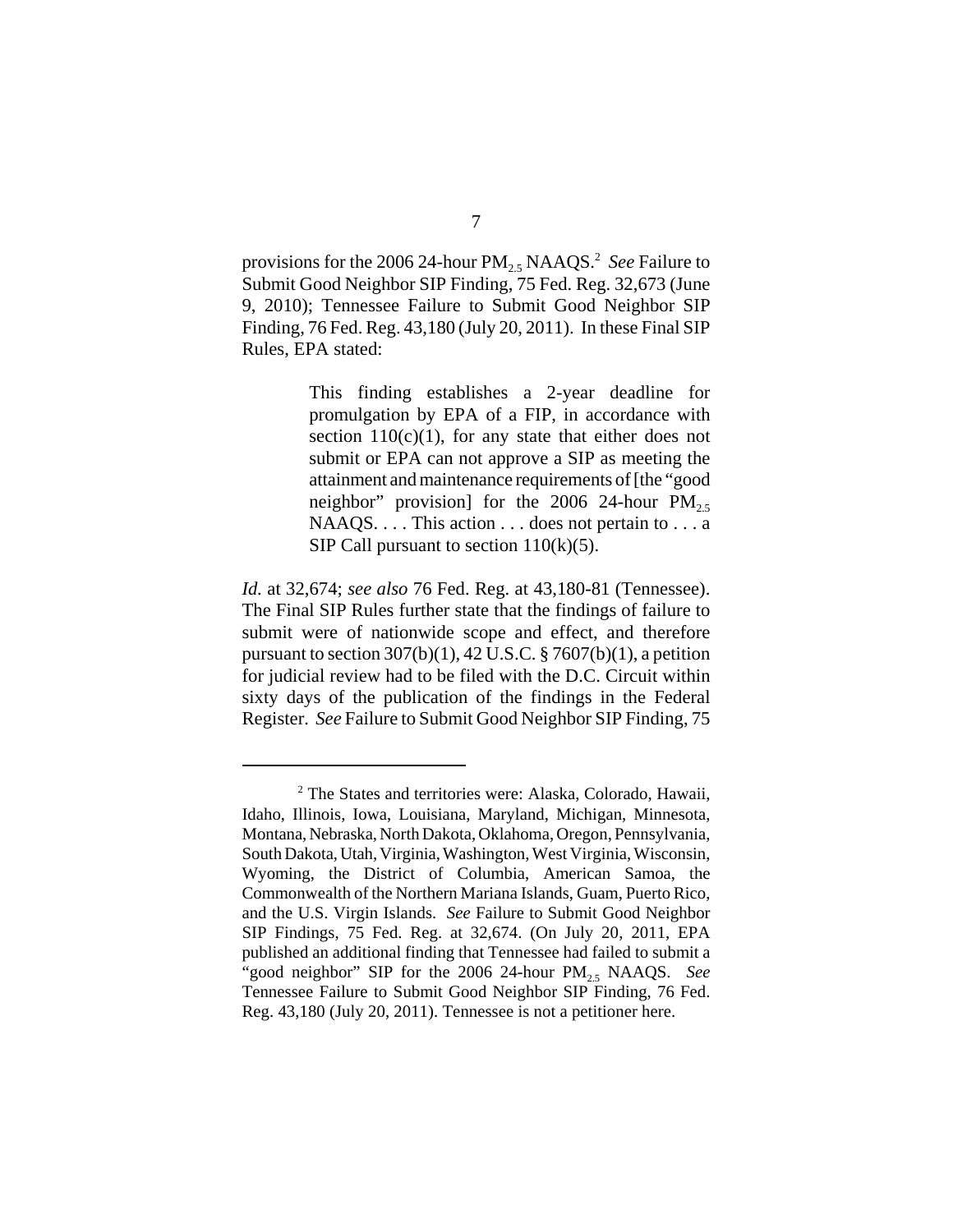Fed. Reg. at 32,675-76; Failure to Submit Good Neighbor SIP Finding (Tennessee), 76 Fed. Reg. at 43,182-83. No State filed a petition for judicial review.

Other States submitted 2006 24-hour  $PM_{2.5}$  SIPs with "good neighbor" provisions, but EPA disapproved that portion of the SIP submissions of ten States covered by the Transport Rule: Alabama, Georgia, Indiana, Kansas, Kentucky, Missouri, New Jersey, New York, North Carolina, and Ohio.<sup>3</sup> In the Final SIP Rules, EPA rejected objections that States had no obligation to submit SIPs until EPA had quantified the States' amount of "significant contribution" and that EPA was required to permit States to revise their SIPs prior to imposing a FIP pursuant to 42 U.S.C. § 7410 $(c)(1)$ .<sup>4</sup> The Final SIP Rules disapproving the "good neighbor" SIP submissions alerted the affected States that "petitions for judicial review must be filed in the United States Court of Appeals for the appropriate circuit by September 19,

<sup>3</sup> *See* Approval and Promulgation of Air Quality Implementation Plan; Alabama; Disapproval of Interstate Transport Submission for the 2006 24-Hour  $PM_{2.5}$  Standards, 76 Fed. Reg. 43,128 (July 20, 2011); 76 Fed. Reg. 43,159 (Georgia); 76 Fed. Reg. 43,175 (Indiana & Ohio); 76 Fed. Reg. 43,143 (Kansas); 76 Fed. Reg. 43,136 (Kentucky); 76 Fed. Reg. 43,156 (Missouri); 76 Fed. Reg. 43,153 (New Jersey & New York); 76 Fed. Reg. 43,167 (North Carolina).

<sup>4</sup> *See* 76 Fed. Reg. at 43,131-33 (Alabama); 76 Fed. Reg. at 43,162-64 (Georgia); 76 Fed. Reg. at 43,176-79 (Indiana & Ohio); 76 Fed. Reg. at 43,145-47 (Kansas); 76 Fed. Reg. at 46,139-41 (Kentucky); 76 Fed. Reg. at 43,170-72 (North Carolina). No comments were submitted to the proposed disapproval of Missouri's "good neighbor" SIP submission, *see* 76 Fed. Reg. at 43,156, and only one unrelated comment was submitted to New York and New Jersey's proposed disapproval, *see* 76 Fed. Reg. at 43,154. None of these three States is a petitioner here.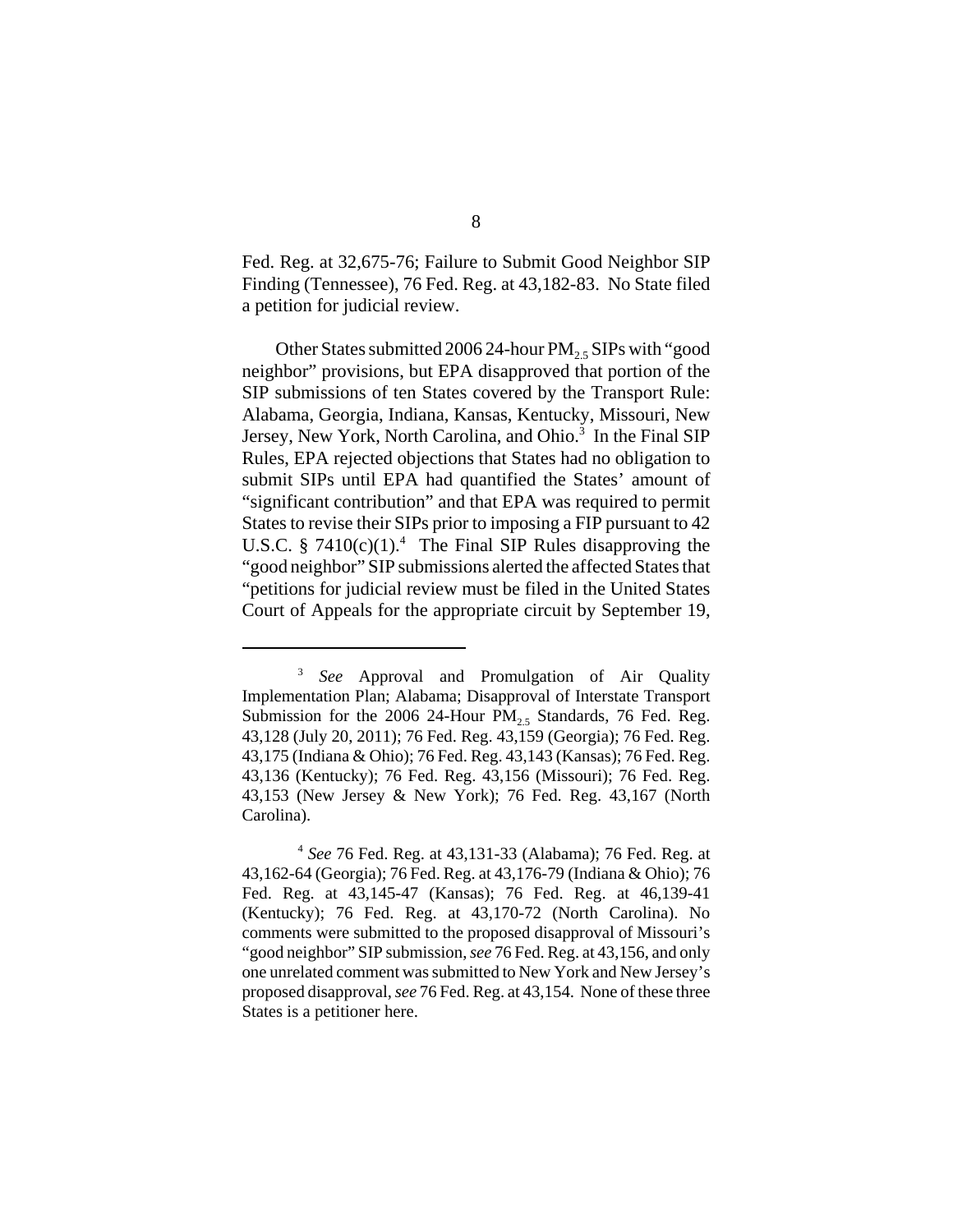2011," *see, e.g.*, 76 Fed. Reg. at 43,136 (Alabama), the sixty day deadline prescribed by CAA section 307(b)(1), 42 U.S.C. § 7607(b)(1). Only Georgia, Kansas, and Ohio filed petitions for judicial review of EPA's disapproval action and their petitions are not consolidated with the petitions now under review, as they challenge different final rules.<sup>5</sup>

## **A.**

Now that EPA has, as it warned, promulgated FIPs for States covered by the Transport Rule, State petitioners contend that EPA lacked authority to do so for the 2006 24-hour  $PM_{2.5}$ NAAQS because "a FIP can cure a deficiency only in a *required* submission, and States were not required to include SIP provisions to eliminate 'significant contributions' not yet defined by EPA legislative rule." State Petrs' Br. at 31. If a State wished to object that under section 110(a) it had no obligation to include "good neighbor" provisions in its SIP until EPA quantified its "significant contribution" in emission reduction budgets, then the CAA required it do so at the time EPA found it had not met its SIP "good neighbor" obligation. State petitioners offer no response in their reply brief to EPA's

<sup>5</sup> *See Ohio v. EPA*, No. 11-3988 (6th Cir.); *Westar Energy, Inc. v. EPA*, No. 11-1333 (D.C. Cir.); *Kansas v. EPA*, No. 12-1019 (D.C. Cir.); *Georgia v. EPA*, No. 11-1427 (D.C. Cir.). The court consolidated the two Kansas cases (Nos. 11-1333 and 12-1019) on January 10, 2012. *See* Order Case No. 12-1019 (Jan. 10, 2012). The court also severed from Kansas's Transport Rule petition, Case No. 11-1329, its challenge to EPA's disapproval of its "good neighbor" SIP submission. *See id.* On January 10, 2012, the Sixth Circuit granted the parties' joint motion to hold the case in abeyance pending the outcome of the instant case. On January 18, 2012, the D.C. Circuit issued orders holding the Kansas and Georgia cases in abeyance pending the outcome of the appeal in the present case.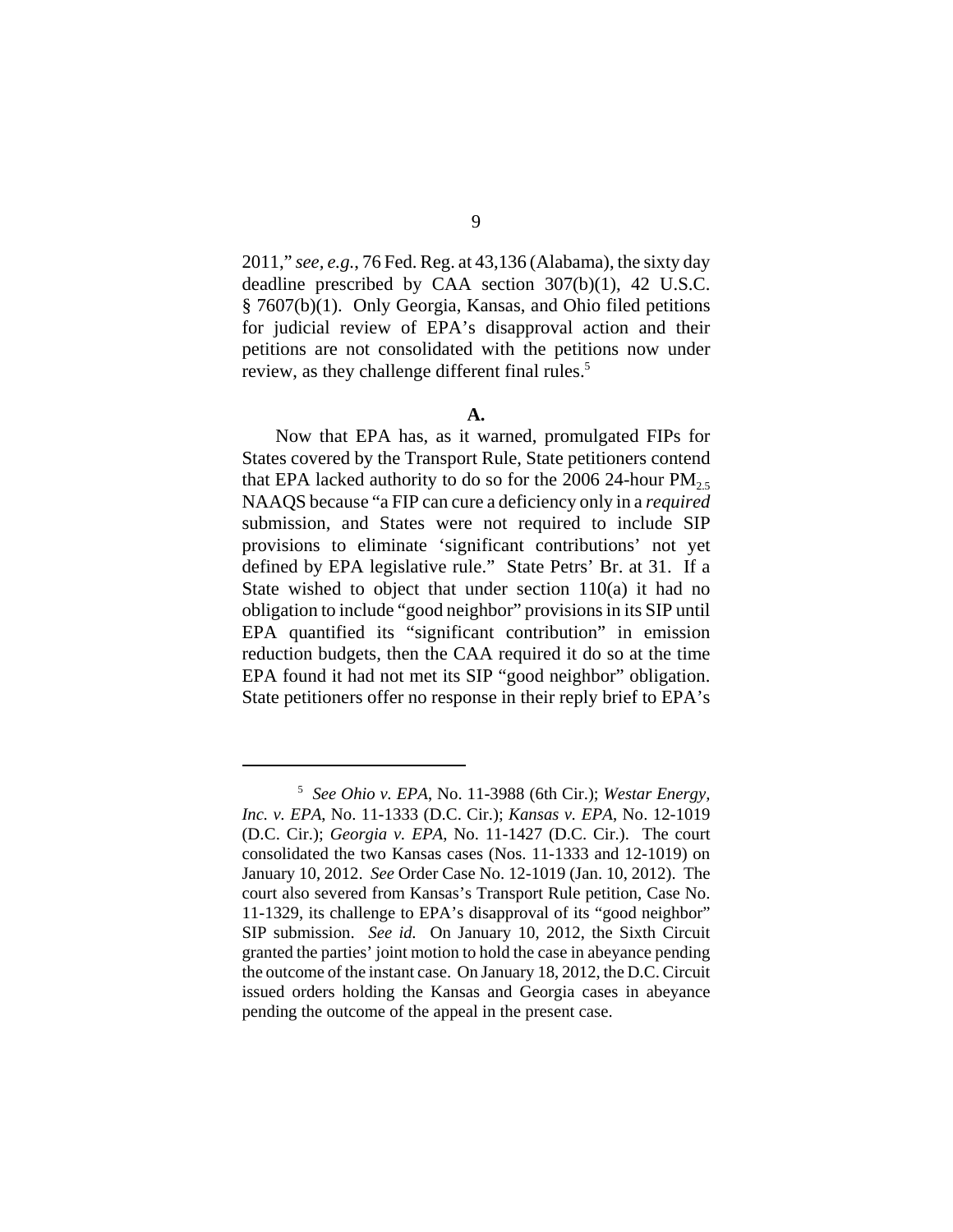position that this argument is a collateral attack barred by section 307(b)(1). *See* Resp.'s Br. at 46-47.

Ignoring the plain terms of section 307(b)(1) as well as this court's long-settled precedent, the court reaches the merits of this issue despite its lack of jurisdiction. In the Final SIP Rules finding States had failed to submit "good neighbor" SIPs, EPA put covered States on unambiguously "sufficient notice" that it interpreted the CAA as placing an independent obligation on each State to include adequate "good neighbor" provisions in its SIP regardless of whether EPA had prospectively quantified its amount of "significant contribution." *S. Co. Servs.,* 416 F.3d at 44. By the very nature of the Final SIP Rules, EPA was informing States that they had not met their obligation to submit "good neighbor" SIPs, an obligation States now contend they never had. Furthermore, EPA warned that its findings of failure to submit triggered the two-year FIP clock of section  $110(c)(1)$ , and not the SIP Call provision of section 110(k)(5). *See* Failure to Submit Good Neighbor SIP Finding, 75 Fed. Reg. at 32,673- 74; Failure to Submit Good Neighbor SIP Finding (Tennessee), 76 Fed. Reg. at 43,180-81. In alerting States to the judicial review deadline, EPA reiterated that States had sixty days to file "*any* petitions for review . . . related to [] findings of failure to submit SIPs *related to the requirements of* [the 'good neighbor' provision]." Failure to Submit Good Neighbor SIP Finding, 75 Fed. Reg. at 32,676; Failure to Submit Good Neighbor SIP Finding (Tennessee), 76 Fed. Reg. at 43,183 (emphases added). Not having sought judicial review of the Final SIP Rules determining that they failed to submit *required* "good neighbor" SIPs, States may not now object that they were *not required* to submit "good neighbor" SIPs until EPA first quantified their reduction obligations. "The sixty day window provided by statute has long since closed, and we may not reopen it and entertain a belated challenge . . . now." *Med. Waste*, 645 F.3d at 427. Therefore, the court lacks jurisdiction over the collateral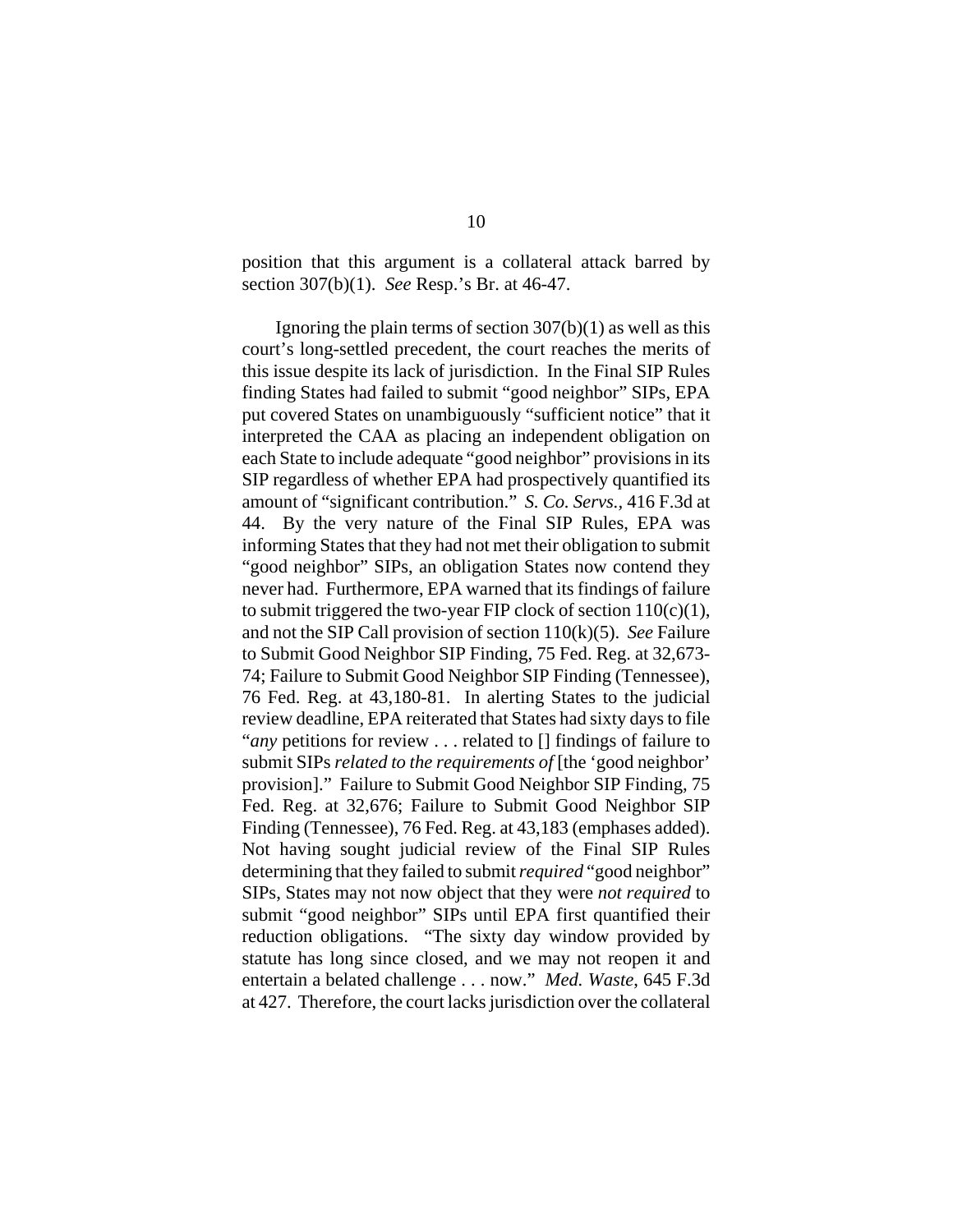attacks by petitioners Louisiana, Michigan, Nebraska, Oklahoma, Virginia, and Wisconsin, as part of the Transport Rule petitions, on EPA's interpretation of section 110(a) stated in the Final SIP Rules finding they failed to submit required "good neighbor" SIPs.

Similarly on notice, neither Alabama nor Indiana petitioned for judicial review of EPA's disapproval of their SIP submissions. In the Final SIP Rule disapproving Alabama's SIP submission, EPA quotes one commenter as stating:

> EPA has not stated the amount of reduction they believe is needed to satisfy the transport requirements. . . . [T]he finish line isn't even knowable (because EPA refuses to inform the states how much reduction is enough to satisfy the requirements). EPA seems to say that it has to be whatever the final Transport Rule says, even though there is no final Transport Rule.

76 Fed. Reg. at 43,131. EPA responded that "the state obligation stems from the CAA itself. . . . *States had an opportunity to conduct their own analyses regarding interstate transport*." *Id.* (emphasis added). EPA also warned that it was obligated to promulgate a FIP within two years of disapproving Alabama's SIP, *see id.* at 43,132, and rejected comments that the SIP Call revision process of section  $110(k)(5)$  should apply, because, in its view, that provision applies only where there is an existing, approved SIP, *see id.* at 43,133. In its summary of Indiana's comments on the proposed disapproval of its SIP submission, EPA noted that Indiana took the position that EPA "should provide [the State] the opportunity to revise its [] SIP once the Transport Rule is completed" and that a "FIP is [] contrary to the spirit of the CAA by unnecessarily limiting [S]tate authority." 76 Fed. Reg. at 43,177. EPA responded, relying on the CAA's plain text, that Indiana was required by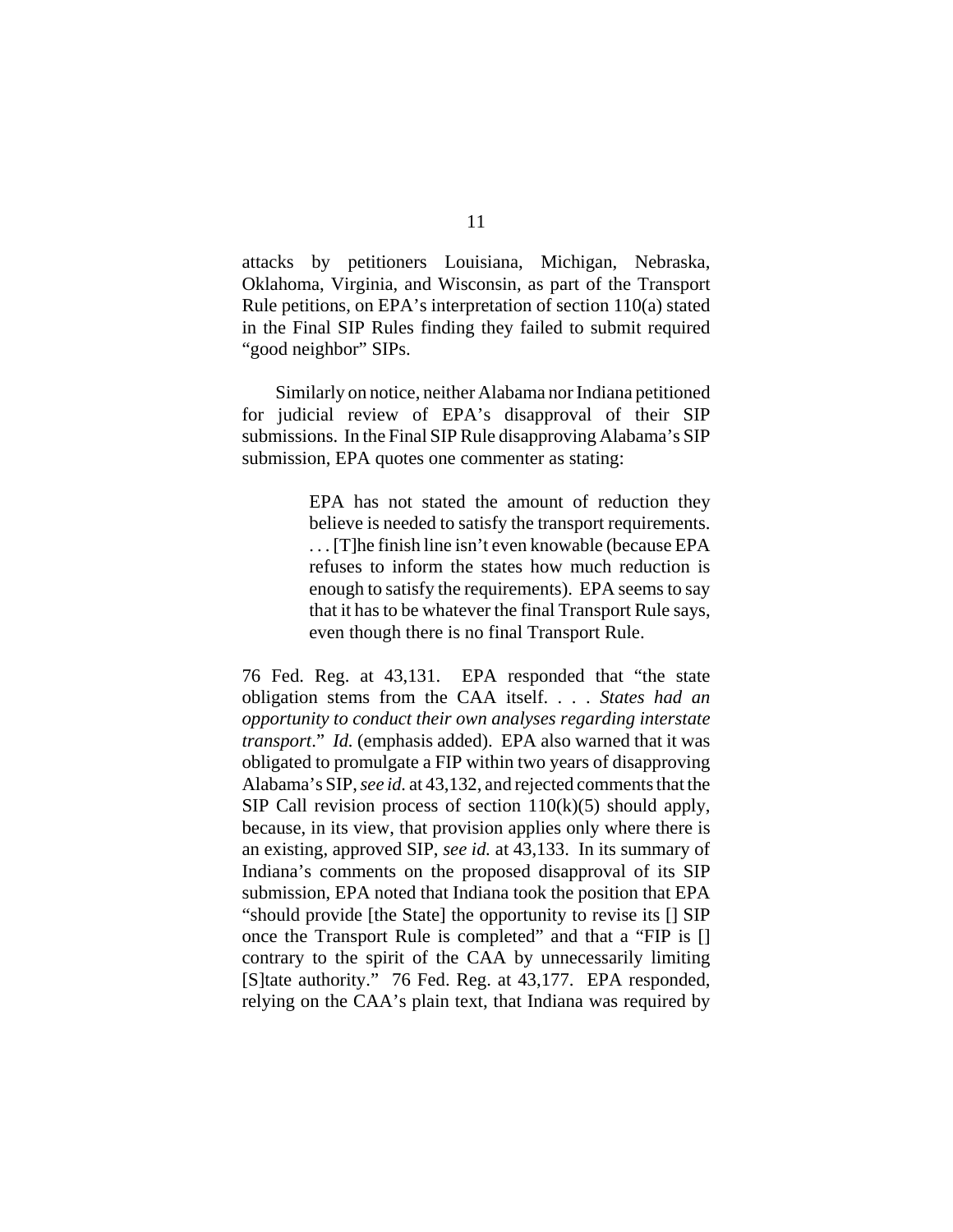section 110(a) to submit SIPs with adequate "good neighbor" provisions, and that upon disapproving its submission, EPA had a legal obligation under the CAA to promulgate a FIP. *See id.* Alabama and Indiana's comments, along with EPA's responses, demonstrate that the two States were on clear notice of EPA's interpretation of the CAA as imposing an independent obligation on the States to submit "good neighbor" SIPs, even in the absence of EPA-quantified amounts of "significant contribution." Yet neither Alabama nor Indiana sought judicial review of EPA's Final SIP Rules disapproving their SIP submissions, and their attempt now to collaterally attack those Final SIP Rules is barred. *See Med. Waste*, 645 F.3d at 427.

Given EPA's clear statements in its Final SIP Rules disapproving States' SIP submissions and finding they failed to submit required "good neighbor" SIPs, there is no basis to conclude that State petitioners might *not* have perceived a substantial risk that EPA *meant* what it *said. See S. Co. Servs.*, 416 F.3d at 45. The instant case, involving consolidated petitions challenging the Transport Rule, is therefore not the appropriate forum to decide whether, under section 110(a), States have an independent obligation to submit "good neighbor" SIPs when EPA has not first quantified amounts of "significant contribution." EPA promulgated Final SIP Rules in which it made its interpretation clear; judicial challenge to those rules is the proper forum to decide the question.<sup>6</sup>

<sup>&</sup>lt;sup>6</sup> The same is true for Ohio, Georgia, and Kansas, which petitioned for judicial review of EPA's disapproval of their "good neighbor" SIP submissions. The court's "review in th[e] [instant] case is limited to" the Transport Rule, and the court thus "lack[s] jurisdiction over" challenges to those States' SIP disapprovals premised on whether they have an independent obligation to submit "good neighbor" SIPs. *Coalition for Responsible Regulation, Inc. v. EPA*, 684 F.3d 102, 149 (D.C. Cir. 2012). The petitions filed by those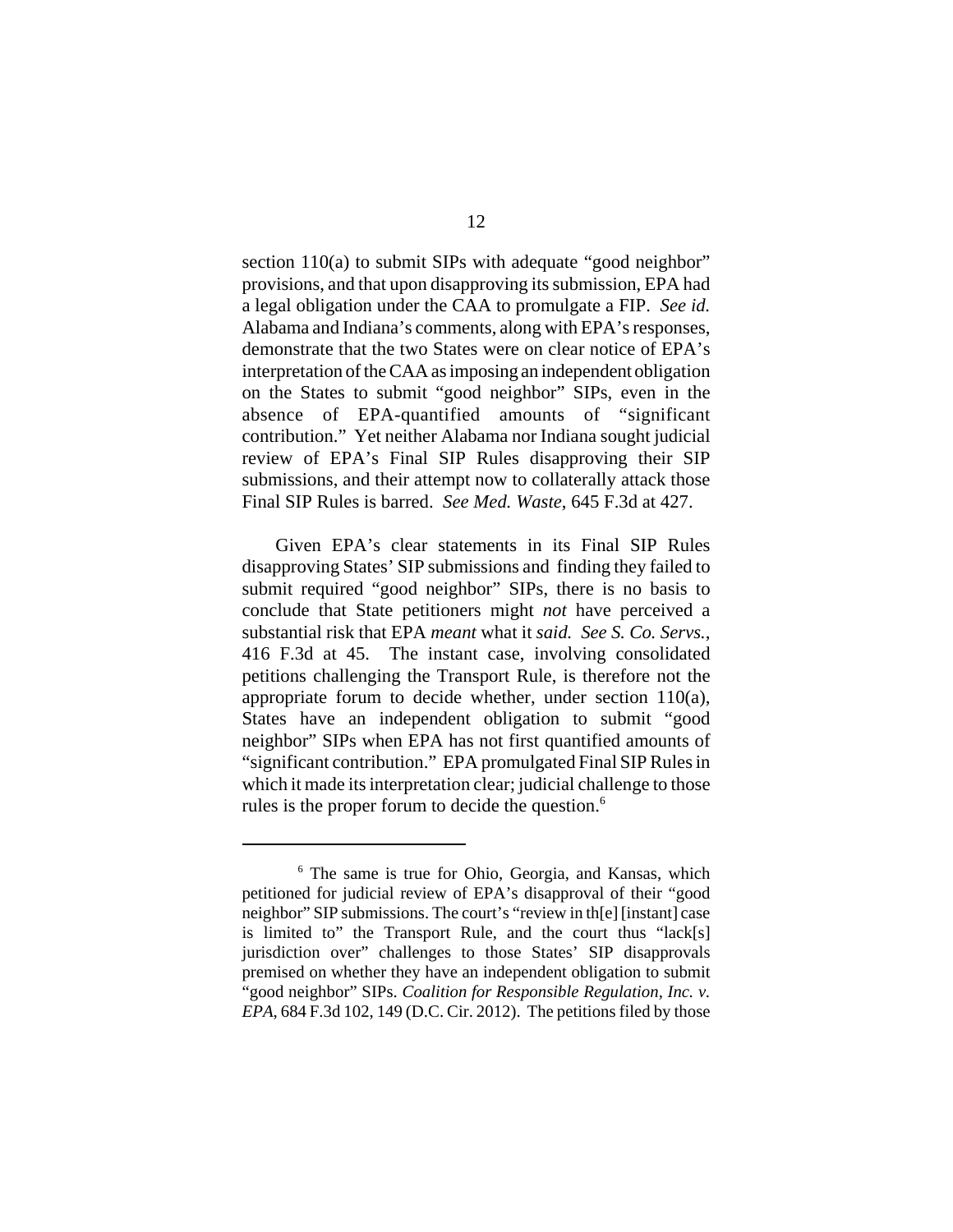Indeed, the court itself forecasts this conclusion: "EPA's many SIP disapprovals and findings of failure to submit share one problematic feature: EPA made all of those findings *before* it told the States what emission reductions their SIPs were supposed to achieve under the "good neighbor" provision." Op. at 47 (emphasis in original). However "problematic" the court views this "feature" of those Final SIP Rules, this is a "problem" this three-judge panel is powerless to resolve because it lacks jurisdiction under CAA section 307(b)(1) to entertain State petitioners' "back-door challenge" to EPA's interpretation of section 110(a) stated in those Final SIP Rules. *Natural Res. Def. Council v. EPA*, 824 F.2d 1146, 1150 (D.C. Cir. 1987) (internal quotation marks omitted).

The court responds that the dissent "conflates" State petitioners' collateral attack on the Final SIP Rules announcing their Section 110(a) SIP obligations with State petitioners' supposedly distinct argument that EPA cannot promulgate a FIP simultaneously with its quantification of a State's emission

States challenging their SIP disapprovals are not consolidated with the petitions before the court today, *see supra* n. 5, and Ohio's petition is pending in the Sixth Circuit. The court must therefore "decline [State] [p]etitioners' invitation to rule on the merits of cases which are properly before different panels." *Id.* This is all the more important here, where EPA has not yet been afforded the opportunity to assert an improper venue defense in the two cases pending before the D.C. Circuit. *See Tex. Mun. Power Agency v. EPA*, 89 F.3d 858, 867 (D.C. Cir. 1996); 42 U.S.C. § 7607(b)(1) (petitions for review of SIP disapprovals may be brought only in the court of appeals "for the *appropriate* circuit") (emphasis added). If Georgia, Kansas, and Ohio wish to avoid enforcement of the Transport Rule FIPs because they contend EPA's SIP disapprovals were in error, the proper course is to seek a stay of EPA's disapprovals in their pending cases; if granted, a stay would eliminate the basis upon which EPA may impose FIPs on those States. *See* 42 U.S.C. § 7410(c)(1)(B).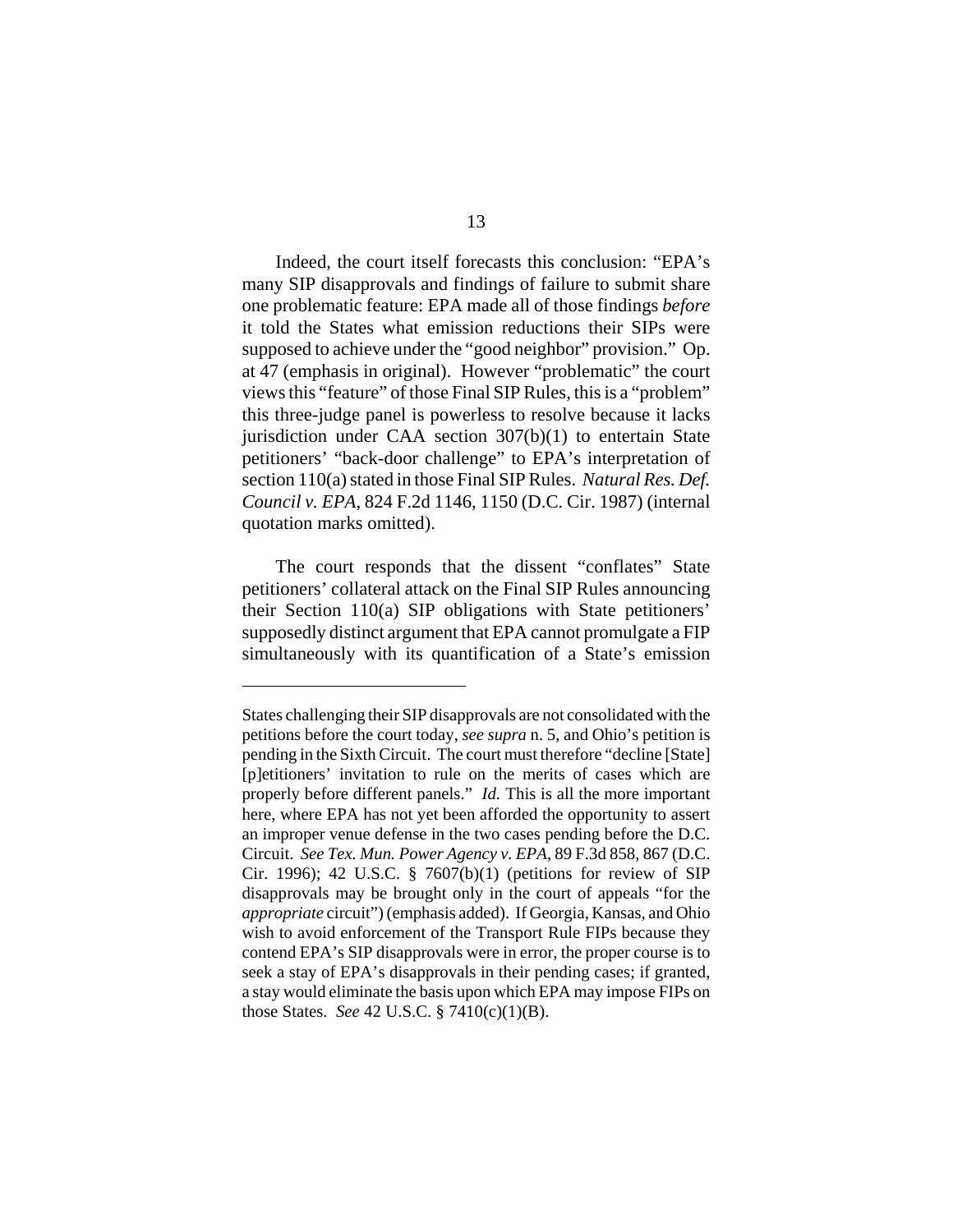reduction obligations. *See* Op. at 8 n.1, 58 n.34. This response misleadingly quotes the statute, and in the process, proves the dissent's point. The court states "the statute says that EPA must issue a FIP within two years after a State fails to make a 'required submission' or submits a deficient SIP. But a State cannot be 'required' to implement its "good neighbor" obligation in a SIP 'submission' . . . until it knows the target set by EPA." *Id.* at 58 n.34.<sup>7</sup> That is *not* what the statute says. Section 110(c) provides that:

> (1) The Administrator *shall* promulgate a Federal implementation plan *at any time* within 2 years after *the Administrator* --

> (A) *finds* that a State has failed to make a required submission . . . or

> (B) *disapproves* a State implementation plan submission in whole or in part;

> unless the State corrects the deficiency, and the Administrator approves the plan or plan revision, *before* the Administrator promulgates such Federal implementation plan.

42 U.S.C. § 7410(c)(1) (emphases added). EPA's FIP obligation is therefore not triggered, without more, by a State's mere

 $7$  Notice the circularity in the court's statement. The court says State petitioners' "simultaneity" argument can be "[p]ut another way," Op. at 58 n.34, as an argument that States had no section 110(a) SIP requirements until EPA quantified their emission reduction budgets. Under section 307(b)(1), that is exactly the argument that States were required to make in petitions for judicial review of the Final SIP Rules setting forth EPA's section 110(a) interpretation.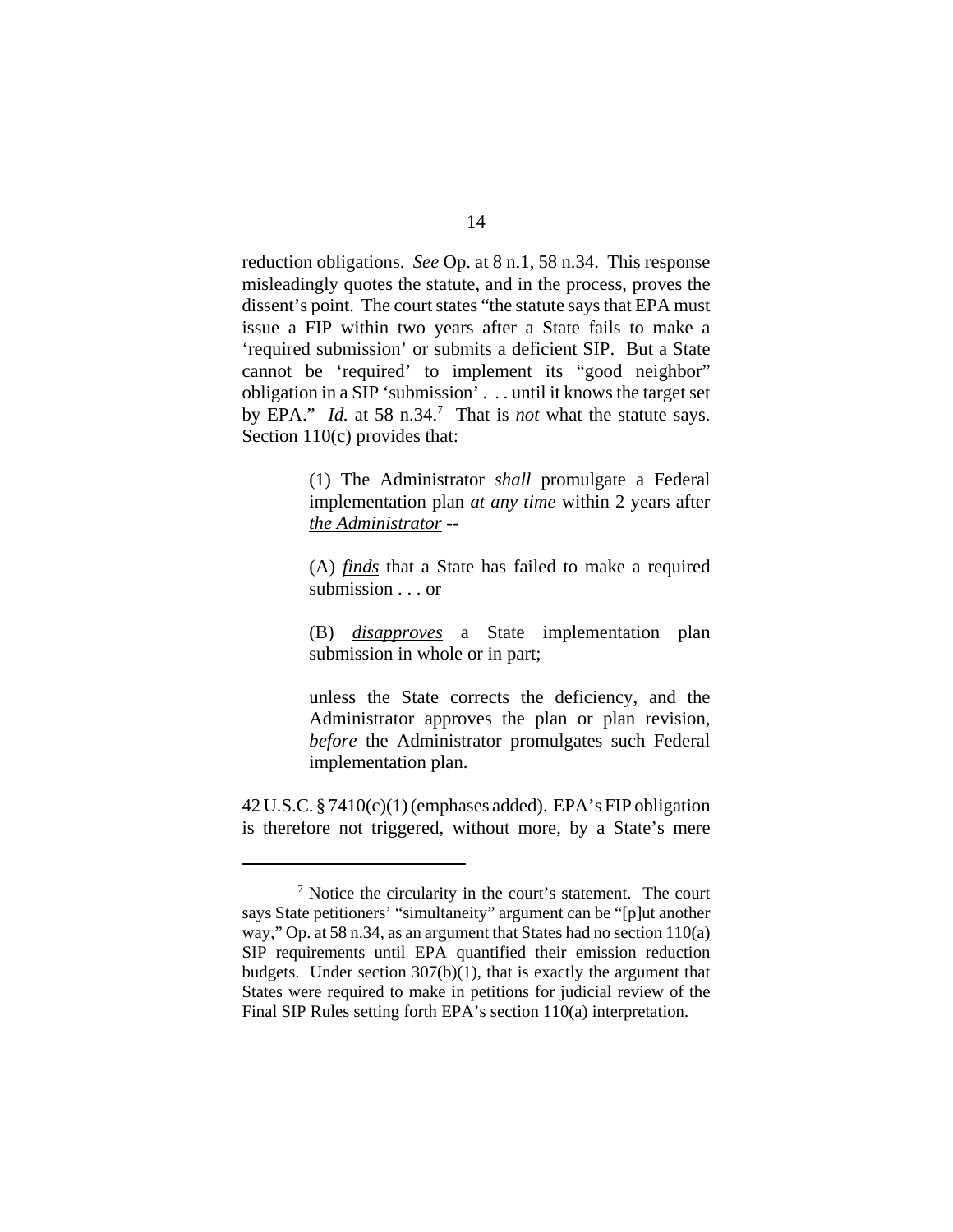failure to submit a SIP required by section  $110(a)$ , but instead by an *explicit* EPA Final Rule *finding* that the State either failed to submit a required SIP or an adequate SIP. A challenge to EPA's interpretation of section 110(a) must therefore be brought as a petition for judicial review of those Final SIP Rules announcing that States failed to meet their section 110(a) "good neighbor" SIP obligations. *See Med. Waste*, 645 F.3d at 427. Under the plain terms of the CAA, EPA's obligation (and authority) to promulgate a FIP is *triggered* by those Final SIP Rules, and the process by which EPA must promulgate a FIP is governed by section  $110(c)$ , not, as the court posits, by section  $110(a)$ . The court therefore, and not the dissent, does the conflating by turning what should be a challenge to EPA's FIP authority under section 110(c) into a collateral attack on EPA's interpretation of section  $110(a)$  set forth in the prior Final SIP Rules.

The plain text of section  $110(c)(1)$  obligates EPA to promulgate a FIP "at any time" within two years of disapproving a SIP submission or finding a State failed to submit a SIP. 42 U.S.C. § 7410 $(c)(1)$ . Moreover, nothing in section 110 $(c)$ requires EPA to reveal to States the *content* (i.e., the emission reduction budgets) it intends to include in its FIP *prior* to *proposing* a FIP. Although the CAA allows States to submit SIPs to "correct<sup>[]</sup> the deficiency," they must do so "before" EPA's promulgation of a FIP, which may occur "at any time" within two years. *Id.*

The court thus rewrites section  $110(c)(1)$ 's unambiguous grant of authority to EPA (and ultimate obligation of EPA) to promulgate a FIP *at any time* within the two year window to read: "unless *but not until* the State corrects the deficiency and the Administrator approves the [SIP] or [SIP] revision, before *may* the Administrator promulgates such [FIP]." "[A]s the Supreme Court has emphasized time and again, courts have no authority to rewrite the plain text of a statute." *Kay v. FCC*, 525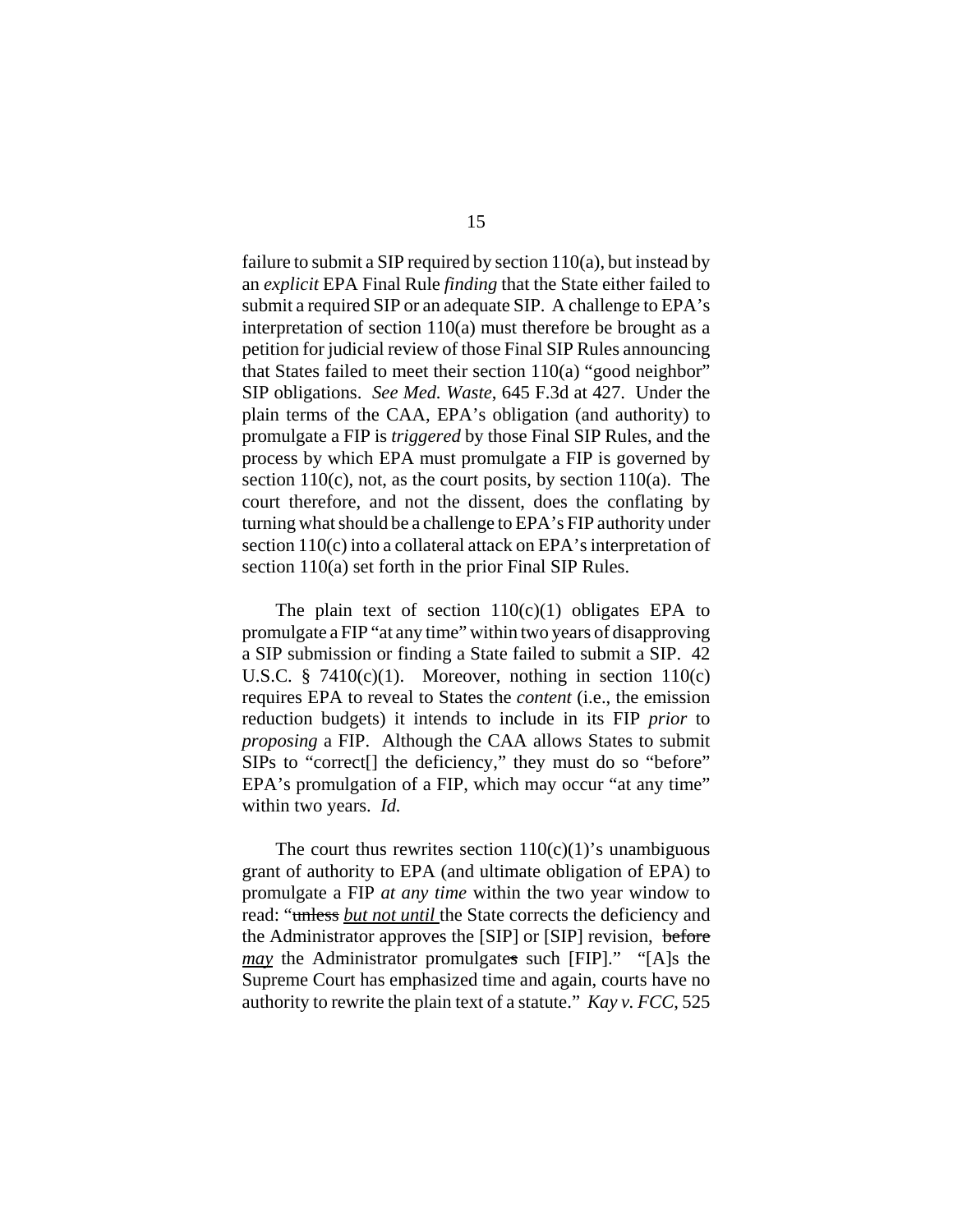F.3d 1277, 1279 (D.C. Cir. 2008). Because the CAA "means what it says," EPA was required, after publishing disapprovals and findings of failure to submit SIPs, to promulgate FIPs within two years, and it was not required to wait for States first to submit SIPs. *Landstar Express Am. v. Fed. Maritime Comm'n,* 569 F.3d 493, 498 (D.C. Cir. 2009). The court's attempt to ferret out an argument about "simultaneity" as a distinct challenge properly brought against the Transport Rule based on EPA's interpretation of section  $110(a)$  is thus a straw man for its endorsement of State petitioner's collateral attack on EPA's interpretation of section 110(a) in the Final SIP Rules. Its rewriting of section 110(c) is made all the more remarkable by its recognition that "we must apply and enforce the statute as it's now written." Op. at 8.

### **B.**

Even if the court had jurisdiction over State petitioners' challenge to their independent obligation to submit "good neighbor" SIPs under CAA section 110(a), its statutory analysis proceeds with no regard for the plain text and structure of the CAA or for the deference owed to permissible agency interpretations of statutes they administer where Congress has left a gap for the agency to fill or the statute is ambiguous.

"As in all statutory construction cases," the court must "begin with the language of the statute." *Barnhart v. Sigmon Coal Co., Inc.*, 534 U.S. 438, 450 (2002). "[C]ourts must presume that a legislature says in a statute what it means and means in a statute what it says there. When the words of a statute are unambiguous, then, this first canon is also the last: judicial inquiry is complete." *Id.* at 461-62 (quoting *Connecticut Nat. Bank v. Germain*, 503 U.S. 249, 253-54 (1992) (internal quotation marks and citation omitted)). Thus, under *Chevron U.S.A. Inc v. Natural Res. Def. Council*, 467 U.S. 837, 842-44 (1984), the first step in statutory interpretation requires a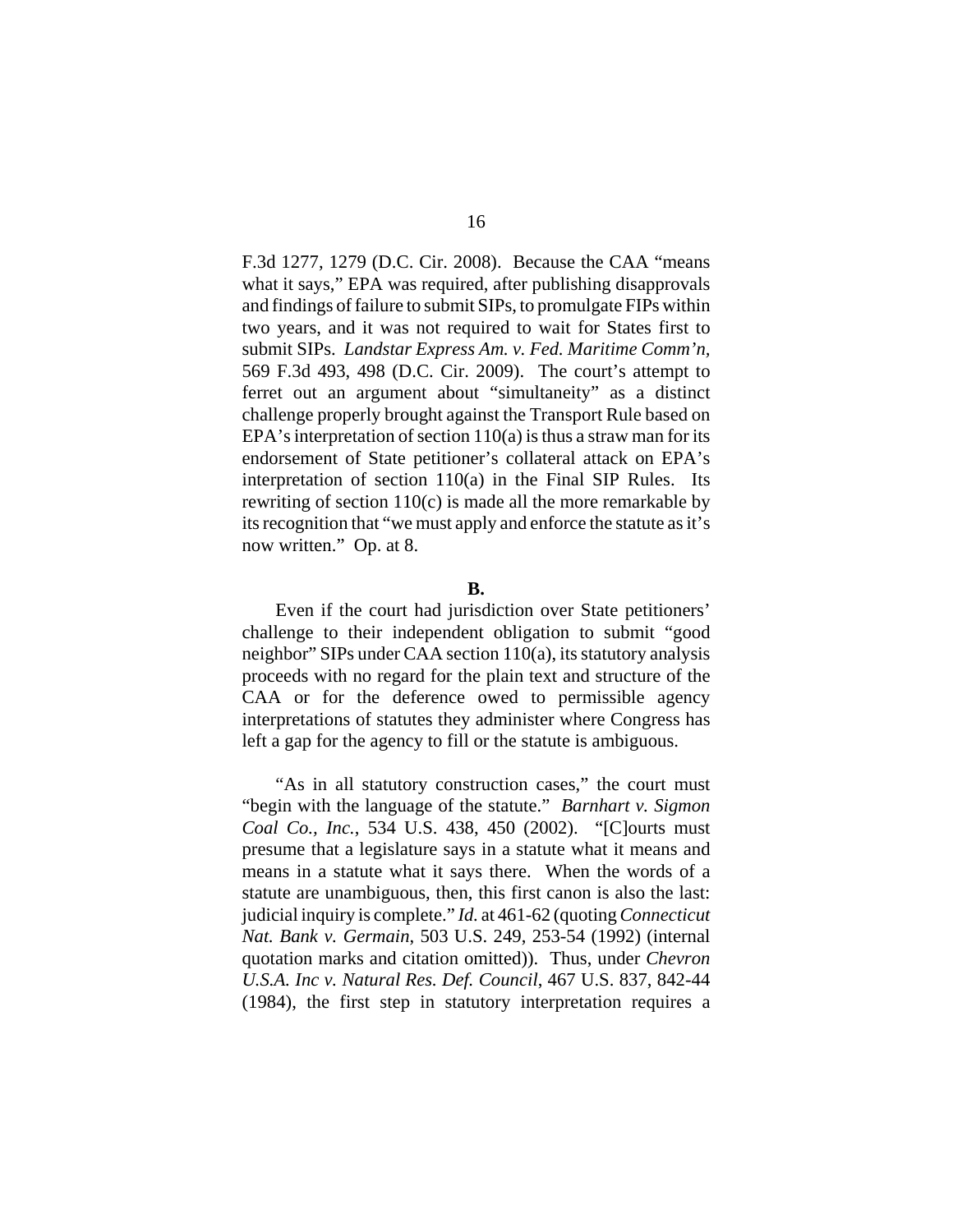determination of "whether Congress has directly spoken to the precise question at issue. If the intent of Congress is clear, that is the end of the mater; for the court, as well as the agency, must give effect to the unambiguously expressed intent of Congress," *id.* If, after applying traditional tools of statutory construction, the court determines "the statute is silent or ambiguous with respect to the specific issue," then, under step two, the court will defer to an agency's statutory interpretation if it "is based on a permissible construction of the statute." *Id.* at 843.

The questions regarding States' obligations to submit "good neighbor" SIPs are straightforward: (1) Do States have an independent obligation to submit SIPs with adequate "good neighbor" provisions; (2) if so, what triggers that obligation; (3) if there is an obligation, what is the deadline for the SIP submission; and (4) must EPA prospectively quantify each States' amount of "significant contribution" to downwind nonattainment? The plain text of the statute provides equally straightforward answers: (1) Yes; (2) promulgation of a NAAQS; (3) within three years of promulgation of a NAAQS (unless the EPA Administrator prescribes a shorter deadline); and (4) no, but EPA *may* do so if it chooses.

Section 109 of the CAA requires EPA to promulgate NAAQS, a national health-based standard. *See* 42 U.S.C. § 7409. Section 110, in turn, provides that

> (a)(1) Each State *shall* . . . adopt and submit to the Administrator, within 3 years (or such shorter period as the Administrator may prescribe) *after the promulgation of a national primary air quality standard* (or any revision thereof) . . . a plan which provides for implementation, maintenance, and enforcement of such [] standard . . . within such State.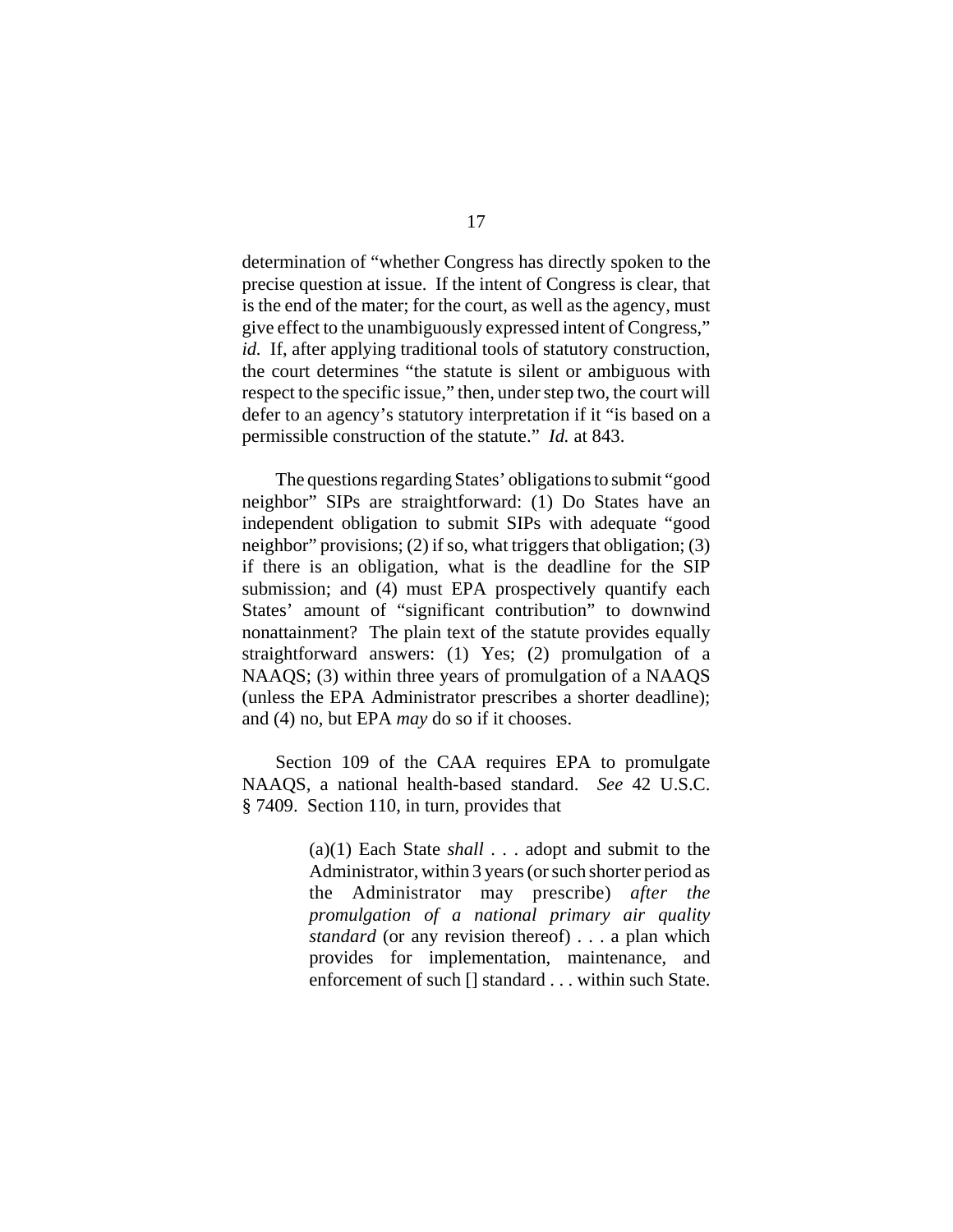(2) Each implementation plan submitted by a State under this chapter . . . *shall*

(D) contain adequate provisions–

(i) prohibiting, consistent with the provisions of this subchapter, any source or other type of emissions activity within the State from emitting any air pollutant in amounts which will–

(I) contribute significantly to nonattainment in, or interfere with maintenance by, any other State with respect to any such [NAAQS].

*Id.* §§ (a)(1)  $\&$  (a)(2)(D)(i)(I) (emphases added). The plain text requires that within three years of EPA's promulgation of a NAAQS, States *shall* submit SIPs, and those SIPs *shall* include *adequate* "good neighbor" provisions. This is the unambiguous obligation and chronology established by Congress. EPA has the first duty to set the NAAQS, and then States have series of follow-up duties, listed in section 110(a), to ensure attainment of the NAAQS. Among the duties clearly assigned to States is the inclusion in SIPs of adequate "good neighbor" provisions.

The court views this "interpretation" — that is, *reading the actual text of the statute* — as a scene from *Alice in Wonderland*. *See* Op. at 50. It concludes that "[i]n our view, determining the level of reductions required under Section  $110(a)(2)(D)(i)(I)$  is analogous to setting a NAAQS. And determining the level of reductions under the "good neighbor" provision triggers a period during which States may submit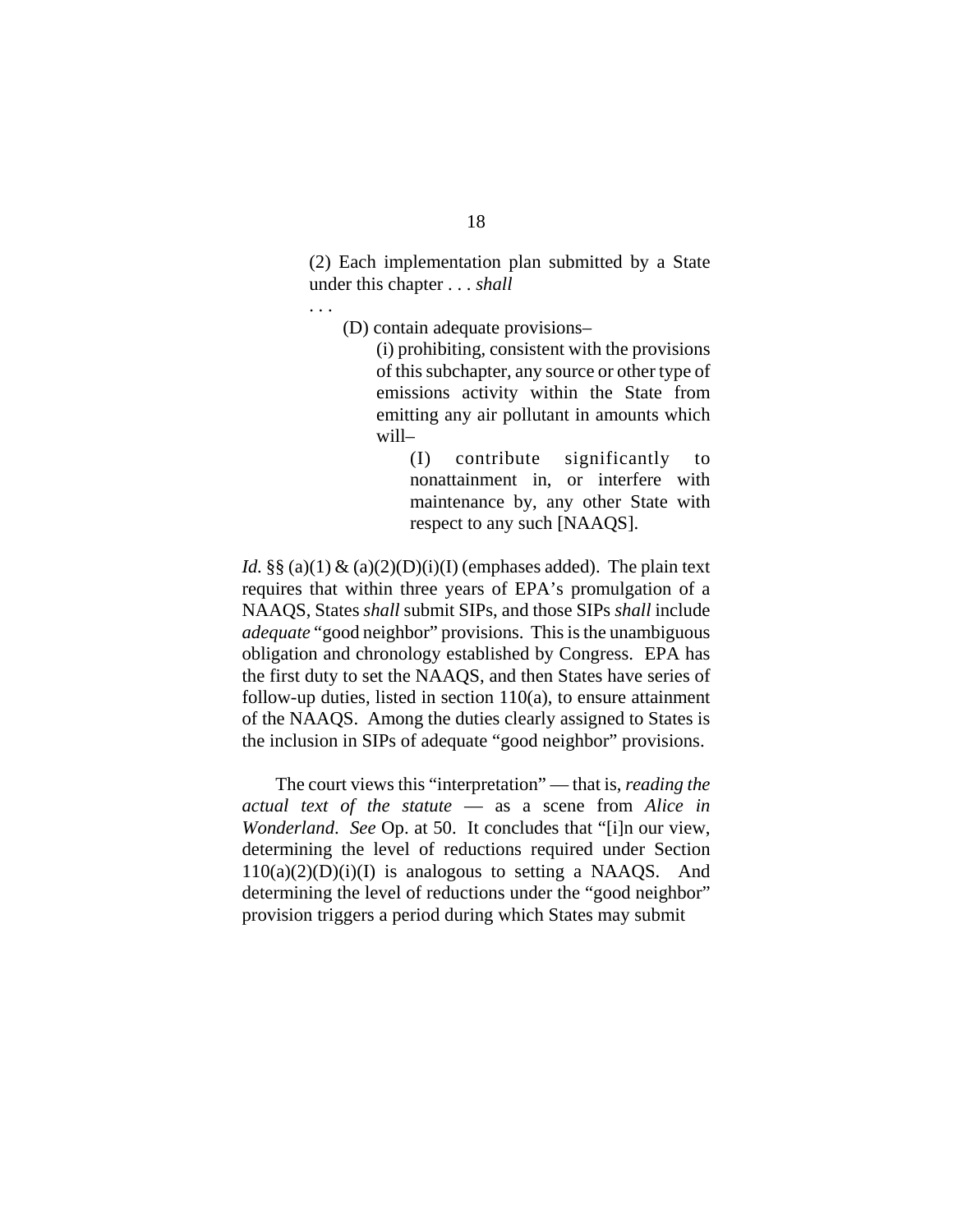SIPs." *Id.* at 51. Even if the court's analogy were sound,<sup>8</sup> the premise of its analogy does not support its conclusion that EPA's determination of emission reduction obligations triggers States' obligations to submit "good neighbor" SIPs. Rather, the court rewrites a decades-old statute whose plain text and structure establish a clear chronology of federal and State responsibilities. Nowhere does the CAA place a requirement on EPA to quantify each State's amount of "significant contribution" to be eliminated pursuant to the "good neighbor" provision, let alone include any provision relieving States of their "good neighbor" SIP obligations in the event EPA does not first quantify emission reduction obligations.<sup>9</sup> The court's "view" that EPA "determining the level of reductions under the "good neighbor" provision triggers the period during which States may submit SIPs" is irrelevant in view of the unambiguously plain text of section  $110(a)(1)$  and  $(a)(2)(D)(i)(I)$ , and, if the statute were ambiguous, the court

<sup>&</sup>lt;sup>8</sup> The NAAQS are determined based on what is "requisite to protect the public health" and "public welfare," 42 U.S.C. §§ 7409(b)(1) & (2), and are a uniform national standard. The "good neighbor" provision, on the other hand, is not a separate national standard, but instead is simply one of the CAA's State-specific mechanisms to ensure attainment of the NAAQS. *See* 42 U.S.C.  $§ 7410(a)(2)(D)(i)(I).$ 

<sup>9</sup> The court's comparison of section 110 to section 126, *see* Op. at 52, conflates direct federal regulation of *sources* with EPA's statutory authority to enforce requirements that *States* comply with their "good neighbor" SIP obligations. Given that Congress included a *specific* provision obligating EPA to promulgate FIPs if States fail to submit adequate SIPs within three years of promulgation of a NAAQS, *see* CAA § 110(c)(1); 42 U.S.C. § 7410(c)(1), and EPA relies on it in the Transport Rule, section 126's federal authorization to regulate specific *sources* of emissions has no bearing on the statutory analysis here.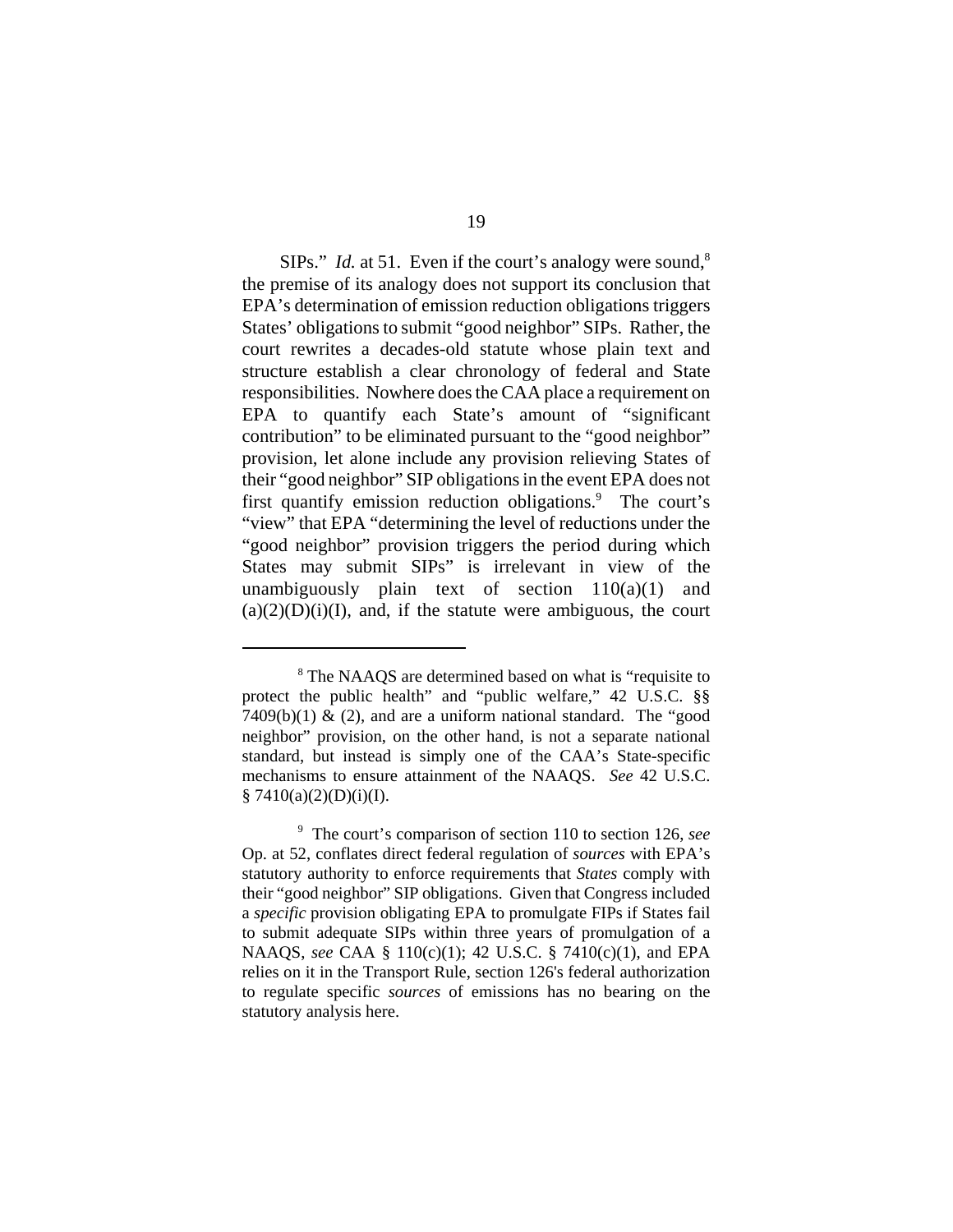would be required to defer to EPA's interpretation that States have an independent obligation to submit "good neighbor" SIPs within three years of promulgation of the NAAQS because that interpretation is permissible under the statute, *see Chevron*, 467 U.S. at 843. The court's "role is 'not to 'correct' the text so that it better serves the statute's purposes'; nor under *Chevron* may [the court] 'avoid the Congressional intent clearly expressed in the text simply by asserting that [the court's] preferred approach would be better policy. The Congress has spoken plainly . . . ." *Virginia Dep't of Med. Assistance Servs. v. Dep't of Health & Human Servs.*, 678 F.3d 918, 926 (D.C. Cir. 2012) (quoting *Engine Mfrs. Ass'n v. EPA*, 88 F.3d 1075, 1089 (D.C. Cir. 1996)).

Furthermore, the court's holding is entirely at odds with the holding in *Michigan v. EPA*, 213 F.3d 663 (D.C. Cir. 2000), *see LaShawn A. v. Barry*, 87 F.3d 1389, 1395 (D.C. Cir. 1996) (en banc). In *Michigan*, State petitioners contended that EPA violated the CAA by prospectively informing States what their nitrogen oxides  $(NO_x)$  emission reduction budgets needed to be to adequately eliminate their amounts of "significant contribution" under the "good neighbor" provision, thus acknowledging their independent obligation to submit adequate "good neighbor" SIPs, *see* 213 F.3d at 686-87. State petitioners in *Michigan* argued that EPA had *no authority* to do what the State petitioners now before the court contend EPA has *no authority not to do*. In *Michigan* the court deferred, pursuant to *Chevron* step two, to EPA's interpretation it could set State emissions budgets prospectively, given section 110's "silence" on the question, as a permissible exercise of EPA's general rulemaking authority under CAA section 301(a)(1), 42 U.S.C.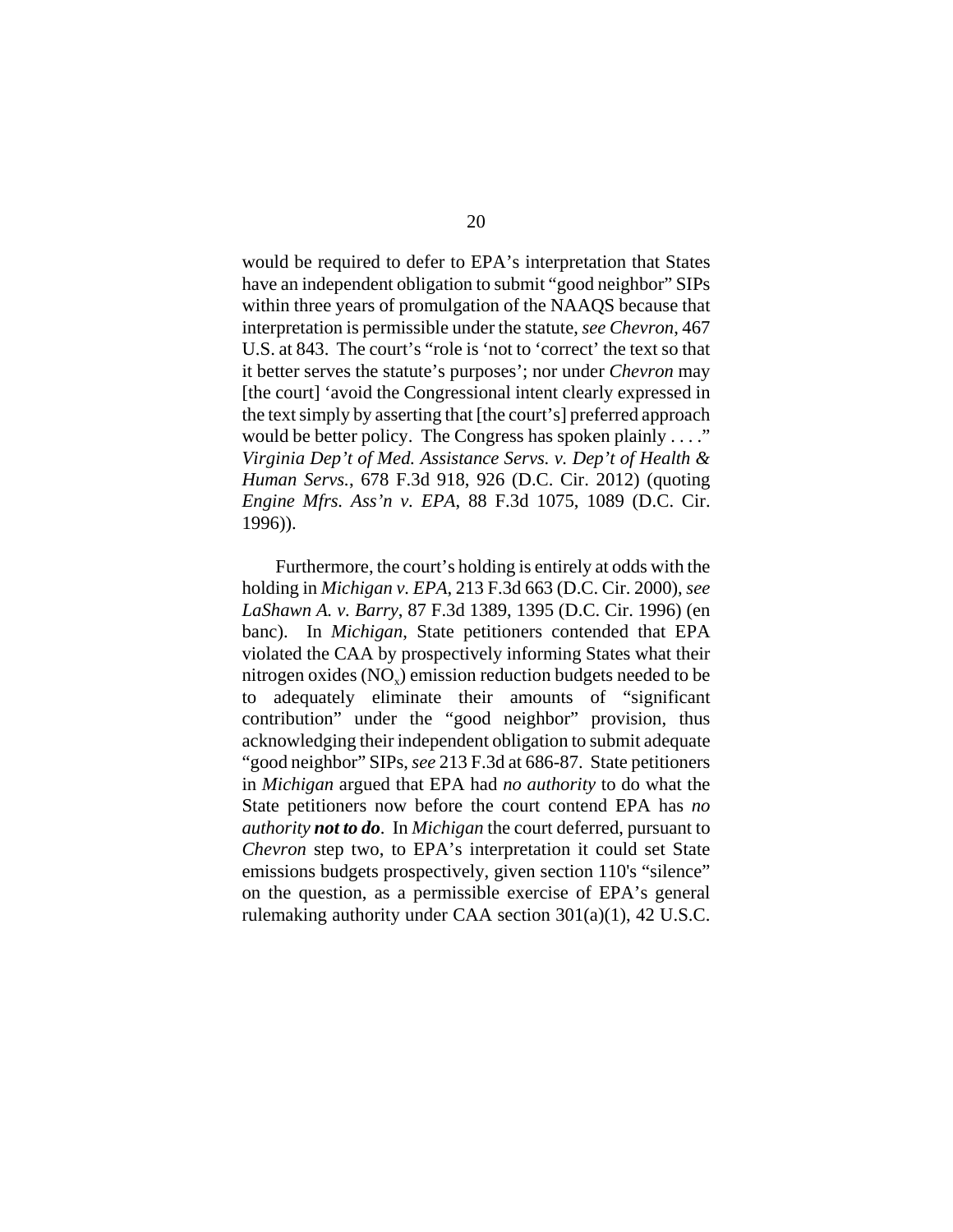§ 7601(a)(1).10 Inverting *Michigan*'s analysis of section 110, the court holds that under *Chevron* step one, *see* Op. at 53 n.32, section 110 itself *unambiguously requires* EPA to prospectively inform States of their "good neighbor" emission reduction requirements. *See id.* at 46-53. Nothing in section 110, section 301, or any other section of the CAA requires EPA to do this. Instead the court today turns "may" into "must," and holds that if EPA does not exercise its general rulemaking authority in the manner of the court's design, then section  $110(a)(1)$ 's and  $110(a)(2)(D)(i)(I)$ 's mandatory, unambiguous requirements that States submit adequate "good neighbor" SIPs within three years of the promulgation of a NAAQS are *erased from the statute* by judicial fiat — relieving States of the duty Congress imposed.<sup>11</sup> The court offers no explanation for how its holding can be squared with *Michigan* in this regard.

The court's rationale for rewriting the CAA's plain text is its *own* conclusion that "the upwind State's obligation remains *impossible* for the upwind State to determine *until EPA defines it.*" *Id*. at 48 (first emphasis added). In its words, the statute "requires each State to take its own stab in the dark . . . [and] apply [a] homemade definition using its own homemade methodology." *Id.* at 55. The court concludes EPA's

<sup>&</sup>lt;sup>10</sup> Section 301(a)(1) of the CAA provides that "[t]he Administrator is authorized to prescribe such regulations as are necessary to carry out his functions under this chapter." 42 U.S.C.  $§ 7601(a)(1).$ 

 $11$  Suffice it to say, it is extraordinarily unusual for a court to conclude, at *Chevron* step one, that it must delete mandatory obligations from a statute in order to accord with Congress's plain intent. *See* Op. at 53 n.32. It is all the more unusual to suggest that an agency's interpretation is "impermissible" at *Chevron* step two when the interpretation parrots the text of the statute.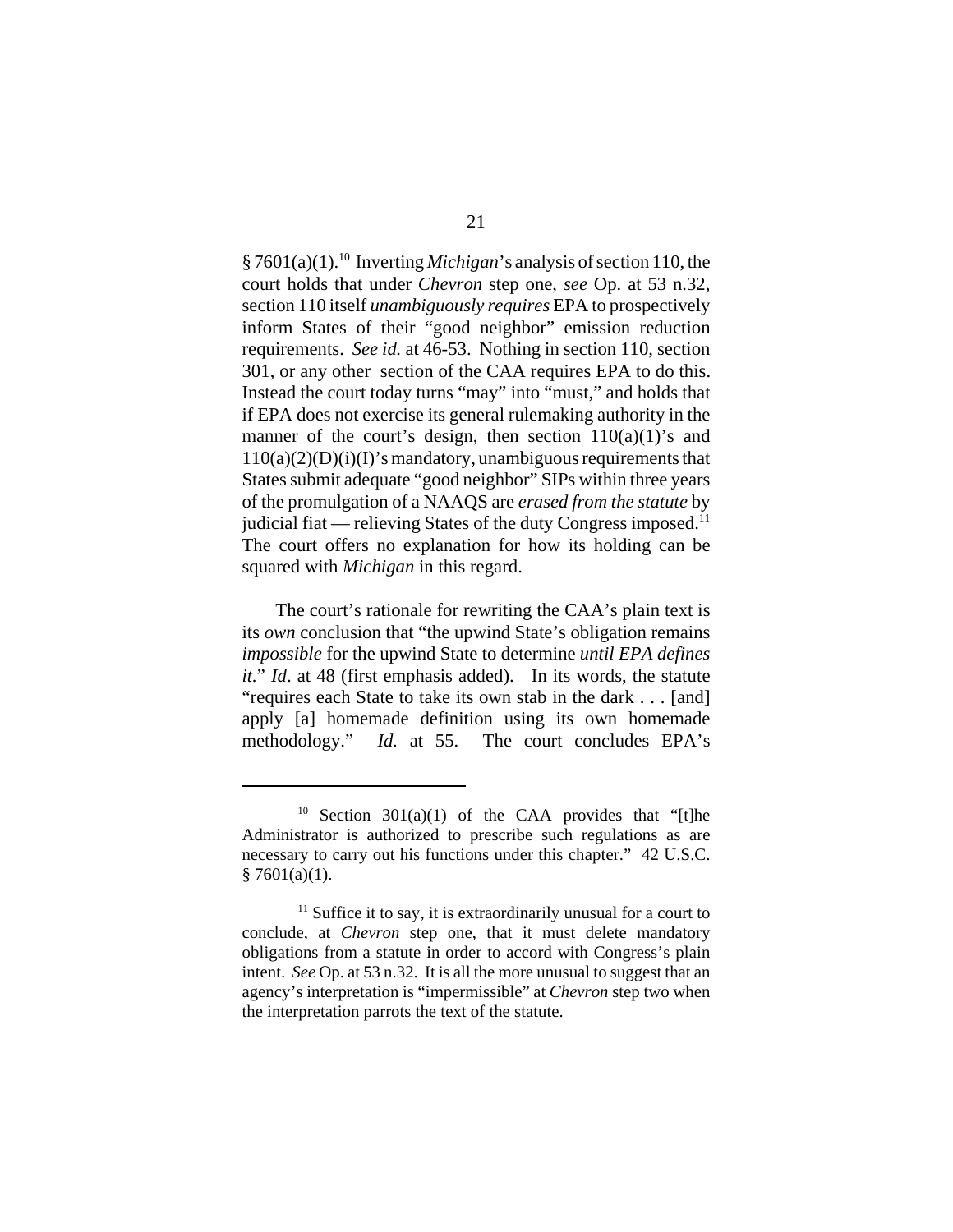interpretation (that is, following the statute's plain text) produces absurd results, *see id.* at 53 n.32. Pretermitting whether there is a shred of record evidence to show such an impossibility, a statutory outcome is absurd [only] if it *defies rationality*[;] . . . an outcome *so contrary to perceived social values* that Congress could not have intended it." *Landstar Express*, 569 F.3d at 498-99 (internal quotation marks and citations omitted) (emphases added). To the extent the court's rationale hinges on its speculation that States lack technical capability and information, this blinks at reality. As counsel for EPA emphasized at oral argument, *see* Tr. Oral Arg. at 59, 61, without contradiction by any petitioners' counsel during rebuttal oral argument, States are fully capable of measuring interstate transport of emissions by conducting modeling, and they have done so before and continue to do so: "The states can make that effort, and they can submit SIPs to EPA. Again, that is how the process works in the states that aren't included in these transport regions." *Id.* at 61*.* Indeed, as this court has recognized, States are charged with operating air quality monitors; "[e]xhaustive technical specifications regulate the States' operation of a network of air monitors that collect air quality data for any given area." *Catawba Cnty., N.C. v. EPA*, 571 F.3d 20, 30 (D.C. Cir. 2009); *cf. ATK Launch Sys. v. EPA*, 669 F.3d 330, 334 (D.C. Cir. 2012). The air quality monitoring data collected by the States is publically available in the National Emissions Inventory.12 That is, State air quality divisions are no strangers

<sup>12</sup> *See* U.S. EPA, Technology Transfer Network Clearinghouse for Inventories & Emissions Factors, *available at* http://www.epa.gov/ttnchie1/eiinformation.html (last visited July 23, 2012); *see also* U.S. EPA, Technology Transfer Network Clearinghouse for Regulatory Atmospheric Modeling, *available at* http://www.epa.gov/ttn/scram/aqmindex.htm (last visited July 23, 2012) (providing modeling tools).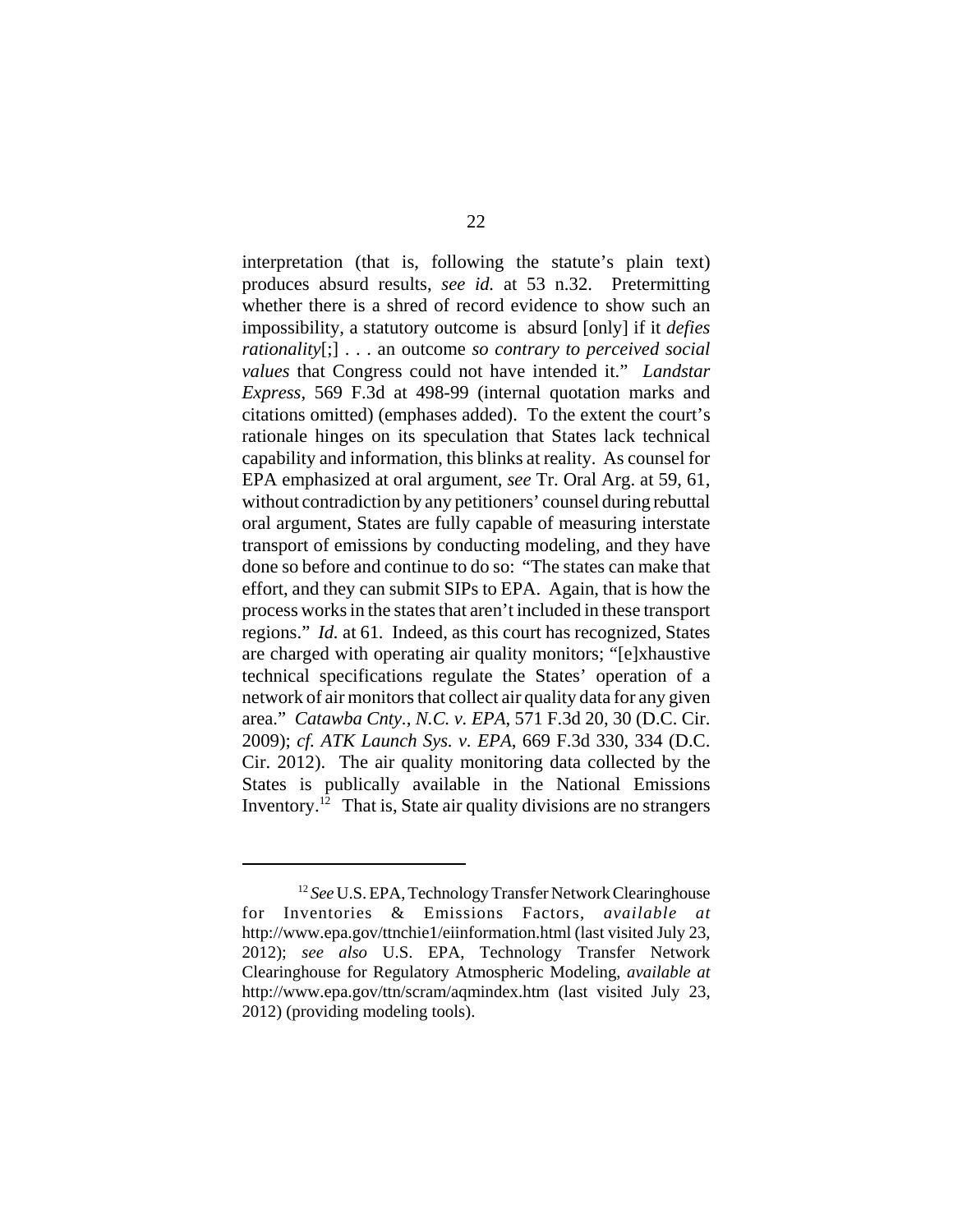to complex air quality and meteorological modeling of interstate transport of emissions.<sup>13</sup>

No petitioner suggests that States lack the capability to measure their interstate emissions of pollutants or to access that information from other States to independently determine emission reduction budgets, much less that they have not had time to do so; rather their reason for not doing so appears to stem from insistence (supported by industry sources) that their reduction of emissions not be one iota greater than is necessary for downwind States to attain and maintain NAAQS and that it is easier (and presumably less costly, *see* Oral Arg. Tr. 58) for EPA to figure this out than it is for the individual States to do so, working cooperatively and using any EPA guidance. This may be so but it does not demonstrate that Congress's scheme, protecting States' choices about how to meet NAAQS

<sup>&</sup>lt;sup>13</sup> To cite one example: the State of Texas. The Texas Council on Environmental Quality ("TCEQ") has published an extensive description of its air quality modeling activities and capabilities on its website. "The TCEQ uses state of the art computer models to simulate the meteorological conditions and chemical reactions that contribute to the formation of air pollutants." TCEQ, Introduction to Air Quality Modeling, *available at* http://m.tceq.texas.gov/airquality/airmod/overview/am\_intro.html (last visited July 23, 2012). Furthermore, "TCEQ uses state-of-the-science, four-dimensional computer models that incorporate atmospheric physical laws and measured observations to predict weather conditions over space and time." TCEQ, Introduction to Air Quality Modeling: M e t e o r o l o g i c a l M o d e l i n g , http://m.tceq.texas.gov/airquality/airmod/overview/am\_met.html (last visited July 23, 2012. Indeed, TCEQ uses the same model EPA used to model emission contributions — CAMx. EPA notes in its brief that Texas provided some of the technical data that led to its inclusion in the final Transport Rule. *See* EPA Br. at 109. These are far from "homemade" methodologies. *See* Op. at 55.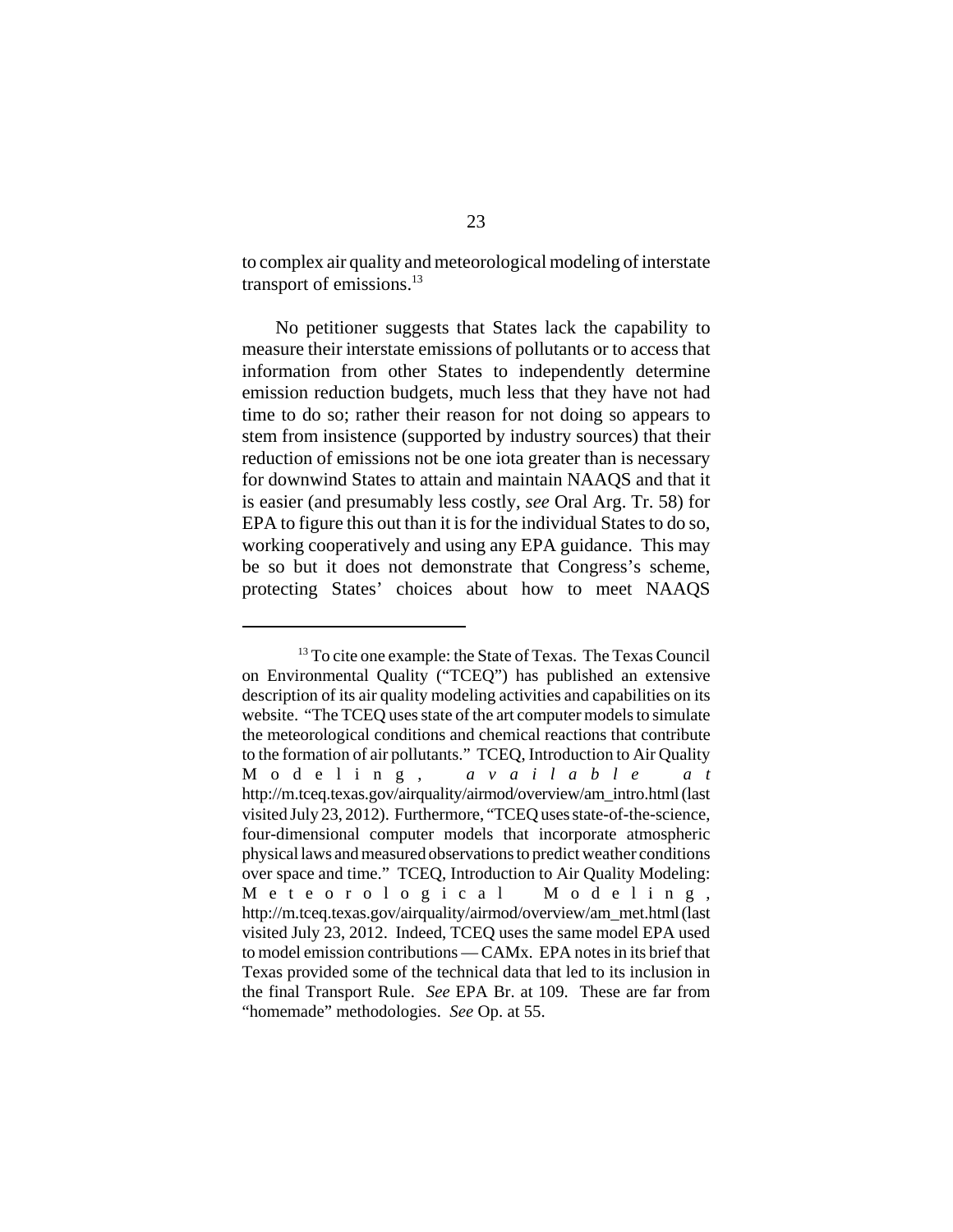requirements, in part by independently determining ways to meet their "good neighbor" obligation as the States argued in *Michigan*, is absurd.

It is true, as the court notes, *see* Op. at 53-55, that in two previous "good neighbor" rulemakings EPA afforded States the opportunity to submit SIPs after announcing emission reduction budgets. But an agency is not forever restricted to its previous policy choices or statutory interpretations; instead, it may change course provided it acknowledges it is doing so, presents "good reasons" for doing so, and its approach is "permissible under the statute." *FCC v. Fox Television Stations, Inc.*, 556 U.S. 502, 515 (2009). Agencies "need not demonstrate to a court's satisfaction that the reasons for the new policy are *better* than the reasons for the old one." *Id.* The discretion agencies enjoy in modifying their policy approaches is particularly expansive where the agency declines to exercise its *discretionary* rulemaking authority, as EPA did here. "It is only in the rarest and most compelling of circumstances that this court has acted to overturn an agency judgment not to institute rulemaking." *WWHT, Inc. v. FCC*, 656 F.2d 807, 818 (D.C. Cir. 1981).

Here, EPA acknowledged its previous approach, *see* Transport Rule, 76 Fed. Reg. at 48,217; NPRM, 75 Fed. Reg. at 45,222-223, and explained its decision in response to comments requesting States be given time to submit SIPs before EPA imposed the Transport Rule FIPs. EPA stated, first, that it had no authority to alter the statutory deadlines for SIP submissions and that the CAA did not require it to issue a rule quantifying States' "good neighbor" obligations, *see* Transport Rule, 76 Fed. Reg. at 48,220; second, that the court in *North Carolina*, in remanding rather than vacating CAIR, "emphasized EPA's obligation to remedy [CAIR's] flaws expeditiously" and thus "EPA d[id] not believe it would be appropriate to establish a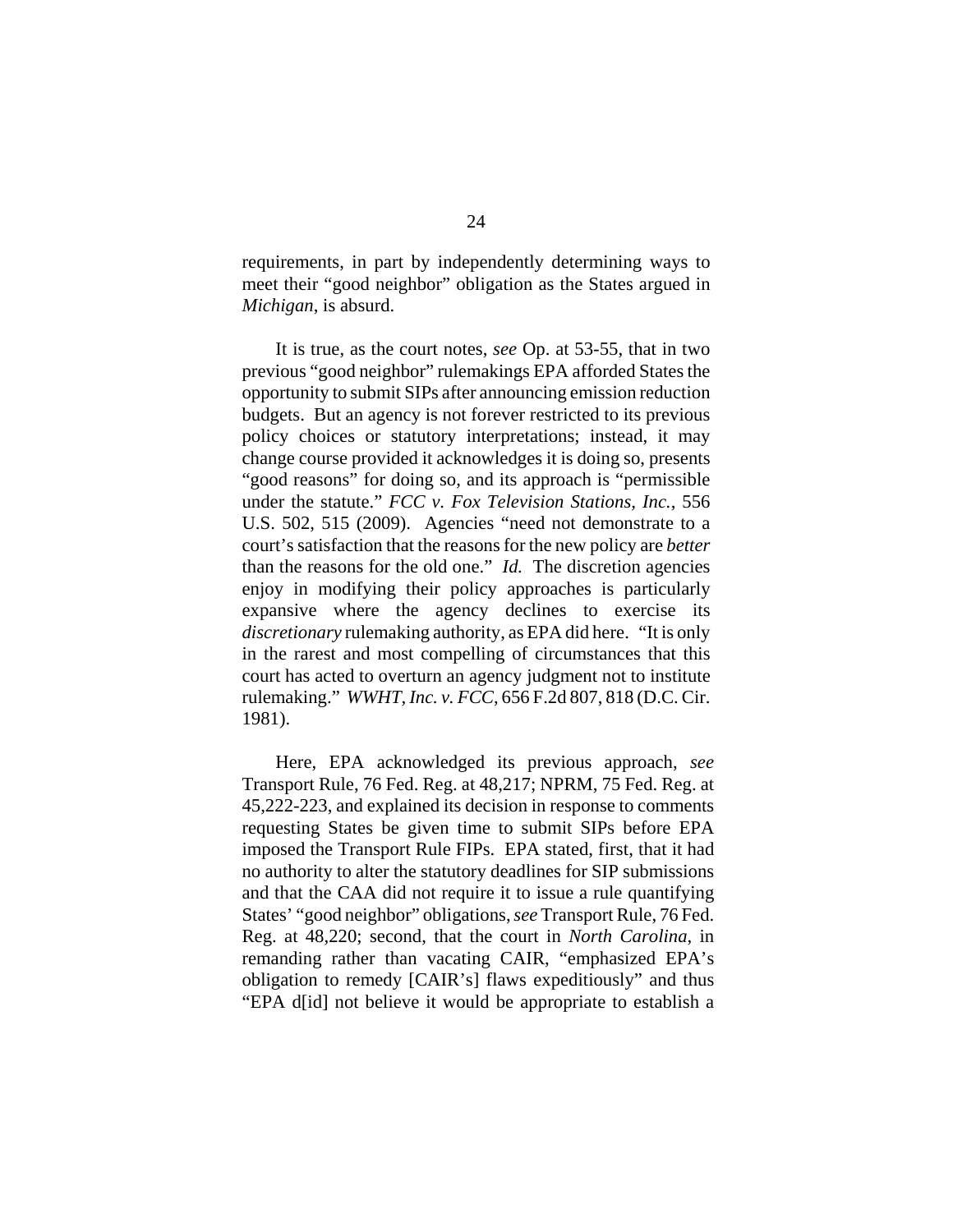lengthy transition period to the rule which is to replace CAIR," Transport Rule, 76 Fed. Reg. at 48,220; and third, that in *North Carolina* this court also required EPA to align upwind States' emission reduction deadlines with the NAAQS attainment dates of "2015 or earlier," *see North Carolina*, 531 F.3d at 930.14 EPA's decision to adhere to the plain text of the statute, and not to exercise its discretionary general rulemaking authority, *see Michigan*, 213 F.3d at 686-87, was thus well-explained by the time pressures imposed *by this court*. *See Fox Television*, 556 U.S. at 515. Inasmuch as those time pressures were animated as well by concern for the public health and welfare — Congress required that attainment with the NAAQS occur "as expeditiously as practicable." 42 U.S.C. §§ 7502(a)(2)(A) & 7511; *see North Carolina*, 531 F.3d at 930 — the instant case is particularly ill-suited for overturning EPA's exercise of its discretion in not adding an additional rulemaking step to the process. Given that the court "will overturn an agency's decision not to initiate a rulemaking only for compelling cause," and one of those few compelling reasons is when the decision *declining*

<sup>&</sup>lt;sup>14</sup> That EPA may, under different circumstances, view it as preferable to prospectively quantify States' emission reduction obligations, *see* Op. at 49, is irrelevant to whether EPA's stated reasons for departing, in the Transport Rule from its previous approach are adequate, given the court's instruction in *North Carolina* to expeditiously replace the flawed CAIR and align NAAQS attainment dates. The context of the federal register citations is, EPA's points out, EPA's review of a submitted SIP; the preamble does not state EPA must engaged in detailed interstate transport analysis before States must meet their statutory SIP obligations. Furthermore, consistent with the federal register citations noted by the court, EPA has traditionally issued guidance to States on calculating their "good neighbor" emission reduction obligations and it did so here, *see*, *e.g*., EPA Guidance on SIP Elements Required Under Sections 110(a)(1) and (2) for the 2006 24-hour Fine Particle (PM<sub>25</sub>) National Ambient Air Quality Standards (NAAQS) (Sept. 25, 2009).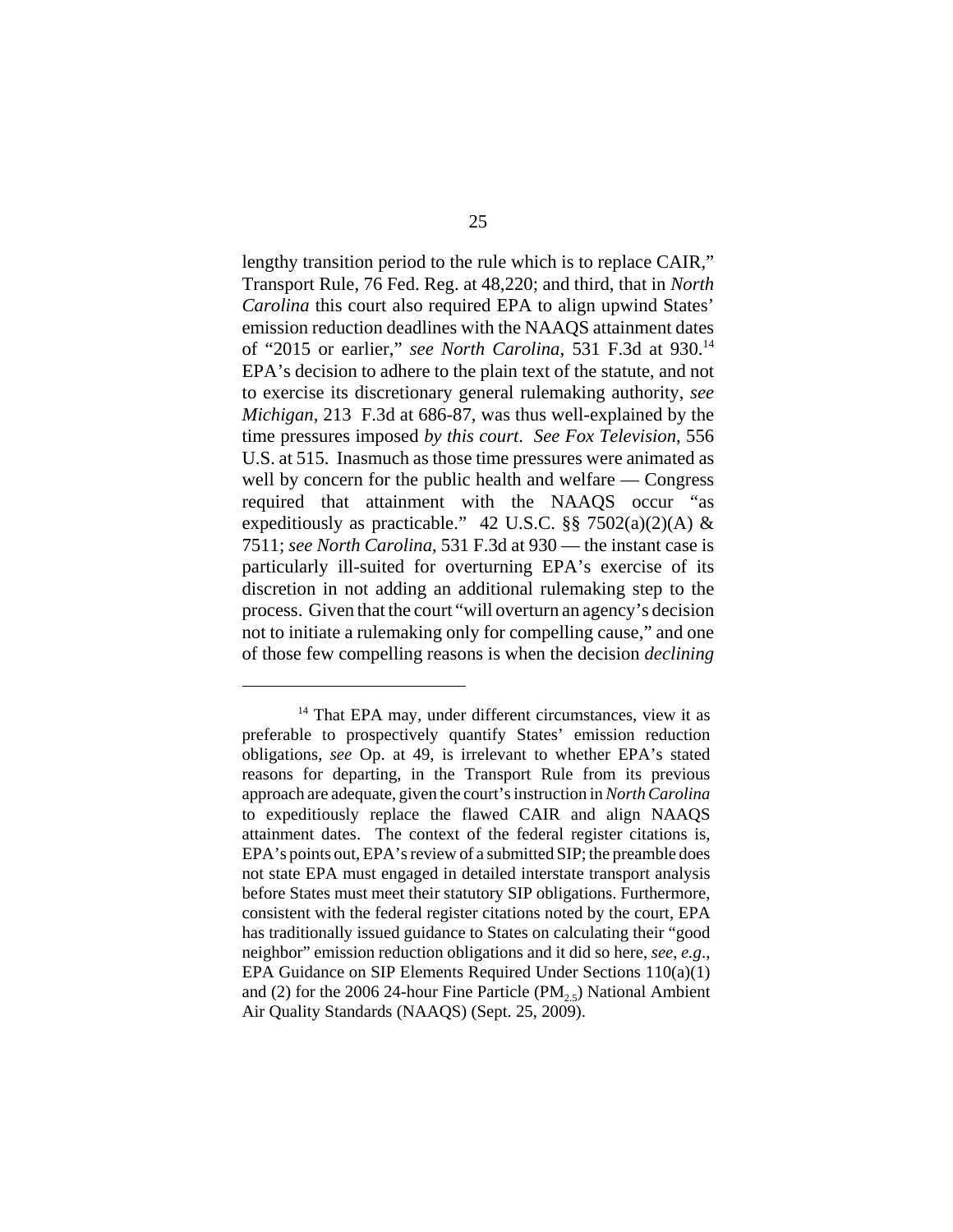to promulgate a rule exacerbates "grave health and safety problems for the intended beneficiaries of the statutory scheme," *Midwest Indep. Transmission Sys. Operator, Inc. v. FERC*, 388 F.3d 903, 911 (D.C. Cir. 2004) (internal quotation marks and citation omitted), it hardly makes sense for the court to *require* EPA to promulgate a rule when the effect will be to *delay* health benefits. Indeed, the court is *most* reluctant to require agencies to promulgate rules "when the interests at stake are primarily economic," *id.,* and the court's view that it is "impossible" for States to comply with their independent "good neighbor" obligation under section 110(a) is animated by the burdens that obligation imposes on States and industry sources, *see* Oral Arg. Tr. 58.

In sum, the court's conclusion that it would have been a "homemade" "stab in the dark" for the States to submit adequate "good neighbor" SIPs prior to promulgation of the Transport Rule lacks a basis in fact, and the court's speculation that EPA would have inevitably disapproved such submissions, *see* Op. at 56-57, is just that — speculation. And if that happened, States could judicially challenge the disapprovals, seeking a stay to avoid application of the Transport Rule FIPs. Absent record evidence to suggest that the plain text of the CAA's "good neighbor" SIP obligation on States leads to "an outcome *so contrary to perceived social values* that Congress could not have intended it," *Landstar Express*, 569 F.3d at 498-99 (internal quotation marks and citations omitted) (emphasis added), the court is bound, in view of the host of responsibilities placed on States in the CAA, to enforce the statute as Congress wrote it in plain terms, to give deference to EPA's permissible interpretations where the CAA is silent or ambiguous, and to adhere to the court's interpretation of EPA's authority in *Michigan*, as well as acknowledge, as the expert agency has advised without contradiction, that States have demonstrated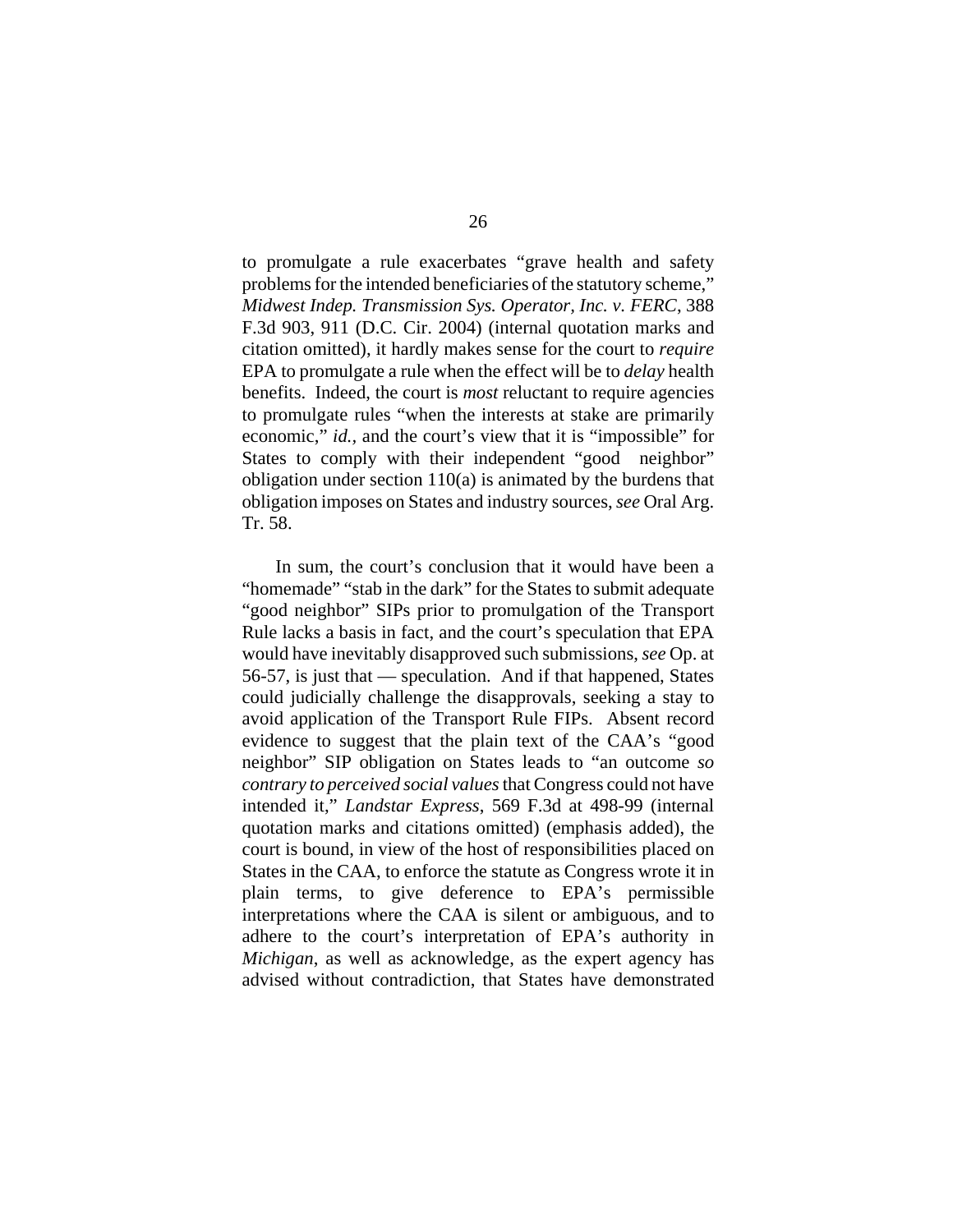competence to satisfy their plain statutory "good neighbor" obligations.

# **II.**

The court also is without jurisdiction to hold that EPA lacked statutory authority to use a different measure of "significant contribution" for setting emission reduction budgets, unrelated to its measure of "significance" for purposes of threshold inclusion of individual States in the Transport Rule. Op. at 34-37. Petitioners contended that there was a hypothetical possibility that "application of cost-effective controls [] could drive a State's emissions below the point that, under phase one, would have excluded the State from any regulation whatsoever." State Petrs' Br. at 35; Industry & Labor Petrs' Br. at 22-24.15 Because no objection was made during the Transport Rule administrative proceedings to EPA's statutory authority to adopt its two-step approach, the court thus lacks jurisdiction to decide this issue. *See* CAA § 307(d)(7)(B), 42 U.S.C. § 7607(d)(7)(B). The jurisdictional question is not *close*; the court's effort to avoid this court's well-settled precedent fails clearly.

#### **A.**

Section  $307(d)(7)(B)$  of the CAA provides that "[o]nly an objection to a rule or procedure which was raised with

<sup>&</sup>lt;sup>15</sup> As EPA responded, nothing in the record suggests this hypothetical possibility actually would occur as a result of the Transport Rule, *see* Resp.'s Br. at 33-34 & n.20; *id*. at 32 n.18, and the point of choosing a "cost" that is "effective" for each State assumes only a reasonable subset of emissions will be reduced. *See* Oral Arg. Tr. at 44-46. Furthermore, contrary to the court's suggestion, *see* Op. 37 n.23, EPA explained that selecting a cost below \$500/ton of emissions would permit States to stop operating existing controls, thus increasing, rather than decreasing, pollution. *See* Transport Rule, 76 Fed. Reg. at 48,256-57.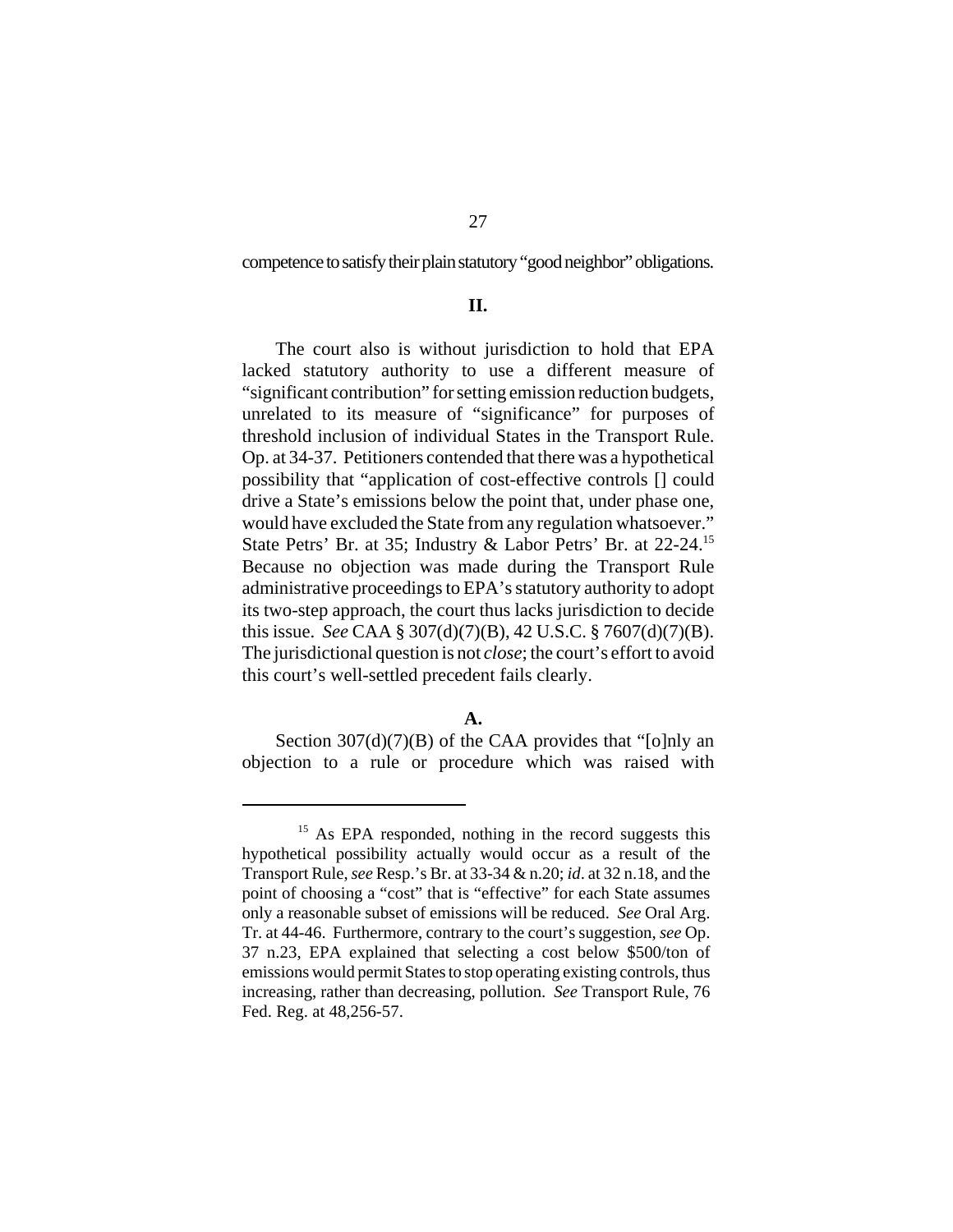reasonable specificity *during the period for public comment* . . . may be raised during judicial review." 42 U.S.C. § 7607(d)(7)(B) (emphasis added). The court has "'strictly' enforce[d] this requirement," *Mossville Envtl. Action Now v. EPA*, 370 F.3d 1232, 1238 (D.C. Cir. 2004) (quoting *Motor & Equip. Mfrs. Ass'n v. Nichols*, 142 F.3d 449, 462 (D.C. Cir. 1998)); *see also Natural Res. Def. Council v. EPA*, 571 F.3d 1245, 1259 (D.C. Cir. 2009). The court also has made clear that "[r]easonable specificity requires something more than a general challenge to EPA's approach." *Mossville*, 370 F.3d at 1238 (internal quotation marks and alteration omitted). The court's enforcement of this requirement has been most strict in the context of statutory authority objections:

> While there are surely limits on the level of congruity required between a party's arguments before an administrative agency and the court, respect for agencies' proper role in the *Chevron* framework requires that the court be *particularly careful* to ensure that challenges to an agency's interpretation of its governing statute are first raised in the administrative forum.

*Cement Kiln Recycling v. EPA*, 255 F.3d 855, 860 (D.C. Cir. 2001) (quoting *Natural Res. Def. Council, Inc. v. EPA*, 25 F.3d 1063, 1074 (D.C. Cir. 1994)) (emphasis added). Consistently, until now, the court has held that failure to object specifically to EPA's lack of *statutory authority* is grounds for dismissal of such objections in this court. *See, e.g.*, *Natural Res. Def. Council v. EPA*, 559 F.3d 561, 563-64 (D.C. Cir. 2009); *Engine Mfrs. Ass'n v. EPA*, 88 F.3d 1075, 1097 (D.C. Cir. 1996); *Ohio v. EPA*, 997 F.2d 1520, 1528 (D.C. Cir. 1993); *Linemaster Switch Corp. v. EPA*, 938 F.2d 1299, 1308 (D.C. Cir. 1991); *Natural Res. Def. Council v. Thomas*, 805 F.2d 410, 427 (D.C. Cir. 1986).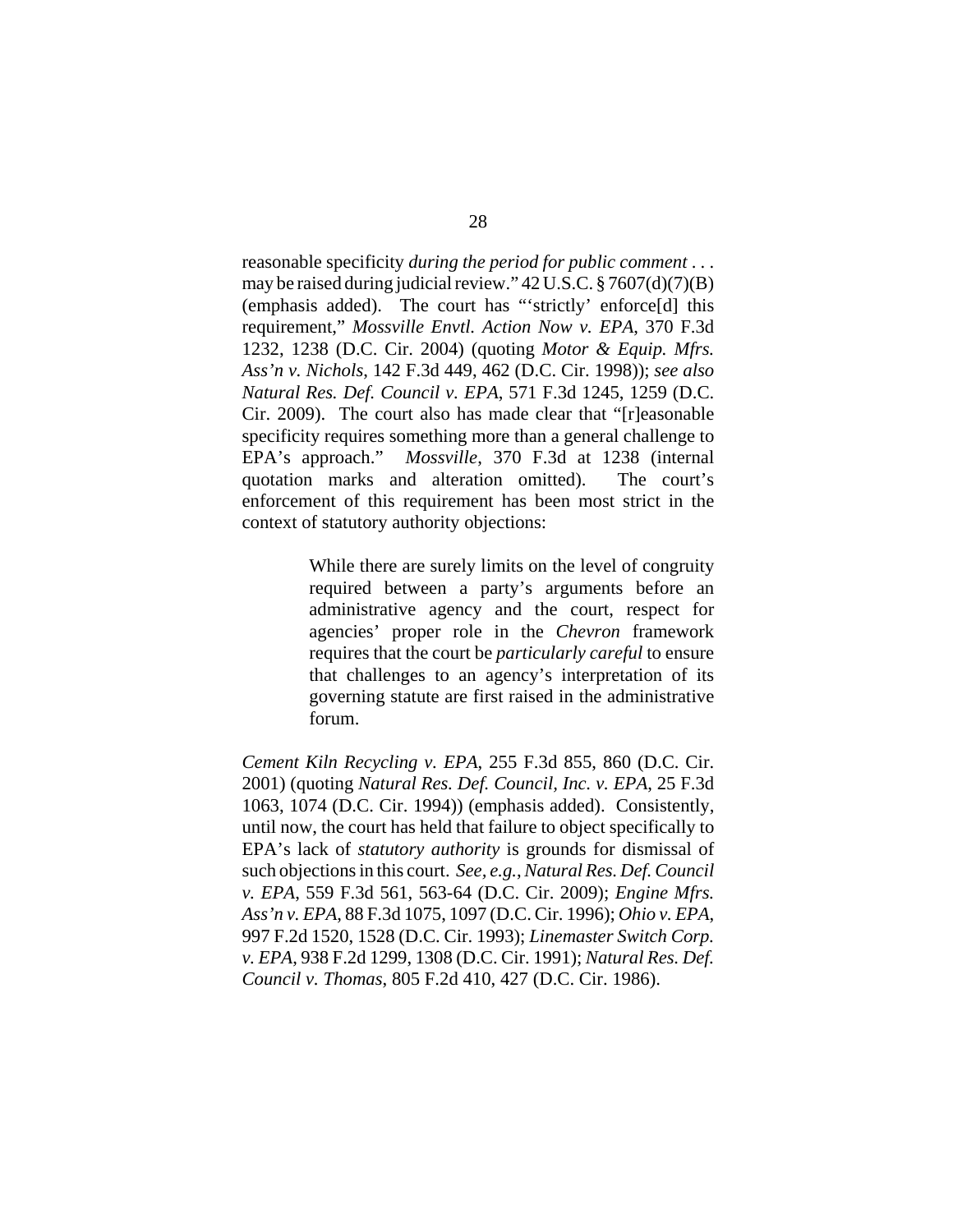Notably on point, in *Cement Kiln* the court held that comments stating a policy preference to EPA were insufficient to preserve for judicial review objections that the preferred approach was statutorily required, 255 F.3d at 860-61. "[T]hese comments merely argued that EPA could permissibly *consider* [the approach], not (as petitioners now argue) that [the CAA] *requires* [the approach]." *Id.* at 860 (internal quotation marks and citation omitted) (emphases in original). And "the parties were not saved by the fact that they had made other technical, policy, or legal arguments before the agency. Indeed, if such were the rule, a party could never waive a legal claim as long as the party in fact appeared and argued *something* before the agency." *Nat. Res. Def. Council*, 25 F.3d at 1074 (internal quotation marks omitted) (emphasis added).

Petitioners rely on two comments in an attempt to show a challenge to EPA's statutory authority to the approach it adopted was presented during the Transport Rule administrative proceedings. *See* Industry & Labor Petrs.' Reply Br. at 6, n.1. Neither is sufficient. Tennessee commented that "[a] lower cost threshold should be considered for any State that can reduce their contribution below 1% significance using cost thresholds below the maximum values (\$2,000/ton for SO2 and \$500/ton for NO<sub>x</sub>),<br>if applicable." Tennessee Comments on 2010 Proposed Tennessee Comments on 2010 Proposed Transport Rule, Attachment 1, at 1 (Aug. 27, 2010). But this comment does not suggest that EPA is statutorily barred from following its approach. *See Cement Kiln*, 255 F.3d at 860-61; *Natural Res. Def. Council*, 25 F.3d at 1073-74. Furthermore, Tennessee's comment does not even suggest a policy preference that the one percent of NAAQS threshold level be a floor. Rather, Tennessee's comment specifically mentions States reducing contributions *below* the threshold without suggesting that result would violate the CAA. Thus, the only thing Tennessee commented on with "reasonable specificity" was that EPA consider not using a uniform cost threshold for all States.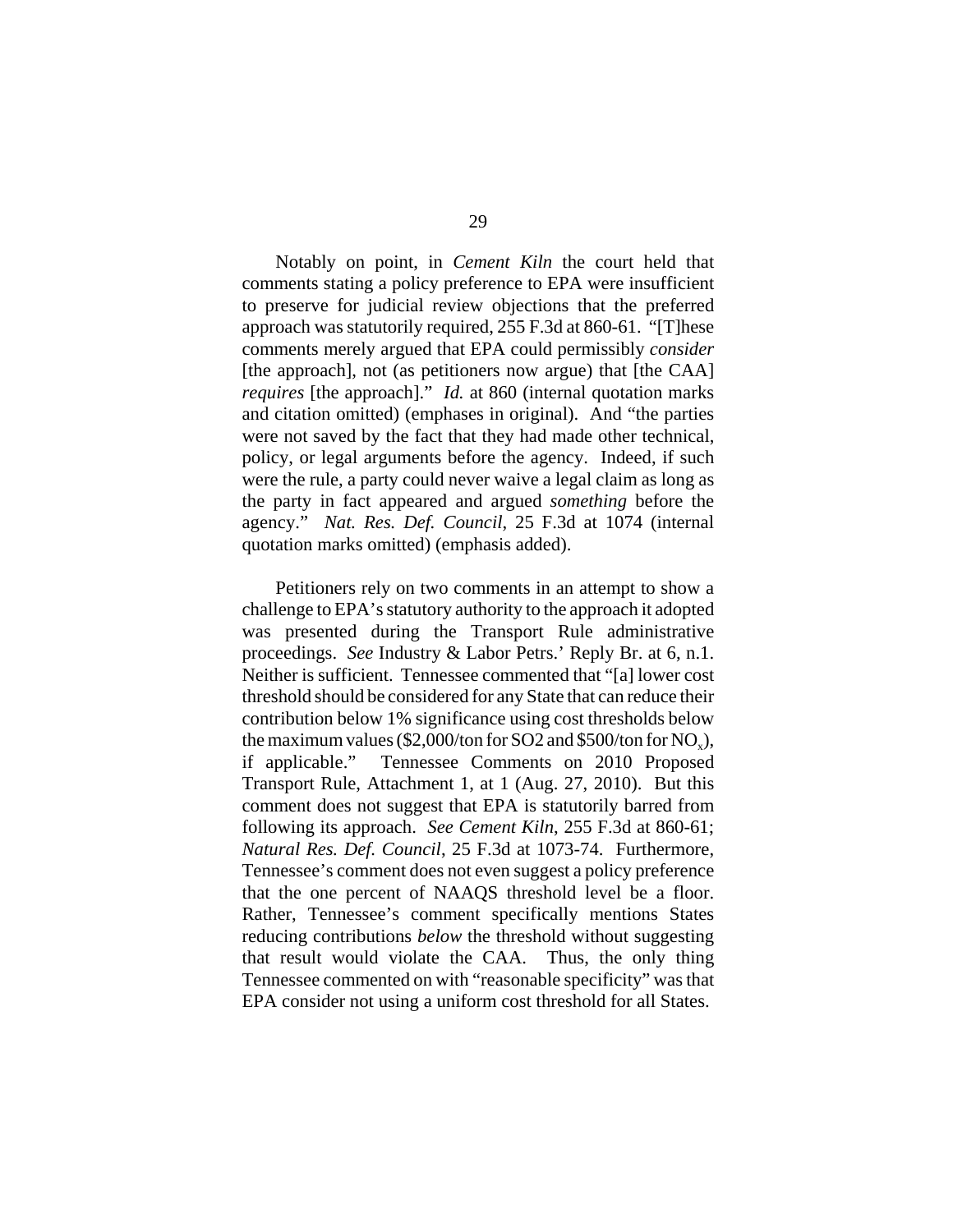Wisconsin's comment also does not demonstrate the statutory authority challenge now advanced by petitioners in this court was preserved. First, Wisconsin stated that it "support[ed] the 1% contribution threshold . . . for identifying states that are significant contributors to downwind state's air quality nonattainment and maintenance problems." Wisconsin Comments, at 1 (Oct. 1, 2010). Wisconsin further stated:

> State final emission budgets (2014) need to be set with a stronger linkage to residual air quality impact from the [electricity generating unit ("EGU")] on downwind sites compared to the current proposed linkage of limiting emission reductions by an *arbitrarily low cost threshold*. EPA has set which states have contribution reduction responsibility based on air quality impact, but appears to default to a modeling of the most efficient regional EGU control program based exclusively on cost-effectiveness.

> In defining significant contribution, EPA *should* place a *greater emphasis* on air quality impact (contribution) remedy than the assessed state-by-state marginal control cost-effectiveness of proposed remedy in the setting of the 2014 state budgets for EGU reductions. Issues are both legal and a concern for some level of EGU system control installation equity between nearby states and between facilities with differing coal types which are dispatched within the same electricity markets.

*Id.* at 7 (emphases added). Wisconsin nowhere suggested that EPA is statutorily required to use the one percent inclusion threshold as a floor for emission reductions; it simply urged that EPA "should" put a "greater emphasis" on air quality impacts at the *individual EGU* level. Indeed, Wisconsin commented that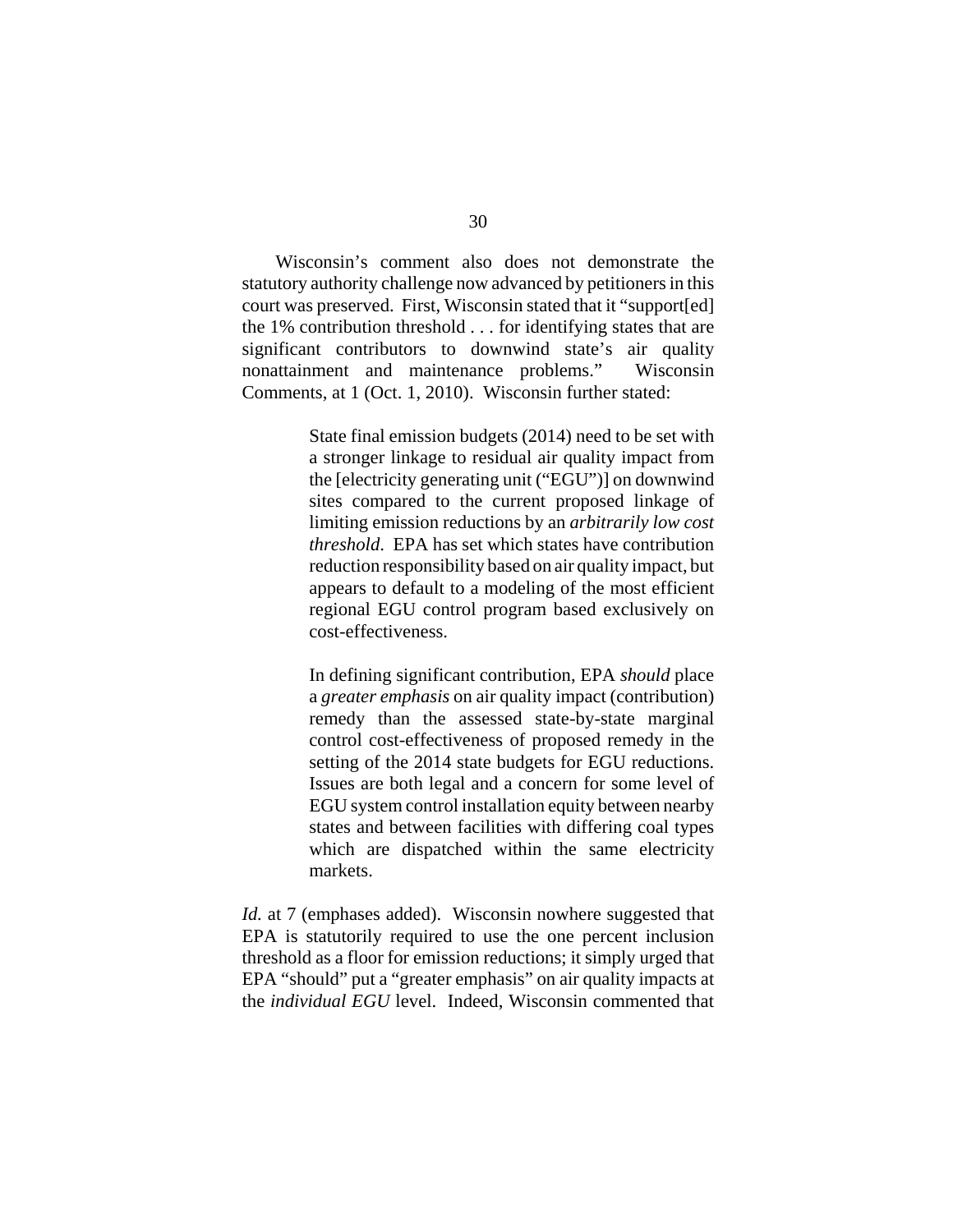the cost threshold was *too low*, the exact opposite of what petitioners now claim. *See* Industry & Labor Petrs.' Br. at 31-34. The closest Wisconsin comes to raising a statutory authority argument is its statement that the "issues are [] legal;" but that vague comment is in a sentence indicating the State's preference that EPA regulate at the EGU, rather than the State level, in order to achieve "EGU system control installation equity." Wisconsin Comments, at 7.

Consequently, neither Tennessee's nor Wisconsin's comments argued "with reasonable specificity" that EPA was statutorily required to treat the threshold inclusion level in its two-step approach to defining "significant contribution" as a floor in calculating emission reduction requirements.<sup>16</sup> Nor do they even present a policy preference for such an approach and, indeed, can be interpreted as *supporting* sub-threshold reductions. Even if the comments *implied* a challenge, which they do not, an implied challenge is insufficient because

> that is not the way the regulatory system is structured. Such a standard would require agencies to review perpetually all of the 'implied' challenges in any challenge they receive. We will not impose such a burden on the agency. All that [petitioner] had to do was draft one sentence that specifically challenged EPA's decision. It did not, and that specific challenge is thus not preserved.

<sup>16</sup> The court adds a cite, *see* Op. at 34 n.18, to a comment from Delaware: "It is Delaware's opinion that an upwind state's emissions contribution is significant . . . based on the emissions and their effect on air quality, and is independent of cost considerations." This is not a statutory authority objection to the two-step approach, and in any event EPA's rejection of Delaware's "opinion" was sustained in *Michigan*, 213 F.3d at 679.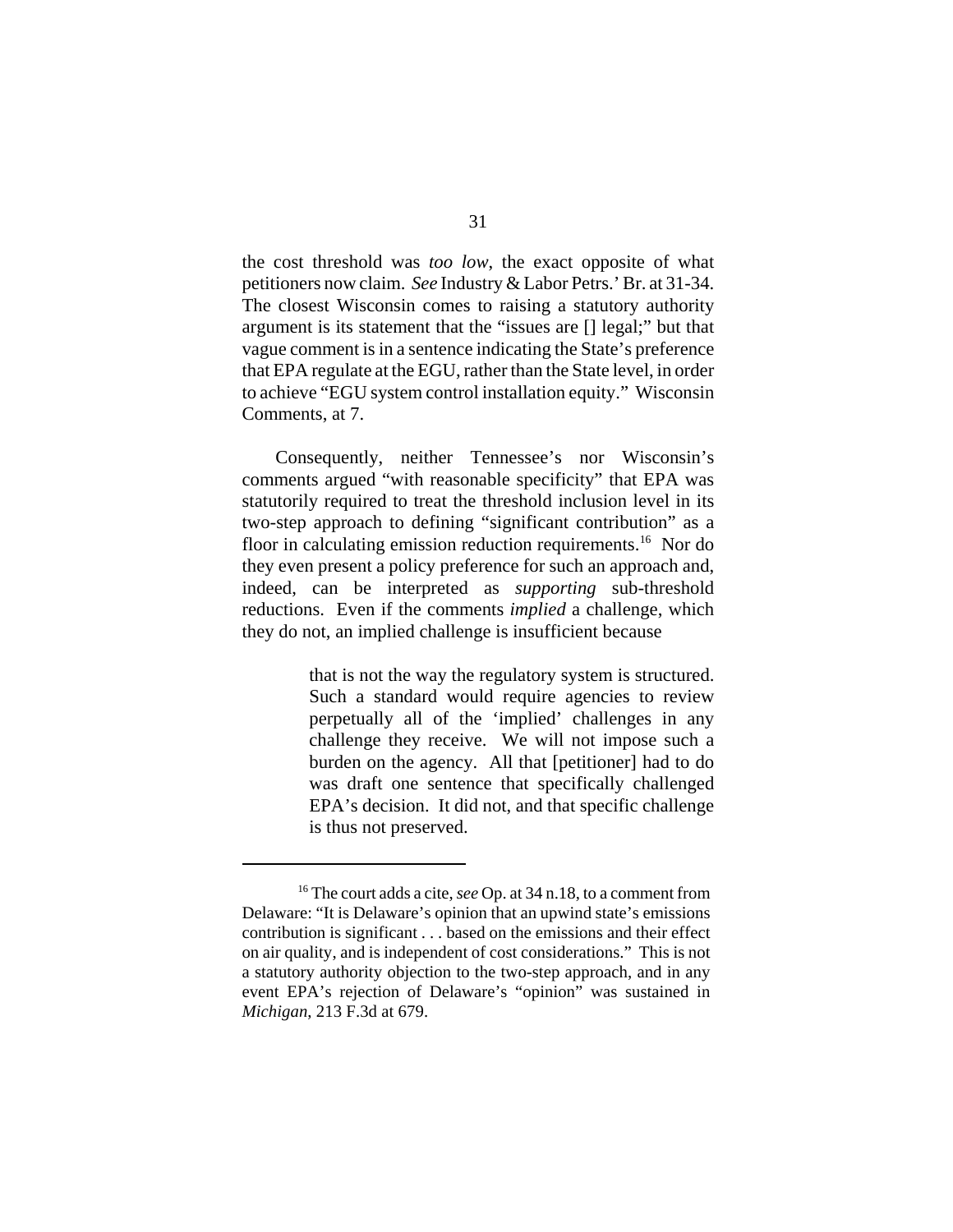. . .

[T]he only way [the comments] could be read as placing the EPA on notice is to place the burden on EPA to cull through all the letters it receives and answer all of the possible implied arguments. Such a rule would defeat the statutory requirement for "reasonable specificity."

*Mossville*, 370 F.3d at 1239-40. None of the comments during the Transport Rule administrative proceedings approaches the level of "reasonable specificity" required for this court to have jurisdiction over petitioners' new statutory authority argument.

#### **B.**

Acknowledging this, the court nonetheless concludes that it has jurisdiction to address this new issue because "EPA was on notice that its disregard of the significance floor was a potential legal infirmity in its approach." Op. at 34 n.18. None of the three reasons the court offers for its conclusion that there need not be objections raised "with reasonable specificity during the period for public comment," 42 U.S.C. §  $7607(d)(7)(B)$ , is convincing.

*First*, the court states that EPA was required "to craft a new rule consistent with [*North Carolina*]," Op. at 32 n.18 (internal quotation marks and citation omitted), and thus should have been alerted to petitioners' new objection, raised for the first time now in this court. But in *North Carolina* the court specifically permitted the exact same approach in CAIR. Discussing this approach, the court explained:

> [S]tate SO<sub>2</sub> budgets are *unrelated* to the criterion (the "air quality factor") by which EPA included states in CAIR's SO<sub>2</sub> program. Significant contributors, *for purposes of inclusion only*, are those states EPA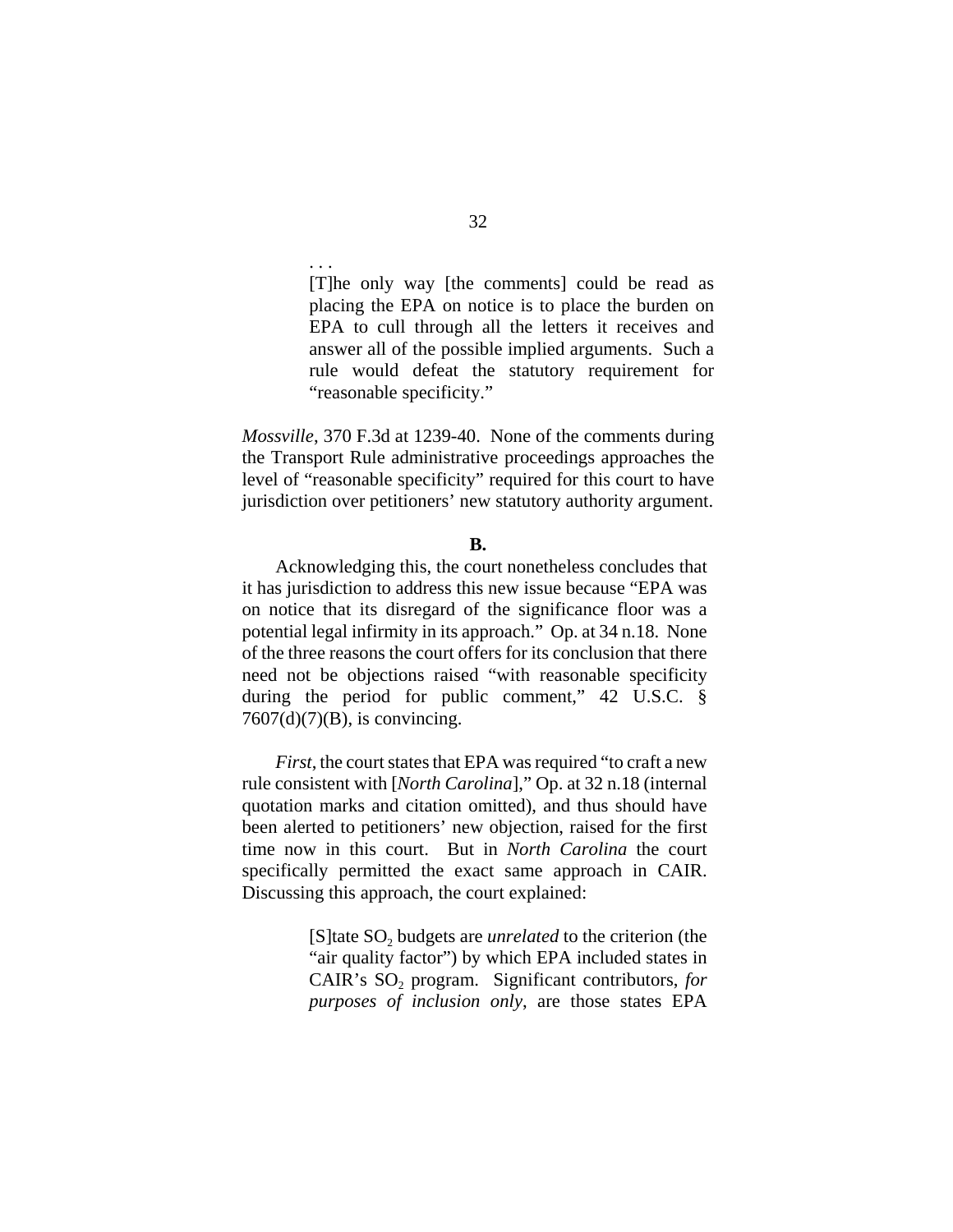projects will contribute at least  $0.2 \mu/m^3$  of  $PM_{2.5}$  to a nonattainment area in another state. While we would have expected EPA to require states to eliminate contributions above this threshold, EPA claims to have used [as its] measure . . . emissions that sources within a state can eliminate by applying "highly cost-effective controls." EPA used a similar approach in deciding which states to include in the NOx SIP Call, which *Michigan* did not disturb since "no one quarrel[ed] either with its use of multiple measures, or the way it drew the line at" the inclusion stage. 213 F.3d at 675. Likewise here, the  $SO<sub>2</sub>$  Petitioners do not quarrel with EPA drawing the line at  $0.2 \mu/m^3$  or its *different measure* of significance for determining states' SO<sub>2</sub> budgets. Again, *we do not disturb this approach.*

*North Carolina*, 531 F.3d at 916-17 (emphases added). There is no basis to conclude that EPA acted inconsistently with *North Carolina* by replicating the approach the court left undisturbed. It is true that in *North Carolina* the court rejected EPA's use of fuel factors in allocating allowances for the CAIR trading program because doing so redistributed reduction responsibilities to the benefit of States with more coal-fired electricity generation, *see id.* at 920-21. The court stated that EPA

> may not require some states to *exceed the mark*. Because the fuel-adjustment factors shifted the burden of emission reductions *solely* in pursuit of equity among upwind states — an improper reason — the resulting state budgets were *arbitrary and capricious.*

*Id.* at 921 (emphases added). But a holding that EPA had acted *arbitrarily* in designing its trading program cannot fairly be deemed to alert EPA that it might exceed its *statutory authority* in using an approach to measuring "significant contribution"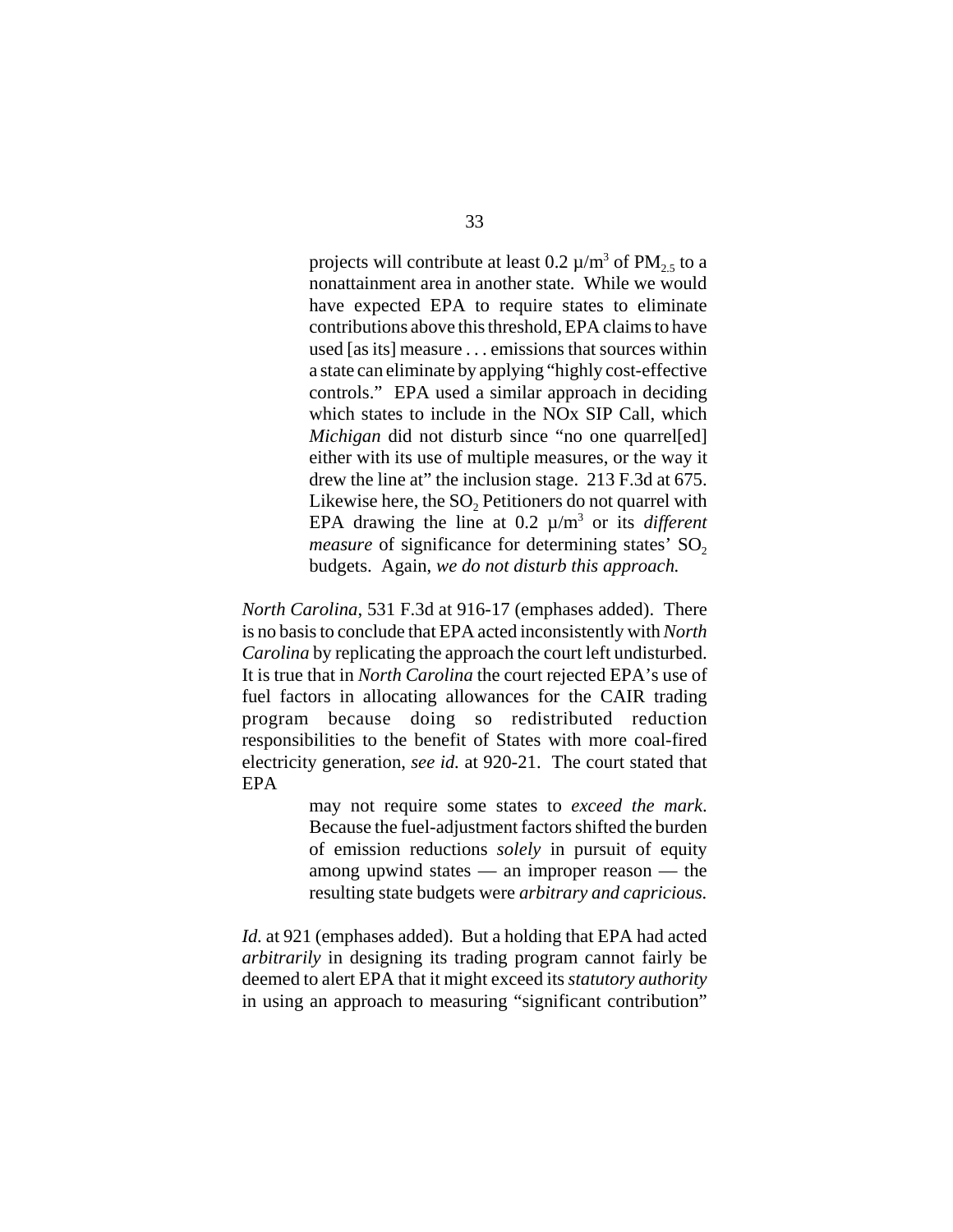that the court *specifically* declined to disturb. *Cf. Natural Res. Def. Council v. EPA*, 571 F.3d 1245, 1259 (D.C. Cir. 2009) ("EPA cannot be expected to take [an] argument, raised in support of one specific objection, and apply it sua sponte to another provision."). EPA was entitled, in the absence of objection in the Transport Rule administrative proceedings, to rely in promulgating the Transport Rule upon the court's decision not to disturb its approach. And the fact that after *North Carolina* no comment in the Transport Rule administrative proceedings objected that EPA was exceeding its statutory authority in adopting its approach underscores the fact that EPA was not acting inconsistently with *North Carolina* in light of a few sentences about fuel factors plucked out of context.

*Second*, reaching farther afield, the court points to a comment submitted during the CAIR rulemaking that it deems sufficient, when combined with the holding in *North Carolina*, to "show that EPA 'had notice of this issue and could, or should have, taken it into account.'" Op. at 33 n.18 (quoting *Natural Res. Def. Council v. EPA*, 824 F.2d at 1146, 1151 (D.C. Cir. 1987)).<sup>17</sup> The CAIR comment stated "that the threshold contribution level selected by EPA should be considered a floor, so that upwind States should be obliged to reduce their emissions only to the level at which their contribution to downwind nonattainment does not exceed that threshold level." CAIR, 70 Fed. Reg. 25,162, 25,176-77 (May 12, 2005). This comment, which was not cited in any petitioners' brief to this court but first mentioned by industry petitioners during rebuttal

 $17$  Remarkably, the court quotes a case in which the common law exhaustion doctrine, rather than CAA section 307(d)(7)(B), applied: the rule at issue was promulgated prior to enactment of section 307(d)(7)(B). *See Natural Res. Def. Council*, 824 F.2d at 1150-51.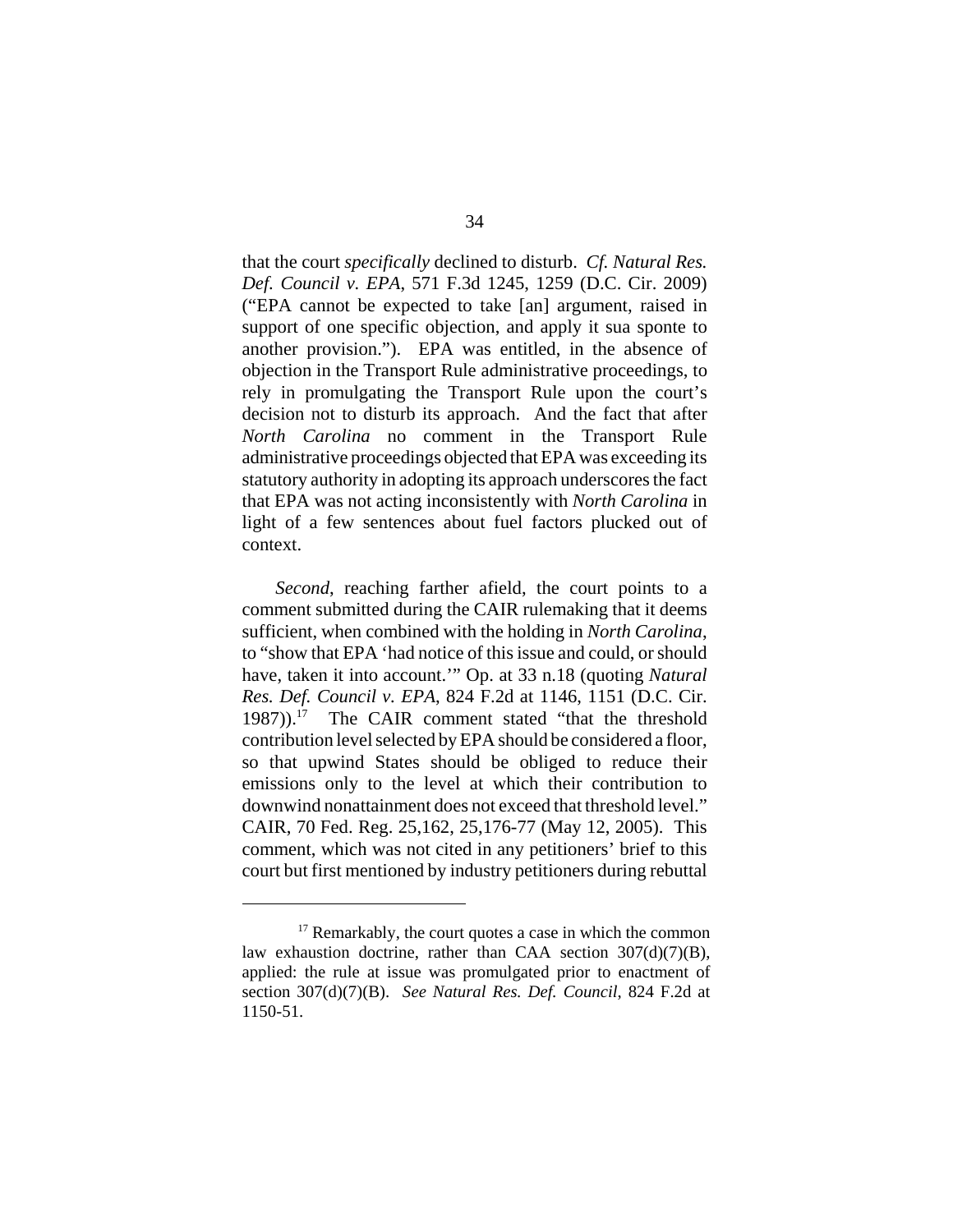oral argument, cannot carry the weight the court assigns to it, particularly in light of the holding in *North Carolina*. The court generally does not entertain arguments raised for the first time in a reply brief, *see Altman v. SEC*, 666 F.3d 1322, 1329 (D.C. Cir. 2011); *North Carolina*, 531 F.3d at 924 n.6, let alone for the first time at oral argument, *see Roth v. U.S. Dep't of Justice*, 642 F.3d 1161, 1181 (D.C. Cir. 2011); *Ark Las Vegas Rest. Corp. v. NLRB*, 334 F.3d 99, 108 n.4 (D.C. Cir. 2003), much less during *rebuttal* oral argument, *see Coalition of Battery Recyclers Ass'n*, 604 F.3d at 623; *Old Dominion Dairy Products, Inc. v. Sec. of Defense*, 631 F.2d 953, 961 n.17 (D.C. Cir. 1980). The reason is simple: "in order to prevent 'sandbagging of appellees and respondents,' we do not consider arguments that were raised neither in the opening brief nor by respondents." *S. Coast Air Quality Mgmt. Dist. v. EPA*, 554 F.3d 1076, 1081 n.\* (D.C. Cir. 2009) (quoting *Sitka Sound Seafoods, Inc. v. NLRB*, 206 F.3d 1175, 1181 (D.C. Cir. 2000)). Here that reason has particular resonance because EPA was relying on the court's decision in *North Carolina*, 531 F.3d at 916-17, to "not disturb" its two-step approach to defining "significant contribution," and no one referenced the CAIR comment during the Transport Rule administrative proceedings.

Even setting aside the starkly novel forfeiture standard the court has chosen to apply to industry petitioners, the cited CAIR comment is insufficient to establish that the issue of EPA's statutory authority was properly preserved for the court to have jurisdiction to address it. The court relies on a footnote in *American Petroleum Institute v. EPA*, 52 F.3d 1113, 1120 n.1 (D.C. Cir. 1995), for the proposition that it is "highly relevant" if an agency previously "reject[ed] [] the same argument in a prior rulemaking," Op. at 33 n.18. Although the CAIR comment communicates a policy preference, this court has distinguished between comments presenting policy preferences and those presenting statutory authority objections, *see, e.g.*,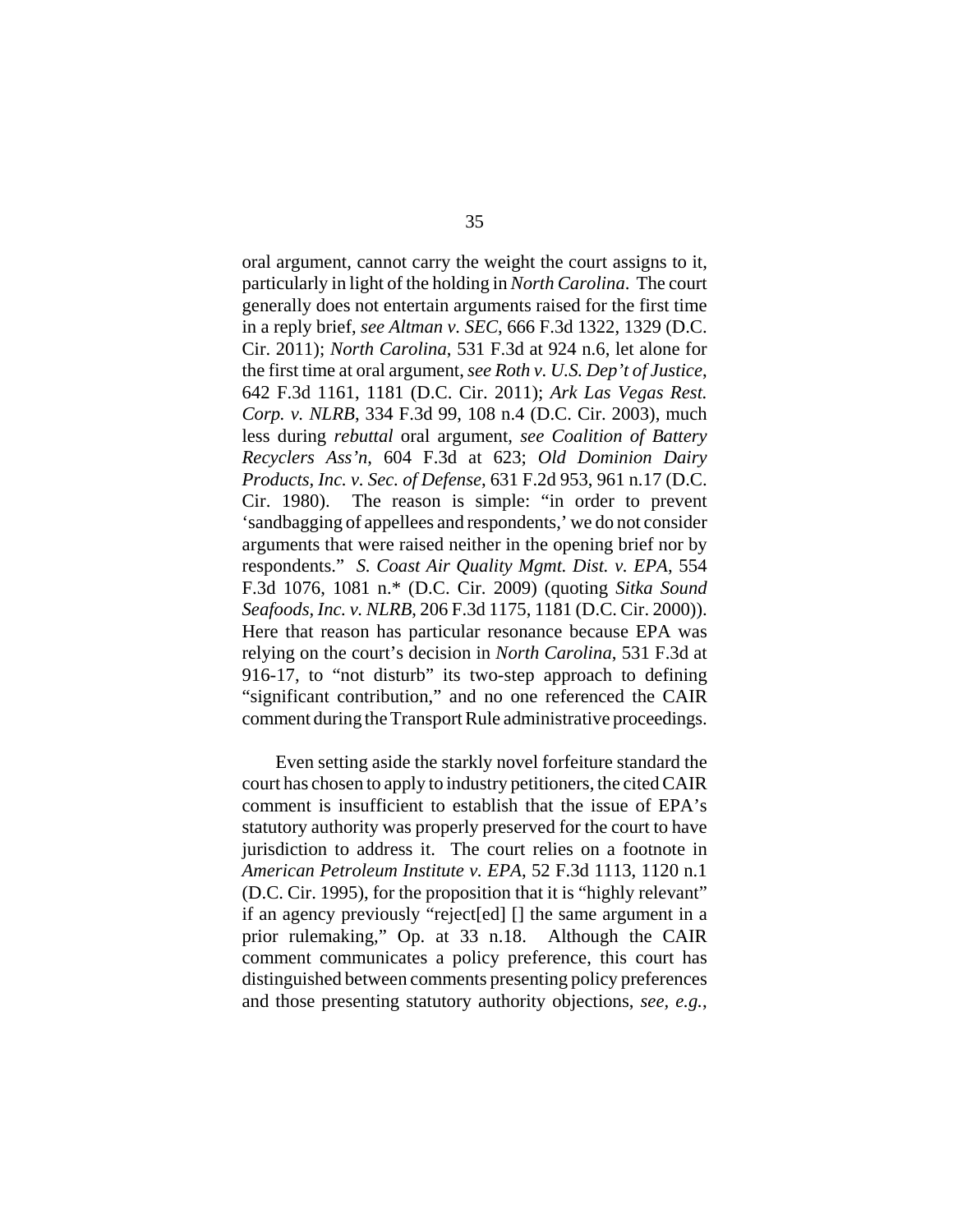*Cement Kiln*, 255 F.3d at 860-61, and technical and policy arguments are insufficient to preserve objections to EPA's statutory authority. *See Nat. Res. Def. Council*, 25 F.3d at 1074. The CAIR comment that EPA rejected in the other rulemaking is therefore not "the same argument" that petitioners belatedly attempt to raise now. Furthermore, in *American Petroleum*, the court concluded that the jurisdictional question was "close" inasmuch as EPA had *explicitly* incorporated the docket from the previous rulemaking in the second rulemaking, and the previous rulemaking had been aborted, such that there was no intervening opportunity for judicial review. *See Am. Petroleum*, 52 F.3d at 1120 n.1. Neither of those factors that made *American Petroleum* a close case is present here. The Transport Rule was promulgated to replace CAIR, but the CAIR docket was never incorporated into the Transport Rule docket perhaps because of the court's instruction in *North Carolina* that EPA "redo its analysis from the ground up." 531 F.3d at 929. EPA would have had no reason to reexamine the voluminous CAIR docket in search for objections that were not raised before the court in *North Carolina*. Also, unlike the aborted rule whose docket EPA incorporated in *American Petroleum*, in CAIR there was an intervening opportunity for judicial review. Yet no one sought judicial review of CAIR on the basis of the CAIR comment now relied on by the court. This precise circumstance was relied upon by the court in *North Carolina* in declining to disturb EPA's approach. *See id.* at 917; *see Med. Waste*, 645 F.3d at 427.<sup>18</sup> Once the court in

<sup>18</sup> The fact that Kansas, Nebraska, and Oklahoma were *not* regulated under CAIR, and thus would have a newly ripened claim, *see Coalition for Responsible Regulation*, 684 F.3d at 129-32, does not mean that those States are relieved from *making* that claim during the Transport Rule administrative proceedings, as CAA section  $307(d)(7)(B)$  requires. This is all the more true here because the petitioners who *were* subject to CAIR *abandoned* the CAIR comment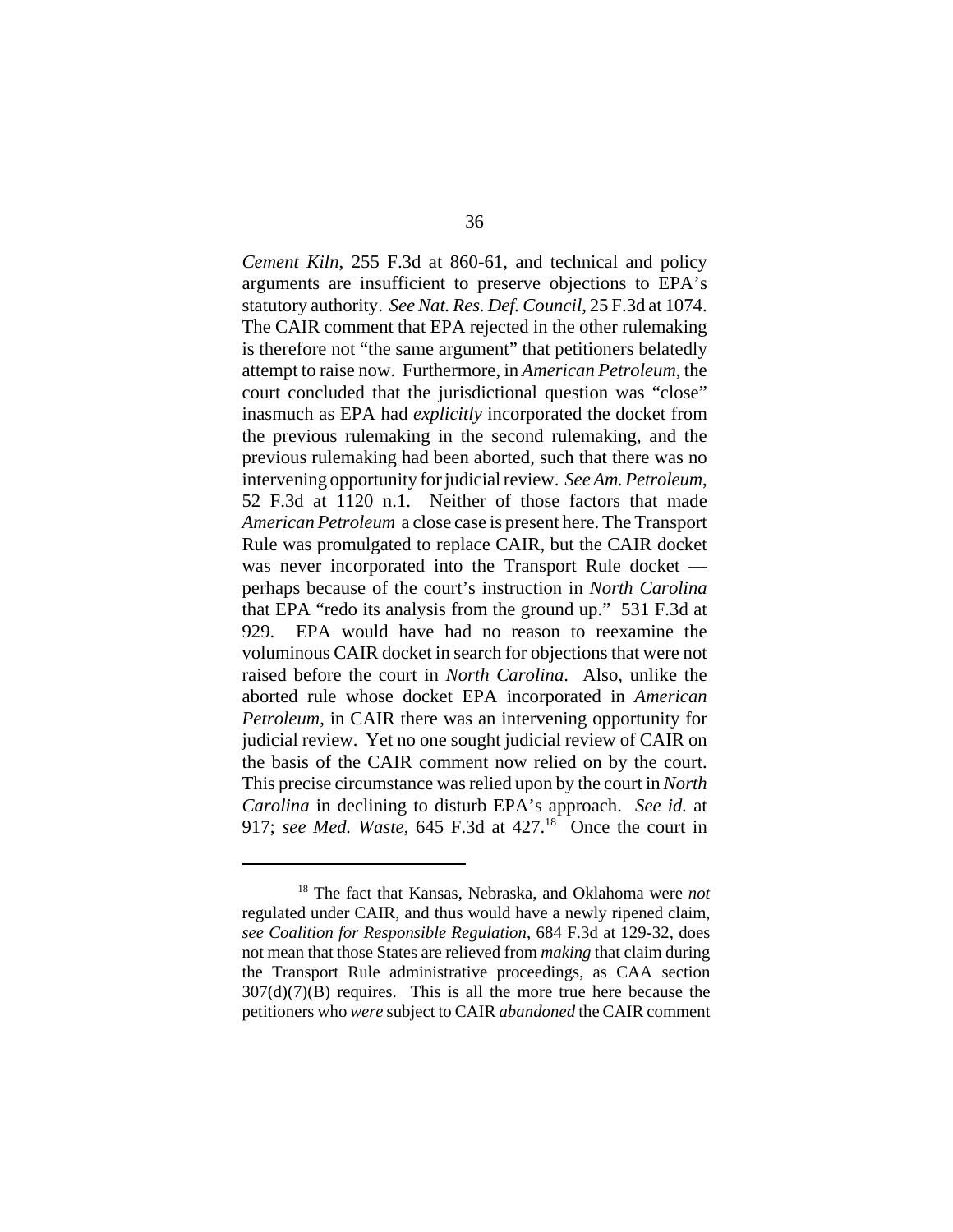*North Carolina* declined to disturb EPA's approach, because no objection to EPA's authority to adopt its approach had been raised to the court, petitioners were required to inform EPA during the Transport Rule administrative proceedings that they objected to EPA's statutory authority to pursue that approach. *See* 42 U.S.C. § 7607(d)(7)(B). If *American Petroleum* presented a "close" jurisdictional question, then the jurisdictional question here is easily decided.

*Third*, the court concludes that "EPA's statements at the proposal stage indicated EPA was not open to reconsidering CAIR's earlier rejection of petitioners' argument," and that because EPA had dismissed "the two air quality-only approaches it considered," the comments of Tennessee, Wisconsin, and Delaware were "'reasonable' under the circumstances," Op. at 33, n.18. But there was no such "earlier rejection of petitioners' argument" in CAIR because the CAIR comment did not suggest that EPA *exceeded its statutory authority* by following its two-step approach to defining "significant contribution." *See Cement Kiln*, 255 F.3d at 860- 61. Furthermore, industry petitioners acknowledge in their Reply Brief that they "are not advocating an 'air quality-only' approach," but instead a cost-based approach with a floor for emission reduction obligations. Industry & Labor Petrs' Reply

now relied on by the court when they sought judicial review. To suggest that EPA should have foreseen that Kansas, Nebraska, and Oklahoma, despite *not making* an objection to the proposed Transport Rule on this ground, secretly *did* object on the basis of a comment made during a rulemaking to which they were not parties, and was abandoned on judicial review by those who made it, distorts the ripeness and CAA exhaustion doctrines beyond recognition and "give[s] parties to Clean Air Act proceedings a powerful weapon for delaying and sandbagging Agency action." *Lead Indus. Ass'n Inc. v. EPA*, 647 F.2d 1130, 1173 (D.C. Cir. 1980).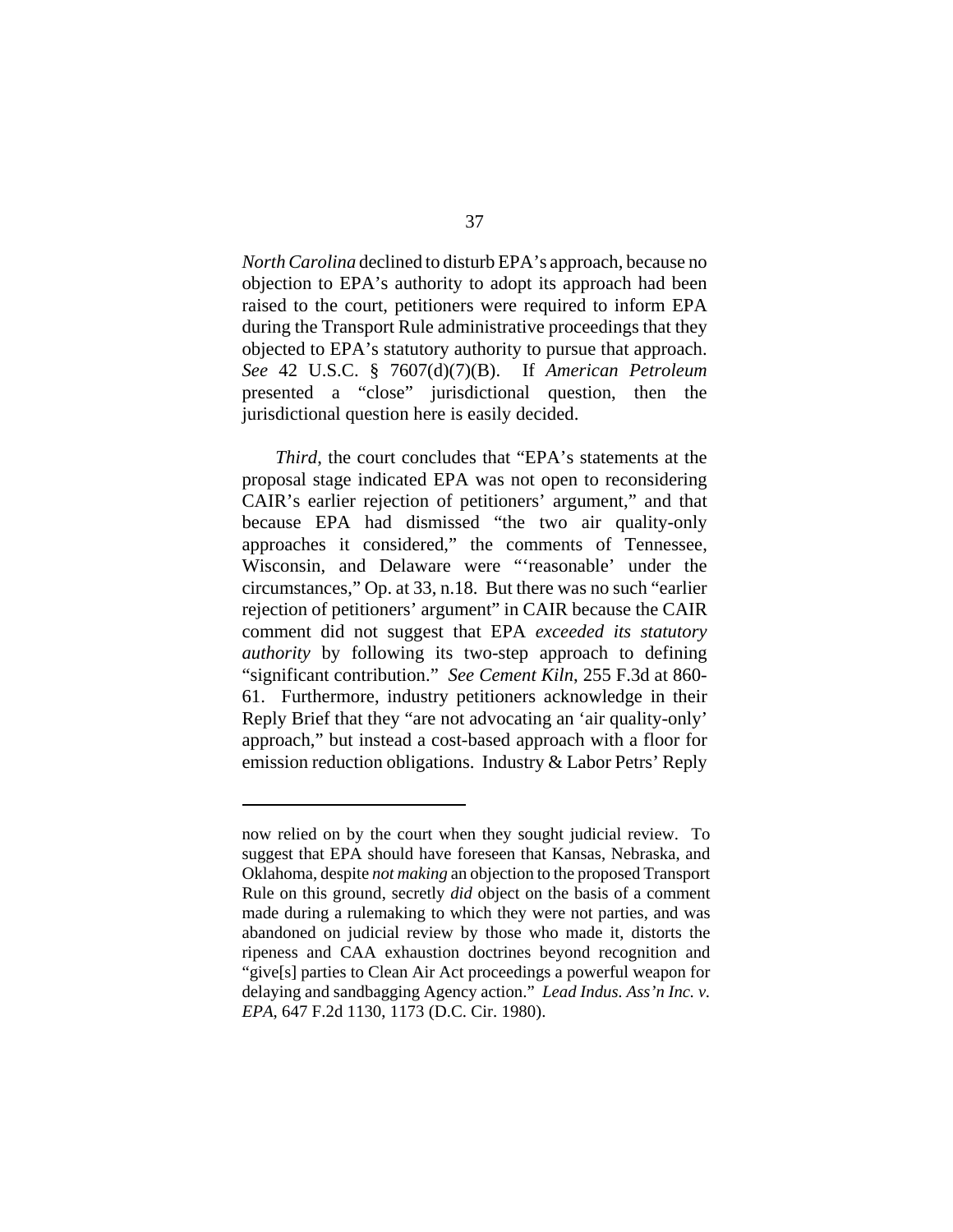Br. at 10. So, EPA's rejection of two alternative air qualityonly approaches has no bearing on whether EPA would have been willing to entertain an objection during the Transport Rule administrative proceedings that the "good neighbor" provision required it to use the threshold level for a State's inclusion in the Transport Rule as a floor for emission reduction obligations.

Nothing in this court's precedent on CAA section 307(d)(7)(B), 42 U.S.C. § 7607(d)(7)(B), supports the court's tortured efforts to avoid the jurisdictional limits in the CAA and seize jurisdiction where petitioners clearly fall far short of preserving their claim by objecting to EPA's statutory authority during the Transport Rule administrative proceedings with "reasonable specificity." The court does not acknowledge this court's precedent setting a strict standard for preservation of statutory authority objections, which demonstrates the inconsistency of the court's exercise of jurisdiction today. *See, e.g.*, *Natural Res. Def. Council*, 559 F.3d at 563-64; *Am. Farm Bureau Fed'n v. EPA*, 559 F.3d 512, 538 (D.C. Cir. 2009); *Natural Res. Def. Council v. EPA*, 571 F.3d 1245, 1259 (D.C. Cir. 2009); *Mossville*, 370 F.3d at 1238; *Cement Kiln*, 255 F.3d at 860-61; *George E. Warren Corp. v. EPA*, 159 F.3d 616, 629 (D.C. Cir. 1998); *Motor & Equip. Mfrs. Ass'n*, 142 F.3d at 462; *Natural Res. Def. Council*, 25 F.3d at 1074; *Ohio v. EPA*, 997 F.2d at 1528-29; *Natural Res. Def. Council v. EPA*, 937 F.2d 641, 647-48 (D.C. Cir. 1991); *Linemaster Switch Corp.*, 938 F.2d at 1308; *Thomas*, 805 F.2d at 425-27; *Lead Indus. Ass'n*, 647 F.2d at 1173.

Rather than confront the force of this precedent, the court relies on phrases from a few opinions suggesting a more flexible standard, *see* Op. at 31-34 n.18, but tellingly omits any discussion of the analyses or outcomes in those cases. This is because even where the court has mentioned flexibility, the comments at issue were either significantly more specific than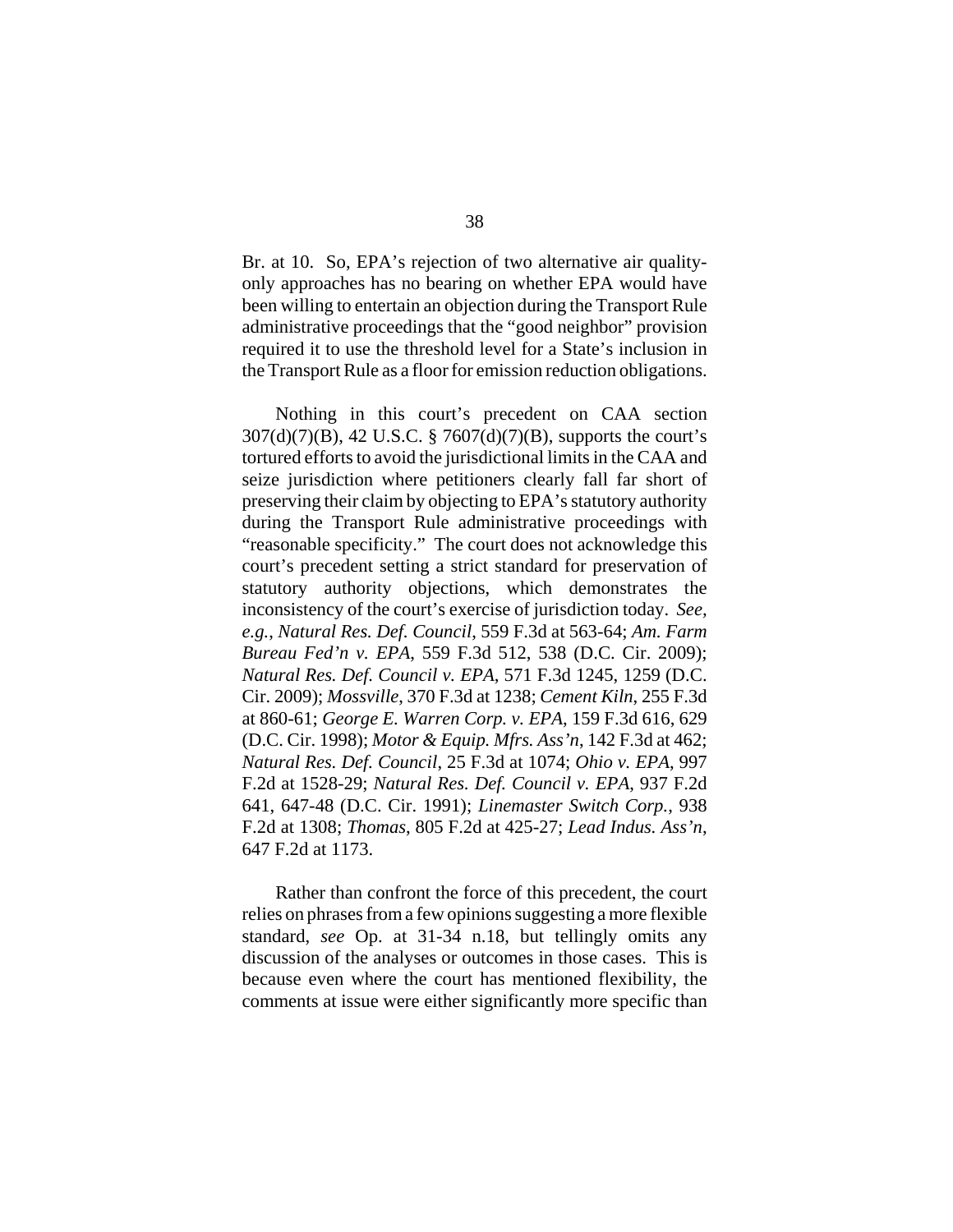the comments of Tennessee and Wisconsin, and were thus sufficient, or were more specific but nonetheless deemed wanting. For example, in *Natural Resources Defense Council v. EPA*, 571 F.3d 1245, 1259 (D.C. Cir. 2009), the court suggested there is "leeway" but concluded, in words that resonate here, that "EPA cannot be expected to take [an] argument, raised in support of one specific objection, and apply it sua sponte to another provision." *Id.* at 1259-60. The irony in the court's reliance on this case is that it expects EPA to read *North Carolina* in precisely the opposite manner — it concludes EPA should have taken a holding about "exceeding the mark" in the CAIR trading allowance program and *sua sponte* applied it to the methodology for calculating "significant contribution," even though the court explicitly declined to disturb that methodology. *See supra* Pt. II.B. In *Appalachian Power*, 135 F.3d 791, 817 (D.C. Cir. 1998), the court concluded the "argument . . . during the comment period [was] — in substance, if not in form, the same objection" raised before the court, whereas here the comments of Tennessee and Wisconsin did not raise the statutory authority objection now urged upon the court in either form *or* substance. The court also relies on *Natural Resources Defense Council v. EPA*, 824 F.2d 1146, 1150-51 (D.C. Cir. 1987) (en banc), which involved common law exhaustion, not CAA section 307(d)(7)(B), and in that case the issue was "explicitly raised . . . in comments" before the EPA, *id.* at 1151. And although observing in *South Coast Air Quality Management District v. EPA*, 472 F.3d 882, 891-92 (D.C. Cir. 2009), that petitioners have "some leeway," the court concluded that leeway did not permit the petitioner to rely upon a general procedural preference stated in a cover letter to its comments to alert EPA to the details of the objections to a final rule.

None of the court's proffered reasons for ignoring section 307(d)(7)(B)'s jurisdictional limitations has merit on its own,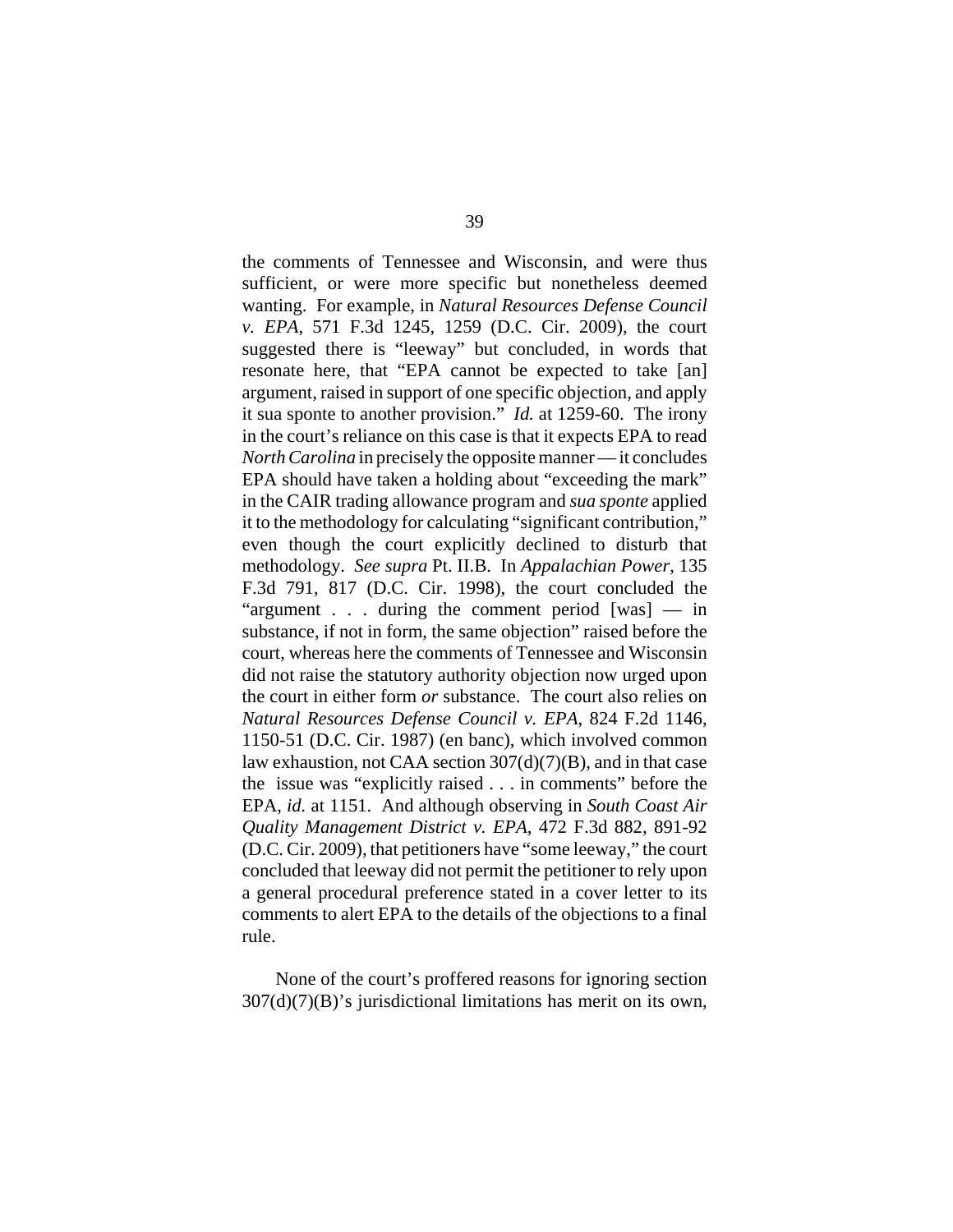nor in combination. "[Z]ero plus zero [plus zero] equals zero." *U.S. v. Clipper*, 313 F.3d 605, 609 (D.C. Cir. 2002).

## **III.**

The court's remaining reasons for vacating the Transport Rule are also either beyond its jurisdiction or unpersuasive.

First, the court concludes that EPA violated the CAA by not calculating the required emission reductions "on a proportional basis that took into account contributions of other upwind States to the downwind States' nonattainment problems." Op. at 38. This is so, the court says, because in *Michigan* the court only permitted cost to be considered as a way "to allow some upwind States to do *less* than their full fair share," not more. *Id.* Petitioners have not argued that EPA violated the CAA by not calculating emission reductions on a proportional basis, as the court suggests. *See Anna Jaques Hosp. v. Sebelius*, 583 F.3d 1, 7 (D.C. Cir. 2009). The statement in industry petitioners' brief that the court quotes, *see* Op. at 37, instead maintains that EPA was *arbitrary and capricious* in the way it grouped States for 2014 sulfur dioxide  $(SO<sub>2</sub>)$  budgets because, they claimed, EPA did so without "consider[ing] *relative* contributions of the various States," Industry & Labor Petrs' Br. at 33. This challenge is limited to the asserted *arbitrariness* of how certain States were categorized for one pollutant's budget for one year. The court lacks jurisdiction to consider *sua sponte* an objection to EPA's statutory authority not raised by petitioners within the sixty day period required under CAA section 307(b)(1), 42 U.S.C. § 7607(b)(1); *see Med. Waste*, 645 F.3d at 427. As this court has previously said, "[t]o rely on relief plaintiffs never requested on a claim they never made would be to conclude that zero plus zero equals more than zero." *NAACP, Jefferson Cnty. Branch v. U.S. Sugar Corp.*, 84 F.3d 1432, 1438 (D.C. Cir. 1996).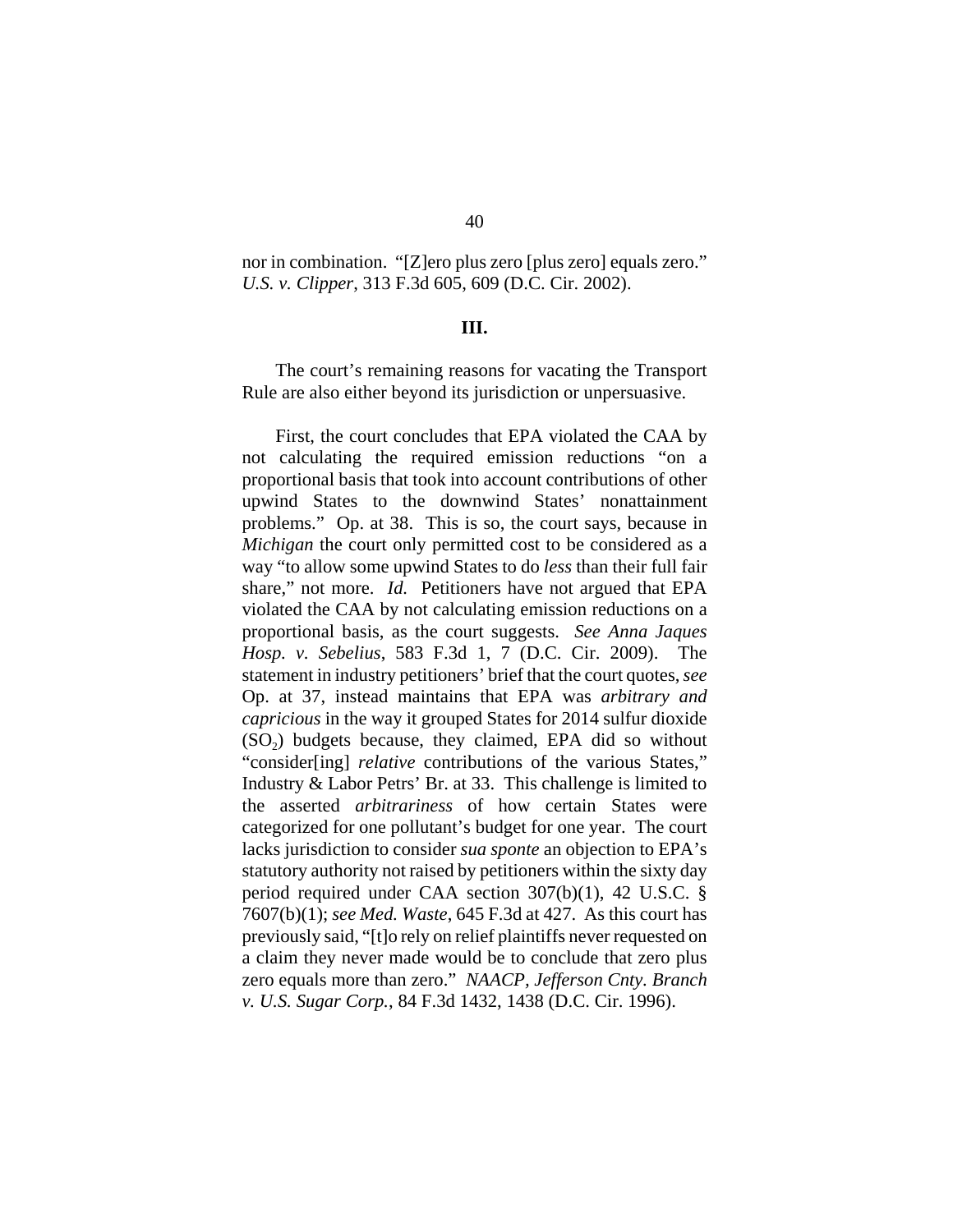Second, even if petitioners *had* raised a "proportionality" statutory authority objection, this objection and the court's conclusion are premised on the speculative possibility that the Transport Rule might require States to reduce emissions to a level below the one percent of NAAQS inclusion threshold of EPA's two-step approach to defining "signification contribution," and thus *more* than their statutory fair share — an argument over which the court also lacks jurisdiction. *See supra* Part II. Further, the court's conclusion is at odds with *North Carolina* where the court concluded that EPA's measure of significant contribution need not "directly correlate with each State's individualized air quality impact on downwind nonattainment *relative to other upwind states*." 531 F.3d at 908 (emphasis added); *see LaShawn A.*, 87 F.3d at 1395. It also ignores that in *Michigan* the court expressly permitted the use of uniform cost thresholds to measure "significance," and likewise permitted the "ineluctabl[e]" result of small and large contributors being required to make the same amount of reductions. 213 F.3d at 679. Without jurisdiction to reach an argument on whether the Transport Rule requires States to reduce *more* than their statutory fair share, *Michigan* requires the conclusion that EPA's choice of cost thresholds in the Transport Rule was permissible.

Next, the court concludes that EPA failed to consider the effect of in-State emissions of downwind States on their own nonattainment and interference with maintenance problems, *see* Op. at 38. Petitioners conceded at oral argument that this "in-State contribution" contention was "not actually an independent statutory authority argument," Oral Arg. Tr. at 32, but merely a repackaged version of the objection to the possibility of reductions below the one percent of NAAQS inclusion threshold, an argument over which the court lacks jurisdiction, *see supra* Part II. Even if the court had jurisdiction to address it, the court's conclusion is unsupported by the record. EPA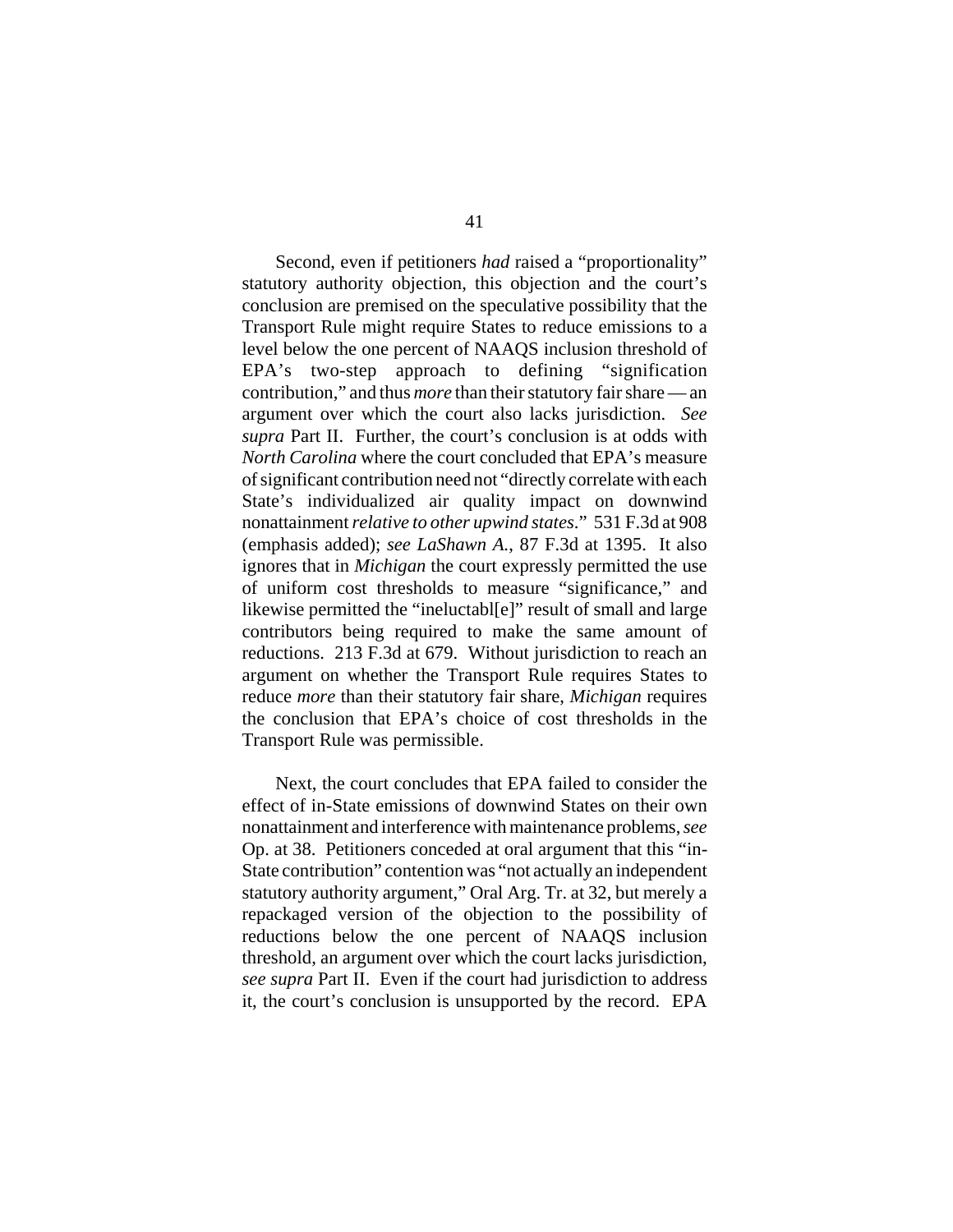examined the various cost threshold for each State, and in so doing considered

> how much air quality improvement in downwind states result[ed] from upwind state emission reductions at different levels; whether, considering upwind emission reductions and *assumed local (in-state) reductions*, the downwind air quality problems would be resolved; and the components of the remaining downwind air quality problem (e.g., whether it is *a predominantly local or in-state problem*, or whether it still contains a large upwind component).

Transport Rule, 76 Fed. Reg. at 48,256 (emphases added); *see id.* at 48,259 (concluding remaining nonattainment problem in Liberty-Clairton was the result of local emissions). EPA thus in fact examined the contribution of downwind States to their own nonattainment problems.

Finally, the court concludes that EPA "did not try to take steps to avoid" collective over-control, Op. at 39. This conclusion too is unsupported by the record. The Transport Rule was not projected to achieve attainment of all downwind nonattainment and maintenance problems attributed to upwind States. *See id.* at 48,210, 48,232, 48,247-48; Resp.'s Br. at 38 n.24. Because EPA's analysis demonstrated instances of "remaining downwind air quality problems," Transport Rule, 76 Fed. Reg. at 48,256, there is no support for the court's conclusion that the Transport Rule resulted in collective overcontrol.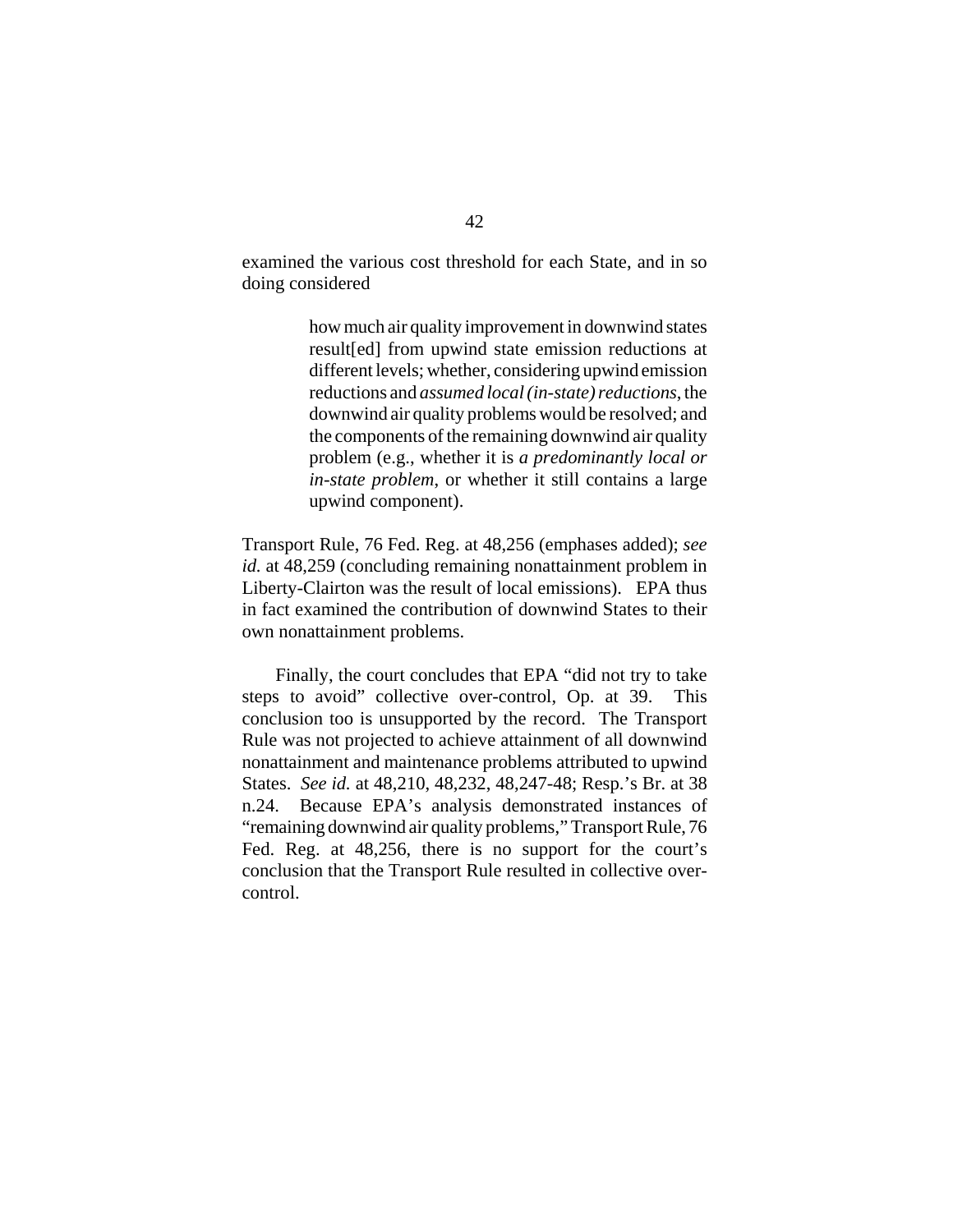# 43

# **IV.**

The Transport Rule, as EPA observes, represents "the culmination of decades of Congressional, administrative, and judicial efforts to fashion a workable, comprehensive regulatory approach to interstate air pollution issues that have huge public health implications." Resp.'s Br. at 12. The legislative history to amendments of the CAA documents Congress's frustration with the upwind States' historic failure to take effective action on their own to curtail their contributions to problems of pollution in downwind States, leading to amendments to strengthen EPA's hand. The court ignores Congress's limitations on the court's jurisdiction and decades of precedent strictly enforcing those limitations and proceeds to do violence to the plain text of the CAA and EPA's permissible interpretations of the CAA, all while claiming to be "apply[ing] and enforc[ing] the statute as it's now written." Op. at 8. The result is the endorsement of a "maximum delay" strategy for regulated entities, rewarding States and industry for cloaking their objections throughout years of administrative rulemaking procedures and blindsiding the agency with both a collateral attack on its interpretation of section 110(a) and an objection raised for the first time in this court, despite the court's previous decisions declining to disturb the approach EPA adopted in the Transport Rule.

To reach the result — vacating the Transport Rule — the court does several remarkable things. It seizes jurisdiction over the issue of States' independent "good neighbor" obligation by allowing States to pursue a collateral attack on Final SIP Rules from which they either failed timely to file petitions for review or their petitions challenging those rules have not been consolidated with the petitions challenging the Transport Rule that are before this three-judge panel. It asserts jurisdiction over industry's challenge to EPA's two-step approach to defining